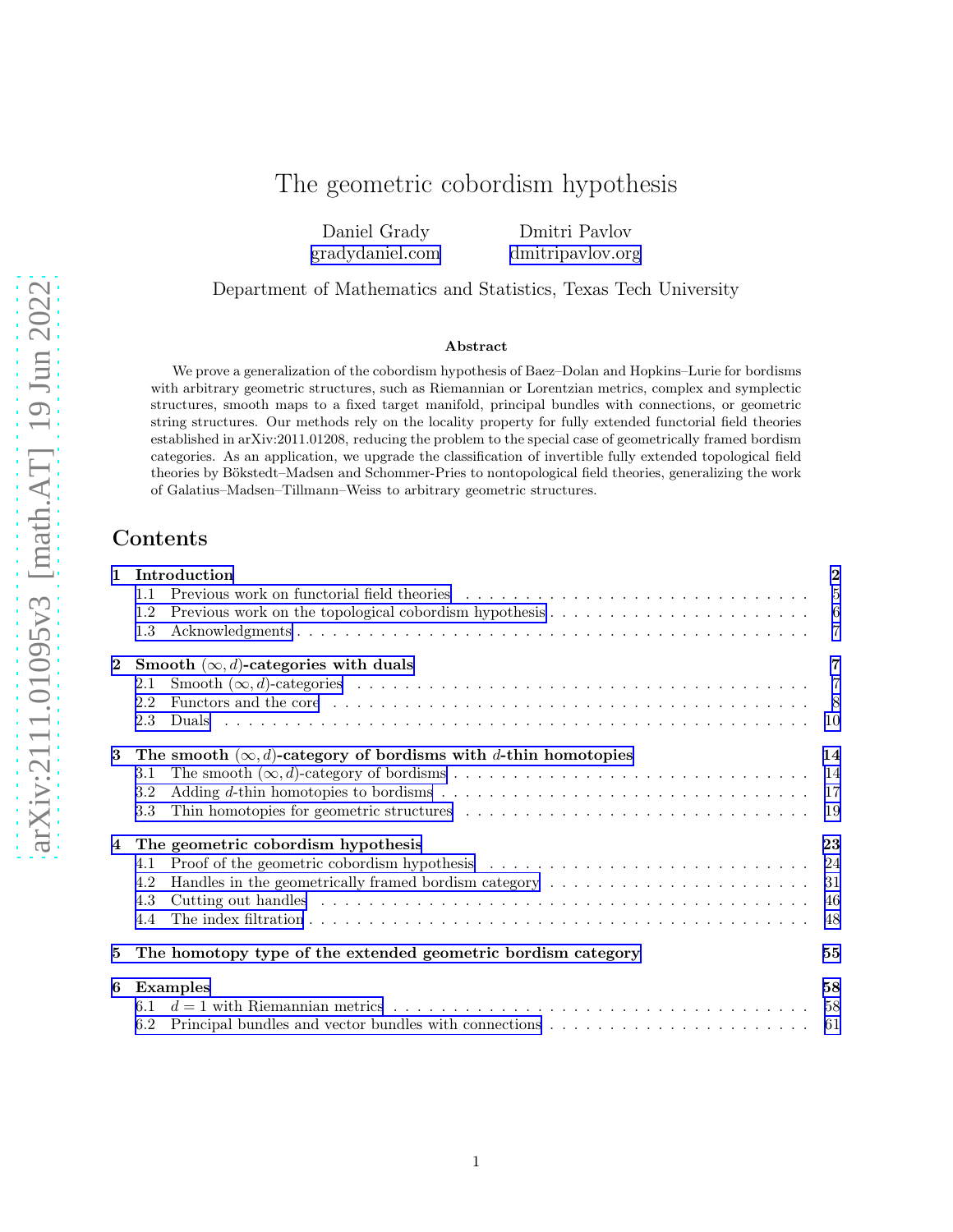### <span id="page-1-0"></span>1 Introduction

The cobordism hypothesis is a beautiful statement about the nature of topological field theories. It can be formulated by saying that the d-dimensional fully extended framed bordism category is the free symmetric monoidal  $(\infty, d)$ -category with duals on one object. The intuition behind the cobordism hypothesis comes from the observation of Baez–Dolan[[1995\]](#page-61-0) that it should be possible to decompose any d-dimensional smooth manifold by cutting it along higher codimensional submanifolds and the resulting cells in the decomposition should have a simple algebraic interpretation: either they are identity morphisms or they can be identified with the unit, counit, or triangle identity, implementing a duality in higher dimensions.

Despite its conceptually clear meaning, a detailed proof of the cobordism hypothesis has remained some-what elusive. The seminal paper of Lurie [\[2009.a\]](#page-62-0) outlined a proof of a version of the topological cobordism hypothesis, however a complete proof has yet to emerge in the literature. Part of the reason for this difficulty appears to be that precise formulations of both the algebraic and geometric structures involved in the statement have only recently appeared in the literature. For example, a precise formulation of the  $(\infty, d)$ -category of bordisms was not available until the work of Lurie[[2009.a\]](#page-62-0) and Calaque–Scheimbauer [\[2015.b\]](#page-63-0).

It is natural to ask to what extent the cobordism hypothesis holds in the geometric setting, i.e., for nontopological field theories. Indeed, such a generalization is crucial in physics applications, where one typically does not expect realistic quantum field theories to be topological in nature. However, given the state of the topological cobordism hypothesis, an analogue of the cobordism hypothesis in the geometric case presents a number of difficulties. In particular, any proof of such a geometric cobordism hypothesis should provide a proof of the topological cobordism hypothesis, since topological structures on cobordisms should be a special case of more general geometric structures.

InGrady–Pavlov [[2020.b](#page-63-0)], we introduced a smooth variant  $\mathfrak{B}$ oro $\delta_d$  of the symmetric monoidal  $(\infty, d)$ category of bordisms. This bordism category satisfies the following properties:

- It is extended: we have noninvertible k-morphisms, given by k-dimensional bordisms for  $0 \leq k \leq d$ , and invertible k-morphisms for  $k > d$ , given by diffeomorphisms as well as isotopies that move the source and target within a given bordism.
- It is smooth: we have a notion of a smooth family of bordisms, which a functorial field theory is required to map to a smooth family of values.
- It incorporates geometric structures on bordisms, including higher geometric structures with (higher) gauge automorphisms such as principal bundles with connection and bundle n-gerbes with connection.
- It incorporates  $d$ -thin homotopies between geometric structures, where a  $d$ -thin homotopy is a homotopy implemented using a smooth map of rank at most d.

Geometric structures are encoded by simplicial presheaves S on the site  $\mathsf{FEmb}_d$  (Definition [3.1.2](#page-13-0)). The objects of  $\mathsf{FEmb}_d$  are submersions with d-dimensional fibers and morphisms are fiberwise open embeddings. Covering families are given by open covers on total spaces. Thus, geometric structures can be restricted along open embeddings, glued along open covers, and allow for smooth deformations parametrized by any  $\mathbb{R}^n$ . In particular, we can encode the following structures in this formalism:

- Smooth maps to some fixed target manifold.
- Riemannian and pseudo-Riemannian metrics, possibly with restrictions on Ricci or sectional curvature.
- Conformal, complex, symplectic, contact, Kähler structures.
- Principal G-bundles and vector bundles with connection.
- Bundle *n*-gerbes with connection.
- Foliations, possibly equipped with additional structures such as transversal metrics.
- Geometric spin-c, string, fivebrane, and ninebrane structures.
- Topological structures, such as orientation, spin, string, framing, etc.

We proved the following locality property of corresponding field theories in Grady–Pavlov [\[2020.b,](#page-63-0) Theorem 6.0.1].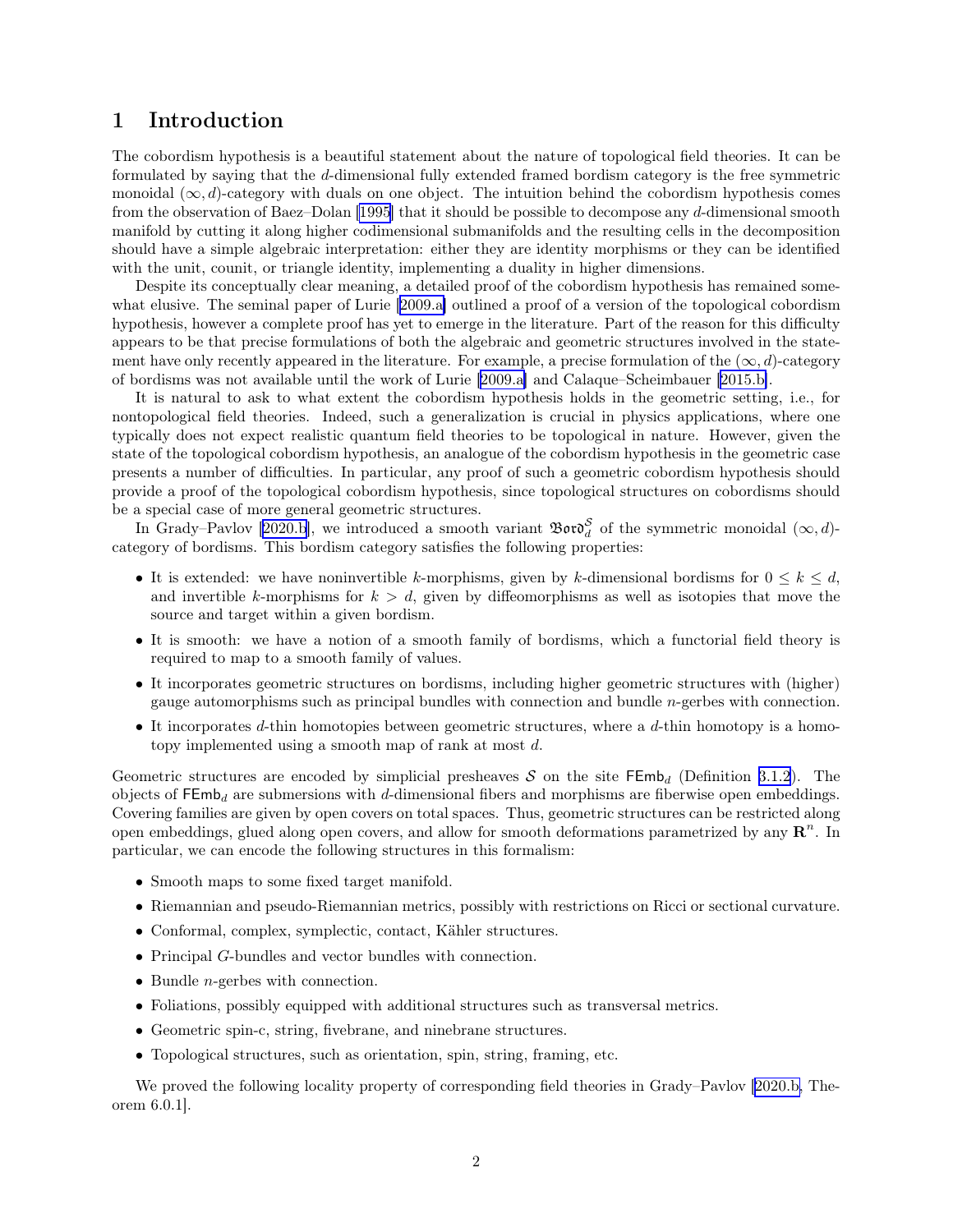<span id="page-2-0"></span>**Theorem 1.0.1.** Fix  $d > 0$ . Let C be a smooth symmetric monoidal  $(\infty, d)$ -category (Definition [2.1.4\)](#page-7-0). The smooth symmetric monoidal  $(\infty, d)$ -category of symmetric monoidal functors Fun®(Bor $\mathfrak{d}^{\mathcal{S}}_{d}$ , C) satisfies descent with respect to the target  $S \in \mathcal{P} \text{Sh}_{\Delta}(\mathsf{FEmb}_d)$ . That is to say, the functor

$$
\mathsf{FFT}_{d,\mathcal{C}}\colon \mathcal{P}\mathrm{Sh}_\Delta(\mathsf{FEmb}_d)^\mathrm{op} \to \mathrm{C}^\infty\mathrm{Cat}^\otimes_{\infty,d},\qquad \mathcal{S}\mapsto \mathsf{FFT}_{d,\mathcal{C}}(\mathcal{S}):=\mathrm{Fun}^\otimes(\mathfrak{B}\mathfrak{o}\mathfrak{r}\mathfrak{d}^{\mathcal{S}}_d,\mathcal{C})
$$

is an  $\infty$ -sheaf, i.e., it preserves homotopy limits.

Using Theorem [1.0.1,](#page-1-0) we prove the following generalization of the cobordism hypothesis (see Theorem [4.1.8](#page-24-0) for a detailed statement and proof). Informally, Theorem 1.0.2 states that the smooth symmetric monoidal  $(\infty, d)$ -category with duals  $\mathfrak{B}$ or $\mathfrak{d}^{\mathbf{R}^d \times U \to U}_d$  is freely generated by a single U-family of objects (which are given by points, interpreted as 0-bordisms).

**Theorem 1.0.2** (Geometric framed cobordism hypothesis). Fix  $d \geq 0$  and  $U \in \text{Cart, i.e., } U \cong \mathbb{R}^n$  (see Section [2.1](#page-6-0)). Let C be a smooth symmetric monoidal  $(\infty, d)$ -category with duals (Definition [2.3.12](#page-12-0)). We have an equivalence of smooth symmetric monoidal  $(\infty, d)$ -categories

$$
\mathrm{Fun}^{\otimes}(\mathfrak{B}\mathfrak{o}\mathfrak{r}\mathfrak{d}^{\mathbf{R}^d\times U\to U}_d,\mathfrak{C})\simeq\mathcal{M}\mathrm{ap}(U,\mathfrak{C}^{\times}),
$$

where  $\mathcal{C}^{\times}$  denotes the invertible part (or the core) of C (Definition [2.2.9\)](#page-9-0) and  $\mathcal{M}ap(U, -)$  denotes the powering over simplicial presheaves on Cart (Definition [2.2.5](#page-8-0)). In particular, the left side is a smooth symmetric monoidal ∞-groupoid.

We remark that we can ignore the sheaf structure over Cart on both sides of the weak equivalence, which yields  $\mathcal{M}ap(U, \mathcal{C}^{\times})(\mathbf{R}^0) \simeq \mathcal{C}^{\times}(U)$ . The geometric structure appearing in Theorem 1.0.2 is given by fiberwise open embeddings into  $\mathbf{R}^d$ . Concretely, a k-morphism in the bordism category  $\mathfrak{B}$ oro $\mathbf{R}^d \times U \to U$  is a germ of a k-dimensional submanifold of a d-dimensional manifold. The geometric structure encodes an immersion of this germ into  $\mathbf{R}^d$ .

In the general case, the smooth symmetric monoidal  $\infty$ -groupoid  $\mathcal{C}^{\times}$  must be enhanced to a presheaf of smooth symmetric monoidal  $\infty$ -groupoids  $\mathcal{C}_d^{\times}$  on the site  $\mathsf{FEmb}_d$ , using Theorem 1.0.2. This is similar to the topological case, where  $\mathbb{C}^{\times}$  admits an action of the group  $O(d)$  through the topological framed cobordism hypothesis. The categories Cart and  $\Gamma$  can be omitted from the definition of  $\mathcal{C}_d^{\times}$  below if the corresponding structures are not needed, in which case  $\mathcal{C}_d^{\times}$  can be taken to be simply a presheaf of simplicial sets.

**Definition 1.0.3.** (See Definition [4.1.3](#page-23-0) for a precise formulation.) Fix  $d \ge 0$  and a smooth symmetric monoidal  $(\infty, d)$ -category with duals  $C \in C^{\infty} \text{Cat}_{\infty, d}^{\otimes, \vee}$  (Definition [2.3.12](#page-12-0)). We define a presheaf of smooth symmetric monoidal ∞-groupoids

$$
\mathcal{C}_d^{\times} \colon \mathsf{FEmb}_d^{\rm op} \to \mathcal{P}\mathcal{S} \mathrm{h}_{\Delta}(\mathsf{Cart} \times \Gamma), \qquad \mathcal{C}_d^{\times}(\mathbf{R}^d \times U \to U) := \mathrm{Fun}^{\otimes}(\mathfrak{B}\mathfrak{o} \mathfrak{r} \mathfrak{d}_d^{\mathbf{R}^d \times U \to U}, \mathcal{C})^{\times}.
$$

We remark that  $\mathcal{C}_d^{\times}(\mathbf{R}^d \times U \to U) \simeq \mathcal{M}\text{ap}(U, \mathcal{C}^{\times})$  by Theorem 1.0.2, but this weak equivalence is not natural because  $\mathbb{C}^{\times}$  is not functorial with respect to morphisms in  $\mathsf{FEmb}_d$ .

We can now formulate the geometric cobordism hypothesis for arbitrary geometric structures (see Theorem [4.1.22](#page-28-0) for a detailed statement and proof).

**Theorem 1.0.4.** Fix  $d \geq 0$ ,  $C \in \text{C}^{\infty} \text{Cat}_{\infty,d}^{\otimes,\vee}$  (Definition [2.3.12](#page-12-0)), and  $S \in \text{PSh}_{\Delta}(\mathsf{FEmb}_d)$ . We have a natural equivalence of smooth symmetric monoidal  $(\infty, d)$ -categories

$$
\operatorname{Fun}^{\otimes}(\mathfrak{B}\mathfrak{o}\mathfrak{r}\mathfrak{d}^{\mathcal{S}}_d, \mathcal{C}) \simeq \mathcal{M}{\rm ap}_{\mathsf{FEmb}_d}(\mathcal{S}, \mathcal{C}_d^{\times}).
$$

The left side computes the smooth symmetric monoidal  $(\infty, d)$ -category of functors. The right side is a smooth symmetric monoidal  $\infty$ -groupoid given by the derived mapping object of presheaves on FEmb<sub>d</sub> (Definition [2.2.6](#page-8-0)). In particular, the smooth symmetric monoidal  $(\infty, d)$ -category on the left side is a smooth symmetric monoidal ∞-groupoid.

We remark that forcing the smooth symmetric monoidal  $(\infty, d)$ -category C to have duals does not create issues for practical applications. In particular, quantum mechanics on infinite-dimensional Hilbert spaces can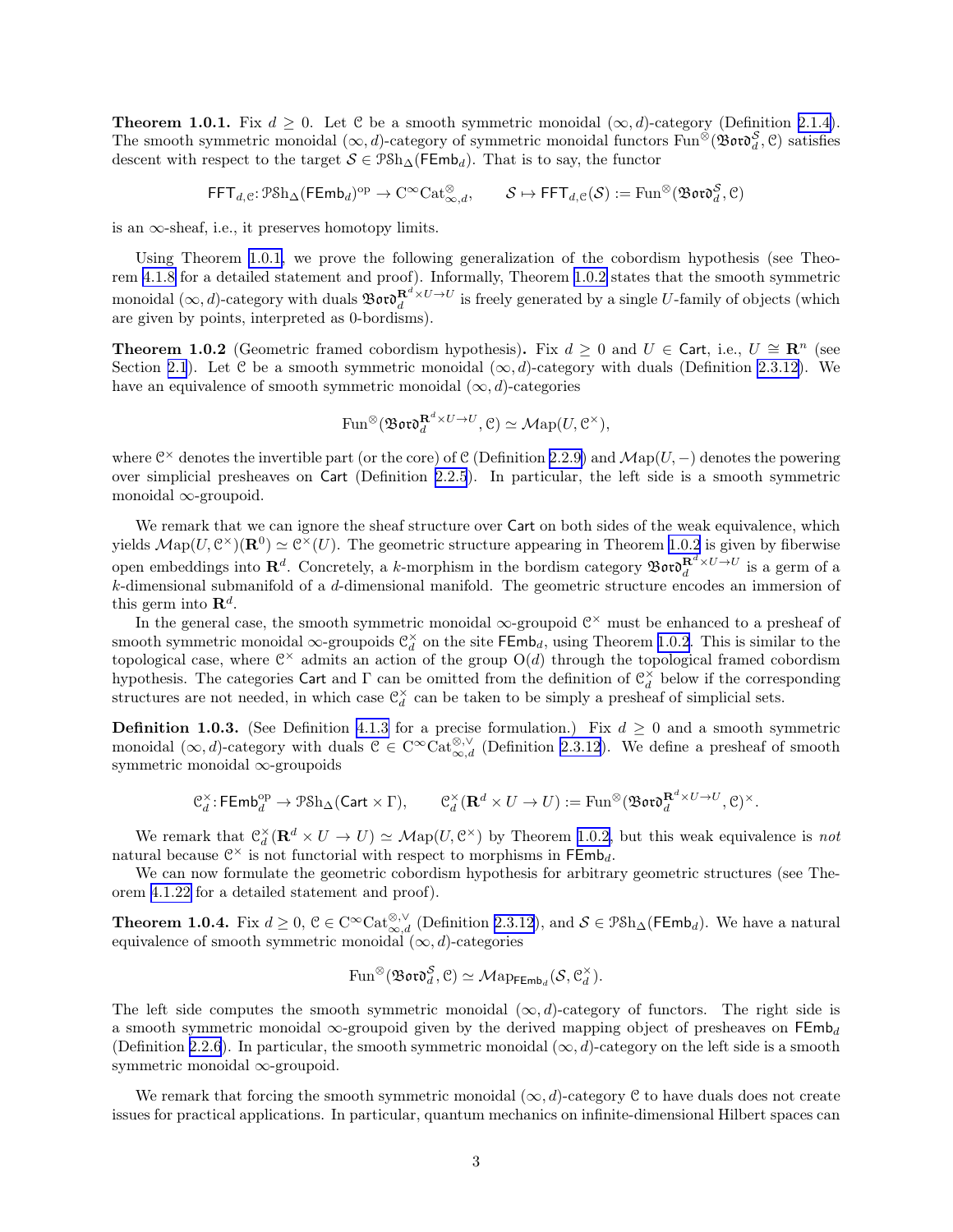<span id="page-3-0"></span>be easily encoded by our formalism, even though all dualizable Hilbert spaces are finite-dimensional. Indeed, any category C admits a faithful functor  $C \to L(C)$ , where  $L(C)$  is the free symmetric monoidal category with duals on C and the functor  $C \to L(C)$  is the unit of the adjunction. Applying this construction to the category of Hilbert spaces and bounded linear maps produces a target category that has duals and is capable of encoding quantum mechanics on infinite-dimensional Hilbert spaces. We also remark that our presentation of duals as a left Bousfield localization yields a localization functor L that computes the free smooth symmetric monoidal  $(\infty, d)$ -category with duals on a smooth  $(\infty, d)$ -category, which allows us to perform this trick in general.

In the special case of topological structures, we also obtain a proof (Theorem [4.1.24](#page-29-0) and Remark [4.1.29](#page-30-0)) of the topological cobordism hypothesis of Baez–Dolan in the formulation of Hopkins–Lurie. In contrast to Lurie, we crucially rely on Theorem [1.0.1](#page-1-0), which allow us to reduce to the geometric framed case. In the geometric framed case, the strategy of our proof of Theorem [4.1.8](#page-24-0) resembles Lurie[[2009.a,](#page-62-0) Proof of Theorem 2.4.6]. We also provide proofs of generalizations of Lurie[[2009.a,](#page-62-0) Claim 3.4.12 and Claim 3.4.17] in Proposition [4.4.4](#page-50-0), reusing Lurie [\[2009.a,](#page-62-0) Proposition 3.4.20] in the proof. Our methods are different in that we do not use framed generalized Morse functions directly. Instead, we rely on the cutting and gluing lemmas established in Grady–Pavlov[[2020.b](#page-63-0)], which provide a convenient framework to access tools from Morse theory.

The right sides of Definition [1.0.3](#page-2-0) and Theorem [1.0.4](#page-2-0) can often be computed in practice. In Remark [4.1.7](#page-23-0), we consider the example (joint work of Stephan Stolz, Peter Teichner, and the second author) of the target  $(\infty, d)$ -category  $\mathbf{B}^d A$ , where A is an abelian Lie group. This category has a single k-morphism for  $0 \le k < d$ and its d-morphisms form the abelian Lie group A. As it turns out,  $(\mathbf{B}^d A)^{\times}_d$  can be computed as the fiberwise Deligne complex valued in A and Map( $S, \mathcal{C}_d^{\times}$ ) is space of A-banded bundle  $(d-1)$ -gerbes with connections over S. This is a rigorous expression of the idea of higher parallel transport for bundle  $(d-1)$ -gerbes with connection along k-manifolds with corners of arbitrary codimension, where  $0 \leq k \leq d$ .

The abstract tool that allows us to compute  $\mathcal{C}_d^{\times}$  for this and many other choices of C is the following simple consequence of Theorem [1.0.2](#page-2-0), which allows one to easily identify the action of  $O(d)$  (or rather, the equivalent homotopical information) on the (smooth)  $\infty$ -groupoid of fully dualizable objects in a (smooth) symmetric monoidal  $(\infty, d)$ -category. As before, Cart and Γ can be omitted from the statement below if the corresponding structures are not relevant for the problem at hand.

**Corollary 1.0.5.** Fix  $d \geq 0$  and a fibrant object  $C \in C^{\infty} \text{Cat}_{\infty,d}^{\otimes,\vee}$  (Definition [2.3.12](#page-12-0)). Recall the simplicial presheaf  $\mathfrak{C}_d^{\times}$  from Definition [1.0.3.](#page-2-0) Suppose

$$
F\hbox{\rm :}\, \mathsf{FEmb}_d^{\rm op} \times \mathsf{Cart}^{\rm op} \times \Gamma^{\rm op} \to s\hbox{\rm \&et}
$$

is a simplicial presheaf that satisfies the descent condition with respect to  $\mathsf{FEmb}_d$  and  $f: F \to \mathfrak{C}_d^{\times}$  is a morphism of simplicial presheaves. Then f is a local weak equivalence if and only if for any  $(T = \mathbf{R}^d \times U \to$  $U \in \mathsf{FEmb}_d$ , the composition of induced maps

$$
F(T \to U) \to \mathcal{C}_d^{\times}(T \to U) = \text{Fun}^{\otimes}(\mathfrak{B}\mathfrak{o}\mathfrak{r}\mathfrak{o}_d^{T \to U}, \mathcal{C}) \to \mathcal{M}\text{ap}(U, \mathcal{C}^{\times})
$$

is a local weak equivalence of simplicial presheaves on  $\text{Cart} \times \Gamma$ .

We emphasize that in order to apply Corollary 1.0.5 we do not ever need to compute spaces of field theories: all that is needed is a guess for what such a space should be (organized into a simplicial presheaf  $F$ ), together with a map f to actual field theories. The geometric framed cobordism hypothesis (Corollary 1.0.5) then allows us to identify  $F(T \to U)$  with  $\mathfrak{C}_d^{\times}(T \to U)$  by looking at  $\mathcal{M}$ ap $(U, \mathcal{C}^{\times})$  only, which is often much easier to do in practice, since the simplicial presheaf  $\mathcal{M}_{\text{ap}}(U, \mathcal{C}^{\times}) \in \mathcal{P} \text{Sh}_{\Delta}(\text{Cart} \times \Gamma)$  makes no use of field theories whatsoever.

We also remark that although fiberwise homotopy locally constant simplicial presheaves on  $\mathsf{FEmb}_d$  are Quillen equivalent to presheaves on Cart valued in spaces equipped with an action of the group  $O(d)$ , the equivalence is by no means trivial (see Proposition [3.3.13](#page-20-0) and its dependencies) and the model that uses simplicial presheaves on  $\mathsf{FEmb}_d$  is particularly well-suited for the purposes of Corollary 1.0.5, enabling applications such as Remark [4.1.7.](#page-23-0) For another example (principal G-bundles) see Section [6.2.](#page-60-0)

Specializing to the case of invertible field theories, we obtain the following corollary, which generalizes the work of Galatius–Madsen–Tillmann–Weiss[[2006.a\]](#page-62-0), Bökstedt–Madsen [\[2011.a\]](#page-62-0), and (in the extended case only) Schommer-Pries[[2017.b](#page-63-0)]. See Theorems [5.0.5](#page-54-0) and [5.0.6](#page-55-0) and Proposition [5.0.12](#page-56-0) for details and proofs.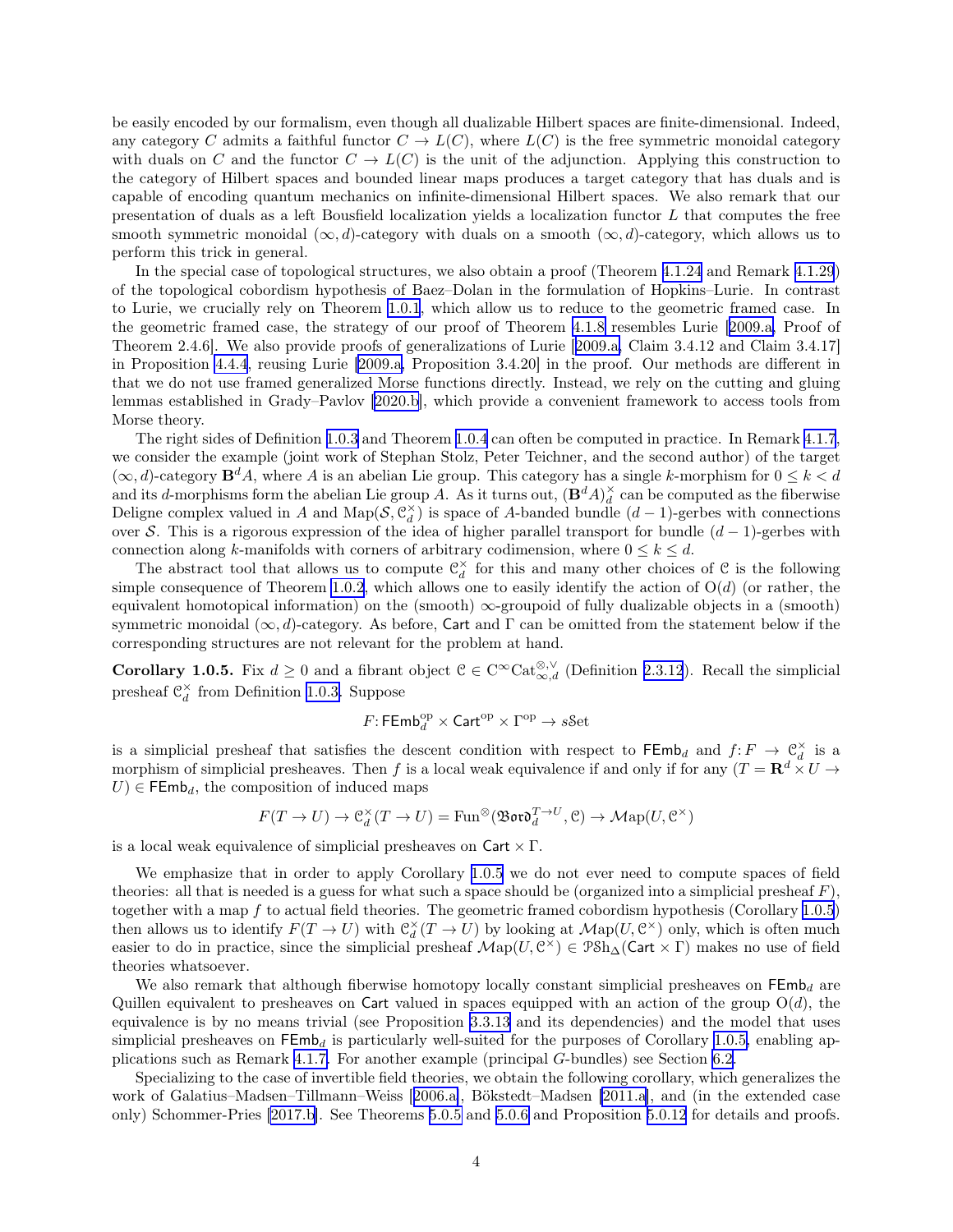<span id="page-4-0"></span>**Theorem 1.0.6.** Fix  $d > 0$  and  $S \in \mathcal{P} \mathcal{S} \mathcal{h} \wedge (\mathsf{F} \mathsf{Emb}_d)$ . Set

$$
\mathsf{MT}(\mathcal{S}):=\mathbb{L}\mathcal{K}\mathfrak{B}\mathfrak{o}\mathfrak{r}\mathfrak{d}_d^{\mathcal{S}},
$$

where  $\mathbb{L}\mathcal{K}$  (Definition [5.0.3](#page-54-0)) inverts all k-morphisms  $(0 \lt k \leq d)$  and objects in a smooth symmetric monoidal  $(\infty, d)$ -category. If  $C \in C^{\infty} \text{Cat}_{\infty, d}^{\otimes}$  is a fibrant object in the model structure of Proposition [5.0.2](#page-54-0), i.e., a smooth group-like symmetric monoidal ∞-groupoid, then we have a natural weak equivalence

$$
\mathbb{L}\mathcal{K}\operatorname{Fun}^{\otimes}(\mathfrak{B}\mathfrak{o}\mathfrak{r}\mathfrak{d}^{\mathcal{S}}_d, \mathcal{C}) \simeq \mathbb{R}\operatorname{Hom}(MT(\mathcal{S}), \mathbb{L}\mathcal{K}(\mathcal{C})),
$$

where  $Hom(-, -)$  denotes the (derived) internal hom in  $\mathcal{P}Sh(Cart, Sp_{\geq 0})_{\text{Cech}}$  (see Proposition [5.0.2](#page-54-0)). Furthermore, for any Lie group G with a representation  $\rho: G \to \widetilde{\text{GL}(d)}$  we have a weak equivalence

 $\mathbb{L}\mathsf{B}_f \mathsf{MT}((\mathbf{R}^d \to \mathbf{R}^0)/\!/\mathrm{C}^\infty(-,G)) \simeq \Sigma^d \mathrm{MT}G,$ 

where MT denotes the classical Madsen–Tillmann spectrum and  $B<sub>f</sub>$  is the shape functor (Definition [4.1.25\)](#page-30-0). Thus, MT is a geometric refinement of the Madsen–Tillmann spectrum (see Proposition [5.0.12](#page-56-0)).

We conclude by listing some key insights that enable the proofs of Theorem [1.0.2](#page-2-0) and Theorem [1.0.4](#page-2-0) and distinguish our approach from the existing approaches to the cobordism hypothesis.

- We invoke the locality property (Theorem [1.0.1](#page-1-0)) to establish an Quillen adjunction  $\mathfrak{Bor} \mathfrak{d}_d^{(-)} + (-)^\times_d$ , at the level of the Čech-local model structure on simplicial presheaves. This allows us to compute field theories  $\mathsf{FFT}_{d,\mathcal{S},\mathcal{C}} = \text{Fun}^{\otimes}(\mathfrak{B} \mathfrak{or} \mathfrak{d}^{\mathcal{S}}_d, \mathcal{C})$  as the derived mapping object  $\mathcal{M}ap_{\mathsf{FEmb}_d}(\mathcal{S}, \mathcal{C}_d^{\times})$ . Hence, we reduce the problem to computing the mapping object, eliminating  $(\infty, d)$ -categories from the picture. This contrasts with the existing approaches, e.g., Lurie [\[2009.a](#page-62-0), Remark 2.4.20] deduces the topological case of the locality principle from the cobordism hypothesis.
- We exploit the fact that in the geometric framed case, multisimplices in  $\mathfrak{B}$ or $\mathfrak{d}_d$  admit a simple geometric description: bordisms in the  $(\infty, d)$ -category of bordisms  $\mathfrak{B}$ or $\mathfrak{d}^{\mathbf{R}^d \times U \to U}_d$  are embedded fiberwise into  $\mathbf{R}^d \times U$  as an open subset.
- We encode d-thin homotopies (and higher homotopies) for geometric structures on bordisms, corresponding to the " $\infty$ " in  $(\infty, d)$ -category. Here a d-thin homotopy is a homotopy given by a smooth map of rank at most d. This forces functorial field theories to be invariant under d-thin homotopies. In particular, bordisms given by d-dimensional cubes become invertible, corresponding to the fact that parallel transport maps in differential geometry and time evolution operators in physics are invertible. Additionally, higher holonomy for bundle  $(d-1)$ -gerbes with connection is invariant under d-thin homotopies.
- We encode the action of the orthogonal group on fully dualizable objects using the structure of a presheaf on the site  $FEmb_d$  of d-dimensional manifolds and open embeddings. This formulation immediately connects to the bordism category and allows us to exploit the homotopy cocontinuity of  $\mathfrak{B}$ or $\mathfrak{d}_d$ to reduce to the case of geometrically framed bordisms.
- •The technical machinery of Grady–Pavlov [[2020.b\]](#page-63-0) is used to establish the filtrations and pushout squares for the geometric framed bordism category in Section [4](#page-22-0). This provides an easy way to cut bordisms into elementary pieces.

### 1.1 Previous work on functorial field theories

The original definition of functorial field theories by Graeme Segal [\[1987](#page-61-0), [2004.a\]](#page-62-0) was already nontopological: the 2-dimensional bordisms were equipped with a conformal structure. See also an early survey by Gawędzki  $[1988.b]$  $[1988.b]$ .

Conformal field theories proved to be very difficult to construct (but see Pickrell [\[2007](#page-62-0)] for a related example of a nonextended 2-dimensional field theory in the setting of Riemannian metrics and Runkel–Szegedy [[2018\]](#page-63-0) for an example using volume forms on 2-manifolds), so much of the subsequent work was focused on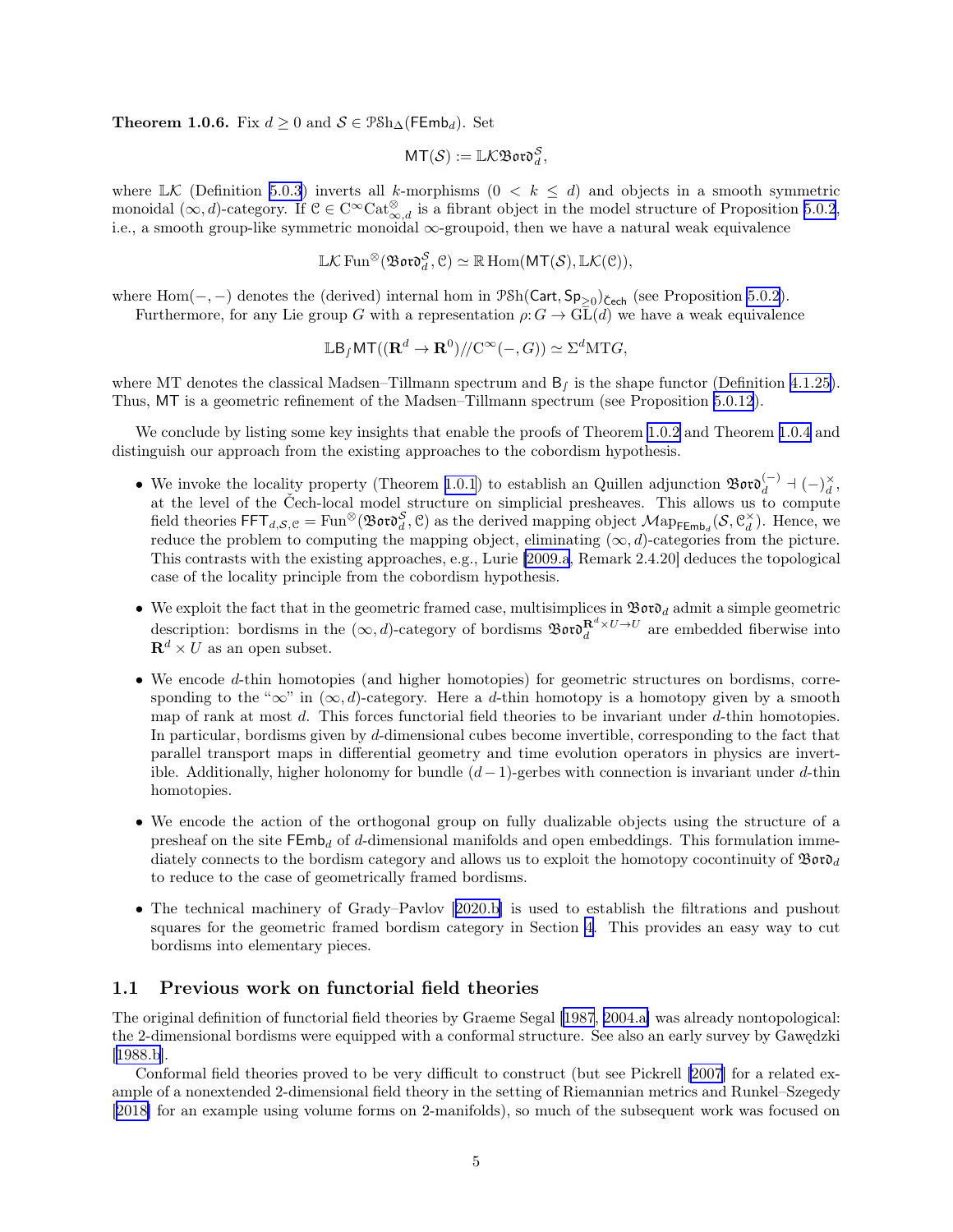<span id="page-5-0"></span>the case of topological field theories, with the early works of Witten [\[1988.a](#page-61-0), [1989.a\]](#page-61-0), Kontsevich [\[1988.c\]](#page-61-0), Atiyah [\[1989.b\]](#page-61-0) followed by many others. In particular, extended functorial field theories were proposed by Lawrence [\[1993.b\]](#page-61-0) and Freed [\[1993.a\]](#page-61-0) in the topological context. We refer the reader to the survey of Baez–Lauda [\[2009.b\]](#page-62-0) for further details and discussion of many other important papers.

Field theories where bordisms are equipped with a map to some fixed space were considered by Segal [[1988.d\]](#page-61-0), Freed–Quinn [\[1991](#page-61-0)], Turaev [\[1999.c\]](#page-62-0). Smooth functorial field theories were defined by Stolz–Teichner [[2004.b, 2011.b\]](#page-62-0). Such theories allow for much more general geometric structures. Berwick-Evans and the second author[[2015.a\]](#page-63-0) defined smooth 1-dimensional topological field theories valued in vector spaces and proved that they are equivalent to vector bundles with connection. Ludewig–Stoffel[[2020.a](#page-63-0)] proved a similar statement with bordism categories having germs of paths for objects and the target category being sheaves of vector spaces with certain properties.

In a forthcoming work, Stolz, Teichner, and the second author [\[2022.b\]](#page-63-0) compute (using the results of this paper) the simplicial set of d-dimensional smooth fully extended functorial field theories with target  $\mathbf{B}^d A$ , where A denotes the representable presheaf of an abelian Lie group A. The resulting simplicial set is weakly equivalent to the simplicial set of A-banded bundle  $(d-1)$ -gerbes with connection.

There is surprisingly little literature on nontopological extended field theories. The first appearance of a smooth symmetric monoidal  $(\infty, d)$ -category of bordisms seems to be Grady–Pavlov [\[2020.b\]](#page-63-0), where we prove the locality property for extended field theories. This bordism category was inspired by the 1-category introduced by Stolz–Teichner [\[2004.b, 2011.b\]](#page-62-0) and allows for a very general class of geometric structures on bordisms.

#### 1.2 Previous work on the topological cobordism hypothesis

Considerable work has been done on various special cases of the topological cobordism hypothesis, corresponding to the case when the space of geometric structures on a d-manifold is invariant under homotopy equivalences. This allows for structures like orientations, spin and string structures, but excludes structures with geometric data such as connections, differential forms, or Riemannian metrics.

Thetopological cobordism hypothesis was formulated by Baez–Dolan [[1995,](#page-61-0)  $\S7$ ], where the framed ndimensional topological case is stated as "Extended TQFT Hypothesis, Part I". (The term "cobordism hypothesis" also appears in this paper, albeit only once.) Later, Costello [\[2004.c\]](#page-62-0) and Lurie [\[2009.a\]](#page-62-0) (in collaboration with Hopkins) refined its statement, replacing n-categories with  $(\infty, n)$ -categories, and allowing for bordisms with maps to arbitrary targets. Baez–Lauda [\[2009.b\]](#page-62-0) survey a lot of the preceding history of functorial field theory. See also the surveys by Bergner [\[2010](#page-62-0)] and Freed[[2012.b\]](#page-63-0).

Costello [\[2004.c\]](#page-62-0) proved a variant of the 2-dimensional topological cobordism hypothesis (with the  $(\infty, 1)$ category of chain complexes as a target), where 2-bordisms cannot have connected components with empty source. Schommer-Pries[[2011.d\]](#page-63-0) proved the 2-dimensional topological cobordism hypothesis in the case when the target is an ordinary bicategory (i.e., a 2-truncated  $(\infty, 2)$ -category) and the geometric structure is either trivial or given by orientation. Lurie[[2009.a](#page-62-0)] gave an informal account of some ideas relating to the classification of topological field theories, outlining a proof of a version of the topological cobordism hypothesis in §§3.1–3.5. Eliashberg–Mishachev[[2011.c\]](#page-62-0) published a result that supersedes §3.5. On the other hand, a formal account of §§3.1–3.4 has not yet appeared.

Harpaz [\[2012.a](#page-63-0)] considered the 1-dimensional case (with an arbitrary symmetric monoidal  $(\infty, 1)$ -category as a target). Ayala–Francis [\[2017.a](#page-63-0)] gave a conditional proof of the framed topological cobordism (and tangle) hypothesis, relying on a conjecture about factorization homology, which is to be proved in a forthcoming series of papers by Ayala–Francis. A forthcoming paper by Schommer-Pries [\[2022.a](#page-63-0)] proves the topological relative tangle hypothesis, generalizing the topological cobordism hypothesis.

In the special case when the symmetric monoidal  $(\infty, d)$ -category of values has only invertible objects and invertible k-morphisms for all  $k > 0$  (i.e., is a Picard  $\infty$ -groupoid), the topological cobordism hypothesis reduces to showing that the homotopy type of the fully extended bordism category can be computed as the corresponding Madsen–Tillmann spectrum. This was proved by Bökstedt–Madsen [\[2011.a\]](#page-62-0) in the case of multiple  $(\infty, d)$ -categories and Schommer-Pries [\[2017.b\]](#page-63-0) in the case of globular  $(\infty, d)$ -categories, generalizing the work of Galatius–Madsen–Tillmann–Weiss [\[2006.a](#page-62-0)] in the nonextended case.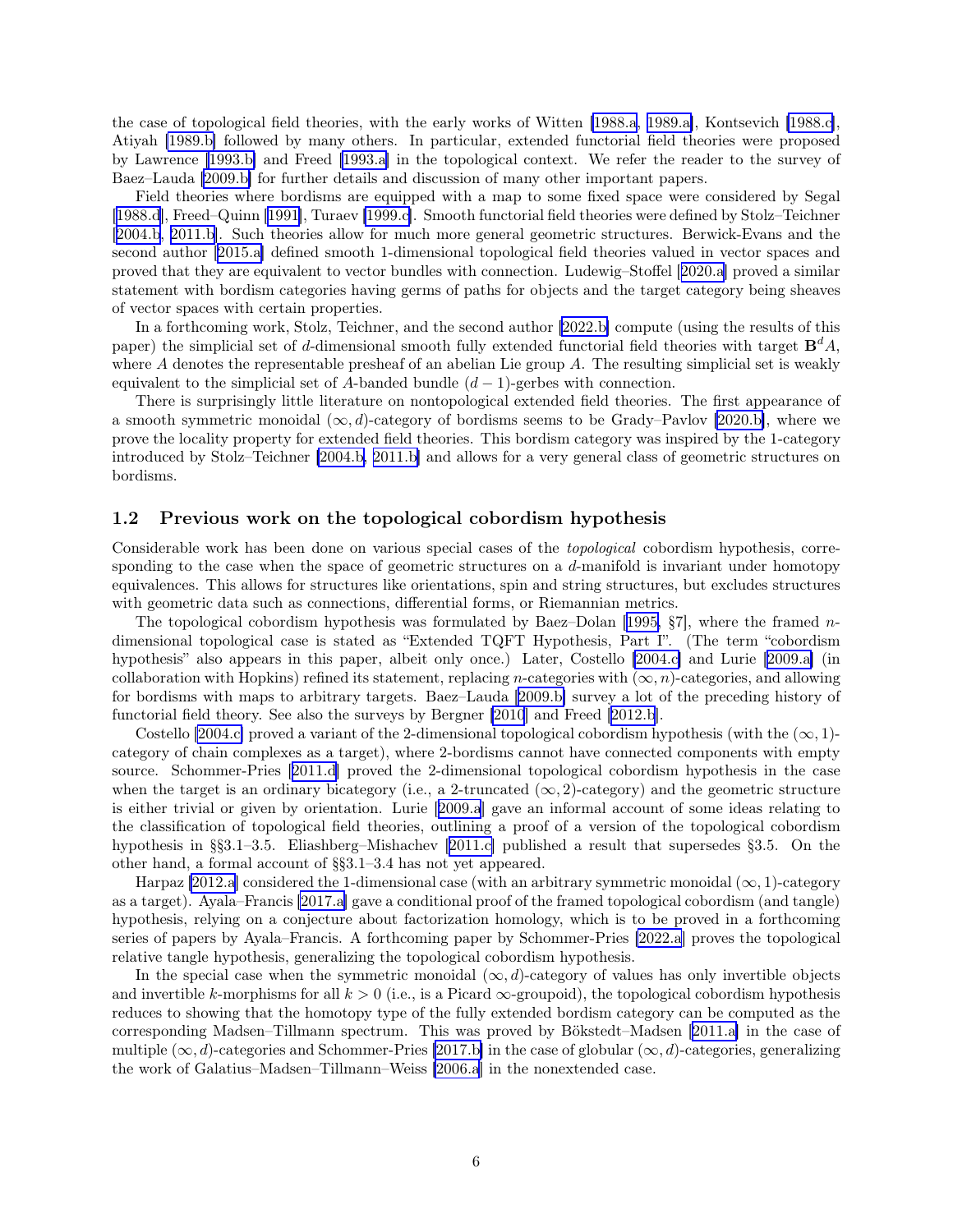#### <span id="page-6-0"></span>1.3 Acknowledgments

We thank Peter Teichner and Stephan Stolz for launching the program that eventually led to this paper and providing the second author with a rich collection of insights without which this work would not be possible, as well as creating the environment through which he could absorb these insights. The second author also thanks Arthur Bartels, Chenchang Zhu, and Ulrich Bunke for supporting his work.

We thank Hisham Sati for providing the first author with a wealth of knowledge connecting functorial field theories and generalized cohomology theories with mathematical physics. The first author also thanks Domenico Fiorenza for useful discussions.

We thank Chris Schommer-Pries for useful discussions about the cobordism hypothesis. We thank Daniel Brügmann for a careful reading of this paper, including the more technical parts, and for suggesting many improvements. We thank Yonatan Harpaz for a lot of feedback on an earlier draft of this paper, in particular on Section [4.2.](#page-30-0)

This work would not exist without the nLab. We express our tremendous gratitude to its authors and personally to Urs Schreiber for selflessly contributing vast amounts of high-quality material.

### 2 Smooth  $(\infty, d)$ -categories with duals

In this section, we introduce smooth  $(\infty, d)$ -categories with duals. We will closely follow Grady–Pavlov [[2020.b\]](#page-63-0) for the presentation of smooth  $(\infty, d)$ -categories (without duals). Much of the material in Section 2.1 was taken directly from Grady–Pavlov [\[2020.b\]](#page-63-0) and we only include it here to keep the present work somewhat self-contained.

### 2.1 Smooth  $(\infty, d)$ -categories

InGrady–Pavlov [[2020.b\]](#page-63-0), we presented the  $(\infty, 1)$ -category of smooth symmetric monoidal  $(\infty, d)$ -categories as a left Bousfield localization of a simplicial presheaf category, equipped with the injective model structure. In this section, we review this construction. We refer the reader to Grady–Pavlov [\[2020.b,](#page-63-0) Section 2] for further details and exposition.

Let  $\Delta^{\times d}$  denote the d-fold product of the simplex category. Objects are called *multisimplices* and are denoted by

$$
\mathbf{m} = ([m_1], [m_2], \dots, [m_d]) \in \Delta^{\times d}.
$$

In particular, 0 denotes the multisimplex  $([0], \ldots, [0])$ . Let  $\Gamma$  denote the opposite category of pointed finite sets introduced by Segal. Objects are pointed finite sets of the form  $\{*, 1, \ldots, n\}$ , where  $n \in \mathbb{N}$ . Let Cart be the category with objects open subsets of  $\mathbb{R}^d$  that are diffeomorphic to  $\mathbb{R}^d$ . Morphisms are smooth maps between such open subsets.

We consider the category

$$
\mathcal{P} \text{Sh}_{\Delta}(\text{Cart} \times \Gamma \times \Delta^{\times d}) = \text{Fun}((\text{Cart} \times \Gamma \times \Delta^{\times d})^{\text{op}}, s\text{Set})
$$
\n(2.1.1)

of simplicial presheaves on the threefold product  $\text{Cart} \times \Gamma \times \Delta^{\times d}$ .

Definition 2.1.2. The category (2.1.1) admits a model structure by Grady–Pavlov[[2020.b](#page-63-0), Definition 2.2.9], given by performing a left Bousfield localization of the injective model structure. We write this model category as

$$
\mathrm{C}^\infty\mathrm{Cat}_{\infty,d}^{\otimes,\mathsf{uple}}:=\mathcal{P}\mathrm{Sh}_\Delta(\mathsf{Cart}\times\Gamma\times\Delta^{\times d})_{\mathsf{uple}}
$$

and refer to it as the multiple injective model structure.

The fibrant objects in this model structure are injectively fibrant objects that are d-fold complete Segal spaces (in every direction), satisfy Segal's special Γ-condition, and satisfy homotopy descent with respect to good open covers of cartesian spaces.

Remark 2.1.3. The fibrant objects in the above model category are the higher categorical analogue of double categories, where different composition directions are put on equal footing. In order to have the correct generalization of a bicategory, fibrant objects must satisfy an additional condition, called globularity.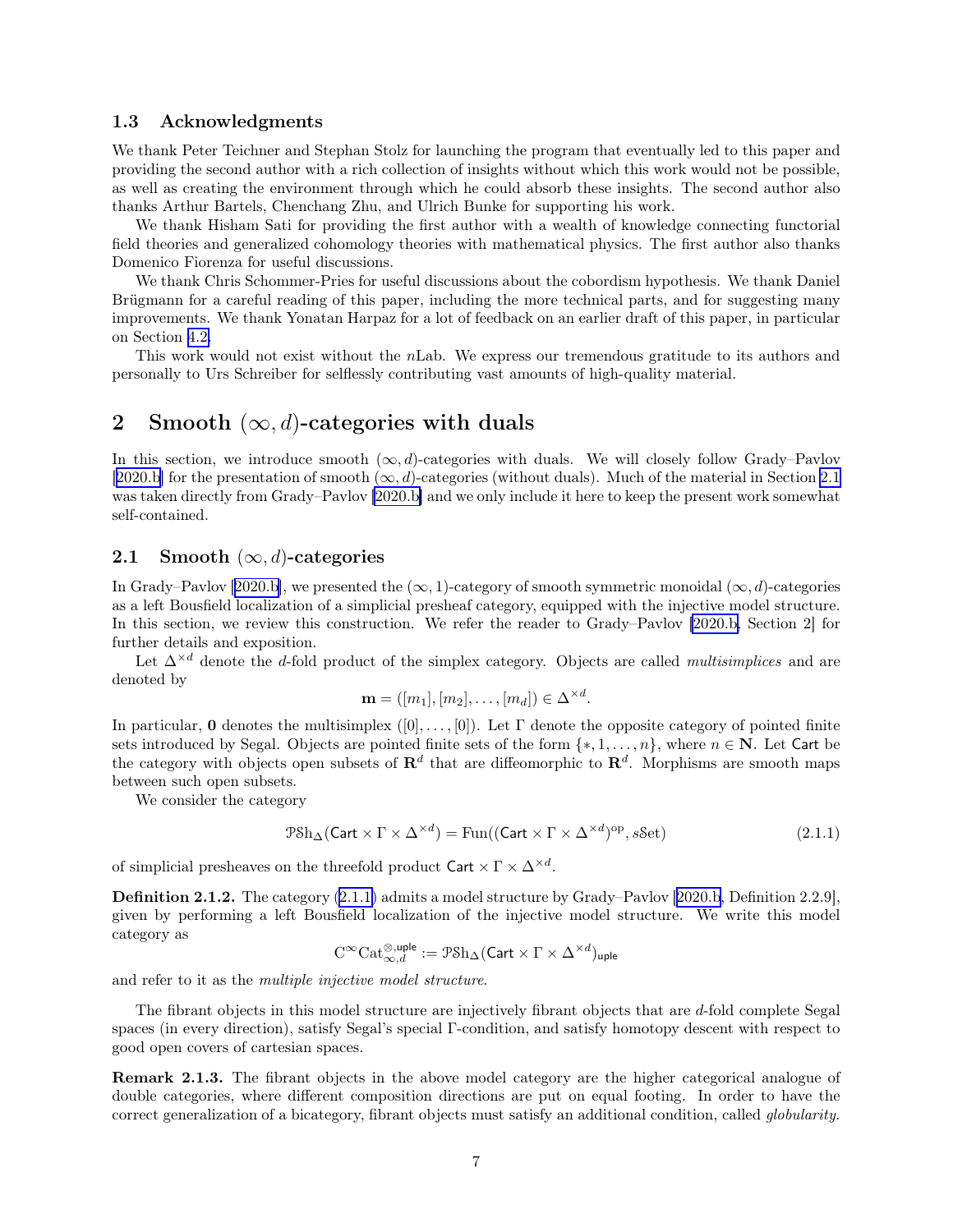<span id="page-7-0"></span>The fibrant objects satisfying this condition have a preferred ordering of composition directions, which serves as a higher categorical analogue of vertical and horizontal composition in a bicategory.

We encode the *globular condition* through a further left Bousfield localization.

Definition 2.1.4. The model category of Definition [2.1.2](#page-6-0) admits a further left Bousfield localization, which incorporates globularity (Grady–Pavlov[[2020.b](#page-63-0), Definition 2.3.3]). We write this model category as

$$
\mathrm{C}^\infty\mathrm{Cat}_{\infty,d}^{\otimes,\mathsf{glob}}=\mathrm{C}^\infty\mathrm{Cat}_{\infty,d}^{\otimes}:=\mathcal{P}\mathrm{Sh}_\Delta(\mathsf{Cart}\times\Gamma\times\Delta^{\times d})_{\mathsf{glob}}
$$

and refer to it as the globular injective model structure. A smooth symmetric monoidal  $(\infty, d)$ -category is defined as a fibrant object in  $C^{\infty} \text{Cat}_{\infty,d}^{\otimes, \text{glob}}$ .

Since this condition is less well known than the Segal condition and completeness, we recall the local objects in the resulting localization (details can be found in Grady–Pavlov[[2020.b\]](#page-63-0)). The local objects in this left Bousfield localization are multisimplicial objects  $X$  such that  $X_0$ , which we interpret as an object in  $(d-1)$ -fold simplicial objects, is homotopy constant and  $X_k$  is a local object in  $(d-1)$ -fold simplicial spaces for all  $k \in \Delta$ . For example, for  $d = 2$ , the locality condition boils down to forcing the degeneracy maps  $X_{0,0} \to X_{0,b}$  to be weak equivalences. This makes all vertical morphisms invertible.

#### 2.2 Functors and the core

We begin with some notation, which will be used throughout the paper.

Notation 2.2.1. Fix  $R = L \times R/L$  a product of two categories and  $X \in \mathcal{P}(\mathcal{S})$ . For any  $l \in L$ , we can evaluate X on l to obtain a simplicial presheaf on the remaining factor  $R/L$ . We denote the corresponding partial evaluation of X on an object  $l \in L$  as  $X(l) \in \mathcal{P} \text{Sh}_{\Delta}(R/L)$ .

A frequently used example will be the following. Let  $S \subset \{1, ..., d\}$  be a subset and let  $\mathbf{m} \in \Delta^S$  be a multisimplex, i.e., a functor  $\mathbf{m}: S \to \Delta$ , where S is regarded as a discrete category. Then for a simplicial presheaf  $X \in \text{PSh}_{\Delta}(\text{Cart} \times \Gamma \times \Delta^{\times d})$ , the partial evaluation of X on  $\mathbf{m} \in \Delta^S$  yields an object

$$
X(\mathbf{m}) \in \mathcal{P} \mathcal{S} \mathbf{h}_{\Delta}(\mathsf{Cart} \times \Gamma \times \Delta^{\{1,\dots,d\} \setminus S}).
$$

To avoid confusion, we will always make the category explicit when applying partial evaluation. For example, if  $X \in \mathcal{P} \mathcal{S} \mathcal{h}_{\Delta}(\mathsf{Cart} \times \Gamma \times \Delta^{\times d})$  and we fix  $\mathbf{m} \in \Delta^{\times i}$ , the notation  $X(\mathbf{m})$  should be understood as a simplicial presheaf on the remaining variables in Cart  $\times \Gamma \times \Delta^{\times (d-i)}$ .

**Definition 2.2.2.** Let  $S \subset \{1, ..., d\}$  and let  $\mathbf{m} \in \Delta^S$  be a multisimplex. Denote by

$$
j_{\Delta^S}\!:\!\Delta^S\hookrightarrow \mathcal{P}\mathcal{S}\mathrm{h}(\Delta^S)\hookrightarrow\mathcal{P}\mathcal{S}\mathrm{h}_{\Delta}(\Delta^S)\to \mathcal{P}\mathcal{S}\mathrm{h}_{\Delta}(\Delta^{\times d})
$$

composition of the Yoneda embedding with restriction along the projection  $\Delta^{\times d} \to \Delta^S$ . The partial evaluation functor (see Notation 2.2.1)

$$
\mathcal{P}\mathrm{Sh}_{\Delta}(\Delta^{\times d}) \to \mathcal{P}\mathrm{Sh}_{\Delta}(\Delta^{\{1,\dots,d\}\setminus S}), \qquad X \mapsto X(\mathbf{m})
$$

admits a left adjoint, given by externally tensoring  $j_{\Delta^{S}}(\mathbf{m})$  with an object in  $\mathcal{P}Sh_{\Delta}(\Delta^{\{1,\ldots,d\}})$ . We denote this tensoring by

$$
Y \mapsto j_{\Delta^{\times S}}(\mathbf{m}_{S}) \boxtimes Y.
$$

Explicitly, the value of  $j_{\Delta} s(\mathbf{m}) \boxtimes Y$  at  $\mathbf{n} \in \Delta^{\times d}$  is given by

$$
(j_{\Delta^S}(\mathbf{m}) \boxtimes Y)(\mathbf{n}) = \coprod_{\mathrm{Hom}(\mathbf{n}_S, \mathbf{m})} Y(\mathbf{n}_{\{1,\ldots,d\} \backslash S}),
$$

where  $n_S \in \Delta^S$  denotes the multisimplex given by throwing away all simplices that are not indexed by an element of S. This functor is the left Kan extension of the functor  $\Delta^{\{1,\ldots,d\}\setminus S} \to \Delta^{\times d}$  that inserts  $[m_s] = \mathbf{m}(s)$  into the s slot.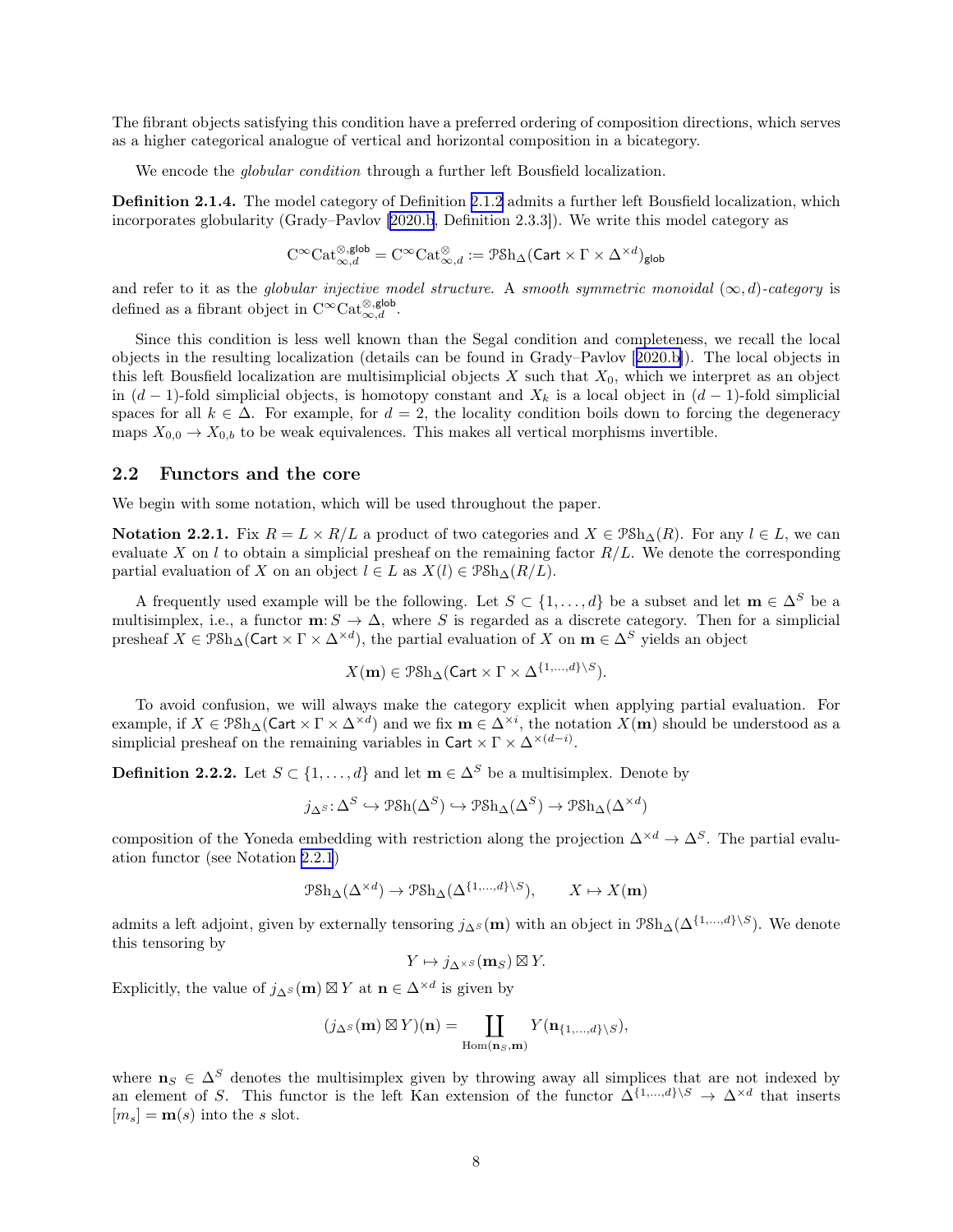<span id="page-8-0"></span>In the statement of Theorem [4.1.8,](#page-24-0) we will need both the internal hom in  $C^{\infty}Cat_{\infty,d}^{\otimes,\vee}$  and the powering over PSh∆(Cart). To emphasize the categorical and symmetric monoidal structure, we use the following notation for the internal hom in  $C^{\infty} \text{Cat}_{\infty,d}^{\otimes,\check{\vee}}$ .

**Definition 2.2.3.** (Grady–Pavlov [\[2020.b,](#page-63-0) Definition 2.4.1].) Fix  $d \ge 0$ . We denote by Fun<sup>⊗</sup>(−,−) the internal hom in  $\mathcal{P} \text{Sh}_{\Delta}(\mathsf{Cart} \times \Gamma \times \Delta^{\times d})$ , which is adjoint to the symmetric monoidal structure on  $\mathcal{P} \text{Sh}_{\Delta}(\mathsf{Cart} \times \Gamma))$  $\Gamma \times \Delta^{\times d}$  given by the Day convolution with respect to the smash product on  $\Gamma$  and cartesian product on Cart  $\times \Delta^{\times d}$ .

**Remark 2.2.4.** The multiple model structure on  $\mathcal{P}Sh_{\Delta}(\text{Cart} \times \Gamma \times \Delta^{\times d})$  (Grady–Pavlov [\[2020.b,](#page-63-0) Definition 2.2.9]) is a monoidal model structure (Grady–Pavlov [[2020.b](#page-63-0), Section 2.4]). This means that if C is a fibrant object in this model structure, then  $Fun^{\otimes}(X, \mathcal{C})$  computes the correct derived internal hom. Throughout the paper, Fun<sup>⊗</sup>(−, −) will always be derived in the multiple model structure. In fact, the second argument will always be fibrant, which eliminates the need to derive  $Fun^{\otimes}$ .

The globular model structure on  $\mathcal{P}Sh_{\Delta}(\mathsf{Cart} \times \Gamma \times \Delta^{\times d})$  (Grady–Pavlov [\[2020.b,](#page-63-0) Definition 2.3.3]) is obtained by further localizing the multiple model structure  $C^{\infty}$ Cat<sup>⊗,uple</sup>. The resulting model structure is not a monoidal model structure (Grady–Pavlov [\[2020.b,](#page-63-0) Remark 2.4.3]).

However, in our case, computing the derived internal homs  $\text{Fun}^{\otimes}(X, \mathcal{C})$  in the multiple model structure results (Theorem [4.1.22\)](#page-28-0) in simplicial presheaves that are constant in the direction of  $\Delta^{\times d}$ , i.e., the relevant multiple  $(\infty, d)$ -categories are  $\infty$ -groupoids. Such derived internal homs in the multiple model structure also compute derived internal homs in the globular model structure.

We now turn to the various powerings that will be used.

**Definition 2.2.5.** Fix some symmetric monoidal categories L and  $R/L$  and consider the category  $R =$  $L \times R/L$ . Equip the categories of simplicial presheaves  $\mathcal{P}Sh_{\Delta}(L)$  and  $\mathcal{P}Sh_{\Delta}(R)$  with the Day convolution closed monoidal structure. We define the powering of  $Y \in \mathcal{P} \text{Sh}_{\Delta}(R)$  by  $X \in \mathcal{P} \text{Sh}_{\Delta}(L)$  as

$$
\mathcal{M}\mathrm{ap}(X,Y) = \mathrm{Hom}(p^*X,Y) \in \mathcal{P}\mathrm{Sh}_{\Delta}(R),
$$

where  $p: R = L \times R/L \to L$  is the projection functor. In particular, if  $R = L$ , then  $\mathcal{M}ap(X, Y)$  is the internal hom from X to Y. For objects  $X, Y \in \mathcal{P} \mathcal{S} \mathcal{h}_{\Delta}(R)$ , we reserve the notation

$$
\mathrm{Map}(X, Y) \in s\mathcal{S}\mathrm{et},
$$

with roman font instead of calligraphic, for the usual simplicial enrichment of simplicial presheaves over simplicial sets.

In particular, Definition 2.2.5 is applicable when L is a factor of  $\text{Cart} \times \Gamma \times \Delta^{\times d}$ , using the monoidal structure of Definition 2.2.3. When  $\mathcal{P}Sh_{\Delta}(R)$  is equipped with the multiple injective model structure, obtained by localizing the injective model structure at those morphisms in Grady–Pavlov[[2020.b,](#page-63-0) Definition 2.2.9] that are relevant for the factors present in  $R$ , the functor  $p^*$  is trivially left Quillen. Hence, the powering is a Quillen bifunctor.

We prove the main theorem Theorem [4.1.22](#page-28-0) for the full enrichment in smooth symmetric monoidal ( $\infty, d$ )categories. As a consequence, the mapping object on the right side of the equivalence must be suitably defined. Having in mind  $R = \text{FEmb}_d \times \text{Cart} \times \Gamma$ ,  $M = \text{FEmb}_d$ ,  $L/M = *$  (as used in Theorem [4.1.22](#page-28-0)), we make the following definition.

**Definition 2.2.6.** Fix some symmetric monoidal categories  $M$ ,  $L/M$ ,  $R/L$ , and consider the categories  $L = M \times L/M$  and  $R = L \times R/L = M \times R/M$ , where  $R/M = L/M \times R/L$ . Let  $Y \in \mathcal{P} \mathcal{S} \mathcal{h} \Delta(R)$  and  $X \in \mathcal{P} \mathcal{S} \mathcal{h}_{\Delta}(L)$ . We define the mapping object

$$
\mathcal{M}{\rm ap}_M(X,Y):=\int_{m\in M} \mathcal{M}{\rm ap}(X(m),Y(m))\in \mathcal{P}{\rm Sh}_\Delta(R/M),
$$

where  $X(m)$  denotes the partial evaluation of Notation [2.2.1](#page-7-0) and Map denotes the powering of Definition 2.2.5. For  $M = *$ , we have  $\mathcal{M}ap_M(X, Y) = \mathcal{M}ap(X, Y)$ , while for  $M = L = R$ , we have  $\mathcal{M}ap_M(X, Y) = \mathrm{Map}(X, Y).$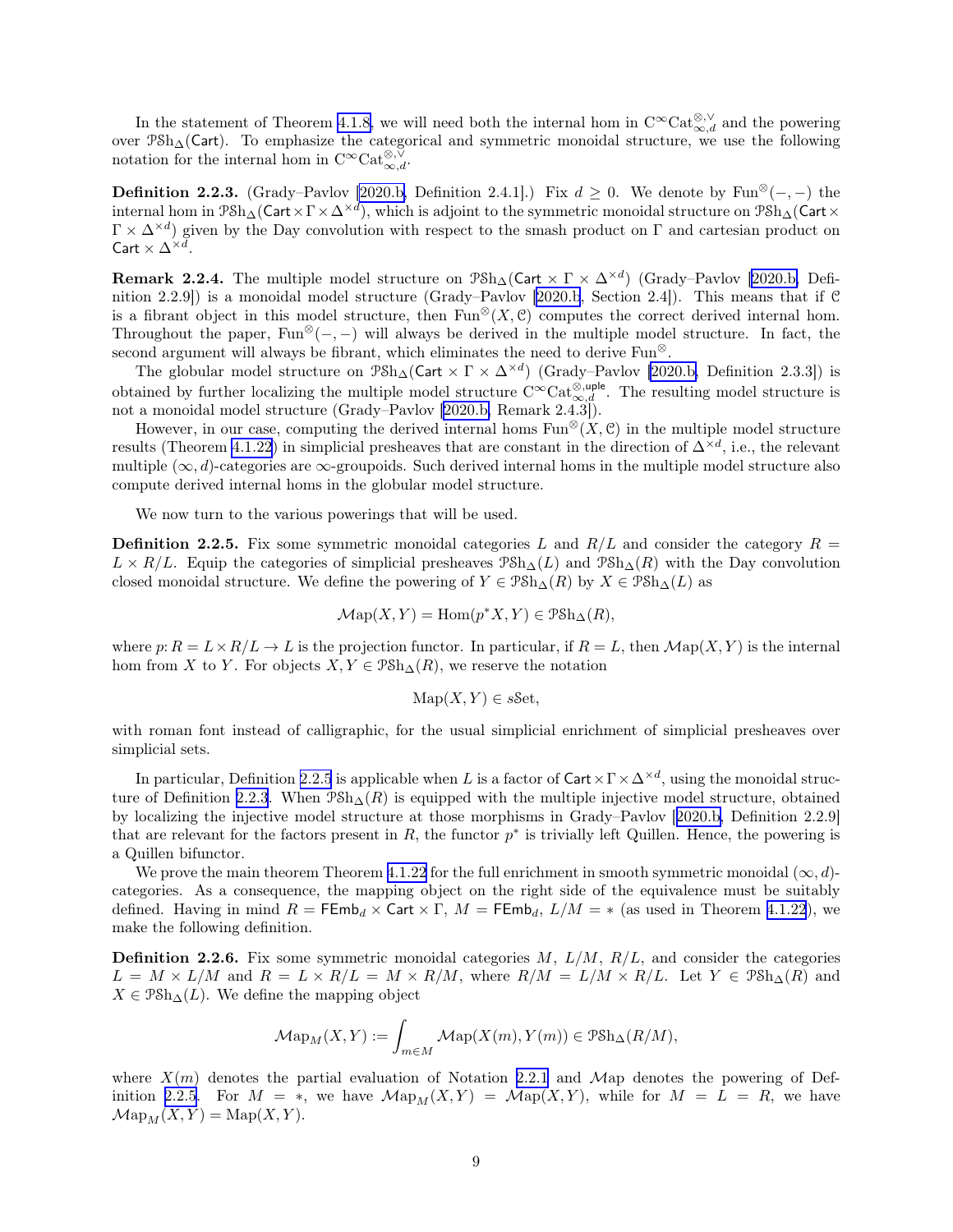<span id="page-9-0"></span>We will also use following functors, which promote an  $(\infty, d - 1)$  category to an  $(\infty, d)$ -category.

**Definition 2.2.7.** Let  $S \subset \{1, ..., d\}$  and let  $i: \Delta^{\{1, ..., d\}\setminus S} \to \Delta^{\times d}$  be the functor that inserts [0] in the simplicial directions indexed by  $S$ . Morally,  $S$  indexes the directions in which we want to discard noninvertible morphisms. Restriction along  $i$  induces the corresponding functor

$$
\mathrm{ev}_S \colon \mathcal{P} \mathrm{Sh}_\Delta(\mathsf{Cart} \times \Gamma \times \Delta^{\times d}) \to \mathcal{P} \mathrm{Sh}_\Delta(\mathsf{Cart} \times \Gamma \times \Delta^{\{1,\ldots,d\} \setminus S}),
$$

which evaluates at  $0 \in \Delta^S$ . The left adjoint  $c_S \dashv \text{ev}_S$  sends an object X to the simplicial presheaf that is constant on  $\Delta^S$ .

**Lemma 2.2.8.** The adjunction  $c_S + \text{ev}_S$  descends to a Quillen adjunction at the level of local injective model structures. Furthermore  $c_S$  is itself a right Quillen functor when considered with the multiple projective model structures. For the globular projective model structure,  $c_S$  is right Quillen when S is of the form  $S = \{i, \ldots, d\}$ , for some  $1 \leq i \leq d$ .

Proof. The adjunction is clearly Quillen at the level of the injective model structures. Since both model categories are left proper, we need only check that the right adjoint  $ev_S$  preserves locally fibrant objects (see, for example, Lurie [\[2017.c](#page-63-0), Corollary A.3.7.2]). But this is clear, since local objects in the domain of ev $_S$  are levelwise (for each  $\mathbf{m} \in \Delta^{\{1,\ldots,d\}\setminus S}$ ) local objects on the right.

Finally,  $c_S$  is a right Quillen functor for local projective model structures: for the projective model structures this is true by definition, and for the local projective model structures, it suffices to show that  $c<sub>S</sub>$  preserves local objects. This is clearly true in the multiple model structure. For the globular model structure, c<sub>S</sub> preserves local objects when S is of the form  $S = \{i, \ldots, d\} \subset \{1, \ldots, d\}$ . П

**Definition 2.2.9.** Given a smooth symmetric monoidal  $(\infty, d)$ -category C, we denote by  $C^{\times}$  the value on C of the right derived functor of

$$
\mathrm{ev}_{\{1,...,d\}} \colon \mathcal{P} \mathrm{Sh}_{\Delta}(\mathsf{Cart} \times \Gamma \times \Delta^{\times d}) \rightarrow \mathcal{P} \mathrm{Sh}_{\Delta}(\mathsf{Cart} \times \Gamma).
$$

Thus,  $\mathcal{C}^{\times}$  denotes the smooth symmetric monoidal  $\infty$ -groupoid of invertible morphisms in  $\mathcal{C}$ , i.e., the core of C.

#### 2.3 Duals

In Section [2.1](#page-6-0), we constructed a model category in which the fibrant objects are smooth symmetric monoidal  $(\infty, d)$ -categories. However, in order to prove (or even state) the cobordism hypothesis, we must be able to say what a  $(\infty, d)$ -category with duals is. In this section, we introduce yet a further localized model structure on  $\Reh_{\Delta}(\operatorname{Cart} \times \Gamma \times \Delta^{\times d})$  that encodes duals. The fibrant objects in this model structure will be  $(\infty, d)$ -categories with duals.

Let C be a bicategory. We can think of 1-morphisms in C as functors and 2-morphisms in C as natural transformations. Hence, it makes sense to talk about an adjunction in C. Given two 1-morphisms  $f: x \to y$ and  $g: y \to x$ , and a 2-morphism  $u: id_x \to gf$ , we call u the unit of an adjunction if there is  $v: fg \to id_y$  such that the triangle identities

$$
(f \cong f \mathrm{id}_x \to fgf \to \mathrm{id}_y f \cong f) = \mathrm{id}_f
$$
 and  $(g \cong \mathrm{id}_x g \to gfg \to g \mathrm{id}_y \cong g) = \mathrm{id}_g$ 

hold in C.

Given a d-fold complete Segal space X, we can form the homotopy 2-category  $Ho_2 X$  as follows. The set of objects of  $Ho_2 X$  is the set of vertices in  $X(0)$ , where  $0 \in \Delta^{\times d}$  is the zero multisimplex. Consider the subset  $S = \{1, 3, \ldots, d\} \subset \{1, 2, \ldots, d\}$  and let  $1_S \in \Delta^S$  be the multisimplex defined by  $[1_s] = [0]$  if  $s \in S$ ,  $s \neq 1$  and  $[1_1] = [1]$ . Similarly, let  $\mathbf{0}_S \in \Delta^S$  be the multisimplex defines by  $[0_s] = [0]$  for all  $s \in S$ . For a pair of objects  $x, y \in X(0)$ , the hom categories of the homotopy 2-category are defined as the homotopy category of the 1-fold Segal space given by the pullback:

$$
\operatorname{Ho}_2X(x,y) := \operatorname{Ho}(\{x\} \times_{X(\mathbf{0}_S)} X(\mathbf{1}_S) \times_{X(\mathbf{0}_S)} \times \{y\}).
$$

This pullback is a homotopy pullback because  $X$  is a fibrant object.

Following Lurie[[2009.a\]](#page-62-0), we make the following definition.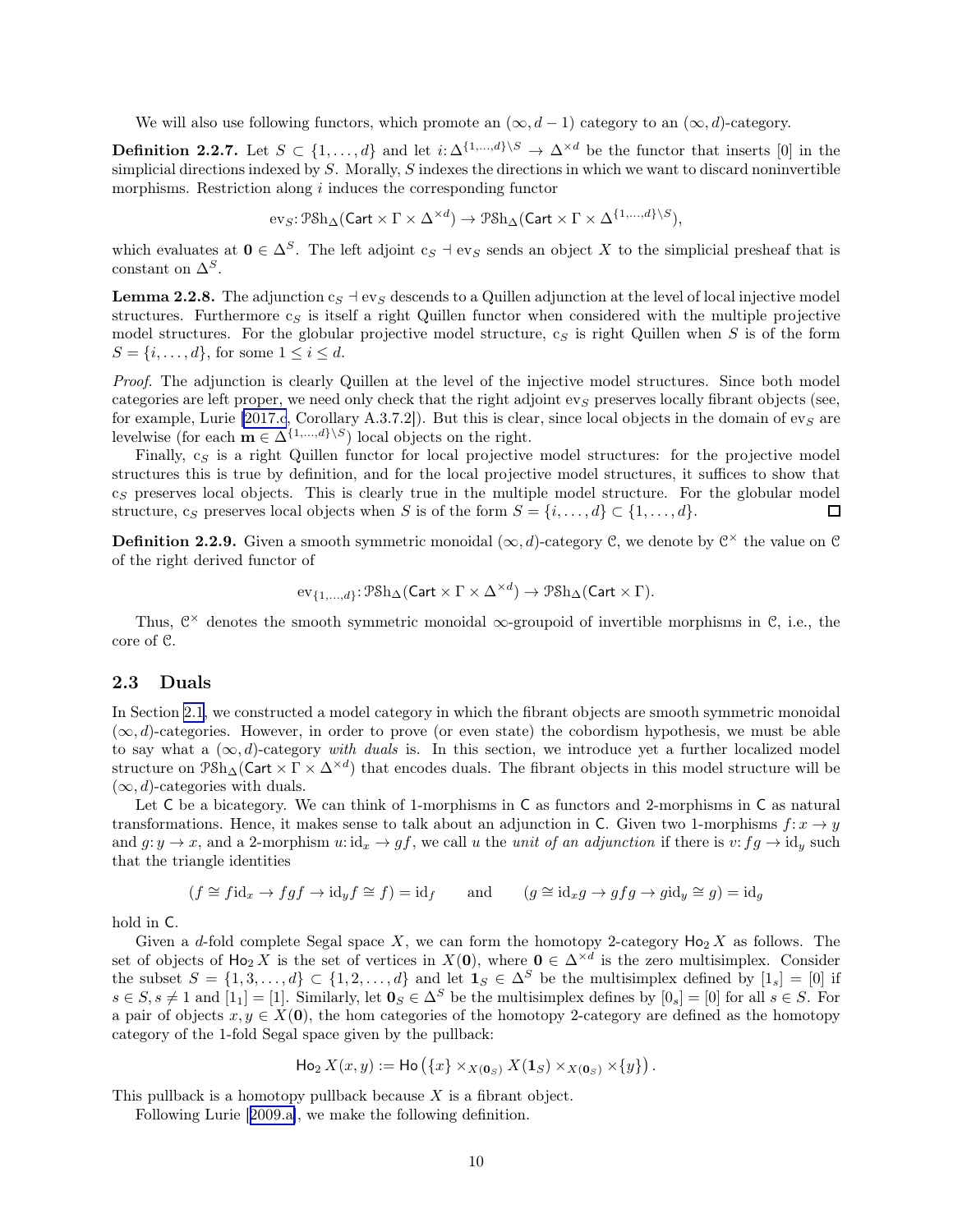<span id="page-10-0"></span>**Definition 2.3.1.** Let  $k \geq 2$ . Let C be an  $(\infty, k)$ -category and let  $\text{Ho}_2 \mathcal{C}$  denote its homotopy 2-category. We say that C admits adjoints for 1-morphisms if for all 1-morphisms  $f: x \to y$  in  $\text{Ho}_2 \mathcal{C}$ , there is  $g: y \to x$ and  $u: id_x \to gf$  such that u is the unit of an adjunction.

**Definition 2.3.2.** Let  $\mathcal{C} \in \mathrm{C}^{\infty} \mathrm{Cat}_{\infty,d}^{\otimes, \mathsf{glob}}$  (Definition [2.1.4](#page-7-0)) be a fibrant object. We say that  $\mathcal{C}$  has adjoints for k-morphisms if for every fixed  $U \in \text{Cart}$ , for all  $\mathbf{m} \in \Delta^{\times k}$ , the  $(\infty, d - k)$ -category  $\mathcal{C}(U, \langle 1 \rangle, \mathbf{m})$  has adjoints for 1-morphisms.

**Definition 2.3.3.** Let  $C \in \text{C}^{\infty} \text{Cat}_{\infty,d}^{\otimes, \text{glob}}$  (Definition [2.1.4](#page-7-0)) be a fibrant object. We say that C has duals for objects if the monoidal 1-category  $\overrightarrow{Ho}$  has duals for objects.

Definition [2.3.1](#page-9-0) may appear to be incomplete in that we do not consider homotopy coherent adjunctions. However, it turns out that any adjunction in the homotopy 2-category can be lifted to a homotopy coherent adjunction by Riehl–Verity[[2013.c,](#page-63-0) Theorem 4.3.9]. Moreover the space of such lifts extending the left adjoint in the adjunction is contractible by Riehl–Verity[[2013.c](#page-63-0), Theorem 4.4.18].

Following Riehl–Verity [\[2013.c\]](#page-63-0), we write Adj for the simplicial category given by taking nerves of homcategories of the free adjunction 2-category considered by Schanuel–Street[[1986\]](#page-61-0). An explicit presentation of this 2-category is constructed in Riehl–Verity[[2013.c,](#page-63-0) §3.1], as the 2-category with two objects, + and −, and categories of morphisms are given by strictly undulating squiggles.



Taking the nerve of the hom categories of Adj gives a simplicial computad, i.e., a cofibrant object in the Dwyer–Kan model structure on simplicial categories. Simplicial computads are characterized by the property that every n-arrow can be expressed uniquely as a composition of elementary arrows, called atomic n-arrows, which are closed under degeneracy maps. The 2-category Adj has an atomic 0-arrow  $f \in Adj(+, -)$ , which we call the left adjoint. It also has an atomic 0-arrow  $g \in \overline{\text{Adj}(-, +)}$ , called the right adjoint, and two atomic 1-arrows  $\epsilon \in Adj(-,-)$  and  $\eta \in Adj(+,+)$ , called the *counit and unit* respectively. Finally, it has atomic 2-arrows  $\alpha$  and  $\beta$ , which implement the *triangle identities*.

**Definition 2.3.4.** We write  $\underline{\epsilon} \hookrightarrow$  Adj for the simplicial subcomputad generated by the counit  $\epsilon$ , f and g. Similarly, write  $f \hookrightarrow$  Adj for the simplicial subcomputad generated by the left adjoint f. We write  $\eta \hookrightarrow$  Adj for the simplicial subcomputad generated by the unit  $\eta$ , f and q.

Remark 2.3.5. Recall that there is a canonical functor

$$
\mathcal{N}\colon \mathit{sSet}_J\text{-}\mathsf{Cat} \to \mathcal{P}\mathcal{S}\mathrm{h}(\Delta^{\times 2}) \hookrightarrow \mathcal{P}\mathcal{S}\mathrm{h}_\Delta(\Delta^{\times 2})
$$

from the category of simplicial categories, enriched in the Joyal model structure, to bisimplicial sets. The functor  $\mathcal N$  takes a small simplicial category, regards it as a simplicial object in categories, and takes the nerve levelwise. The second inclusion regards a bisimplicial set as a bisimplicial space. The composition  $\mathcal N$ is a right Quillen equivalence when  $\Reh_{\Delta}(\Delta^{\times 2})$  is equipped with the globular Barwick model structure.

Since we are working with the Segal space formalism, we will need to regard Adj,  $\epsilon$ ,  $\eta$  and f as d-fold Segal spaces. Moreover, we will need place these categories in various multisimplicial degrees in order to encode adjoints for higher morphisms. We now use the tensoring in Definition [2.2.2](#page-7-0) to define variants of these simplicial categories that are simplicial presheaves on  $\Delta^{\times d}$ .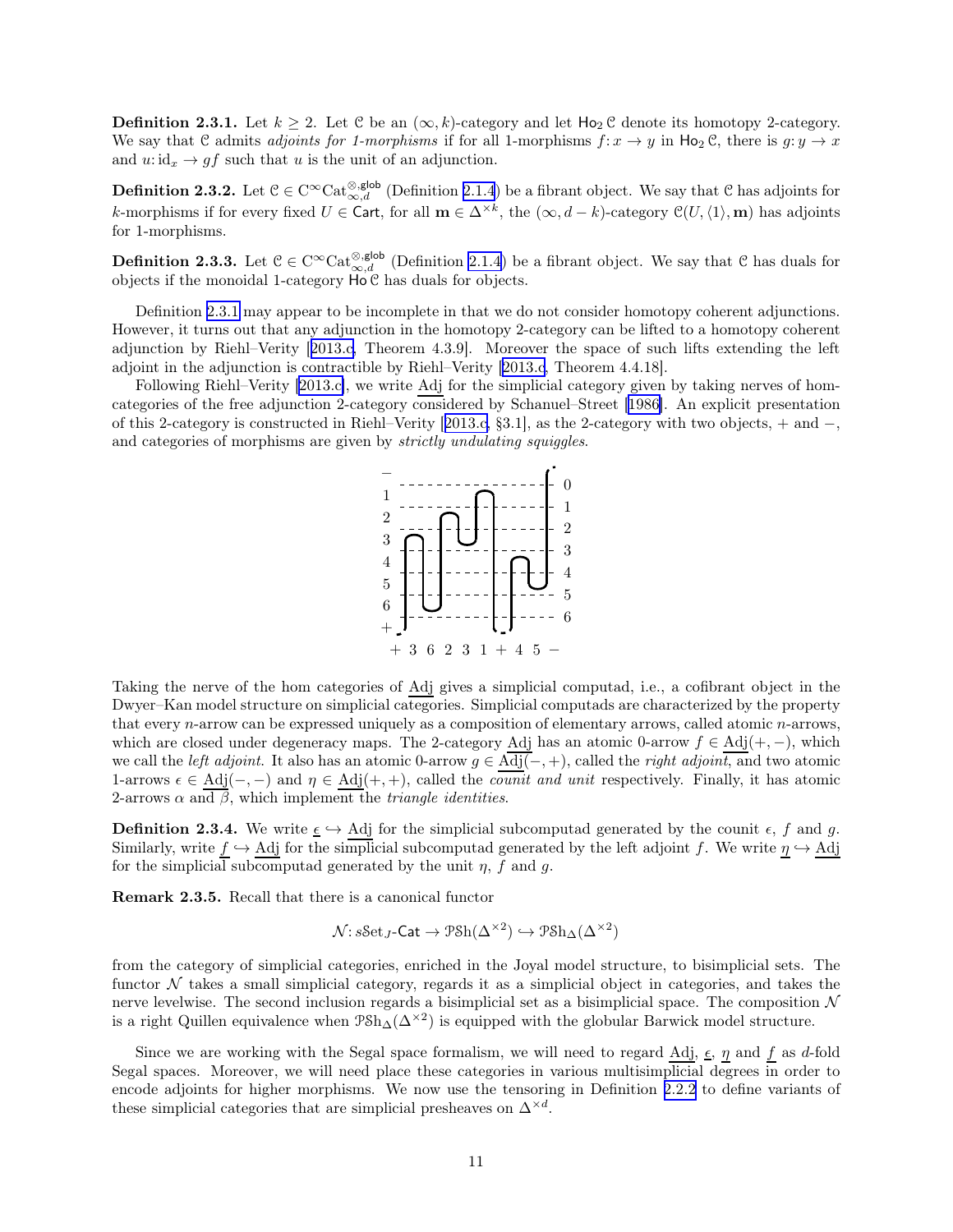<span id="page-11-0"></span>**Definition 2.3.6.** Fix  $d \geq 0, 1 \leq k \leq d-1$ , and  $\mathbf{m} \in \Delta^{\times(k-1)}$ . Let  $p_2: \Delta^{\times(d-k+1)} \to \Delta^{\times 2}$  denote the projection onto the first 2 factors of  $\Delta^{\times(d-k+1)}$ . Consider the composite functor

 $j_{\Delta^{\times (k-1)}}(\mathbf{m}) \boxtimes p_2^*\mathcal{N} : s\mathcal{S}\text{et}_J\text{-}\mathsf{Cat} \to \mathcal{P}\mathcal{S}\text{h}_{\Delta}(\Delta^{\times 2}) \hookrightarrow \mathcal{P}\mathcal{S}\text{h}_{\Delta}(\Delta^{\times (d-k+1)}) \to \mathcal{P}\mathcal{S}\text{h}_{\Delta}(\Delta^{\times d}),$ 

where  $\mathcal N$  is the nerve functor (Remark [2.3.5](#page-10-0)) and the tensoring is the left adjoint to partial evaluation described in Definition [2.2.2](#page-7-0). We apply  $j_{\Delta^{(k-1)}}(\mathbf{m}) \boxtimes p_2^* \mathcal{N}$  to the simplicial categories  $\underline{\text{Adj}}, \underline{\eta}, \underline{\epsilon}$  and  $\underline{f}$ . The resulting objects encode adjoints for k-morphisms. We denote the resulting  $(\infty, d)$ -categories as

$$
\mathrm{Adj}_{\mathbf{m}}, \eta_{\mathbf{m}}, \epsilon_{\mathbf{m}}, f_{\mathbf{m}},
$$

respectively.

**Definition 2.3.7** (Localizing maps for the model structure with duals for morphisms). Fix  $d \geq 0, 1 \leq k \leq 1$  $d-1$  and  $\mathbf{m} \in \Delta^{\times k-1}$ .

(vi) We consider the morphisms

$$
f_{\mathbf{m}} \to \text{Adj}_{\mathbf{m}},
$$

obtained by applying the functor  $j_{\Delta^{(k-1)}}(\mathbf{m}) \boxtimes p_2^* \mathcal{N}$  in Definition [2.3.6](#page-10-0) to the morphism of simplicial categories  $f \hookrightarrow \text{Adj}.$ 

More concretely, the functor first converts the inclusion  $f \hookrightarrow$  Adj to a morphism of 2-fold Segal spaces, via the nerve. It then converts it to a  $(d-k+1)$ -fold Segal space by taking identity maps in the last  $(d-k-1)$ simplicial directions. Finally, it converts it to a d-fold Segal space by tensoring with  $\mathbf{m} \in \Delta^{\times (k-1)}$ .

Remark 2.3.8. We will often consider maps from  $f_m$ ,  $\eta_m$  and  $\text{Adj}_m$  to some smooth symmetric monoidal  $(\infty, d)$ -category C. In practice, we want to remember the smooth and symmetric monoidal structure in the mapping object. Hence, we will work almost exclusively with the powering of  $\Re \mathbb{A}(\mathsf{Cart} \times \Gamma \times \Delta^{\times d})$  over  $\mathcal{P} \overline{\mathrm{Sh}}_{\Delta}(\Delta^{\times d})$ , as opposed to just the  $\infty$ -groupoid of maps (Definition [2.2.5\)](#page-8-0).

The following lemma will be helpful in translating between simplicial categories enriched in the Joyal model structure and the Segal space formalism.

**Lemma 2.3.9.** Given  $d \geq 2, 1 \leq k \leq d-1, V \in \mathsf{Cart}, \langle \ell \rangle \in \Gamma, \mathbf{m} \in \Delta^{\times k-1}$ , consider the bisimplicial object in simplicial sets

$$
\mathcal{D} := \mathcal{C}(V, \langle \ell \rangle, \mathbf{m} \boxtimes (-, -) \boxtimes \mathbf{0}^{d-k-1}).
$$

There is a simplicial category C such that  $\mathcal{N}(C) \simeq \mathcal{D}$ , where  $\mathcal N$  is the nerve functor (Remark [2.3.5\)](#page-10-0). Moreover, the nerve functor induces an equivalence on derived mapping spaces

$$
\mathcal{N} : \text{Map}(\underline{Adj}, \mathsf{C}) \xrightarrow{\simeq} \text{Map}(\mathcal{N}(\underline{Adj}), \mathcal{D}) \simeq \text{Map}(\text{Adj}_{\mathbf{m}}, \mathcal{C}(V, \langle \ell \rangle)).
$$
\n(2.3.10)

*Proof.* Since C is assumed to be a local object, the bisimplicial space D is a 2-fold complete Segal space that satisfies the globular condition. It follows from Joyal–Tierney[[2006.b,](#page-62-0) Theorem 4.11] that D is equivalent (in the Barwick model structure) to the 2-fold simplicial set  $\mathcal{D}^0$  given by taking its zeroth row. By globularity,  $\mathcal{D}^0$  is equivalent to the nerve (see Remark [2.3.5](#page-10-0)) of the simplicial category C.

One subtle point is that the model category  $sSet_J$ -Cat is not a simplicial model category because the Joyal model structure is not simplicial. However, the derived mapping space can be computed by taking the simplicial subset on invertible morphisms in the simplicial enrichment. By Riehl–Verity[[2013.c,](#page-63-0) Lemma 4.4.6], the simplicial set Map(Adj, C) is in fact a Kan complex, hence the mapping space on the left in (2.3.10) is already derived.

With these observations, the first equivalence in (2.3.10) follows immediately from the fact that the nerve is a right Quillen equivalence (see Remark [2.3.5\)](#page-10-0). Since  $\mathcal C$  is assumed to be fibrant, the second mapping space in (2.3.10) is already derived. Hence the second equivalence is the canonical isomorphism induced by the adjunction described in the paragraph following Remark [2.3.5](#page-10-0).  $\Box$ 

We also need to treat dual objects in a similar manner (morally corresponding to  $k = 0$  above), except that we now have to use  $\Gamma$  instead of the first factor  $\Delta$  in  $\Delta^{\times d}$ .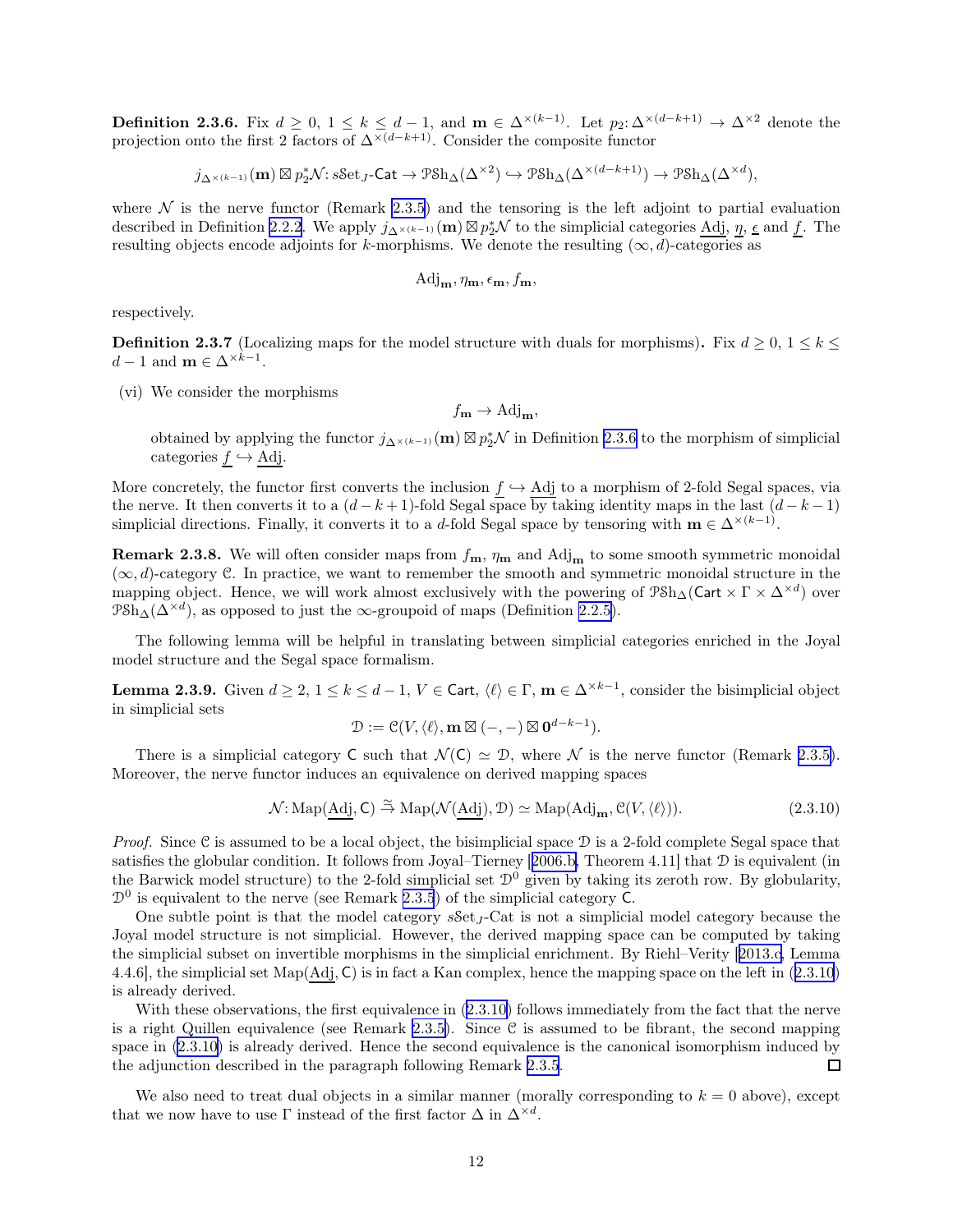<span id="page-12-0"></span>Definition 2.3.11 (Localizing maps for the model structure with duals for objects). We consider the following maps, which will encode duals for objects.

(vii) Take the free symmetric monoidal category  $C$  with duals on a single object  $\ast$ . Segal's machine converts C to a Γ-object in small categories. We then further convert this Γ-object in small categories to a Γ-object in simplicial sets by taking the nerves, promote it to a simplicial presheaf on  $Γ \times Δ$ , and then pull it back to a simplicial presheaf on  $\Gamma \times \Delta^{\times d}$ . Consider the subobject  $f_{\otimes} \subset \text{Dual}_{\otimes}$  generated by the image of the object ∗ inside Dual⊗. The inclusion

$$
f_{\otimes} \to \text{Dual}_{\otimes}
$$

is the desired morphism.

**Definition 2.3.12.** We define the model category  $C^{\infty}$ Cat<sup>⊗</sup>, $\vee$ <sub>∞,d</sub> as the left Bousfield localization of  $C^{\infty}$ Cat $_{\infty,d}^{\otimes,s}$ (Definition [2.1.4](#page-7-0)) at the morphisms given by externally tensoring (via  $\boxtimes$ ) representables of the form  $j(V,\langle\ell\rangle)$ , with  $V \in \mathsf{Cart}$  and  $\langle \ell \rangle \in \Gamma$ , with the morphisms (vi) in Definition [2.3.7](#page-11-0) (for arbitrary m), and externally tensoring representables of the form  $j(V)$  with the morphisms (vii) in Definition [2.3.11.](#page-11-0) A smooth symmetric monoidal  $(\infty, d)$ -category with duals is defined as a fibrant object in  $C^{\infty}$ Cat $_{\infty,d}^{\otimes, \vee}$ .

**Proposition 2.3.13.** Let C be a fibrant object in  $C^{\infty}$ Cat $_{\infty,d}^{\otimes,\vee}$ . Then for all  $(V,\langle \ell \rangle) \in$  Cart  $\times$   $\Gamma$ , the  $(\infty,d)$ category  $\mathcal{C}(V,\langle\ell\rangle)$  admits duals for all k-morphisms, with  $1 \leq k < d$ . Also, for all  $V \in \mathsf{Cart}$ , the symmetric monoidal  $(\infty, d)$ -category  $\mathcal{C}(V)$  admits duals for objects.

*Proof.* We use the notation of Lemma [2.3.9](#page-11-0). Let  $C$  be a fibrant object. By Lemma 2.3.9,  $D$  is equivalent to the nerve of a simplicial category  $C$  that is fibrant in  $sSet_{I}$ -Cat.

Let  $f \hookrightarrow$  Adj denote the inclusion of the simplicial computad generated by the left adjoint into Adj. By Riehl–Verity [\[2013.c,](#page-63-0) Proposition 4.4.17] there is an induced Kan fibration between Kan complexes

$$
\mathrm{Map}(\mathrm{Adj},\mathsf{C})\to\mathrm{leftadj}(\mathsf{C})\subset\mathrm{Map}(f,\mathsf{C})\simeq\mathfrak{D}_{1,0},
$$

where leftadj $(C)$  is the simplicial subset with 0-simplices given by those morphisms whose image in the homotopy 2-category admits a right adjoint, 1-simplices are isomorphisms, and for  $n \geq 2$ , an n-simplex in  $\text{Map}(f, \mathsf{C})$  is in leftadj( $\mathsf{C}$ ) precisely when its vertices and 1-simplices are in leftadj( $\mathsf{C}$ ).

Since we have assumed that  $C$  is local with respect to the maps in Definition [2.3.7](#page-11-0), Lemma [2.3.9](#page-11-0) implies that we have a commutative diagram of weak equivalences of derived mapping spaces

$$
\mathrm{Map}(\underline{Adj}, C) \xrightarrow{\mathcal{N}} \mathrm{Map}(\mathcal{N}(\underline{Adj}), \mathcal{D}) \xrightarrow{\simeq} \mathrm{Map}(\mathrm{Adj}_{\mathbf{m}}, \mathcal{C}(V, \langle \ell \rangle))
$$

$$
\simeq \downarrow \qquad \qquad \downarrow \simeq
$$

$$
\mathrm{leftadj}(C) \xrightarrow{\mathcal{N}} \mathrm{Map}(\mathcal{N}(\underline{f}), \mathcal{D}) \xrightarrow{\simeq} \mathrm{Map}(f_{\mathbf{m}}, \mathcal{C}(V, \langle \ell \rangle)).
$$

The top map is an equivalence since the mapping simplicial sets on both sides are derived and  $\mathcal N$  is a Quillen equivalence. By the 2-out-of-3 property, the bottom map is a weak equivalence. By definition of leftadj $(C)$ , this implies that every morphism in the homotopy 2-category admits a left adjoint. Since  $\mathbf{m} \in \Delta^{\times (k-1)}$  was arbitrary, this proves that  $\mathcal{C}(V,\langle \ell \rangle)$  has adjoints for k-morphisms.

Duals for objects is essentially immediate from the fact that C is assumed to be a local object. Indeed, since the model structure is simplicial and the map  $f$ ⊗  $\hookrightarrow$  Dual<sub>⊗</sub> in Definition [2.3.11](#page-11-0) an acyclic cofibration, the induced map  $\text{Map}(Dual_{\otimes}, \mathcal{C}) \rightarrow \text{Map}(f_{\otimes}, \mathcal{C})$  is an acyclic fibration. In particular, it is surjective on vertices. Unwinding the definitions, a map  $f \otimes \to \mathcal{C}$  picks out an object  $x \in \mathcal{C}(\langle 1 \rangle)$ . A lift Dual<sub> $\otimes \to \mathcal{C}$ </sub> picks out an object  $x^{\vee}$  together with a unit and counit map, which exhibit  $x^{\vee}$  as the dual of x in the homotopy category.  $\Box$ 

In the following definition, we use Definition [2.2.5](#page-8-0).

**Definition 2.3.14.** Let  $d \geq 2$ ,  $1 \leq k < d$ ,  $\mathbf{m} \in \Delta^{k-1}$ , and  $\mathcal{C} \in \mathrm{C}^{\infty} \mathrm{Cat}_{\infty,d}^{\otimes, \vee}$  be a fibrant object. Denote by unit<sub>m</sub>(C) ⊂ Map( $\eta_m$ , C) the subobject of the powering (see Definition [2.2.5\)](#page-8-0) given by the essential image of the restriction map  $\mathcal{M}\text{ap}(\text{Adj}_{m}, \mathcal{C}) \to \mathcal{M}\text{ap}(\eta_{m}, \mathcal{C})$ .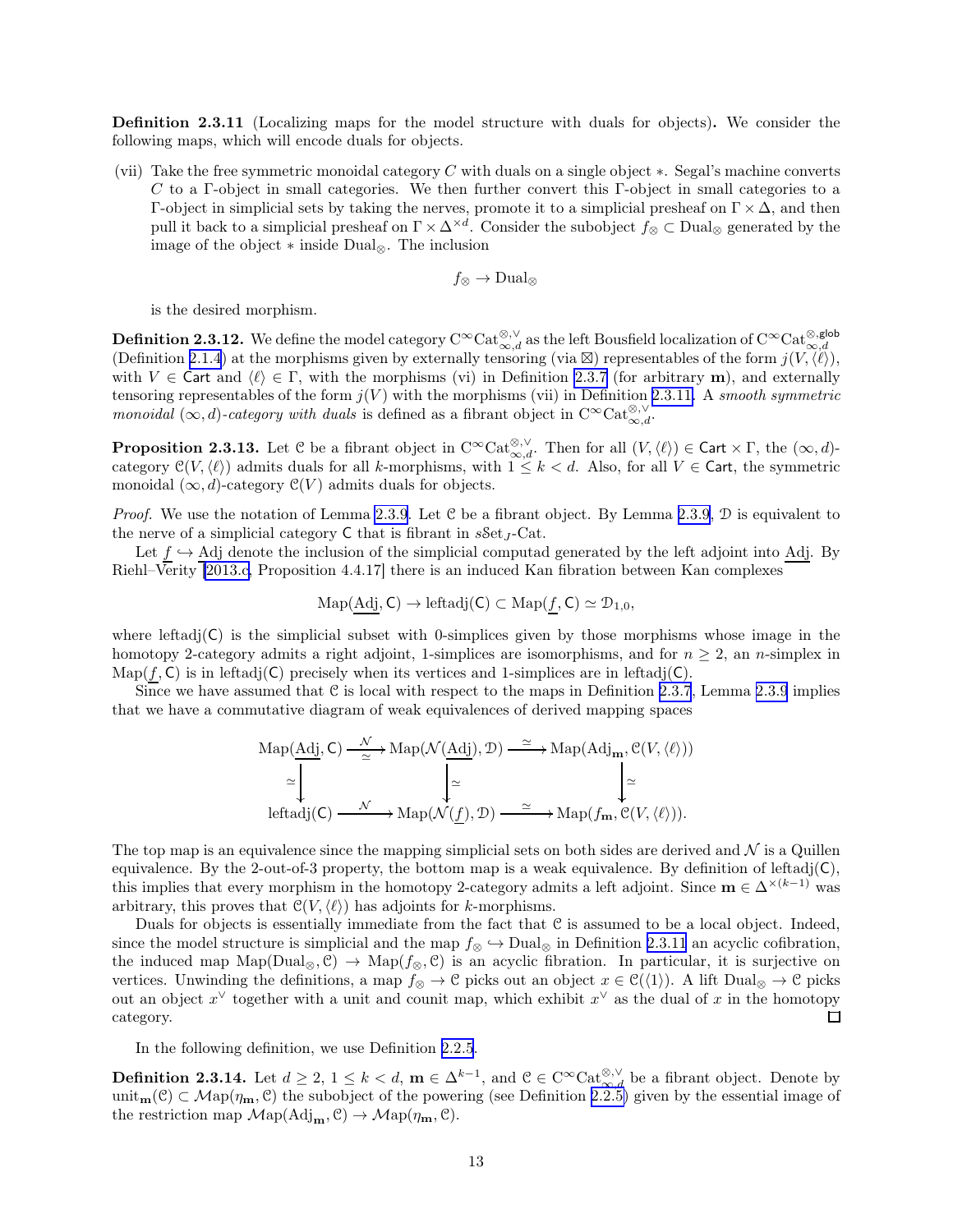## <span id="page-13-0"></span>3 The smooth  $(\infty, d)$ -category of bordisms with d-thin homotopies

In this section, we review the construction of the  $(\infty, d)$ -category of bordisms, together with d-thin homotopies as higher morphisms. For more details, we refer the reader to Grady–Pavlov[[2020.b\]](#page-63-0). To circumvent size issues, we will always assume the underlying set of a smooth manifold to be a subset of R.

### 3.1 The smooth  $(\infty, d)$ -category of bordisms

We begin with some elementary definitions, which are necessary to encode geometric structures.

**Definition 3.1.1.** Let Cart be the category whose objects are open subsets  $U \subset \mathbb{R}^n$  that are diffeomorphic to  $\mathbf{R}^n$ , for some *n*. Morphisms are smooth maps  $f:U\to V$ .

**Definition 3.1.2.** Let  $\mathsf{FEmb}_d$  be the site with objects submersions  $p: M \to U$ , with d-dimensional fibers and U an object in Cart. Morphisms are smooth bundle maps  $f: M \to N$  that restrict to open embeddings fiberwise. Covering families are given by a collection of morphisms



such that  $\{M_{\alpha}\}\$ is an open cover of M.

**Definition 3.1.3.** A *fiberwise d-dimensional geometric structure* is a simplicial presheaf on  $\mathsf{FEmb}_d$ .

As explained in Grady–Pavlov [\[2020.b,](#page-63-0) Remark 3.3.5], this notion of a geometric structure is extremely general and can encode maps to an arbitrary target smooth manifold, Riemannian and pseudo-Riemannian metrics (possibly with restrictions on sectional or Ricci curvature), principal G-bundles with connections, geometric spin and string structures, as well as homotopical higher structures used in physics, such as fivebrane structures (Sati–Schreiber–Stasheff[[2008, 2009.c](#page-62-0)]) and ninebrane structures (Sati [\[2014\]](#page-63-0)).

The basic objects in our bordism category are submersions  $M \to U$  with d-dimensional fibers, equipped with "cut manifolds", which we recall below. The geometric structures on our bordisms are given by morphisms from  $M \to U$  to the moduli stack of geometric structures S. One can think that an object in our bordism category is a family of composable bordisms parametrized by a base space  $U$ , equipped with a family of geometric structures.

**Definition 3.1.4.** A cut of an an object p:  $M \to U$  in FEmb<sub>d</sub> is a triple  $(C_<, C_<, C_<)$  of subsets of M such that there is a smooth map  $h: M \to \mathbf{R}$  and the fiberwise-regular values of the map  $(h, p)$  form an open neighborhood of  $\{0\} \times U$  in  $\mathbb{R} \times U$ . Moreover,  $h^{-1}(-\infty, 0) = C_0$ ,  $h^{-1}(0) = C_{\equiv}$  and  $h^{-1}(0, \infty) = C_0$ . We set

$$
C_{\leq} = C_{\leq} \cup C_{=}, \qquad C_{\geq} = C_{>} \cup C_{=}.
$$

There is a functor Cut:  $(\text{FEmb}_d)^{\text{op}} \to \text{Set}$  that associates to an object  $p: M \to U$  its set of cuts, and to a morphism the induced map of sets that takes preimages of cuts. We equip the set of cuts with a natural ordering  $\leq$ , with  $C \leq C'$  if and only if  $C \leq C \leq C'$ .

**Definition 3.1.5.** Fix  $d \geq 0$ , a simplex  $[m] \in \Delta$ , and an object  $p: M \to U$  in FEmb<sub>d</sub>. A cut  $[m]$ -tuple C for  $p: M \to U$  is a collection of cuts  $C_j = (C_{\leq j}, C_{=j}, C_{>j})$  of  $p: M \to U$  indexed by vertices  $j \in [m]$  such that

$$
C_0 \leq C_1 \leq \cdots \leq C_m.
$$

We set

$$
C_{(j,j')} = C_{>j} \cap C_{
$$

There is a functor CutTuple:  $\Delta^{op} \times (\text{FEmb}_d)^{op} \to \text{Set}$  that associates to an object  $([m], p: M \to U)$  the set of cut  $[m]$ -tuples of p. The functor associates to a morphism the induced map of sets that takes preimages of the cuts and reindexes them according to the map of simplices. Thus, a face map removes a cut and a degeneracy map duplicates a cut.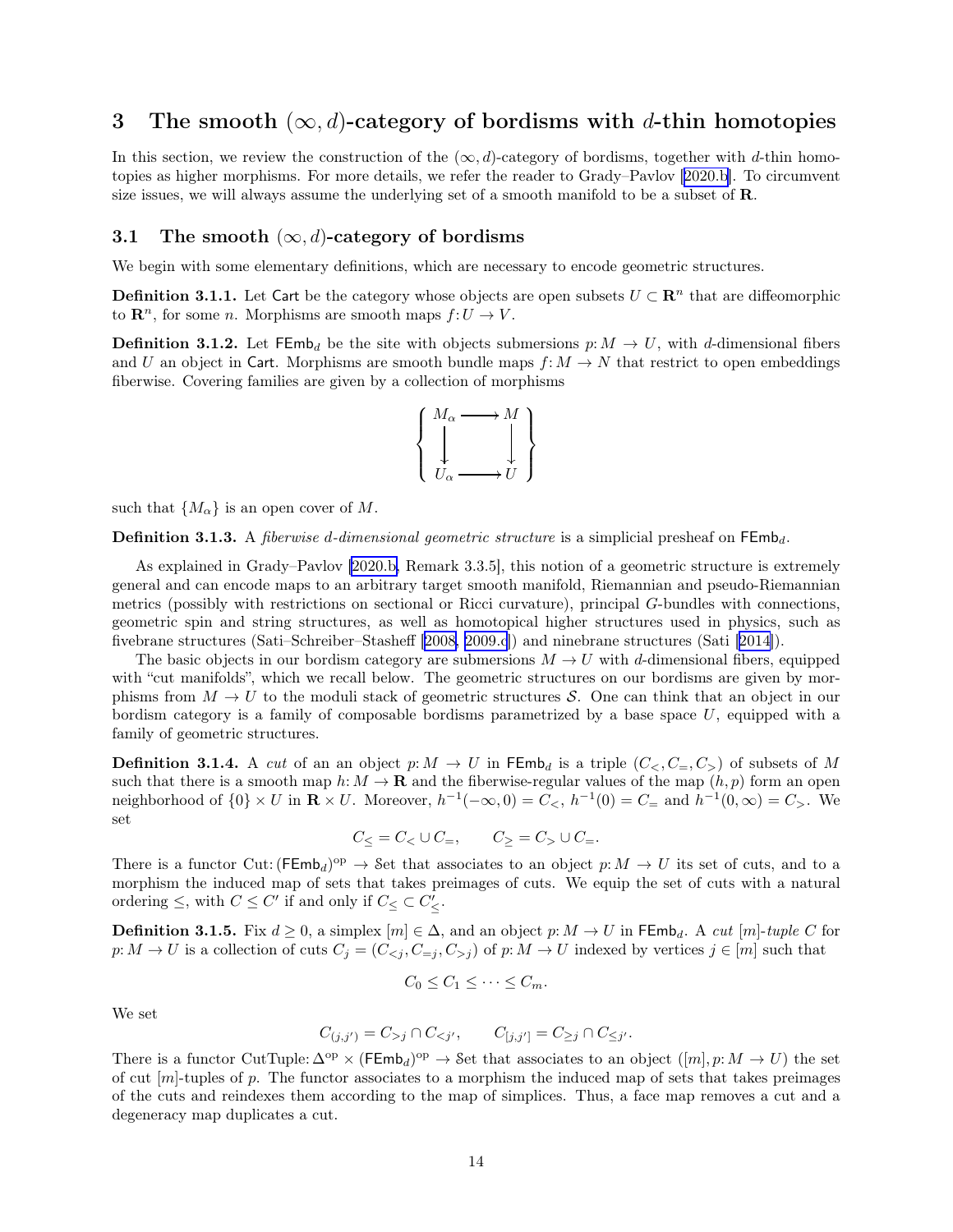<span id="page-14-0"></span>The following illustration depicts a surface that is cut in two directions. The cuts on the surface are depicted as dashed curves. There exists two height functions, which together map to  $\mathbb{R}^2$ , depicted on the right. The preimage of the dashed lines give the corresponding cuts on the surface.



Remark 3.1.6. We remark that our definition of cut tuples allows for more general cuts than the ones depicted above. Cuts in the same simplicial direction may overlap, however we do not allow cuts in the same simplicial direction to cross each other transversally, as this would violate Definition [3.1.5](#page-13-0).

We define the (non-globular, or d-uple)  $(\infty, d)$ -dimensional bordism category as follows.

**Definition 3.1.7** (d-uple bordisms). Given  $d \geq 0$ , we specify an object Bord<sub>d,uple</sub> in the category

$$
\mathrm{C}^{\infty}\mathrm{Cat}_{\infty,d}^{\otimes,\mathrm{uple}} = \mathcal{P} \mathrm{Sh}_{\Delta}(\mathsf{Cart} \times \Gamma \times \Delta^{\times d})_{\mathrm{uple}}
$$

as follows. For an object  $(U, \langle \ell \rangle, m) \in \text{Cart} \times \Gamma \times \Delta^{\times d}$ , the simplicial set  $\text{Bord}_{d,\text{uple}}(U, \langle \ell \rangle, m)$  is the nerve of the following groupoid.

**Objects:** An object of the groupoid is a *bordism* given by the following data.

- 1. A d-dimensional smooth manifold M.
- 2. For each  $1 \leq i \leq d$ , a cut  $[m_i]$ -tuple  $C^i$  for the projection  $p: M \times U \to U$ .
- 3. A choice of map  $P: M \times U \to \langle \ell \rangle$ , which gives a partition of the set of connected components of  $M \times U$ into  $\ell$  disjoint subsets and another subset corresponding to the basepoint (the "trash bin"),

which satisfy the transversality property:

h. For every subset  $S \subset \{1, ..., d\}$  and for any  $j: S \to \mathbf{Z}$  such that  $0 \leq j_i \leq k_i$  for all  $i \in S$ , there is a smooth map  $h_S: M \times U \to \mathbf{R}^S$  such that for any  $i \in S$ , the map

$$
\pi_i \circ h_S \colon M \times U \to \mathbf{R},
$$

where  $\pi_i: \mathbf{R}^S \to \mathbf{R}$  is the *i*th projection, yields the  $j_i$ -th cut  $C^i_{j_i}$  in the cut tuple  $C^i$ . We require that the fiberwise-regular values of  $(h_S, p)$  form an open neighborhood of  $\mathbf{m} \times U \subset \mathbf{R}^S \times U$ , where  $\mathbf{m} \in \Delta^S$ is the multisimplex whose *i*-th component is  $[m_i]$ .

To simplify notation, we define

$$
C_{[j,j']}:=\bigcap_{i\in S}C_{[j_i,j_i']}
$$

and

$$
C_{(j,j')} := \bigcap_{i \in S} C_{(j_i,j'_i)},
$$

where  $j, j'; S \to \mathbf{Z}$  and  $0 \leq j_i \leq j'_i \leq m_i$  for all  $i \in S$ . We also set

$$
core([j, j'], P) = C_{[j, j']} \setminus P^{-1} \{ * \},
$$
\n(3.1.8)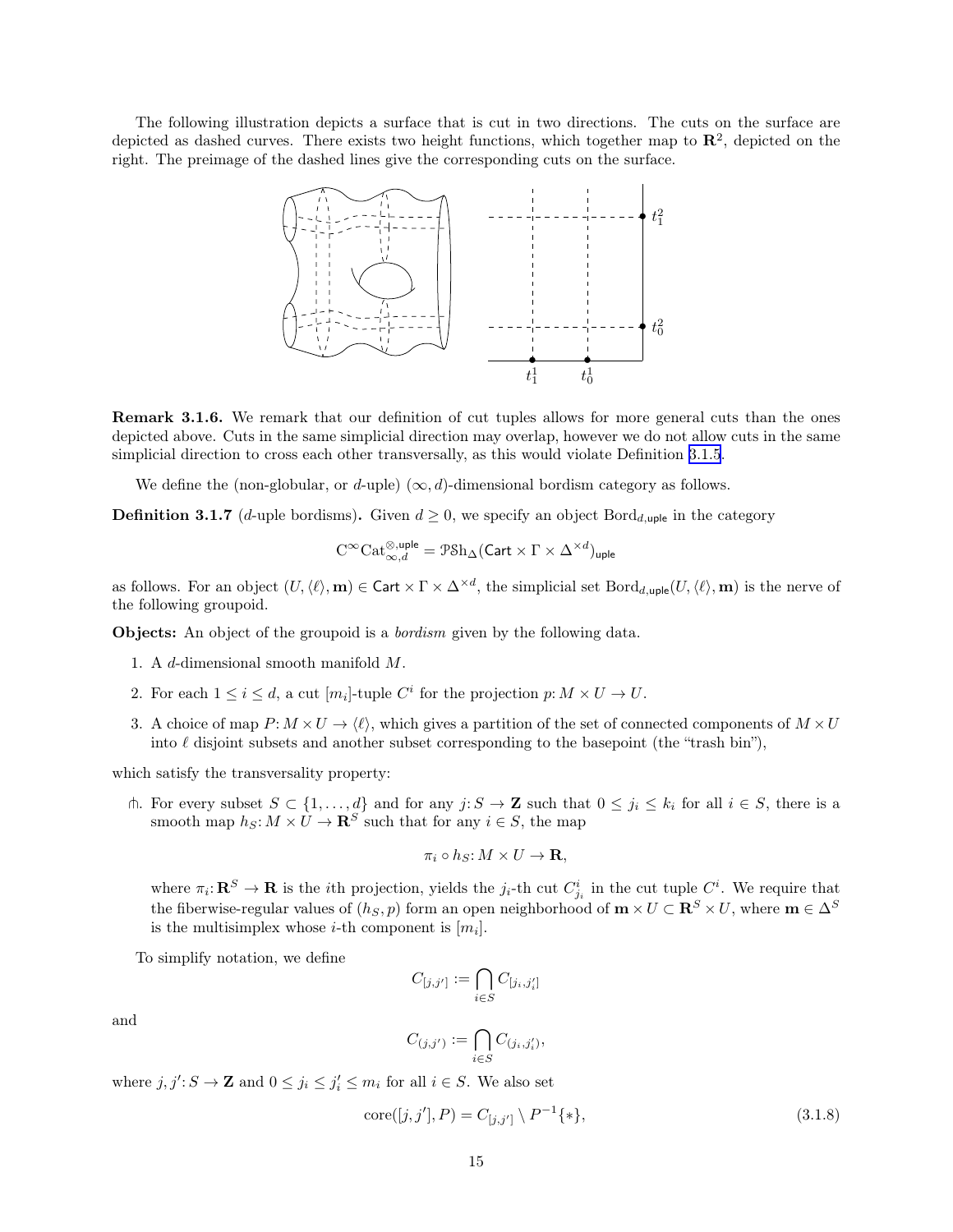<span id="page-15-0"></span>and we require it to be compact, for all choices of  $j, j'$ . We will omit P in the notation when it is clear from the context.

Morphisms: A morphism of the groupoid is a *cut-respecting map* that restricts to a diffeomorphism on the germ of each cell in the mesh obtained from the cut tuples (see Grady–Pavlov [\[2020.b,](#page-63-0) Definition 4.1.3] for more details).

The presheaf structure maps in the above definition are obtained in the semi-obvious way. For maps in  $\Delta$ , one simply removes or duplicates a cut, according to a face or degeneracy map. The structure maps for Γ repartition connected components, possibly throwing more components into oblivion. For smooth maps, we precompose to get new cut tuples and a new partition of connected components, parametrized over a new base space.

Now that we have defined the d-uple bordism category, we can introduce geometric structures on bordisms as follows.

**Definition 3.1.9** (d-uple bordisms with structure). Fix  $d \ge 0$  and S a simplicial presheaf on FEmb<sub>d</sub>. We specify an object  $\text{Bord}_{d,\text{uple}}^{\mathcal{S}}$  in the category

$$
\mathrm{C}^{\infty}\mathrm{Cat}_{\infty,d}^{\otimes,\mathrm{uple}} = \mathcal{P}\mathrm{Sh}_{\Delta}(\mathsf{Cart} \times \Gamma \times \Delta^{\times d})_{\mathrm{uple}}
$$

by taking the diagonal of the nerve of the following presheaf of simplicial groupoids.

Objects: The simplicial set of objects is given by

Ob := 
$$
\coprod_{(M,C,P)} \mathcal{S}_{\square}(M \times U),
$$

where the coproduct ranges over the objects of Definition [3.1.7](#page-14-0) and the subscript  $\Box$  denotes the restriction to the germ of the core. This groupoid is small because of our convention on manifolds (see Grady–Pavlov [[2020.b,](#page-63-0) Remark 3.0.1]).

Morphisms: The simplicial set of morphisms is given by

$$
\mathrm{Mor}:=\coprod_{\varphi:(M,C,P)\to (\tilde{M},\tilde{C},\tilde{P})}\mathcal{S}_{\square}(\tilde{M}\times \tilde{U}),
$$

where the coproduct is taken over the morphisms in Definition [3.1.7](#page-14-0). The target map of the groupoid structure sends the component indexed by a germ  $\varphi: (M, C, P) \to (M, C, P)$  to itself by identity. The source map pulls back the structure by  $\varphi$ . Composition is given by functoriality of S.

The following example will be fundamental in proving the cobordism hypothesis. This is the analogue of the framed case in the topological setting.

**Example 3.1.10.** Let us take a representable geometric structure of the form  $S = \mathbb{R}^d \times U \in \mathsf{FEmb}_d$ . A vertex in the simplicial set  $Bord_d^{\mathbf{R}^d\times U}(V,\langle 1\rangle,\mathbf{m})$  is given by a bordism  $(M,C,P)$  and a fiberwise open embeddings  $M \times V \to \mathbf{R}^d \times U$ , restricted to the germ of the core. A 1-simplex is given by a cut-respecting diffeomorphism  $\phi: M \to N$ . In this case, the simplicial groupoid in Definition 3.1.9 is discrete in both directions, i.e., discrete as a simplicial set and as a groupoid.

Alternatively,  $\text{Bord}_{d}^{\mathbf{R}^{d}\times U}(V,\langle 1\rangle,\mathbf{m})$  is equivalent to the set whose elements are pairs  $(f,N)$ , where  $f:V\to V$ U is a smooth map and  $N \subset \mathbf{R}^d \times U$  is a subset such that the intersection of N with each  $\mathbf{R}^d \times \{f(v)\}$  is an embedded submanifold  $N_v \subset \mathbf{R}^d$ , varying smoothly with respect to  $v \in V$ .

**Remark 3.1.11.** We observe that the codescent property for Bord $_{d}^{\mathcal{S}}$  established in Grady–Pavlov [\[2020.b](#page-63-0)] **increased in ST.111.** We observe that the codescent property for Bord<sub>d</sub> established in Grady–1 aviov [2020.0] implies that the geometric structure given by fiberwise open embeddings into  $\mathbb{R}^d$  can be replaced by fi etale maps into  $\mathbf{R}^d$ , which we denote by  $(\mathbf{R}^d \times U \to U)_{\text{\'et}}$ . Indeed, the latter is precisely the sheafification of the former. Hence, codescent implies that the canonical map  $(\mathbf{R}^d \times U \to U) \to (\mathbf{R}^d \times U \to U)_{\text{\'et}}$  induces an equivalence on bordism categories.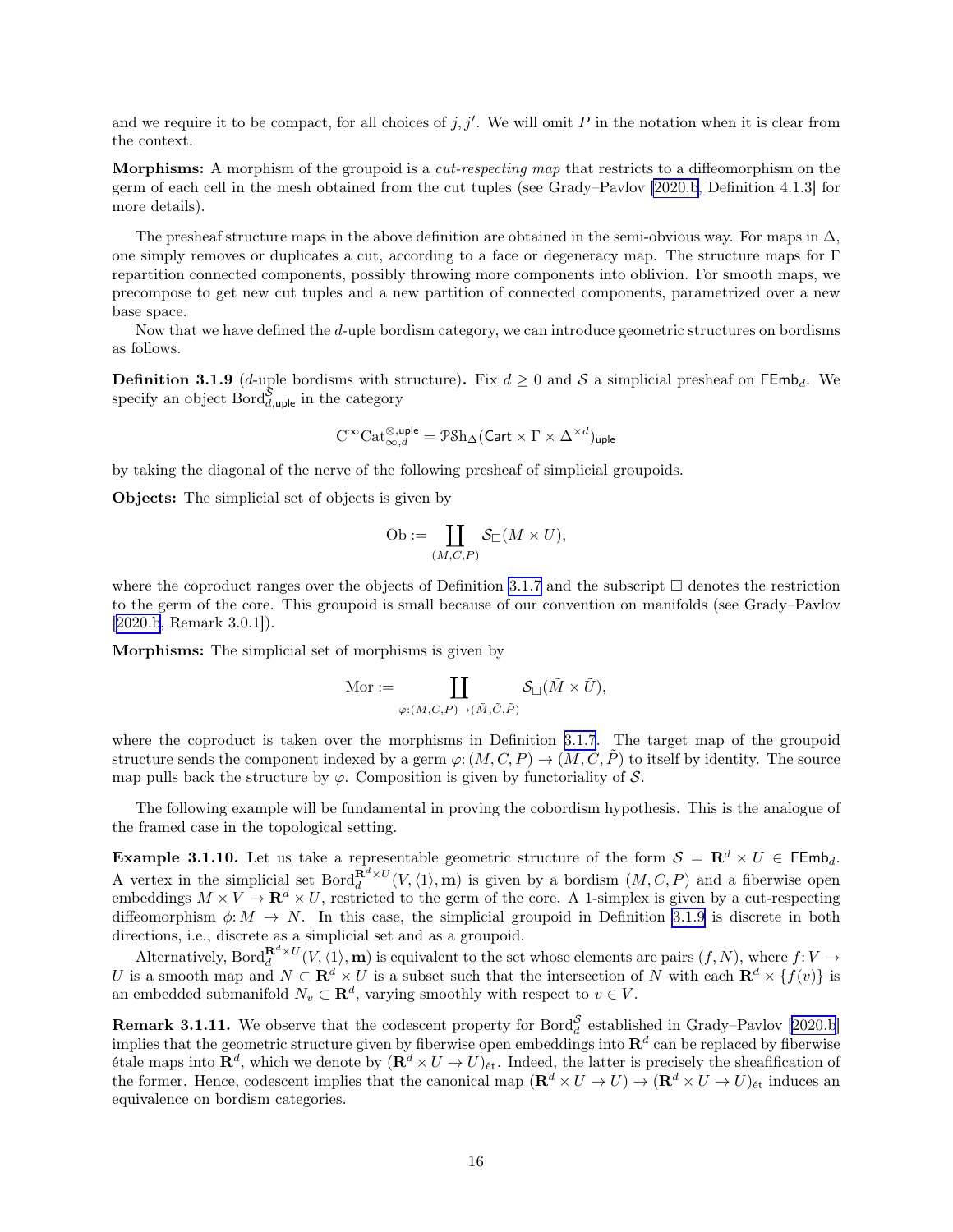#### <span id="page-16-0"></span>3.2 Adding  $d$ -thin homotopies to bordisms

In the main theorem, we will use the bordism category in which  $d$ -thin homotopies, and higher  $d$ -thin homotopies between these, are added as k-morphisms for  $k > d$ . We recall the definition of  $\mathcal{B}$ oro<sub>d</sub> in Grady–Pavlov[[2020.b](#page-63-0), Definitions 4.2.5 and 4.3.1].

**Definition 3.2.1** (d-uple bordisms with isotopies). Fix  $d \ge 0$  and S a simplicial presheaf on FEmb<sub>d</sub>. We specify an object  $\mathfrak{B}$  or  $\mathfrak{d}^{\mathcal{S}}_d$  in the category

$$
\mathrm{C}^{\infty}\mathrm{Cat}_{\infty,d}^{\otimes,\mathrm{uple}} = \mathcal{P}\mathrm{Sh}_{\Delta}(\mathrm{Cart} \times \Gamma \times \Delta^{\times d})_{\mathrm{uple}}.
$$

Fix  $(U, \langle \ell \rangle, m) \in \text{Cart} \times \Gamma \times \Delta^{\times d}$ . We define  $\text{Bord}_d^{\mathcal{S}}((U, \langle \ell \rangle, m)$  by taking the diagonal of the nerve of the following simplicial groupoid.

(GO) The simplicial set of objects is given by

$$
\mathrm{Ob} := \coprod_{(M,P)} \mathcal{S}_{\square}(M \times U \to U) \times \mathsf{Cut}_{\square}(M \times U \to U, P),
$$

where the coproduct ranges over pairs  $(M, P)$  as in Definition [3.1.7](#page-14-0). The simplicial set Cut $(M \times U \rightarrow$  $(U, P)$  is a Kan complex that has as its l-simplices  $\Delta^l$ -indexed smooth collections C of cut tuples such that for any  $t \in \Delta^l$  the triple  $(M, C_t, P)$  is an object in Bord<sub>d,uple</sub> $(U, \langle \ell \rangle, m)$ , and the subscript  $\Box$ denotes the germ around the union of cores of  $C_t$  inside M, for all  $t \in \Delta^l$ . We identify two such  $\Delta^l$ -indexed collections if they have the same germ around the compact part of  $\Delta^l = \mathbf{R}^{l+1}$  (given by  $\{x \in \mathbf{R}_{\geq 0}^{l+1} \mid \sum_i x_i = 1\}$ . This simplicial set is a Kan complex because such germs of families can be glued along their common boundary.

(GM) The simplicial set of morphisms is given by

$$
\text{Mor} := \coprod_{(\tilde{M}, \tilde{P})} \mathcal{S}_{\Box}(\tilde{M} \times U \to U) \times \text{DiffCut}_{\Box}(M \times U \to U, P),
$$

where the coproduct is taken over the same pairs as for Ob. The simplicial set  $\text{DiffCut}(M \times U \to U, P)$ has as its *l*-simplices an *l*-simplex of  $Cut(M \times U \rightarrow U, P)$  together with a germ of a diffeomorphism  $M \to \tilde{M}$  taken around the union over all  $t \in \Delta^l$  of cores of  $C_t$  inside  $\tilde{M}$  (that is, the germ is taken for the codomain, not the domain) and that commutes with the maps  $P$  and  $P$ . The simplicial structure maps are given by the simplicial structure maps for Cut together with the appropriate restriction maps for germs of diffeomorphisms.

The target map of the groupoid structure sends the component indexed by  $(\tilde{M}, \tilde{P})$  to itself and discards the data of the germ of a diffeomorphism. The source map pulls back the geometric structure and the cut tuples via the given germ of a diffeomorphism  $M \to \tilde{M}$ , landing in the component indexed by  $(M, P)$ . Composition is given by functoriality of  $S$ .

The above simplicial sets assemble to form a presheaf on  $\text{Cart} \times \Gamma \times \Delta^{\times d}$  in the semi-obvious way, using the presheaf structure of S on  $\mathsf{FEmb}_d$  and restricting to the germ of the core as needed.

Deformations in the space of cut tuples can be interpreted as d-thin homotopies. For example, if the geometric structure is given by smooth maps to a fixed smooth manifold, then a 1-simplex in the space of bordisms yields a d-thin homotopy of smooth maps.

Remark 3.2.2. The presence of d-thin homotopies is crucial for the following reason. In order for the inductive argument in Theorem [4.1.8](#page-24-0) to work, embedded cylinders must be homotopic to identities. Any homotopy deforming a d-dimensional cylinder to a degenerate cylinder through embeddings into  $\mathbb{R}^d$  necessarily has rank  $\leq d$ , hence is a d-thin homotopy.

Thus, in the geometric framed case, the incorporation of d-thin homotopies is essential. The codescent property of the d-thin bordism category (Grady–Pavlov [\[2020.b,](#page-63-0) Theorem 6.0.1]) implies that d-thin homotopies must be incorporated not only in the geometric framed case (i.e., the case of representable presheaves), but also in the case of general geometric structures.

To help elucidate the above definition, we conclude this section with a close examination of  $\mathfrak{B}$ or $\mathfrak{d}^{\mathbf{R}\times U\rightarrow U}_{1}$ . **Example 3.2.3.** The bordism category  $\mathcal{B}ov\mathfrak{d}_1^{R\times U\to U}$  has the following explicit description.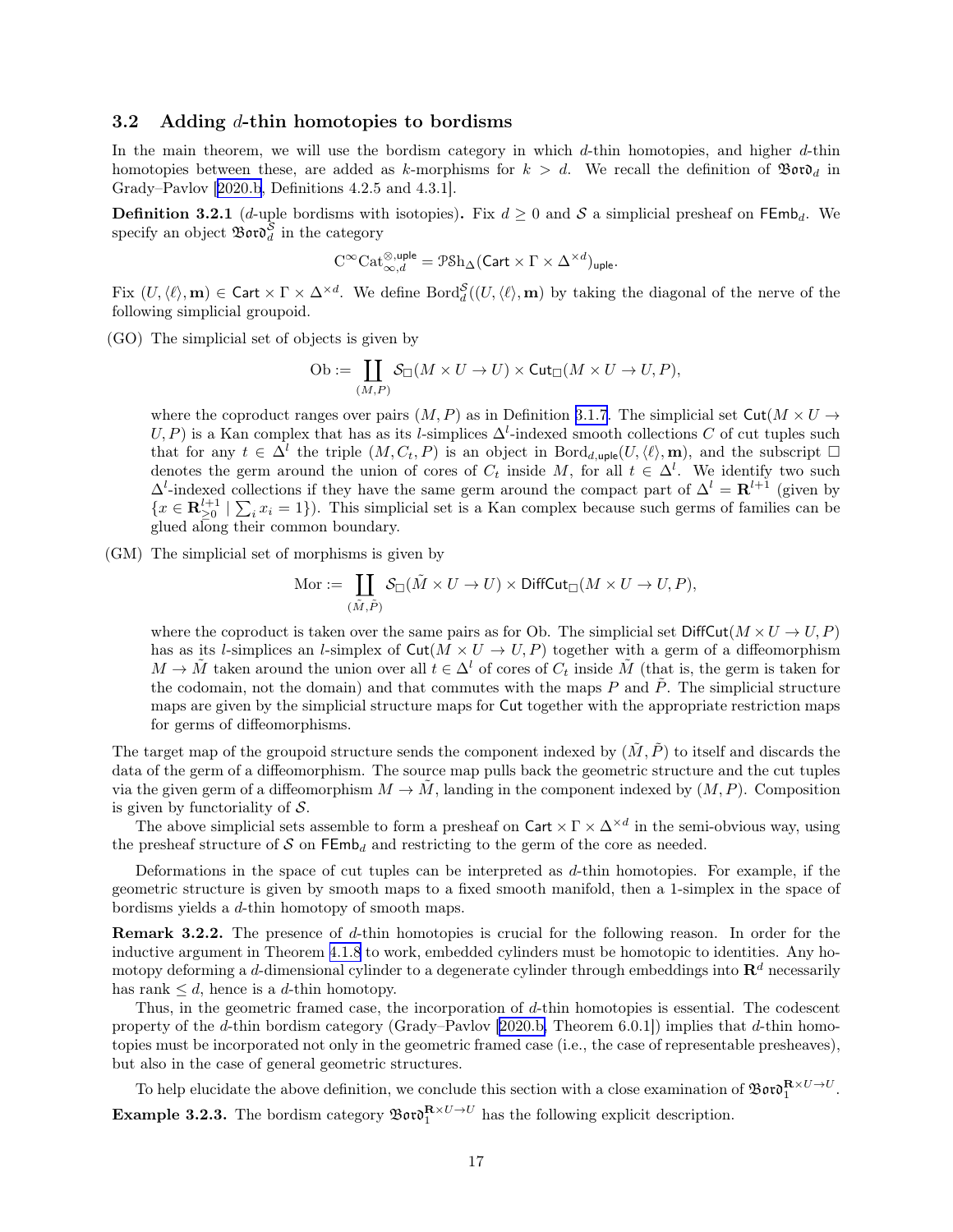<span id="page-17-0"></span>**Objects:** Fix  $V \in \text{Cart}, \langle 1 \rangle \in \Gamma$ ,  $[0] \in \Delta$ , and  $[l] \in \Delta$ . A simplex  $x \in \mathfrak{B}$  or  $\mathfrak{d}_1^{\mathbf{R} \times U \to U}(V, \langle 1 \rangle, [0])_l$  is given by a smooth  $\Delta^l$ -indexed family of cuts  $C = (C_<, C_<, C_<)$  on  $M \times V \to V$ , where  $M \subset \mathbf{R}$  is an open submanifold, along with a smooth map  $f: V \to U$ . The restriction of  $C = \subset M \times V$  to each fiber  $v \in V$  is embedded in  $\mathbf{R} \times \{f(v)\}\)$ , via the smooth map f and the canonical inclusion  $M \subset \mathbf{R}$ .



Figure 1: A point in the bordism category with  $V = U = *$ . The cut tuple is provided by a smooth map  $h: \mathbf{R} \to \mathbf{R}$  and is defined by  $C_{\leq h} = h^{-1}(-\infty, 0), C_{\equiv} = h^{-1}(0)$  and  $C_{> h} = h^{-1}(0, \infty)$ . The core of this bordism is precisely the image of  $C_{-}$ .

We call points negative if the direction of the cut tuple C is opposite the standard orientation on  $\bf R$ . We call points positive if the direction coincides with the standard orientation. Signs are not allowed to change in families. Indeed, such a change of sign would imply that the cut tuple C must switch  $C_{\le}$  and  $C_{\ge}$  at some point in the base space. This is forbidden by our definition of a bordism.

Morphisms: A simplex  $[x, y] \in \mathfrak{B}$ or $\mathfrak{d}_1^{\mathbf{R} \times U \to U}(V, \langle 1 \rangle, [1])_l$  is given by a  $\Delta^l$ -family of cut tuples on  $M \times V \to$ V, with  $M \subset \mathbf{R}$  an open submanifold, along with a smooth function  $f: V \to U$ . The core of this  $\Delta^l$ -family of bordisms is the union of a  $\Delta^l$ -family of fiberwise embedded intervals in **R**. Here there is more than just the sign. We can also join a positive point to a negative point in  $\mathfrak{B}$ oro $R^{\times U \to U}$  by an elbow as follows. Fix some small  $\epsilon > 0$  and parametrize the (fattened) right half of the unit circle in  $\mathbb{R}^2$  by  $x(\theta) = \cos(\theta), y(\theta) = \sin(\theta)$ where  $-(\pi/2 + \epsilon) < \theta < (\pi/2 + \epsilon)$ . Let  $\tilde{M}$  be the image of this parametrization. Let  $h: \tilde{M} \to \mathbf{R}$  be the projection onto the x-axis. Then the two cuts  $C_{\equiv}^0 = h^{-1}(0)$  and  $C_{\equiv}^1 = h^{-1}(2)$  give a 1-dimensional bordism from two points to the empty manifold. Now consider the fiberwise embedding

$$
e_+ : \tilde{M} \times \Delta^l \times V \to \mathbf{R} \times U, \qquad e_+((\cos(\theta), \sin(\theta)), t, v) = (\theta, f(v))
$$

where  $f: V \to U$ . This embedding reverses the direction of one half of the cut  $C^0$  and hence defines a bordism from the disjoint union of two points with opposite signs to the empty manifold. Working in a single fiber, we denote two points of opposite sign by + and −. Altogether, Figure [2](#page-18-0) depicts elementary 1-simplices in the bordism category.

Observe that some of the bordisms in Figure [2](#page-18-0) cannot be composed strictly. For example, we cannot obtain a circle, since any bordism obtain by strict gluing is necessarily equipped with a local diffeomorphism to R. However, we do still obtain a circle in the fibrant replacement. To see this, consider the proposed composition of bordisms in Figure [2.](#page-18-0)



The bottom line depicts the image of the embeddings corresponding to each bordism. Observe that the embeddings  $e_+$  and  $i_-\,$  do not match on the germ of the point labeled p in the diagram. However, the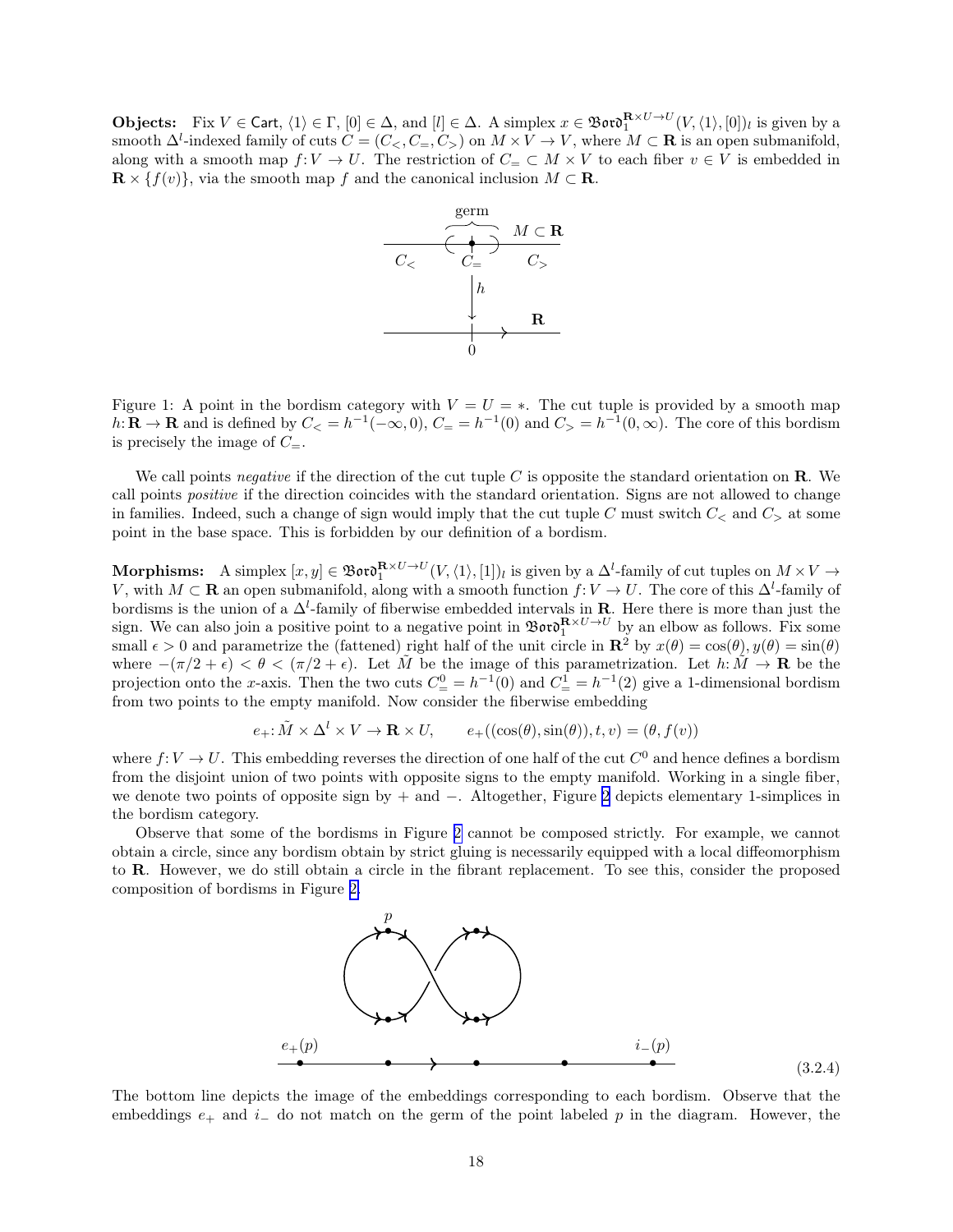<span id="page-18-0"></span>

Figure 2: The image of each displayed embedding (including the cuts) gives a 1-simplex in the bordism category. Two morphisms joining these dual objects are depicted on bottom. The arrows in the codomain depict the orientation of R.

embeddings differ only by a translation by some real number  $a \in \mathbf{R}$ . Then the homotopy given by postcomposing the restriction of  $e_+$  to the germ at p with the family of translations  $f_t(x) = x + ta$  defines a homotopy in the space of embeddings connecting the restriction of  $e_+$  to  $i_-,$  hence a 1-simplex in the corresponding simplicial set of bordisms, using Definition [3.3.7.](#page-19-0) By the Segal condition, the above defines a bordism in the fibrant replacement.

This argument also demonstrates that 1-bordisms given by intervals are invertible in  $\mathfrak{Boro}_1^{\mathbf{R}\times U\rightarrow U}$ . (This argument continues to work verbatim for cylinders over higher dimensional bordisms, which is used in the proof of Proposition [4.4.8.](#page-52-0))

All bordisms in the geometric framed case for  $d = 1$  are given by composing the elementary bordisms in ([3.2.4](#page-17-0)), although some compositions do not appear until we fibrantly replace the bordism category.

#### 3.3 Thin homotopies for geometric structures

In this section, we will define a new model structure on  $\mathcal{PSh}_{\Delta}(\mathsf{FEmb}_d)$ . This model category has the property that fibrant objects are invariant under d-thin homotopies (see Definition [3.3.4\)](#page-19-0). This allows us to establish a connection with a more traditional formulation of the (topological) cobordism hypothesis, which involves spaces equipped with an action of the  $\infty$ -group O(d).

**Definition 3.3.1.** Let  $P\text{Sh}_{\Delta}(\text{FEmb}_d)_{\text{Cech}}$  denote the left Bousfield localization of the injective model structure at Čech covers. The *fiberwise locally constant model structure*  $\mathcal{PSh}_{\Delta}(\mathsf{FEmb}_d)_{\mathsf{Cech,flc}}$  is the left Bousfield localization of  $\mathcal{P} \text{Sh}_{\Delta}(\mathsf{FEmb}_d)_{\text{Cech}}$  at representable morphisms of the form  $(\mathbf{R}^d \times U \to \mathbf{R}^d \times U, \text{id}_U: U \to U)$ , i.e., a smooth U-indexed family of open embeddings  $\mathbf{R}^d \to \mathbf{R}^d$ , for any  $U \in \mathsf{Cart}$ .

**Definition 3.3.2.** Given  $d \geq 0$ , the site FEmbCart<sub>d</sub> is the full subcategory of FEmb<sub>d</sub> (Definition [3.1.2](#page-13-0)) on objects isomorphic to projections  $\mathbb{R}^d \times U \to U$ , with the Grothendieck topology of good open covers (meaning open covers on total spaces such that any finite intersection is empty or isomorphic to an object of  $FEmbCart_d$ ).

Proposition 3.3.3. The restriction functor

 $\text{PSh}_{\Delta}(\mathsf{FEmb}_d)_{\check{\mathsf{C}}_{\mathsf{ech}}} \to \text{PSh}_{\Delta}(\mathsf{FEmbCart}_d)_{\check{\mathsf{C}}_{\mathsf{ech}}}$ 

is a right Quillen equivalence. The restriction functor

 $\text{PSh}_{\Delta}(\mathsf{FEmb}_d)_{\text{Čech,flc}} \to \text{PSh}_{\Delta}(\mathsf{FEmbCart}_d)_{\text{Čech,flc}}$ 

is a right Quillen equivalence.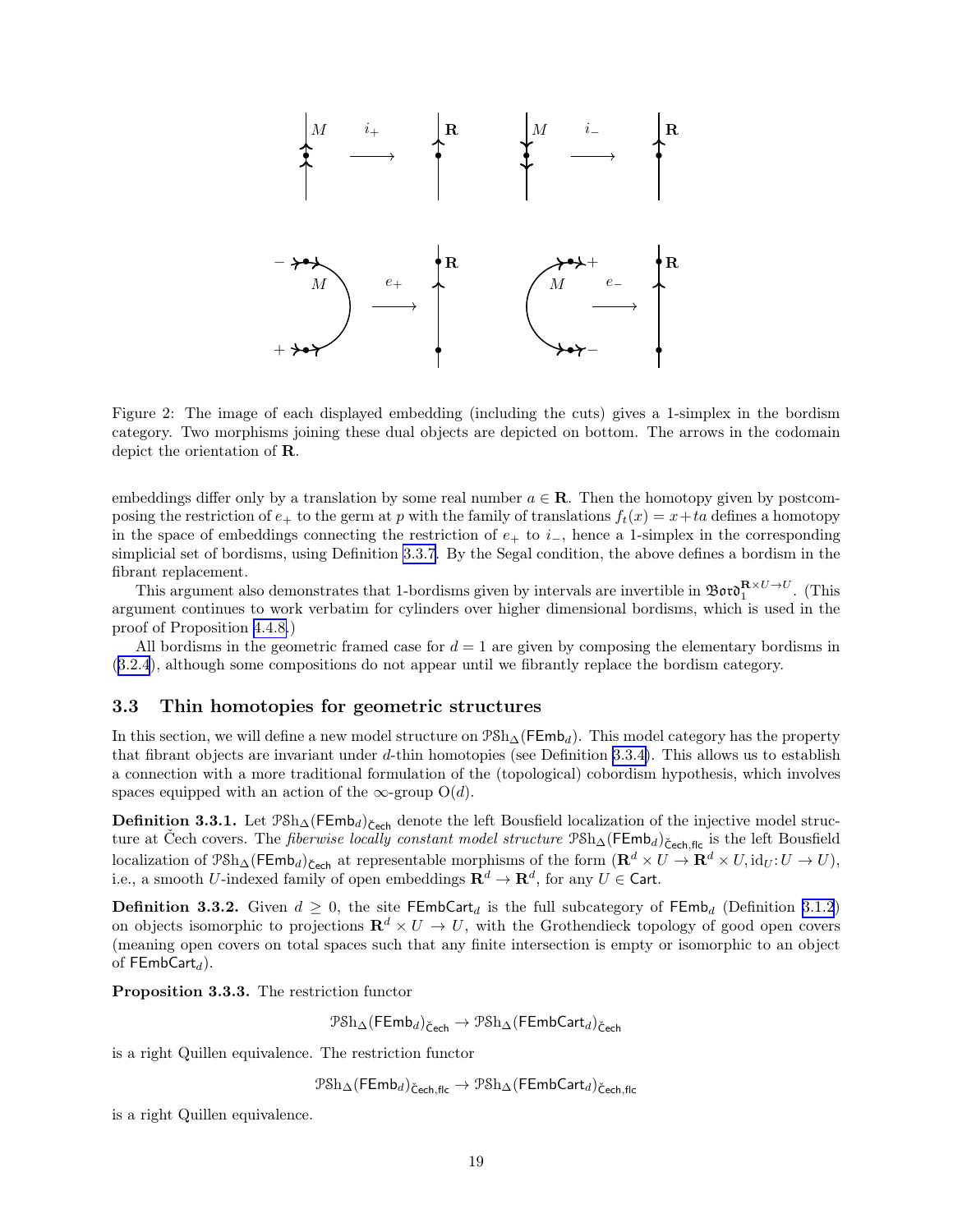<span id="page-19-0"></span>Proof. For the first part, we apply the comparison lemma of Hoyois [\[2013.a,](#page-63-0) Lemma C.3]. The conditions of the lemma are satisfied: condition (a) is satisfied by definition of  $\mathsf{FEmbCart}_{d}$ , condition (b) is satisfied because any open cover of an object in FEmbCart<sub>d</sub> by objects in FEmb<sub>d</sub> can be refined to an open cover by objects of  $FEmbCart_d$ , and condition (c) is satisfied because any object of  $FEmb_d$  admits an open cover by objects in FEmbCart<sub>d</sub> such that any finite intersection is empty or belongs to FEmbCart<sub>d</sub>. For the second part, it suffices to observe that the derived left adjoint functor sends the localizing morphisms of Definition [3.3.1](#page-18-0) to weak equivalences in  $\mathcal{P}Sh_{\Delta}(\mathsf{FEmbCart}_d)_{\check{\mathsf{Cech}},\mathsf{flc}}$ , whereas the derived right adjoint functor preserves local objects (i.e., fiberwise homotopy locally constant presheaves). 口

**Definition 3.3.4.** The site  $\mathsf{FEmb}_d^\Delta$  has the same objects as  $\mathsf{FEmb}_d.$  Given two objects  $T\to U$  and  $T'\to U',$ the hom-object between them is a simplicial set whose *n*-simplices are pairs of smooth maps  $t: \Delta^n \times T \to T'$ and  $u: U \to U'$ , where for any  $x \in \Delta^n$  the resulting map  $t(x, -): T \to T'$  together with  $u: U \to U'$  forms a morphism in  $\mathsf{FEmb}_d$ .

**Definition 3.3.5.** Given  $d \ge 0$ , the site  $\mathsf{FEmbCart}_d^\Delta$  is the full subcategory of  $\mathsf{FEmb}_d^\Delta$  (Definition 3.3.4) on objects isomorphic to projections  $\mathbb{R}^d \times U \to U$ , with the Grothendieck topology of good open covers (meaning open covers on total spaces such that any finite intersection is empty or isomorphic to an object of  $\mathsf{FEmbCart}_d^{\Delta}$ ).

Proposition 3.3.6. The restriction functor

$$
\mathcal{P}\mathrm{Sh}_\Delta(\mathsf{FEmb}_d^\Delta)_{\mathsf{Cech}}\rightarrow \mathcal{P}\mathrm{Sh}_\Delta(\mathsf{FEmbCart}_d^\Delta)_{\mathsf{Cech}}
$$

is a right Quillen equivalence.

Proof. The proof of Proposition [3.3.3](#page-18-0) continues to work once we observe that homotopy pullbacks of open inclusions in  $\mathsf{FEmb}_d^{\Delta}$  and  $\mathsf{FEmbCart}_d^{\Delta}$  can be computed as intersections.  $\Box$ 

Definition 3.3.7. The adjunction

$$
L: \mathcal{P} \mathcal{S} \mathbf{h}_{\Delta}(\mathsf{FEmb}_d)_{\mathsf{Cech,flc}} \xrightarrow{\longrightarrow} \mathcal{P} \mathcal{S} \mathbf{h}_{\Delta}(\mathsf{FEmb}_d^{\Delta})_{\mathsf{Cech}} : \rho
$$

is defined as follows. The right adjoint  $\rho$  is given by restriction along the functor  $\mathsf{FEmb}_d \to \mathsf{FEmb}_d^{\Delta}$ . The left adjoint L is a simplicial left adjoint functor that sends the representable presheaf of  $(T \to U) \in \mathsf{FEmb}_d$ to the representable simplicial presheaf  $L(T \to U)$ , i.e.,  $L(T \to U)(V \to S) = \text{FEmb}_d^{\Delta}(V \to S, T \to U)$ . The adjunction

$$
L: \mathcal{P} \mathcal{S} \mathcal{h}_{\Delta}(\mathsf{FEmbCart}_{d})_{\check{\mathsf{Cech}}, \mathsf{flc}} \xrightarrow{\longrightarrow} \mathcal{P} \mathcal{S} \mathcal{h}_{\Delta}(\mathsf{FEmbCart}_{d}^{\Delta})_{\check{\mathsf{Cech}}} : \rho
$$
\n(3.3.8)

is defined likewise.

**Definition 3.3.9.** Given  $F \in \text{PSh}_{\Delta}(\mathsf{FEmb}_d)_{\mathsf{Cech}}$ , we denote by

 $X \to \mathfrak{C}_d X$ 

the derived unit of the adjunction in Definition 3.3.7. Thus,  $\mathfrak{C}_d = \rho LQ$  is the composition of the cofibrant replacement functor Q on  $\mathcal{P} \delta h_{\Delta}(\mathsf{FEmb}_d)_{\mathsf{Cech}}$  with the functor L and then  $\rho$ .

Proposition 3.3.10. The adjunction of Definition 3.3.7 is a Quillen equivalence.

*Proof.* First, the adjunctions are Quillen adjunctions because the inclusion  $\mathsf{FEmb}_d \to \mathsf{FEmb}_d^{\Delta}$  (respectively  $FEmbCart_d \to FEmbCart_d^{\Delta})$  induces a Quillen adjunction between projective model structures. This Quillen adjunction descends to Čech localizations because the inclusion functor preserves covering families. Finally, the left derived functor of  $L$  maps the localizing morphisms in Definition [3.3.1](#page-18-0) to weak equivalences.

By the 2-out-of-3 property for Quillen equivalences, it suffices to show that the adjunction (3.3.8) is a Quillen equivalence. We conclude by invoking Ayala–Francis [\[2017.a](#page-63-0), Proposition 2.19]. The proof given there for  $\mathsf{Emb}_d$  carries over verbatim to  $\mathsf{FEmb}_d$ .  $\Box$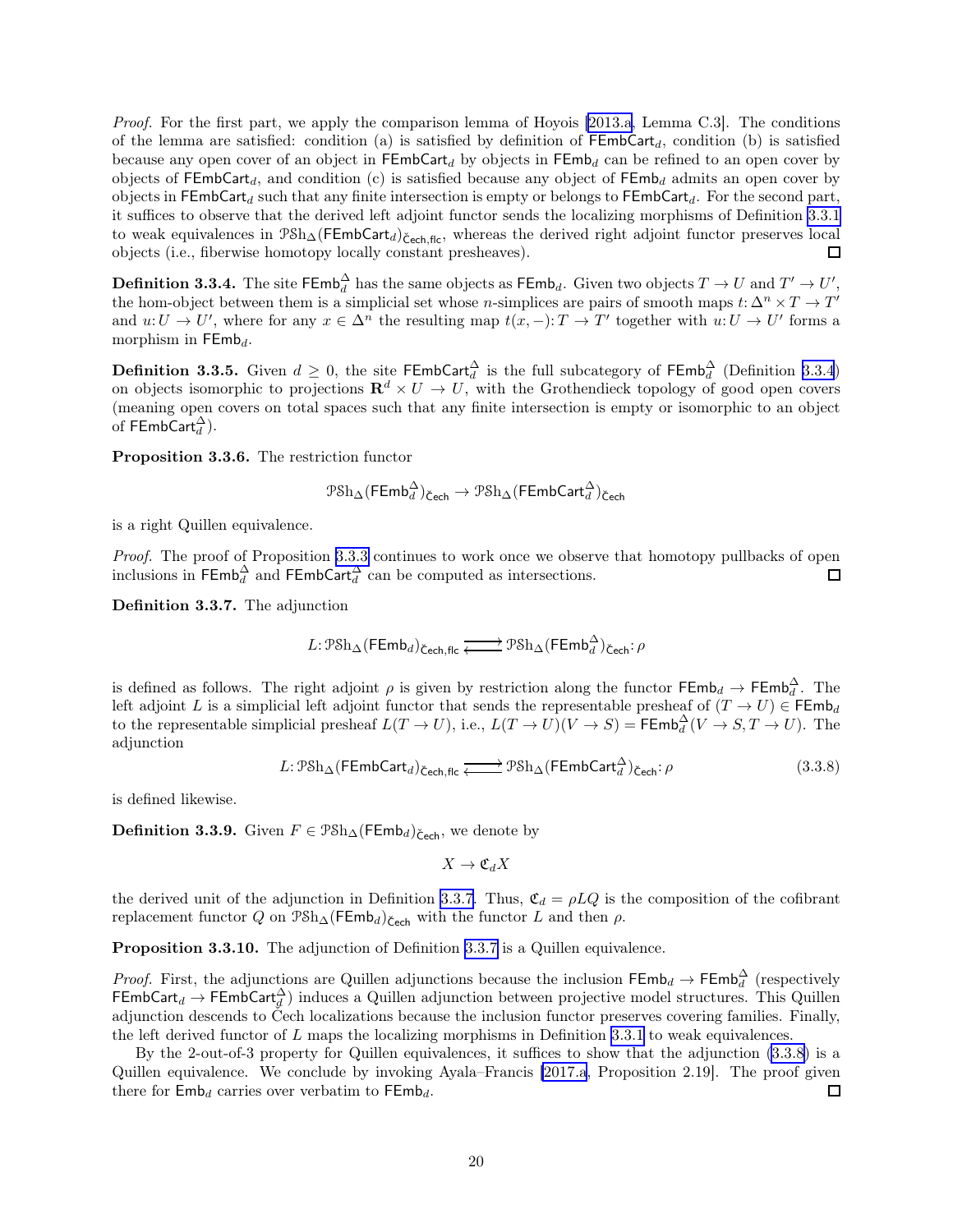#### <span id="page-20-0"></span>Remark 3.3.11. The functor

$$
\mathfrak{C}_d \colon \mathcal{P} \mathrm{Sh}_\Delta(\mathsf{FEmb}_d)_{\mathsf{Cech}} \to \mathcal{P} \mathrm{Sh}_\Delta(\mathsf{FEmb}_d)_{\mathsf{Cech}}
$$

of Definition [3.3.9](#page-19-0) performs the left Bousfield localization with respect to the morphisms that define the fiberwise locally constant model structure in Definition [3.3.1.](#page-18-0) Thus, for any  $X \in \mathcal{P} \mathcal{S} h_\Delta(\mathsf{FEmb}_d)_{\mathsf{Cech}}^{\sim}$ , we have a localization morphism  $X \to \mathfrak{C}_d(X)$ , where  $\mathfrak{C}_d(X)$  is local with respect to the maps in Definition [3.3.1.](#page-18-0) In model-categorical terms,  $\mathfrak{C}_d$  is weakly equivalent to the fibrant replacement functor in  $\mathfrak{P}sh_{\Delta}(\mathsf{FEmb}_d)_{\mathsf{Cech.flc}}$ .

We now relate the model category  $P\delta h_{\Delta}(FEmb_d)_{\check{C}ech,flc}$  to the more familiar (but also more difficult in practice) model category of presheaves on Cart valued in simplicial sets equipped with an action of the orthogonal group  $O(d)$  (or rather its singular simplicial set).

Proposition 3.3.12. The inclusion of simplicial categories

$$
\mathsf{Cart} \times \mathrm{B}(\operatorname{Sing} \mathrm{GL}(d)) \to \mathsf{FEmbCart}_d^\Delta, \qquad U \mapsto (\mathbf{R}^d \times U \to U)
$$

induces a Quillen equivalence

$$
\mathcal{P}\mathrm{Sh}_\Delta(\mathsf{FEmbCart}_d^\Delta)_{\mathsf{Cech}}\rightarrow \mathcal{P}\mathrm{Sh}(\mathsf{Cart},s\mathsf{Set}^{\mathrm{Sing}\,\mathrm{GL}(d)})_{\mathsf{Cech}},
$$

where the right side denotes the projective model structure on the category of simplicial sets equipped with an action of the simplicial group  $\text{Sing } GL(d)$ .

Proof. The inclusion of simplicial categories

$$
\mathsf{Cart} \times \mathrm{B}(\operatorname{Sing} \mathrm{GL}(d)) \to \mathsf{FEmbCart}_d^{\Delta}, \qquad U \mapsto (\mathbf{R}^d \times U \to U)
$$

is a Dwyer–Kan equivalence of simplicial categories. Indeed, the inclusion functor is homotopically essentially surjective by construction. It is homotopically fully faithful by the smooth analogue of the Kister–Mazur theorem.  $\Box$ 

Proposition 3.3.13. We have a zigzag of right Quillen equivalences of model categories



Proof. Combine Propositions [3.3.3](#page-18-0), [3.3.6, 3.3.10](#page-19-0), and 3.3.12.

In the proof of the main theorem, we will need the following transition functors between  $\mathsf{FEmb}_k$  and  $FEmb_{k-1}$ .

**Definition 3.3.14.** Let  $k \geq 1$ . Consider the functor

$$
\iota_{k-1}\colon \mathsf{FEmb}_{k-1}\hookrightarrow \mathsf{FEmb}_k
$$

defined on objects by  $\iota_{k-1}(T \to U) = T \times \mathbf{R} \to U$  and on morphisms by taking the product of an embedding with the identity  $id_{\mathbf{R}}: \mathbf{R} \to \mathbf{R}$ . By left Kan extension, we obtain a corresponding adjunction  $(\iota_{k-1})_! \dashv \iota_{k-1}^*$ .

$$
\mathcal{P} \text{Sh}_{\Delta}(\mathsf{FEmb}_{k-1}) \xleftarrow{\iota_{k-1}} \mathcal{P} \text{Sh}_{\Delta}(\mathsf{FEmb}_k).
$$

Since  $(\iota_{k-1})$  sends covering families to covering families, the adjunction descends to the Cech-local model structure.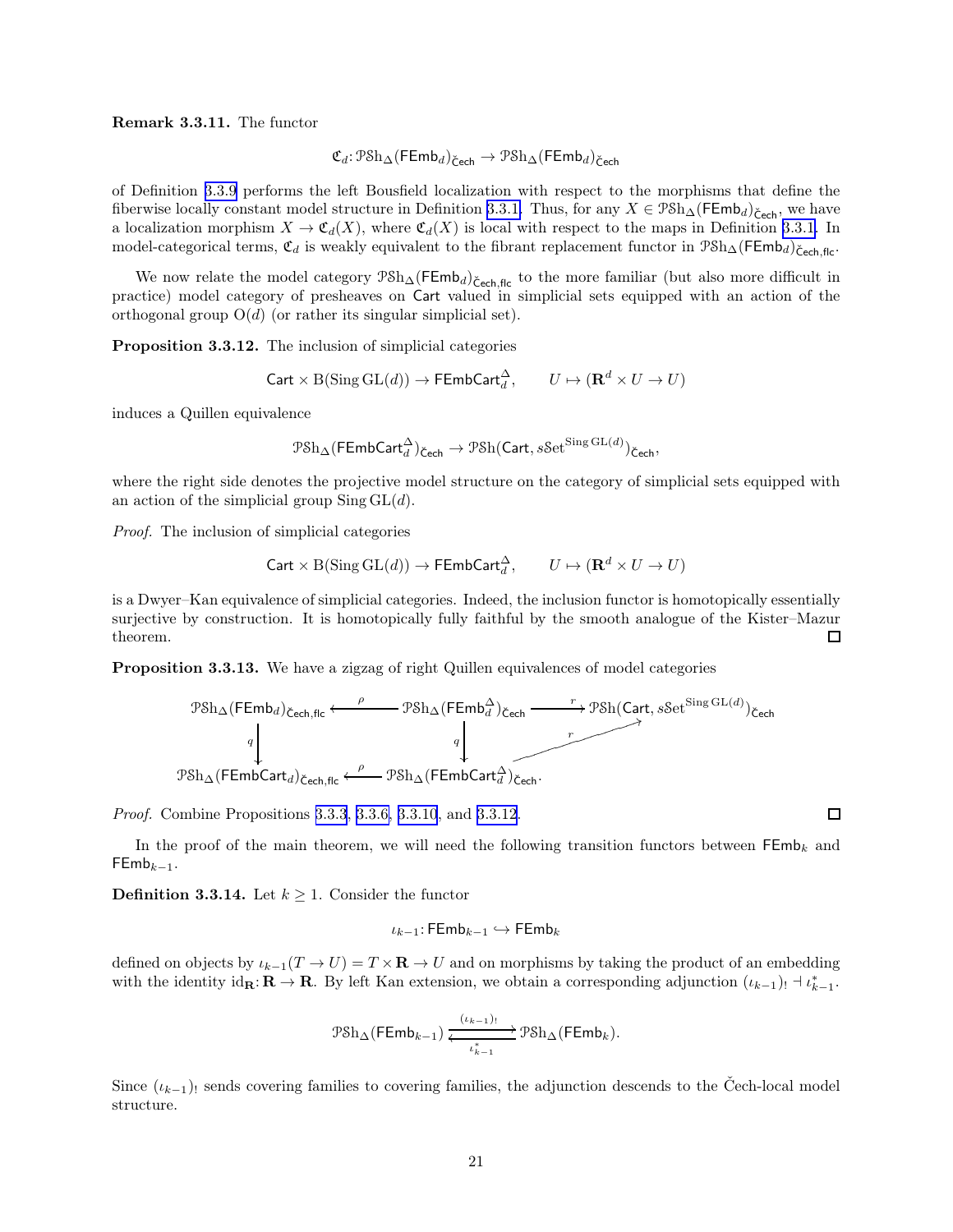<span id="page-21-0"></span>Lemma 3.3.15. The adjunction Definition [3.3.14](#page-20-0) descends to the fiberwise locally constant model structure of Definition [3.3.1](#page-18-0).

Proof. By the universal property of left Bousfield localizations, we need only show that the left Kan extension  $(\iota_{k-1})_!$  sends morphisms whose domain and codomain are fiberwise diffeomorphic to some  $\mathbb{R}^d \times U \to U$  to morphisms of the same form. But this is clear, since for any morphism  $f: (M \to U) \to (N \to V) \in \mathsf{FEmb}_d$ ,

$$
(\iota_{k-1})_!(f) = f \times id_{\mathbf{R}}: (M \times \mathbf{R} \to U) \to (N \times \mathbf{R} \to V).
$$

The following lemma will be used in the proof of Theorem [4.1.8](#page-24-0). It is analogous to the homotopy pushout diagram in Lurie [\[2009.a](#page-62-0), Proof of Theorem 2.4.6, Part 3], adapted to our setting.

**Lemma 3.3.16.** Fix  $d \geq 2$  and  $U \in \text{Cart.}$  The homotopy commutative diagram

$$
\mathbb{L}(\iota_{d-2})\iota_{d-2}^{*}(\mathbf{R}^{d-1} \times U \to U) \xrightarrow{\tilde{\epsilon}} \mathbf{R}^{d-1} \times U \to U
$$
\n
$$
\downarrow \qquad \qquad \downarrow \qquad \qquad (3.3.17)
$$
\n
$$
\mathbf{R}^{d-1} \times U \to U \xrightarrow{\epsilon_d} \iota_{d-1}^{*}(\mathbf{R}^{d} \times U \to U)
$$

is a homotopy pushout diagram in  $\mathcal{P}Sh_{\Delta}(\mathsf{FEmb}_d)_{\mathsf{Cech,flc}}$ , where the model structure is defined in Proposi-tion [3.3.13.](#page-20-0) The map  $e_d$  is given by the inclusion  $\mathbf{R}^{d-1} \times \mathbf{R} \to \mathbf{R}^d$ . The map  $\bar{e}_d$  is given by the composition of  $e_d$  with the map  $\mathbf{R}^d \to \mathbf{R}^d$  that changes the sign of the  $(d-1)$ st and dth coordinates. The map  $\epsilon$  is adjoint to the identity map. The map  $\bar{\epsilon}$  is adjoint to the map that changes the sign of the  $(d-1)$ st coordinate.

Proof. Proposition [3.3.13](#page-20-0) produces an equivalent homotopy commutative diagram in the model category  $\mathcal{PSh}(\mathsf{Cart},s\mathcal{S}\mathrm{et}^{\mathsf{Sing}\,\mathrm{GL}(d)})$ :

$$
\mathbb{L}(\kappa_{d-2})_! \kappa_{d-2}^* (\text{Sing GL}(d-1) \times U \to U) \xrightarrow{\bar{\epsilon}} \text{Sing GL}(d-1) \times U \to U
$$
\n
$$
\begin{array}{c} \epsilon \\ \downarrow \\ \text{Sing GL}(d-1) \times U \to U \xrightarrow{\bar{\epsilon}_d} \downarrow \\ \end{array}
$$
\n
$$
\text{Sing GL}(d-1) \times U \to U \xrightarrow{\bar{\epsilon}_d} \kappa_{d-1}^* (\text{Sing GL}(d) \times U \to U).
$$

where  $\kappa_{d-1}^*$  restricts a  $\text{Sing } GL(d)$  action to a  $\text{Sing } GL(d-1)$  action. Similarly,  $\kappa_{d-2}^*$  restricts from a Sing GL(d − 1) action to a Sing GL(d − 2) action. The derived left Kan extension  $(\kappa_{d-2})_!$  takes the homotopy fiber product with Sing  $GL(d-1)$  over Sing  $GL(d-2)$ . Using Proposition [3.3.13](#page-20-0), it suffices to show that this diagram is a homotopy pushout. The diagram is obtained by taking a product of  $U$  with the corresponding diagram without  $U$ s. Hence, we need only show that we have a homotopy pushout homotopy commutative diagram of  $\text{Sing } GL(d-1)$ -equivariant simplicial sets:

$$
\begin{aligned} \text{Sing GL}(d-1) \times_{\text{Sing GL}(d-2)} \text{Sing GL}(d-1) &\xrightarrow{\bar{p}} \text{Sing GL}(d-1) \\ &\downarrow \downarrow \\ \text{Sing GL}(d-1) &\xrightarrow{e_d} \text{Sing GL}(d), \end{aligned}
$$

where the map p is induced by the multiplication in  $GL(d-1)$ . Here  $GL(d-1)$  acts on the left on all objects, including the top left corner:  $\alpha(g, g') = (\alpha g, g')$ . Also Sing GL $(d-2)$  acts on Sing GL $(d-1) \times$ Sing GL $(d-1)$ as  $x(g, g') = (gx, x^{-1}g')$ . Using the Quillen equivalence between simplicial sets and topological spaces, along with the fact that the inclusion  $O(d) \hookrightarrow GL(d)$  is a weak homotopy equivalence, the above square is transformed into

$$
O(d-1) \times_{O(d-2)} O(d-1) \xrightarrow{\bar{p}} O(d-1)
$$
  
\n
$$
p \downarrow \qquad \qquad \bar{e}_d \downarrow
$$
  
\n
$$
O(d-1) \xrightarrow{\bar{e}_d} O(d).
$$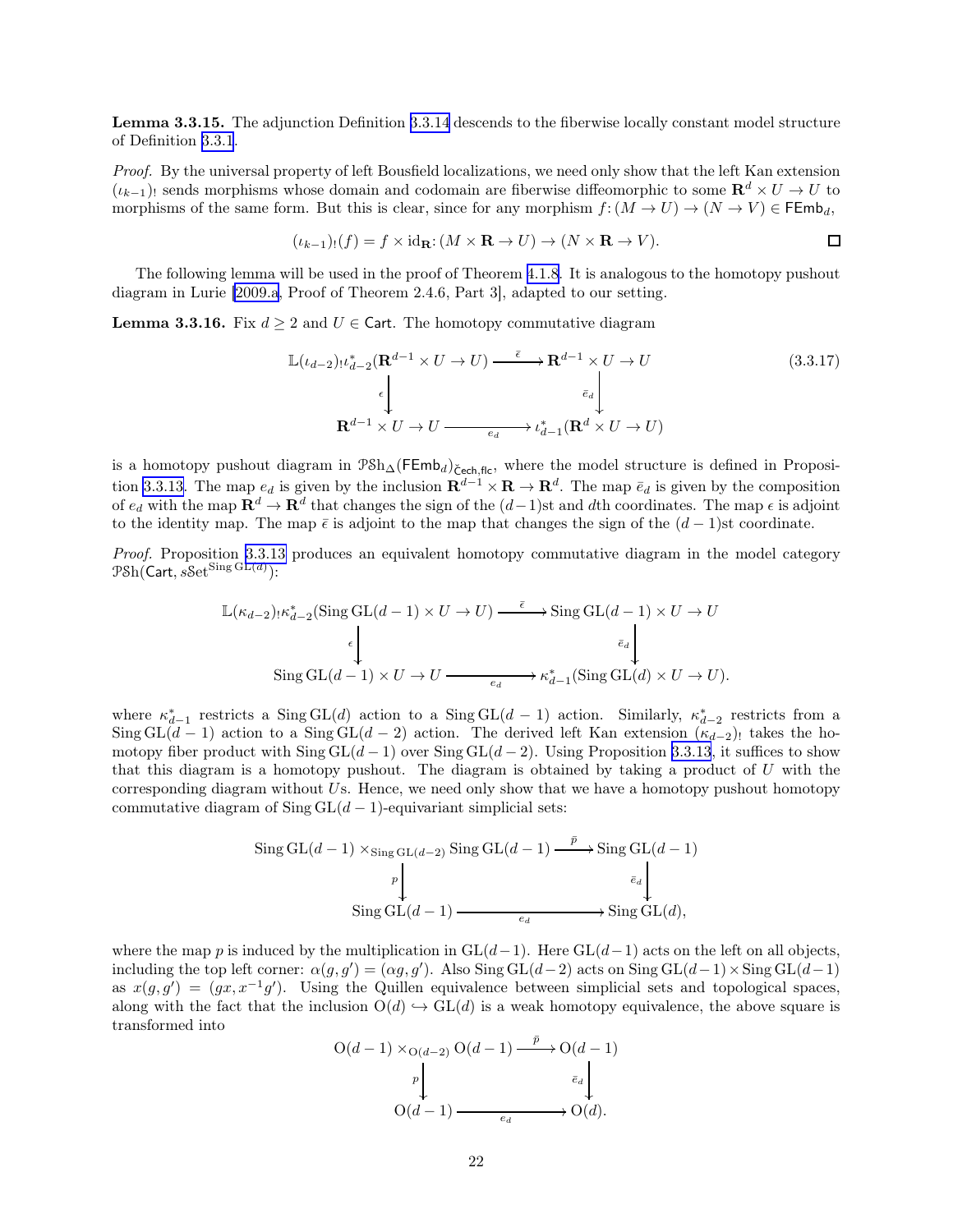<span id="page-22-0"></span>Here the map  $e_d$  is the inclusion that omits the dth basis vector, whereas  $\bar{e}_d(q) = e_d(q)\gamma_1$ , where  $\gamma_t \in O(d)$  is given by  $\gamma_t(f_d) = \cos(\pi t) f_d + \sin(\pi t) f_{d-1}, \gamma_t(f_{d-1}) = -\sin(\pi t) f_d + \cos(\pi t) f_{d-1},$  with  $f_{d-1}$  and  $f_d$  denoting the last two basis vectors of  $\mathbb{R}^d$ . The map p is given by  $p(g, g') = gg'$ , whereas  $\bar{p}$  is given by  $\bar{p}(g, g') = g\delta g'\delta^{-1}$ , where  $\delta$  reverses the sign of the  $(d-1)$ st coordinate. The bottom left composition is  $(g, g') \mapsto gg'$  and the top right composition is  $(g, g') \mapsto g\gamma_1 g'$ . The homotopy between them is given by  $(g, g', t) \mapsto g\gamma_t g'$ .

Denote by L the space  $O(d-1) \times_{O(d-2)} O(d-1)$ . The induced map from the homotopy pushout to the bottom right corner can be computed as

$$
O(d-1) \sqcup_L (L \times [0,1]) \sqcup_L O(d-1) \to O(d), \tag{3.3.18}
$$

where the two outer factors are embedded using the inclusion  $e_d$ :  $O(d-1) \rightarrow O(d)$  and the inclusion  $\bar{e}_d$ :  $O(d-1)$  $1) \rightarrow O(d)$ . The left attaching map is  $p: L \rightarrow O(d-1)$ . The right attaching map is  $\bar{p}: L \rightarrow O(d-1)$ . The middle map is given by  $(g, g', t) \mapsto g \gamma_t g'$ . By inspection, the map  $(3.3.18)$  is a homeomorphism.  $\Box$ 

### 4 The geometric cobordism hypothesis

We are now ready to prove the main theorem. We identify some key steps of the proof.

- Using the codescent property of the functor  $\mathfrak{B}$ or $\mathfrak{d}_d$  (Grady–Pavlov [\[2020.b,](#page-63-0) Theorem 6.0.1]), in The-orem [4.1.8](#page-24-0) we reduce the general statement for  $\mathfrak{B}ov\delta_d^S$  to the case of  $\mathfrak{B}ov\delta_d^{\mathbf{R}^d\times U\to U}$ , which is much easier to work with.
- We introduce a filtration  $(B_k)_{-1 \leq k \leq d}$  (Definition [4.3.1\)](#page-45-0) on the bordism category  $\mathfrak{B}$ oro $\mathfrak{F}_{d}^{d} \times U \to U$ , where  $B_k$  contains bordisms that admit a Morse function with critical points of index at most k, while vanishing on the source cut in the dth direction.
- We prove (Proposition [4.3.2](#page-46-0)) that the inclusion  $B_{k-1} \to B_k$   $(k \geq 0)$  is a homotopy cobase change of the inclusion  $\tilde{O}_{k-1} \to \tilde{H}_k$  of handles of index  $k-1$  into handles of index  $k-1$  and k (Definitions [4.2.10](#page-36-0)) and [4.2.14\)](#page-37-0).
- In Proposition [4.2.23](#page-41-0), we cut off the "tails" (given by identity d-bordisms on some  $(d-1)$ -bordisms) from handles in  $\tilde{O}_{k-1}$  and  $\tilde{H}_k$ , which results in subcategories  $O_{k-1}$  and  $H_k$ , whose bordisms can be interpreted as units and counits in adjunctions.
- In Proposition [4.2.24](#page-43-0) we show that for  $k \geq 1$  the inclusion  $O_{k-1} \to H_k$  is a homotopy cobase change of the inclusion of the free-walking adjunction unit into the free-walking adjunction, parametrized by a certain moduli stack.
- These observations are combined in Proposition [4.4.4](#page-50-0) to show that the inclusion  $B_{k-1} \to B_k$  is a weak equivalence in  $C^{\infty}$ Cat<sup>⊗, $\vee$ </sup> for  $k \geq 2$ . For  $k = 1$ , interpreting the 0-handle (a d-dimensional disk) in  $B_0$ as a unit of an adjunction and freely adjoining the corresponding counit produces an object weakly equivalent to  $B_1$ .
- In Proposition [4.4.7,](#page-51-0) we prove that the inclusion  $B_{-1} \to B_0$  freely adds a 0-handle (given by a ddimensional disk).
- In Proposition [4.4.8,](#page-52-0) we prove that  $B_{-1}$  up to a weak equivalence only has identity bordisms in the dth direction, and in Proposition [4.4.9](#page-53-0) we show that the objects of  $B_{-1}$  are weakly equivalent to a  $(d-1)$ -dimensional bordism category  $\mathfrak{B}$ or $\mathfrak{d}_{d-1}$  with a certain geometric structure.
- All of the above results are assembled together in Theorem [4.1.8](#page-24-0) to prove that  $\mathfrak{B}$ oro $\mathfrak{d}^{\mathbf{R}^d \times U \to U}_d$  is weakly equivalent (in  $C^{\infty}$ Cat $_{\infty,d}^{\otimes,\vee}$ ) to the representable presheaf of U (interpreted as a U-family of 0-bordisms given by points), using induction on  $d \geq 0$ .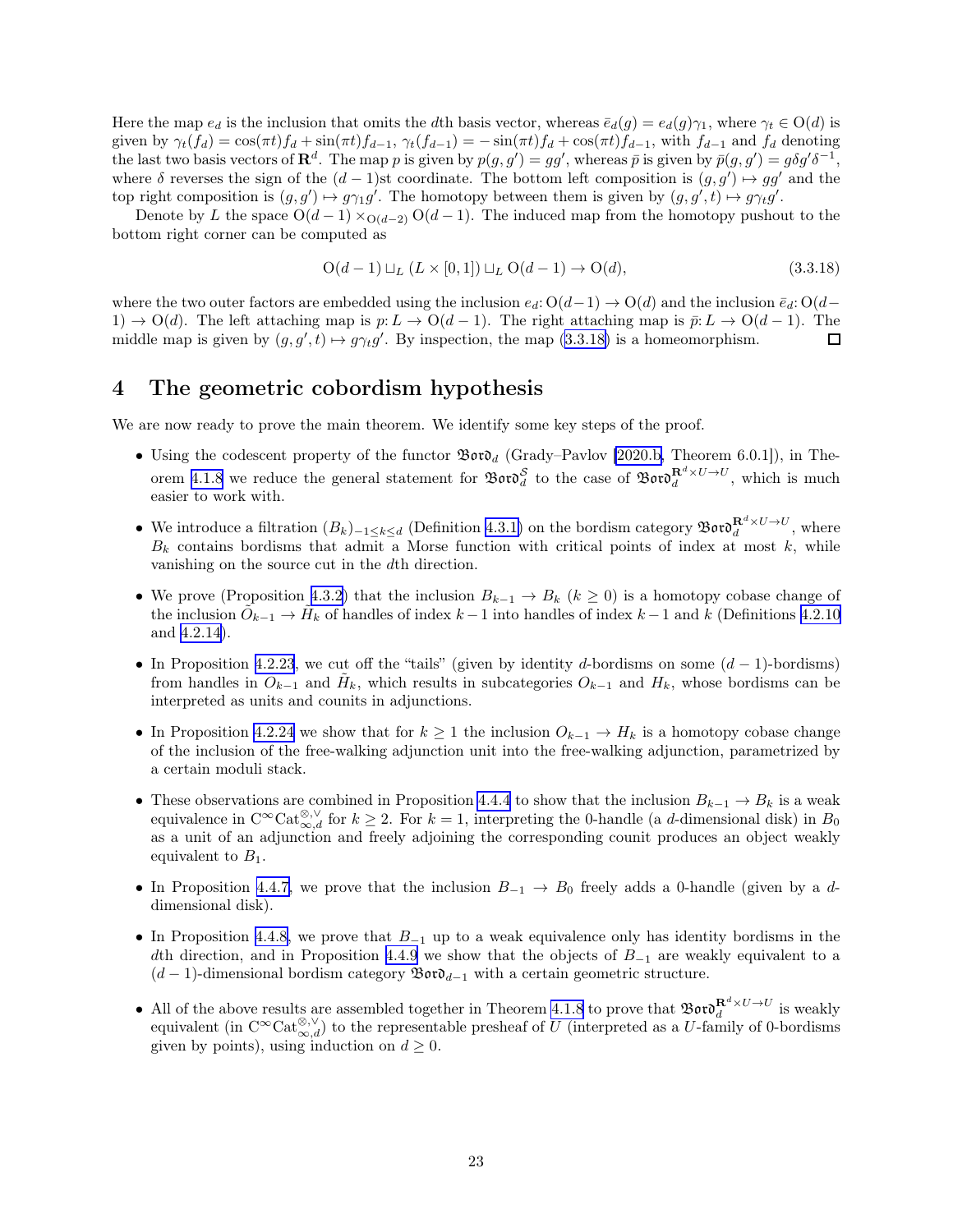#### <span id="page-23-0"></span>4.1 Proof of the geometric cobordism hypothesis

Since bordisms and their cut tuples will be used frequently, we will often denote bordisms simply by  $M$ , leaving the cut tuples and map  $P: M \to \langle \ell \rangle$  implicit. In what follows, we will always assume that  $C \in$  $C^{\infty}$ Cat<sup>⊗, v</sup> is a fibrant object. In particular, C has all duals. We begin by considering a canonical example of a point in the bordism category  $\mathfrak{B}ov\mathfrak{d}^{\mathbf{R}^d\times U\to U}_{d}$ . This point will be used to define the evaluation functor at the level of field theories.

**Example 4.1.1.** Fix  $d \geq 0$  and let  $\{e_i\}_{i=1}^d$  be the standard orthonormal basis of  $\mathbb{R}^d$ . The following is a canonical example of an object, i.e., a point, in the fully extended bordism category. Consider the triple

$$
(\mathbf{R}^d \times U, \{C^k : 1 \le k \le d\}, 1; \mathbf{R}^d \times U \to \langle 1 \rangle) \in \mathfrak{B}\mathfrak{ord}_d^{\mathbf{R}^d \times U \to U}(U, \langle 1 \rangle, \mathbf{0}),\tag{4.1.2}
$$

where the cut  $C^k$  in the k-th direction is given by the hyperplane  $C^k$  = span $\{e_i : i \neq k\}$  and  $C^k$  and  $C_{\geq}^{k}$  are given by the halfspaces for which the kth coordinate is negative respectively positive. The map  $1: \mathbf{R}^d \times \widetilde{U} \to \{*,1\} = \langle 1 \rangle$  sends every point to 1. The geometric structure is given by the identity embedding  $\mathbf{R}^d \times U \to \mathbf{R}^d \times U$ . Evaluation at the family of points as in (4.1.2) gives rise to corresponding evaluation functor

$$
\mathrm{ev}\colon \Big(\mathrm{Fun}^{\otimes}(\mathfrak{B}\mathfrak{o}\mathfrak{r}\mathfrak{o}^{\mathbf{R}^d\times U\to U}_{d},\mathcal{C})\Big)^{\times}\to \big(\mathrm{Fun}^{\otimes}(j(U,\langle 1\rangle,\mathbf{0}),\mathcal{C})\big)^{\times}\to \mathcal{M}\mathrm{ap}(j(U,\langle 1\rangle),\mathcal{C}^{\times})\to \mathcal{M}\mathrm{ap}(U,\mathcal{C}^{\times}),
$$

where  $\mathcal{F}^{\times}$  denotes the core of a smooth symmetric monoidal  $(\infty,d)$ -category  $\mathcal{F}$  (Definition [2.2.9\)](#page-9-0), Fun<sup>⊗</sup>(-,-) denotes the internal hom (Definition [2.2.3\)](#page-8-0), and  $\mathcal{M}ap(-, -)$  denotes the powering of  $\mathcal{P}Sh_{\Delta}(\mathsf{Cart} \times \Gamma)$  over  $P\text{Sh}_{\Delta}(\text{Cart})$  (Definition [2.2.5\)](#page-8-0). In the Segal space formalism,  $\mathcal{F}^{\times}$  is just the value of  $\mathcal{F}$  on the multisimplex  $\mathbf{0} \in \Delta^{\times d}$ , whenever  $\mathcal F$  is fibrant.

To prove the cobordism hypothesis, we will need to enhance  $\mathcal{C}^{\times}$  to a simplicial presheaf on FEmb<sub>d</sub>. This is analogous to the topological case, where  $\mathcal{C}^{\times}$  is enhanced with an action of  $O(d)$  as a topological group.

**Definition 4.1.3.** Let  $\mathcal{C} \in \mathrm{C}^{\infty} \mathrm{Cat}_{\infty,d}^{\otimes,\vee}$  (Definition [2.3.12\)](#page-12-0) be a fibrant object and denote by  $\mathcal{E}^{\times}$  the invertible part (i.e., the core, see Definition [2.2.9](#page-9-0)) of a smooth symmetric monoidal  $(\infty, d)$ -category  $\mathcal E$ . We define the presheaf

$$
\mathcal{C}_d^{\times} : \mathsf{FEmb}_d^{\mathsf{op}} \to \mathcal{P} \mathcal{S} \mathsf{h}_{\Delta}(\mathsf{Cart} \times \Gamma), \qquad \mathcal{C}_d^{\times}(\mathbf{R}^d \times U \to U) := \mathrm{Fun}^{\otimes}(\mathfrak{B} \mathfrak{o} \mathfrak{r} \mathfrak{d}_d^{\mathbf{R}^d \times U \to U}, \mathcal{C})^{\times}.
$$
 (4.1.4)

The right side is given by taking the core of the internal hom, which is an object in  $\Re \mathbb{A}(\mathsf{Cart} \times \Gamma \times \Delta^{\times d})$ .

Equivalently, we can regard  $\mathfrak{C}^{\times}_d$  as a presheaf on  $\mathsf{FEmb}_d^{\rm op}\times \mathsf{Cart}\times \Gamma$ , and then the notation  $\mathfrak{C}^{\times}_d(\mathbf{R}^d\times U\to U)$ is the partial evaluation (Notation [2.2.1\)](#page-7-0). We observe that we can always forget structure, by evaluating on  $\mathbf{R}^0 \in \text{Cart}, \text{ or } \langle 1 \rangle \in \Gamma$ , when necessary.

Remark 4.1.5. At first glance, Definition 4.1.3 may seem strange. However, let us recall that in the topological cobordism hypothesis,  $\mathbb{C}^{\times}$  acquires an action of  $O(d)$  through the framed cobordism hypothesis, via the action of  $O(d)$  on framings. Definition 4.1.3 provides a parallel construction in the geometric setting: through the geometric framed cobordism hypothesis,  $\mathcal{C}^{\times}$  can be extended to a simplicial presheaf  $\mathcal{C}_d^{\times}$  on  $FEmb_d$ .

**Remark 4.1.6.** Theorem [4.1.22](#page-28-0) proves that the smooth symmetric monoidal  $(\infty, d)$ -category

$$
\text{Fun}^{\otimes}(\mathfrak{B}\mathfrak{o}\mathfrak{r}\mathfrak{d}^{\mathcal{S}}_d, \mathcal{C})
$$

is a smooth symmetric monoidal  $\infty$ -groupoid for any geometric structure S. Thus, applying  $(-)^{\times}$  on the right side of  $(4.1.4)$  merely converts between two equivalent descriptions of  $\infty$ -groupoids: as homotopy constant presheaves on  $\Delta^{\times d}$  and as simplicial sets.

Remark 4.1.7. As a practical example for Definition 4.1.3, consider an abelian Lie group A and some  $d \geq 0$ . The smooth symmetric monoidal  $(\infty, d)$ -category  $\mathbf{B}^d A$  sends  $(V, \langle \ell \rangle, \mathbf{m})$  to  $(\mathbf{B}^d \mathbf{C}^{\infty}(V, A))^{\ell}$ , equipped with the obvious structure maps. The resulting object is an  $(\infty, d)$ -category with a single k-morphism for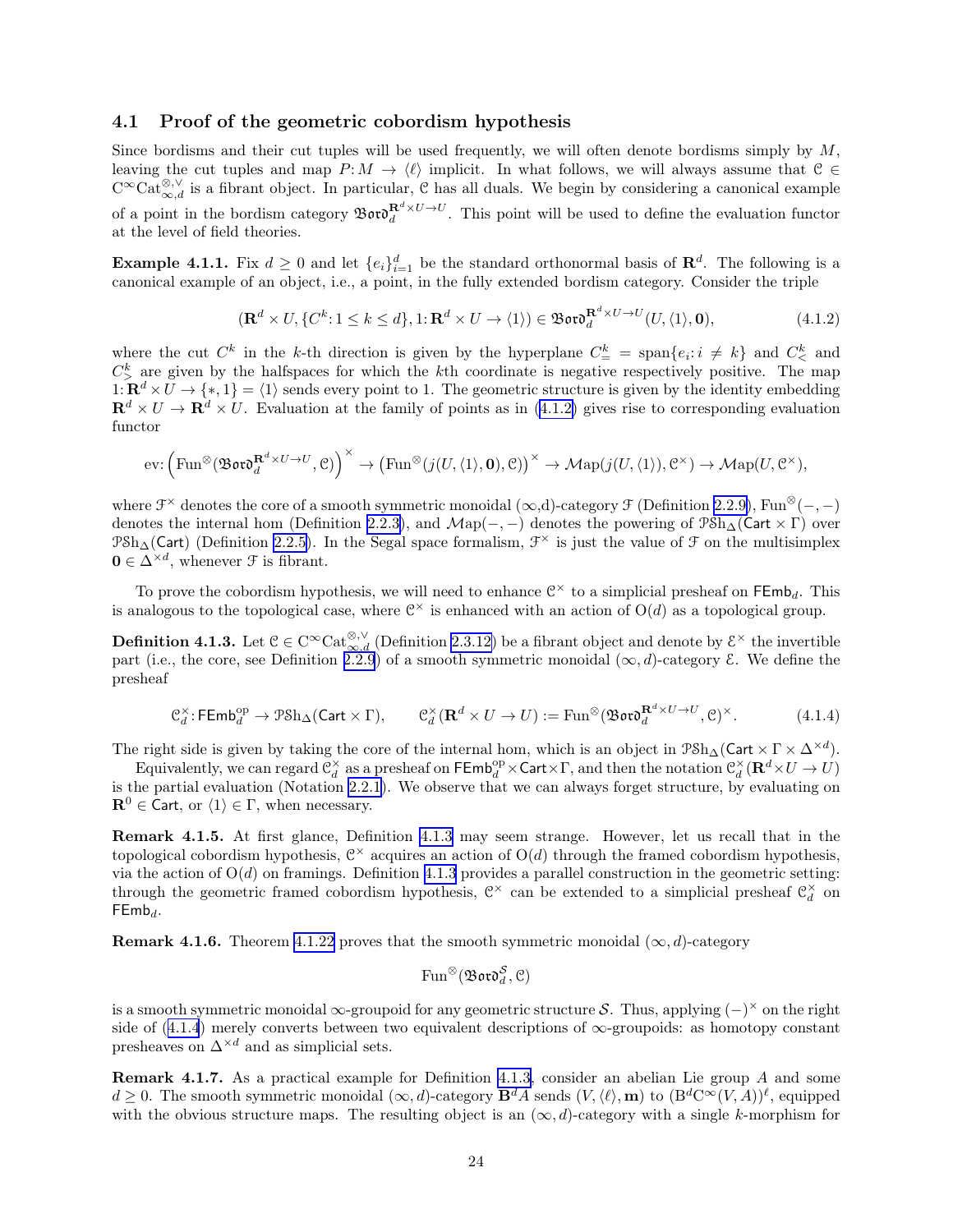<span id="page-24-0"></span> $0 \leq k \leq d$  and an abelian Lie group A of d-morphisms. In a forthcoming work of Stolz, Teichner, and the secondauthor [[2022.b\]](#page-63-0), we compute  $(\mathbf{B}^d A)^{\times}_d$  as the simplicial presheaf that sends  $p: M \to V$  to the Dold–Kan functor applied to the fiberwise Deligne chain complex

$$
\Omega_p^d(M, \mathfrak{a}) \leftarrow \Omega_p^{d-1}(M, \mathfrak{a}) \leftarrow \cdots \leftarrow \Omega_p^1(M, \mathfrak{a}) \leftarrow \mathrm{C}^{\infty}(M, A).
$$

Thus, the space of d-dimensional functorial field theories with geometric structure S and target  $\mathbf{B}^d A$  is equivalent to the space of A-banded bundle  $(d-1)$ -gerbes with connection on the geometric structure S.

We are now ready to prove the main theorem. Supporting lemmas and propositions will be proved subsequently. We remark that the strategy of the proof is similar to Lurie [\[2009.a](#page-62-0), Theorem 2.4.6]. Theorem 4.1.8 is fully enriched and both sides of the equivalence are smooth symmetric monoidal  $(\infty, d)$ -categories. We remind the reader that the objects Fun⊗ and Map denote the internal hom, respectively powering (Definition [2.2.5](#page-8-0)). For the statement that only encodes the categorical structure, one can simply evaluate at  $\mathbf{R}^0 \in \mathsf{Cart}$  and  $\langle 1 \rangle \in \Gamma$ . Hence, for a simplified version, the reader is welcome to substitute  $\mathcal{M}$ ap $(-, -)$  with the  $\infty$ -groupoid of maps Map(-, -) and to read Fun<sup>⊗</sup>(-, -) as the ( $\infty$ , d)-category of symmetric monoidal functors.

Recall the notations  $\mathbb{C}^{\times}$  of Definition [2.2.9](#page-9-0),  $c_S$  of Definition [2.2.7,](#page-9-0) Fun<sup>⊗</sup> of Definition [2.2.3,](#page-8-0) Map of Definition [2.2.5.](#page-8-0)

**Theorem 4.1.8** (Geometric framed cobordism hypothesis). Fix  $d \geq 0$ ,  $U \in \text{Cart}$ , and a fibrant object  $\mathcal{C} \in \mathrm{C}^{\infty}\mathrm{Cat}_{\infty,d}^{\otimes,\vee}$  (Definition [2.3.12](#page-12-0)). The smooth symmetric monoidal  $(\infty,d)$ -category Fun<sup>⊗</sup>( $\mathfrak{B}$ or $\mathfrak{d}^{\mathbf{R}^d \times U \rightarrow U}_d$ ,  $\mathcal{C}$ ) is a smooth symmetric monoidal ∞-groupoid, i.e., the inclusion of the core yields a weak equivalence in  $C^{\infty} \text{Cat}_{\infty,d}^{\otimes,\vee}$ :

$$
c_{\{1,...,d\}}\left(\mathrm{Fun}^{\otimes}(\mathfrak{B}\mathfrak{o}\mathfrak{r}\mathfrak{d}^{\mathbf{R}^d\times U\to U}_{d},\mathcal{C})^{\times}\right)\xrightarrow{\simeq}\mathrm{Fun}^{\otimes}(\mathfrak{B}\mathfrak{o}\mathfrak{r}\mathfrak{d}^{\mathbf{R}^d\times U\to U}_{d},\mathcal{C}).
$$

Furthermore, evaluation at the point (see Example [4.1.1\)](#page-23-0) yields an equivalence of smooth symmetric monoidal ∞-groupoids

$$
\text{ev:}\operatorname{Fun}^{\otimes}(\mathfrak{B}\mathfrak{o}\mathfrak{r}\mathfrak{d}^{\mathbf{R}^d\times U\to U}_d,\mathfrak{C})^{\times}\xrightarrow{\simeq}\mathcal{M}\mathrm{ap}(U,\mathfrak{C}^{\times}),
$$

where  $Map(-, -)$  denotes the powering of simplicial presheaves on Cart  $\times$  Γ over simplicial presheaves on Cart.

*Proof.* We proceed by induction on the dimension d. The main proof works with k-bordisms, where  $k = d$ ,  $k = d - 1$ ,  $k = d - 2$ , or (in Proposition [4.4.4](#page-50-0))  $k = d - 3$ . In order for these constructions to work when  $d < 3$ , we deloop the bordism category  $\mathfrak{B}$  or  $\mathfrak{d}^{R^d \times U \to U}_d$  three times, by pulling back along the canonical functor  $\Gamma \times \Delta^{\times 3} \rightarrow \Gamma$  given by the composition

$$
\Gamma \times \Delta^{\times 3} \to \Gamma^{\times 4} \to \Gamma,
$$

where the left functor uses the canonical functor  $\Delta \to \Gamma$  and the right functor is the smash product of finite pointed sets.

For  $d = 0$ , we invoke Proposition [4.3.2](#page-46-0). Since  $\widetilde{O}_{-1} = B_{-1} = \emptyset$  for  $d = 0$ , we obtain a weak equivalence

$$
\text{Fun}^{\otimes}(\mathfrak{B}\mathfrak{o}\mathfrak{r}\mathfrak{d}^{U\to U}_0,\mathfrak{C})\to \text{Fun}^{\otimes}(\widetilde{H}_0,\mathfrak{C}),
$$

where  $H_0$  is as in Definition [4.2.22.](#page-40-0) This map is weakly equivalent to the map from the statement because  $H_0$  is weakly equivalent to the object defined in Example [4.1.1.](#page-23-0) This serves as the base of the induction.

Suppose the theorem is true for all dimensions strictly less than d. Then Theorem [4.1.22](#page-28-0) also holds in dimensions strictly less than d.

Step 1 (moving from  $B_1$  to codimension 1): Recall the functor

$$
c_{\{d\}}: C^{\infty} \text{Cat}_{\infty,d-1}^{\otimes,\vee} \hookrightarrow C^{\infty} \text{Cat}_{\infty,d}^{\otimes,\vee}
$$

in Lemma [2.2.8](#page-9-0) that sends a  $(d-1)$ -fold simplicial object C to the d-fold simplicial object  $c_{\{d\}}(\mathcal{C})$  that is constant in the dth simplicial direction. Recall also the functor  $\iota_{d-1}$ : FEmb $_{d-1} \to$  FEmb<sub>d</sub> (Definition [3.3.14](#page-20-0))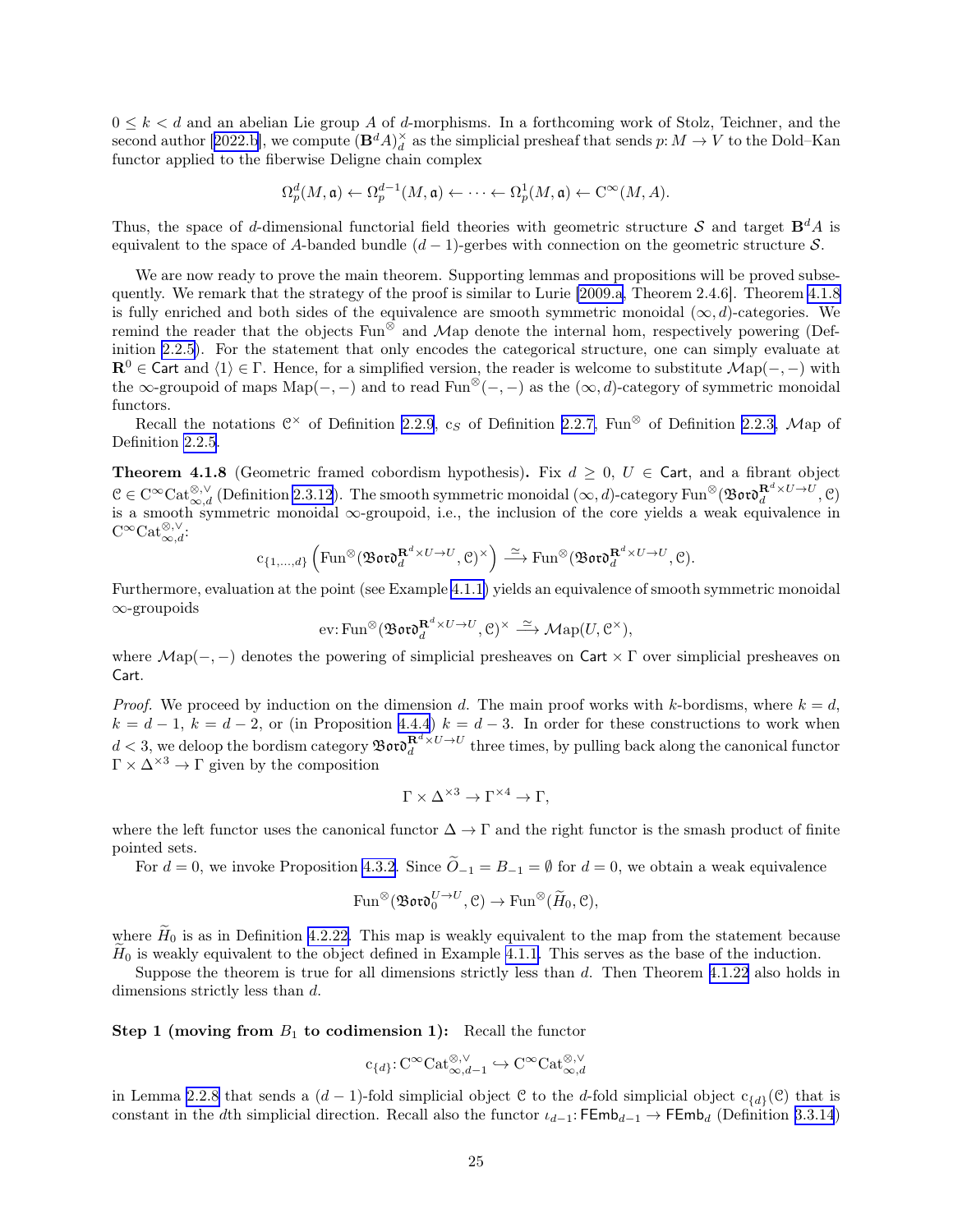<span id="page-25-0"></span>and the Quillen adjunction  $(\iota_{d-1})_! \dashv \iota_{d-1}^*$ . Combining Propositions [4.4.4](#page-50-0) and [4.4.7](#page-51-0) to [4.4.9,](#page-53-0) we have a weak equivalence

$$
\operatorname{Fun}^{\otimes}(B_1, \mathcal{C}) \simeq \operatorname{Fun}^{\otimes}\left(c_{\{d\}}\left(\mathfrak{B}\mathfrak{ord}_{d-1}^{\iota_{d-1}^* (\mathbf{R}^d \times U \to U)}\right), \mathcal{C}\right) \times_{\operatorname{Fun}^{\otimes}(O_{-1}, \mathcal{C})} \operatorname{Fun}^{\otimes}(H_0, \mathcal{C})_{\text{unit}}.\tag{4.1.9}
$$

In the remainder of the proof, we will abbreviate  $ev_{\{d\}}C$  as D. Using the induction hypothesis (with arbitrary geometric structure, Theorem [4.1.22](#page-28-0)) and the adjunction  $c_{\{d\}} \dashv ev_{\{d\}}$ , we see that the first factor on the right side of (4.1.9) is equivalent to

$$
\begin{split} \operatorname{Fun}^{\otimes}\left(c_{\{d\}}\left(\mathfrak{B}\mathfrak{ord}_{d-1}^{i_{d-1}^*(\mathbf{R}^d\times U\to U)}\right), \mathcal{C}\right) &\simeq \operatorname{Fun}^{\otimes}\left(\mathfrak{B}\mathfrak{ord}_{d-1}^{i_{d-1}^*(\mathbf{R}^d\times U\to U)}, \operatorname{ev}_{\{d\}}\mathcal{C}\right) \\ &\simeq \mathcal{M}\mathrm{ap}_{\mathsf{FEmb}_{d-1}}\left(\iota_{d-1}^*(\mathbf{R}^d\times U\to U), \mathcal{D}_{d-1}^\times\right). \end{split}
$$

Here we recall the notation  $\mathcal{M}ap_{\mathsf{FEmb}_{d-1}}(-,-)$ , which is indeed an object of the correct type (Definition [2.2.6\)](#page-8-0). It follows that we have an equivalence

$$
\text{Fun}^{\otimes}(B_1, \mathcal{C}) \simeq \mathcal{M}\text{ap}_{\text{FEmb}_{d-1}}\left(\iota_{d-1}^* (\mathbf{R}^d \times U \to U), \mathcal{D}_{d-1}^\times\right) \times_{\text{Fun}^{\otimes}(O_{-1}, \mathcal{C})} \text{Fun}^{\otimes}(H_0, \mathcal{C})_{\text{unit}}.\tag{4.1.10}
$$

Step 2 (moving to codimension 2): By Lemma [3.3.16,](#page-21-0) we have a homotopy pushout diagram in  $P\delta h_{\Delta}(\mathsf{FEmb}_{d-1})_{\check{\mathsf{Cech},\mathsf{flc}}},$  where the model structure is defined in Proposition [3.3.13:](#page-20-0)

$$
\mathbb{L}((\iota_{d-2}))\iota_{d-2}^{*}(\mathbf{R}^{d-1} \times U \to U) \xrightarrow{\tilde{\epsilon}} \mathbf{R}^{d-1} \times U \to U
$$
\n
$$
\downarrow \qquad \qquad \downarrow \qquad \qquad \downarrow \qquad \qquad (4.1.11)
$$
\n
$$
\mathbf{R}^{d-1} \times U \to U \xrightarrow{\epsilon_d} \iota_{d-1}^{*}(\mathbf{R}^{d} \times U \to U),
$$

where  $\mathbb{L}((\iota_{d-2})_!)$  denotes the left derived functor of the left Kan extension  $(\iota_{d-2})_!$ . The left vertical map is the derived counit of the adjunction  $(\iota_{d-1})_! \dashv \iota_{d-1}^*$ , whereas the top horizontal map further changes the sign of the  $(d-1)$ st coordinate in the source and in the target. The maps  $e_d$  and  $\bar{e}_d$  are the two natural transformations that include the hyperplane  $\mathbf{R}^{d-1}$  into  $\mathbf{R}^d$ , and change the sign of the  $(d-1)$ st and dth coordinate of  $\mathbf{R}^d$  in the case of  $\bar{e}_d$ . Taking derived powerings of  $\mathcal{D}_{d-1}^{\times}$  by (4.1.11) and using the Quillen adjunction  $(\iota_{d-1})_! \dashv \iota_{d-1}^*$  gives a corresponding homotopy pullback diagram

$$
\mathcal{M}\text{app}_{\mathsf{FEmb}_{d-2}}(\iota_{d-2}^{*}(\mathbf{R}^{d-1} \times U \to U), \iota_{d-2}^{*}\mathcal{D}_{d-1}^{\times}) \xleftarrow{\bar{\epsilon}} \mathcal{M}\text{app}_{\mathsf{Emb}_{d-1}}(\mathbf{R}^{d-1} \times U \to U, \mathcal{D}_{d-1}^{\times})
$$
\n
$$
\uparrow_{\epsilon}
$$
\n
$$
\mathcal{M}\text{app}_{\mathsf{Emb}_{d-1}}(\mathbf{R}^{d-1} \times U \to U, \mathcal{D}_{d-1}^{\times}) \xleftarrow{e_d} \mathcal{M}\text{app}_{\mathsf{Emb}_{d-1}}(\iota_{d-1}^{*}(\mathbf{R}^{d} \times U \to U), \mathcal{D}_{d-1}^{\times}).
$$
\n
$$
(4.1.12)
$$

Reversing the direction of the  $(d-1)$ st factor of  $\Delta$  amounts to taking inverses in the  $(d-1)$ st direction, yielding a weak equivalence  $\mathcal{D}_{d-1}^{\times} \to (\mathcal{D}^{\text{op}})_{d-1}^{\times}$ . Substituting this weak equivalence into the above square yields the following commutative diagram:

$$
\mathcal{M}\text{app}_{\mathsf{FEmb}_{d-2}}(\iota_{d-2}^{*}(\mathbf{R}^{d-1} \times U \to U), \iota_{d-2}^{*}\mathcal{D}_{d-1}^{\times}) \xleftarrow{\bar{\epsilon}} \mathcal{M}\text{app}_{\mathsf{FEmb}_{d-1}}(\mathbf{R}^{d-1} \times U \to U, (\mathcal{D}^{\text{op}})_{d-1}^{\times})
$$
(4.1.13)  
\n
$$
\uparrow_{\bar{\epsilon}_{d}}
$$
\n
$$
\mathcal{M}\text{app}_{\mathsf{FEmb}_{d-1}}(\mathbf{R}^{d-1} \times U \to U, \mathcal{D}_{d-1}^{\times}) \xleftarrow{e_{d}} \mathcal{M}\text{app}_{\mathsf{FEmb}_{d-1}}(\iota_{d-1}^{*}(\mathbf{R}^{d} \times U \to U), \mathcal{D}_{d-1}^{\times}).
$$

By definition of  $\mathcal{D}_{d-1}^{\times}$ , we have

$$
\mathcal{M}\text{ap}_{\mathsf{FEmb}_{d-1}}(\mathbf{R}^{d-1} \times U \to U, \mathcal{D}_{d-1}^{\times}) \cong \mathcal{D}_{d-1}^{\times}(\mathbf{R}^{d-1} \times U \to U) := \text{Fun}^{\otimes}(\mathfrak{Bor} \mathfrak{d}_{d-1}^{R^{d-1} \times U \to U}, \mathcal{D}).\tag{4.1.14}
$$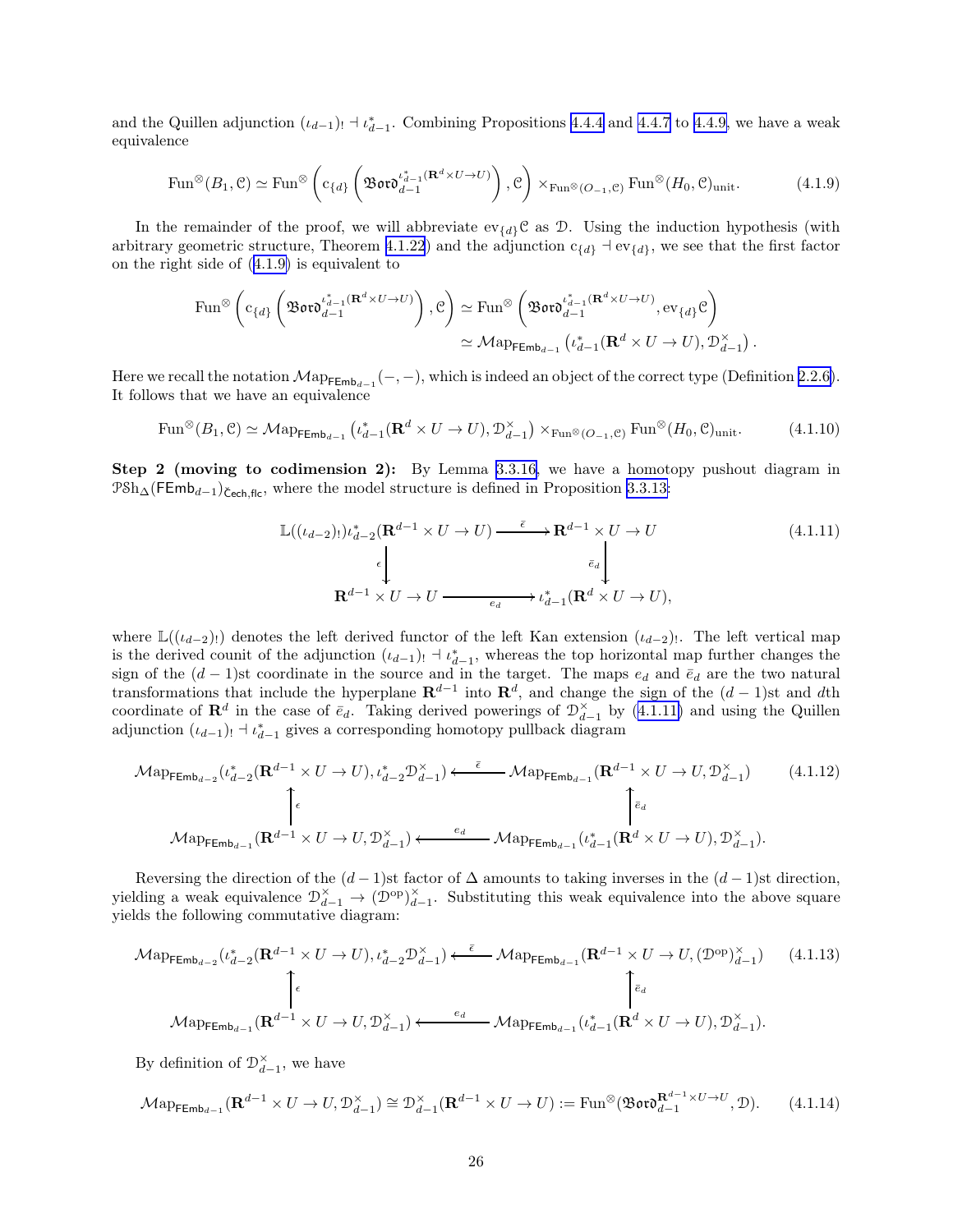Observe that the right side is a smooth symmetric monoidal  $\infty$ -groupoid by the induction hypothesis. To simplify notation, we set  $\mathcal{E} = \text{ev}_{\{d-1\}} \mathcal{D} = \text{ev}_{\{d-1,d\}} \mathcal{C}$ . Let  $B_{k,d-1}$  denote the k-th layer of the filtration in Definition [4.3.1](#page-45-0) in dimension  $d-1$ . By Proposition [4.4.4](#page-50-0), we have a weak equivalence

$$
B_{1,d-1} \overset{\simeq}{\hookrightarrow} \mathfrak{B}\mathfrak{ord}_{d-1}^{\mathbf{R}^{d-1} \times U \to U}.
$$

Let  $H_{0,d-1}$  denote  $H_0$  in dimension  $d-1$ . Combining the last equivalence with ([4.1.9](#page-25-0)) in dimension  $d-1$ , we have a weak equivalence

$$
\operatorname{Fun}^{\otimes}(\mathfrak{B}\mathfrak{ord}_{d-1}^{\mathbf{R}^{d-1}\times U\to U},\mathcal{D})\simeq \operatorname{Fun}^{\otimes}(\mathfrak{B}\mathfrak{ord}_{d-2}^{\iota_{d-2}^*({\mathbf{R}^{d-1}\times U\to U})},\mathcal{E})\times_{\operatorname{Fun}^{\otimes}(O_{-1,d-1},\mathcal{D})}\operatorname{Fun}^{\otimes}(H_{0,d-1},\mathcal{D})_{\text{unit}}.\tag{4.1.15}
$$

Combining  $(4.1.14)$  $(4.1.14)$  and  $(4.1.15)$ , we have a weak equivalence

$$
\begin{split} \mathcal{M}\mathrm{app}_{\mathsf{FEmb}_{d-1}}(\mathbf{R}^{d-1}\times U\to U, \mathcal{D}^{\times}_{d-1})\\ &\simeq \mathcal{M}\mathrm{app}_{\mathsf{FEmb}_{d-2}}(\iota_{d-2}^{*}(\mathbf{R}^{d-1}\times U\to U), \mathcal{E}^{\times}_{d-2})\times_{\mathrm{Fun}^{\otimes}(O_{-1,d-1},\mathcal{D})}\mathrm{Fun}^{\otimes}(H_{0,d-1},\mathcal{D})_{\mathrm{unit}}. \end{split}
$$

Observe that under this equivalence, the map  $\bar{e}_d$  reverses the direction of  $(d-1)$ -morphisms. This amounts to reversing arrows in the  $(d-1)$ st direction for the target category, i.e., the ordering on simplices in the  $(d-1)$ st simplicial direction. In order to make the notation compact, we set

$$
Q = \mathcal{M} \text{app}_{\mathsf{Emb}_{d-2}}(\iota_{d-2}^*(\mathbf{R}^{d-1} \times U \to U), \mathcal{E}_{d-2}^{\times}) \times_{\text{Fun}^{\otimes}(O_{-1,d-1}, \mathcal{D})} \text{Fun}^{\otimes}(H_{0,d-1}, \mathcal{D})_{\text{unit}}
$$

and

$$
Q^{\rm op} = \mathcal{M}\text{ap}_{\mathsf{FEmb}_{d-2}}(\iota_{d-2}^*(\mathbf{R}^{d-1} \times U \to U), \mathcal{E}_{d-2}^{\times}) \times_{\text{Fun}^{\otimes}(O_{-1,d-1}, \mathcal{D}^{\rm op})} \text{Fun}^{\otimes}(H_{0,d-1}, \mathcal{D}^{\rm op})_{\text{unit}},\tag{4.1.16}
$$

where the superscript op indicates that arrows are reversed in the  $(d-1)$ st direction. Substituting Q and Q<sup>op</sup> into [\(4.1.13\)](#page-25-0) and expanding one of the homotopy pullback squares, we obtain homotopy pullback squares

$$
Q^{\text{op}} \xleftarrow{\overline{f}_d} \text{Map}_{\mathsf{FEmb}_{d-1}}(\iota_{d-1}^* (\mathbf{R}^d \times U \to U), \mathcal{D}_{d-1}^{\times})
$$
\n
$$
\downarrow \qquad \qquad \downarrow \qquad \qquad \downarrow
$$
\n
$$
\text{Map}_{\mathsf{FEmb}_{d-1}}(\iota_{d-2}^* (\mathbf{R}^{d-1} \times U \to U), \mathcal{E}_{d-2}^{\times}) \xleftarrow{\delta} \qquad Q
$$
\n
$$
\downarrow \qquad \qquad \downarrow
$$
\n
$$
\text{Fun}^{\otimes} (O_{-1,d-1}, \mathcal{D}) \xleftarrow{\bullet} \text{Fun}^{\otimes} (H_{0,d-1}, \mathcal{D})_{\text{unit}}.
$$

The maps  $f_d$  and  $\bar{f}_d$  are induced by the maps  $e_d$  and  $\bar{e}_d$ . The maps  $\delta$  and  $\bar{\delta}$  are induced by the maps  $\epsilon$  and  $\bar{\epsilon}$  in a similar manner. Hence,

$$
\mathcal{M}\mathrm{app}_{\mathsf{FEmb}_{d-1}}(\iota_{d-1}^*(\mathbf{R}^d \times U \to U), \mathcal{D}_{d-1}^{\times}) \simeq Q^{\mathrm{op}} \times_{\mathrm{Fun}^{\otimes}(O_{-1,d-1}, \mathcal{D})} \mathrm{Fun}^{\otimes}(H_{0,d-1}, \mathcal{D})_{\mathrm{unit}}.
$$

Plugging back into ([4.1.10\)](#page-25-0), we have an equivalence

$$
\text{Fun}^{\otimes}(B_1, \mathcal{C}) \simeq (Q^{\text{op}} \times_{\text{Fun}^{\otimes}(O_{-1}, d_{-1}, \mathcal{D})} \text{Fun}^{\otimes}(H_{0, d-1}, \mathcal{D})_{\text{unit}}) \times_{\text{Fun}^{\otimes}(O_{-1}, \mathcal{D})} \text{Fun}^{\otimes}(H_0, \mathcal{C})_{\text{unit}}.
$$
 (4.1.17)

Step 3 (restriction to the left adjoint): Referring back to (4.1.16), we focus on the triple pullback in the right side of (4.1.17):

$$
T_{\mathrm{unit}} := \left( \mathrm{Fun}^{\otimes} (H_{0, d-1}, \mathcal{D}^{\mathrm{op}})_{\mathrm{unit}} \times_{\mathrm{Fun}^{\otimes} (O_{-1, d-1}, \mathcal{D}^{\mathrm{op}})} \mathrm{Fun}^{\otimes} (H_{0, d-1}, \mathcal{D})_{\mathrm{unit}} \right) \times_{\mathrm{Fun}^{\otimes} (O_{-1}, \mathcal{D})} \mathrm{Fun}^{\otimes} (H_0, \mathcal{C})_{\mathrm{unit}},
$$

which we consider as an object in the slice category over  $\text{Fun}^{\otimes}(\mathcal{O}_{-1,d-1}, \mathcal{D})$ . We also define

$$
T:=\left(\mathrm{Fun}^{\otimes} (H_{0,d-1}, \mathcal{D}^{\mathrm{op}})\times_{\mathrm{Fun}^{\otimes} (O_{-1,d-1}, \mathcal{D}^{\mathrm{op}})} \mathrm{Fun}^{\otimes} (H_{0,d-1}, \mathcal{D})\right) \times_{\mathrm{Fun}^{\otimes} (O_{-1}, \mathcal{D})} \mathrm{Fun}^{\otimes} (H_0, \mathcal{C})
$$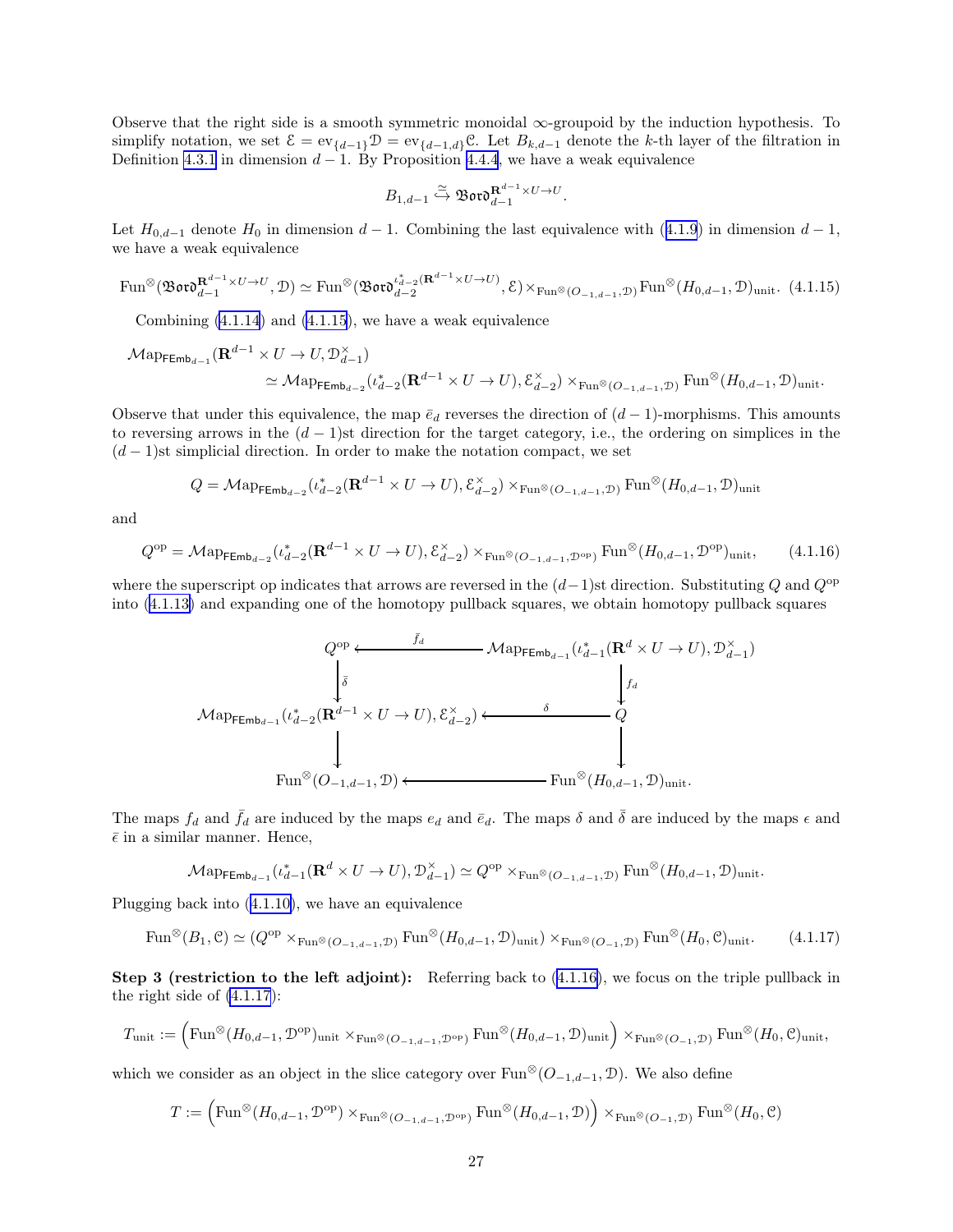as the same pullback, but without the unit conditions.

We rewrite

$$
T = \left( \mathrm{Fun}^{\otimes} (H^{\mathrm{op}}_{0,d-1}, \mathcal{D}) \times_{\mathrm{Fun}^{\otimes} (O_{-1,d-1}, \mathcal{D})} \mathrm{Fun}^{\otimes} (H_{0,d-1}, \mathcal{D}) \right) \times_{\mathrm{Fun}^{\otimes} (O_{-1}, \mathcal{D})} \mathrm{Fun}^{\otimes} (H_0, \mathcal{C}),
$$

using the fact that  $O_{-1,d-1}$  only has identity  $(d-1)$ -morphisms.

Using the (derived) adjunction  $c_{\{d\}} \dashv \mathrm{ev}_{\{d\}}$  and the fact that  $c_{\{d\}}(H_{0,d-1})$  is a subobject of  $\mathfrak{B}$ oro $\mathbb{R}^{d} \times U \to U$ , we have a weak equivalence of (derived) mapping objects

$$
\text{Fun}^{\otimes} \left( c_{\{d\}} (H_{0,d-1}^{\text{op}} \sqcup_{O_{-1,d-1}} H_{0,d-1}) \sqcup_{O_{-1}} H_0, \mathcal{C} \right) \to T. \tag{4.1.18}
$$

We have a weak equivalence

$$
H^{\text{op}}_{0,d-1}\to H_{d-1,d-1}
$$

that changes the sign of the  $(d-1)$ st coordinate for the embedding into  $\mathbf{R}^{d-1}$  and also exchanges the order of  $C_{\leq 0}$  and  $C_{>0}$  in every cut. Substituting  $H_{d-1,d-1}$  instead of  $H_{0,d-1}^{op}$  in (4.1.18) and taking into account that the maps

$$
O_{-1,d-1} \to H^{\rm op}_{0,d-1}, \qquad O_{-1} \to \left( c_{\{d\}}(H^{\rm op}_{0,d-1} \sqcup_{O_{-1,d-1}} H_{0,d-1}) \sqcup_{O_{-1}} H_0, \mathcal{C} \right)
$$

both involve a change of the sign of the  $(d-1)$ st coordinate for the embedding into  $\mathbf{R}^{d-1}$ , we have a weak equivalence of (derived) mapping objects

$$
\text{Fun}^{\otimes} (c_{\{d\}}(H_{d-1,d-1} \sqcup_{O_{-1,d-1}} H_{0,d-1}) \sqcup_{O_{-1}} H_0, \mathcal{C}) \to T,
$$
\n(4.1.19)

where no sign changes are present anymore.

Since homotopy pushouts commute with disjoint unions, by inspection of individual connected components of  $H_{0,d-1}$ ,  $H_{d-1,d-1}$ ,  $O_{-1,d-1}$ ,  $O_{-1}$ , and  $H_0$ , we have a weak equivalence in  $C^{\infty}$ Cat $_{\infty,d}^{\otimes,\vee}$ :

$$
c_{\{d\}}(H_{d-1,d-1} \sqcup_{O_{-1,d-1}} H_{0,d-1}) \sqcup_{O_{-1}} H_0 \to \mathcal{H}_0. \tag{4.1.20}
$$

Here  $\mathcal{H}_0$  denotes the subobject of  $\mathfrak{B}$ or $\mathfrak{d}^{\mathbf{R}^d \times U \to U}_d$  given by the union of  $H_0$ ,  $H_{0,d-1}$ , and  $H_{d-1,d-1}$ . Observe that  $\mathcal{H}_0$  contains simplices that decompose the boundary of the  $(d-1)$ -disk, in addition to the d-dimensional disk and its boundary.

Thus, we have a weak equivalence of (derived) internal homs

$$
\text{Fun}^{\otimes}(\mathcal{H}_0, \mathcal{C}) \to \text{Fun}^{\otimes} (c_{\{d\}}(H_{d-1, d-1} \sqcup_{O_{-1}, d-1} H_{0, d-1}) \sqcup_{O_{-1}} H_0, \mathcal{C}). \tag{4.1.21}
$$

Let Fun<sup>⊗</sup>( $\mathcal{H}_0, \mathcal{C}$ )<sub>unit</sub>  $\subset$  Fun<sup>⊗</sup>( $\mathcal{H}_0, \mathcal{C}$ ) denote the subobject of connected components defined by the property that the restriction to  $H_{0,d-1}$ ,  $H_{d-1,d-1}$ , and  $H_0$ , via the canonical maps into the pushout (4.1.20), factors through the corresponding unit subobject. That is, the unit condition is satisfied for the handle of index 0 in the top dimension, as well as the index 0 handle and its dual handle (of index  $d-1$ ) in dimension  $d-1$ . Combining (4.1.21) and (4.1.18) together and imposing the unit condition, we get the following weak equivalence in the slice category over  $\text{Fun}^{\otimes}(\mathcal{O}_{-1,d-1}, \mathcal{D})$ :

$$
\text{Fun}^{\otimes}(\mathcal{H}_0, \mathcal{C})_{\text{unit}} \to T_{\text{unit}}.
$$

Denote by  $\mathcal{H}_1$  the union of  $\mathcal{H}_0$  and  $H_1$ . The map

$$
\mathrm{Fun}^{\otimes}(\mathcal{H}_1,\mathcal{C}) \to \mathrm{Fun}^{\otimes}(\mathcal{H}_0,\mathcal{C})_{\mathrm{unit}}
$$

is a weak equivalence. Indeed, the codimension 1 cells of  $\mathcal{H}_0$  and  $\mathcal{H}_1$  are the same, whereas  $\mathcal{H}_1$  has an additional codimension 0 cell corresponding to the counit. The presence of a counit forces the other morphisms to fit into an adjunction. Furthermore, the canonical restriction map

$$
\mathrm{Fun}^{\otimes}(\mathcal{H}_0,\mathcal{C})_{\mathrm{unit}} \to \mathrm{Fun}^{\otimes}(H_{0,d-1},\mathcal{C})_{\mathrm{unit}}
$$

is a weak equivalence, since the only cells present in  $H_0$  that are not present in  $H_0$  are sent to the right adjoint and unit of an adjunction in C, by definition (see Figure [3](#page-28-0)). Combining these observations, we see that the projection of  $T_{\text{unit}}$  to the second factor  $\text{Fun}^{\otimes}(H_{0,d-1}, \mathcal{C})_{\text{unit}}$  is an equivalence.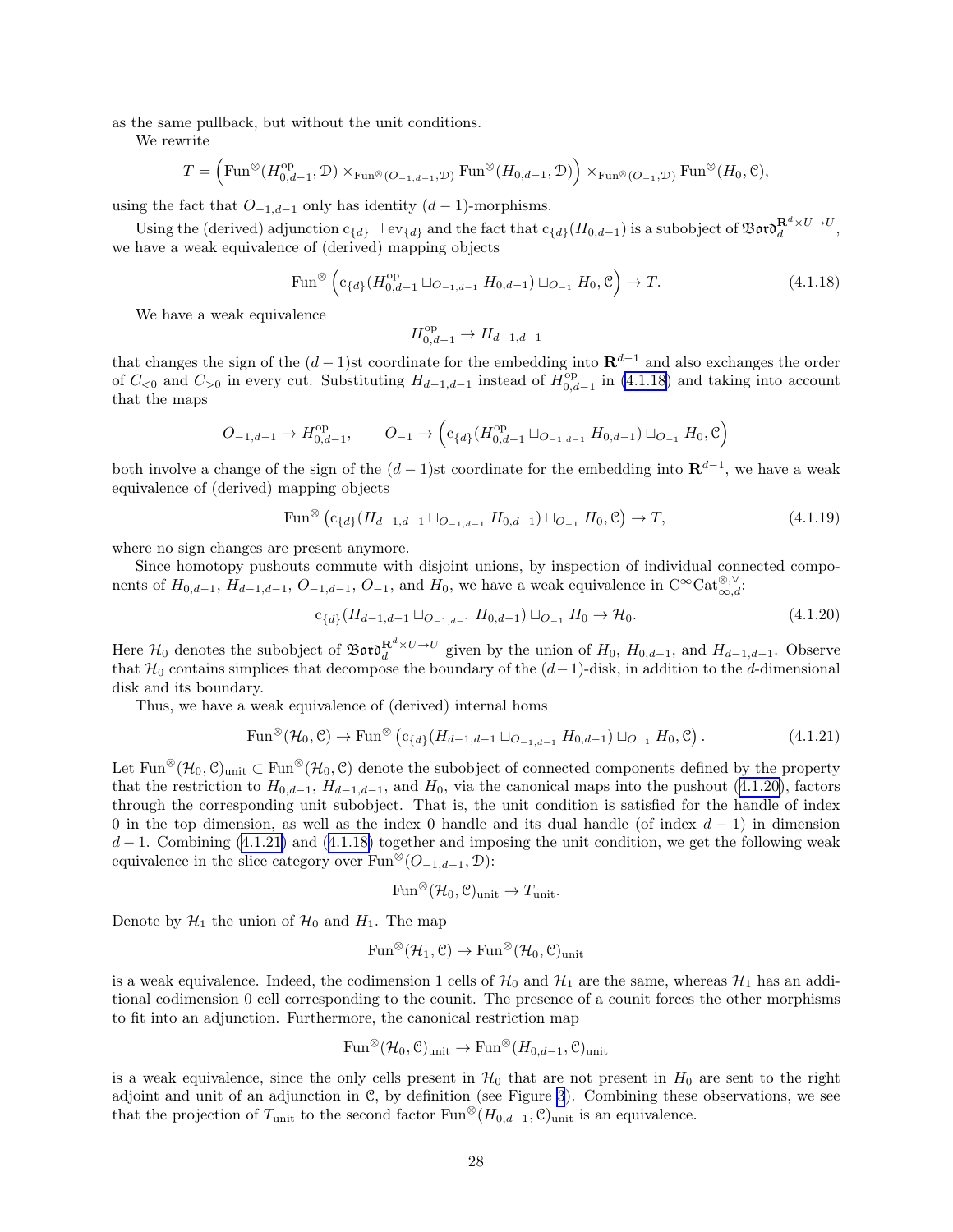

<span id="page-28-0"></span>Figure 3: A disc with decomposed boundary, which is present in  $\mathcal{H}_0$ . The top half of the boundary f is contained in  $H_{0,d-1}$ . The unit condition ensures that  $\eta$  is the unit of an adjunction, with a left adjoint given by f and right adjoint given by g. The embedding of  $\eta$  is given by projecting onto the plane whose axes are the dashed lines. The embeddings of  $f$  and  $g$  are given by projecting onto the horizontal axis.

**Step 4 (final assembly):** Finally, using Propositions [4.4.8](#page-52-0) and [4.4.9](#page-53-0) once more in dimension  $d-1$  and the induction hypothesis, it follows that we have equivalences

$$
\operatorname{Fun}^{\otimes}(B_1, \mathcal{C}) \simeq \mathcal{M}\text{ap}_{\mathsf{FEmb}_{d-1}}(\iota_{d-2}^*(\mathbf{R}^{d-1} \times U), \mathcal{E}_{d-2}^{\times}) \times_{\operatorname{Fun}^{\otimes}(O_{-1,d-1}, \mathcal{D})} \operatorname{Fun}^{\otimes}(H_{0,d-1}, \mathcal{D})_{\text{unit}} \\ \simeq \operatorname{Fun}^{\otimes}(B_{1,d-1}, \mathcal{D}).
$$

Using the equivalences  $B_1 \simeq \mathfrak{Bov}^{\mathbf{R}^d \times U \to U}_{d}$  and  $B_{1,d-1} \simeq \mathfrak{Bov}^{\mathbf{R}^{d-1} \times U \to U}_{d-1}$ , we get that

$$
\operatorname{Fun}^{\otimes} \left(\mathfrak{B}\mathfrak{o}\mathfrak{r}\mathfrak{d}_d^{\mathbf{R}^d \times U \to U}, \mathfrak{C}\right) \simeq \operatorname{Fun}^{\otimes}(B_1, \mathfrak{C}), \quad \operatorname{Fun}^{\otimes} \left(\mathfrak{B}\mathfrak{o}\mathfrak{r}\mathfrak{d}_{d-1}^{\mathbf{R}^{d-1} \times U \to U}, \operatorname{ev}_{\{d\}} \mathfrak{C}\right) \simeq \operatorname{Fun}^{\otimes}(B_{1, d-1}, \mathfrak{D}).
$$

Hence, the induction hypothesis implies

$$
\mathrm{Fun}^{\otimes} \left(\mathfrak{B}\mathfrak{o}\mathfrak{r}\mathfrak{d}_{d}^{\mathbf{R}^{d} \times U \to U}, \mathcal{C}\right) \simeq \mathrm{Fun}^{\otimes} \left(\mathfrak{B}\mathfrak{o}\mathfrak{r}\mathfrak{d}_{d-1}^{\mathbf{R}^{d-1} \times U \to U}, \mathrm{ev}_{\{d\}}\mathcal{C}\right) \xrightarrow{\simeq} \mathcal{M}\mathrm{ap}(U, \mathrm{ev}_{\{d\}}\mathcal{C}^{\times}) = \mathcal{M}\mathrm{ap}(U, \mathcal{C}^{\times}),
$$

 $\Box$ 

which completes the induction.

Now that  $\mathbb{C}^\times$  has been promoted to a sheaf on  $\mathsf{FEmb}_d$ , via the framed cobordism hypothesis, we can prove the following general version of the geometric cobordism hypothesis. Given the main theorem of Grady–Pavlov [\[2020.b\]](#page-63-0), the proof is rather trivial and just depends on a simply homotopy cocontinuity argument.

Recall the notations  $\mathbb{C}^{\times}$  of Definition [2.2.9](#page-9-0), c<sub>S</sub> of Definition [2.2.7,](#page-9-0) Fun<sup>⊗</sup> of Definition [2.2.3,](#page-8-0) Map of Definition [2.2.5.](#page-8-0)

**Theorem 4.1.22** (The geometric cobordism hypothesis). Fix  $d \geq 0$ , a fibrant object  $C \in C^{\infty}$ Cat $_{\infty,d}^{\otimes,\vee}$ (Definition [2.3.12\)](#page-12-0), and  $S \in \text{PSh}_{\Delta}(\mathsf{FEmb}_d)$  (Definition [3.1.2](#page-13-0)). Let  $\mathcal{C}_d^{\times}$  be the (fibrant) simplicial presheaf in Definition [4.1.3](#page-23-0). The smooth symmetric monoidal  $(\infty, d)$ -category Fun<sup>⊗</sup>(Bord<sup>S</sup><sub>d</sub>, C) is a smooth symmetric monoidal ∞-groupoid, i.e., the inclusion of the core yields a weak equivalence in  $C^{\infty} \text{Cat}_{\infty,d}^{\otimes,\vee}$ .

$$
\mathrm{c}_{\{1,\ldots,d\}}\left(\mathrm{Fun}^{\otimes}(\mathfrak{B}\mathfrak{o}\mathfrak{r}\mathfrak{d}_d^{\mathcal{S}}, \mathcal{C})^{\times}\right) \stackrel{\simeq}{\longrightarrow} \mathrm{Fun}^{\otimes}(\mathfrak{B}\mathfrak{o}\mathfrak{r}\mathfrak{d}_d^{\mathcal{S}}, \mathcal{C}).
$$

Furthermore, we have a natural weak equivalence (in fact, an isomorphism)

$$
\text{Fun}^{\otimes}(\mathfrak{B}\mathfrak{ord}_d^{\mathcal{S}}, \mathfrak{C})^{\times} \simeq \mathcal{M}\text{ap}_{\mathsf{FEmb}_d}(\mathcal{S}, \mathfrak{C}_d^{\times}),
$$

where  $\mathcal{M}ap_{\mathsf{FEmb}_d}(-, -)$  denotes the mapping object from Definition [2.2.6](#page-8-0).

*Proof.* Both sides compute derived mapping objects, since  $C$  is fibrant by assumption,  $C_d^{\times}$  is fibrant by construction, and all objects are cofibrant in the appropriate local injective model structure. Since Fun<sup>⊗</sup>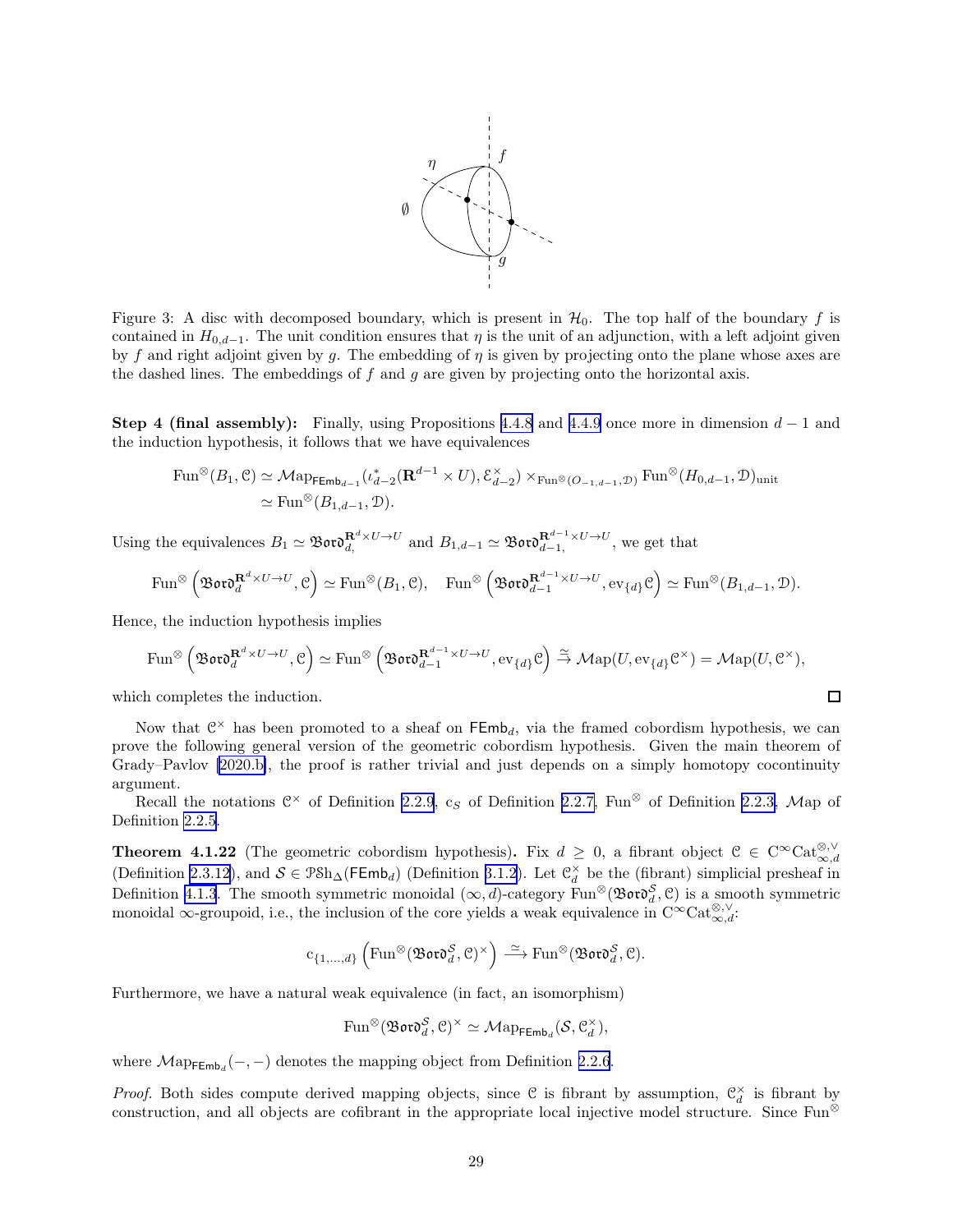<span id="page-29-0"></span>and  $\mathcal{M}$ ap<sub>FEmb<sub>d</sub> are right Quillen bifunctors and  $\mathfrak{B}$ or $\mathfrak{d}_d$  is a left Quillen functor by Grady–Pavlov [\[2020.b](#page-63-0),</sub> Theorem 6.0.1], both sides define simplicial right Quillen functors

$$
\mathcal{P} \text{Sh}_{\Delta}(\mathsf{FEmb}_d)^{\text{op}} \to \mathcal{P} \text{Sh}_{\Delta}(\mathsf{Cart} \times \Gamma),
$$

and when S is a representable simplicial presheaf on  $\mathsf{FEmb}_d$ , both sides are isomorphic by definition of  $\mathcal{C}_d^{\times}$ and the enriched Yoneda lemma. Hence both sides compute derived mapping objects and are isomorphic for any  $S$ .  $\Box$ 

Remark 4.1.23. Alternatively to the above proof of Theorem [4.1.22,](#page-28-0) we have a chain of natural weak equivalences

Fun<sup>®</sup>(
$$
\mathfrak{B} \mathfrak{or} \mathfrak{d}^S_d
$$
,  $\mathcal{C}$ )  $\stackrel{\mathbf{1}}{\simeq}$  Fun<sup>®</sup>( $\mathfrak{B} \mathfrak{or} \mathfrak{d}^{\text{hocolim}_{\mathbf{R}^d \times U \to S}}(\mathbf{R}^d \times U \to U)$ )  
 $\stackrel{\mathbf{2}}{\simeq}$  holim Fun<sup>®</sup>( $\mathfrak{B} \mathfrak{or} \mathfrak{d}^{\mathbf{R}^d \times U \to U}$ ,  $\mathcal{C}$ )  
 $=: \underset{\mathbf{R}^d \times U \to S}{\text{holim}} \mathcal{C}^\times_d (\mathbf{R}^d \times U \to U)$   
 $\stackrel{\mathbf{3}}{\simeq} \mathcal{M} \text{ap}_{\mathsf{F} \mathsf{Emb}_d}(\mathcal{S}, \mathcal{C}^\times_d).$ 

The equivalence 1 follows by writing  $S$  as a homotopy colimit over representables. The equivalence 2 follows from Grady–Pavlov[[2020.b,](#page-63-0) Theorem 6.0.1]. The equivalence 3 follows for formal reasons. Indeed, recall that the evaluation is the partial evaluation defined in Notation [2.2.1](#page-7-0). Equivalently,

$$
\mathcal{C}^\times(\mathbf{R}^d\times U\to U)\cong\mathcal{M}{\rm ap}_{{\rm FEmb}_d}(\mathbf{R}^d\times U\to U,\mathcal{C}_d^\times).
$$

Hence, the equivalence follows from homotopy continuity of the derived bifunctor  $\mathcal{M}ap_{\mathsf{FEmb}_d}(-,-)$ .

As a special case of presheaves constant in the direction of Cart, we obtain a proof of the topological cobordism hypothesis.

**Theorem 4.1.24** (The topological cobordism hypothesis). Fix  $d \ge 0$  and a symmetric monoidal  $(\infty, d)$ category with duals given by a fibrant object  $C \in \mathrm{Cat}_{\infty,d}^{\otimes,\vee}$ . Fix  $S \in \mathcal{P} \mathcal{S} \mathcal{h}_{\Delta}(\mathsf{Emb}_d)$ , a simplicial presheaf on the site  $\mathsf{Emb}_d$  of d-dimensional manifolds and open embeddings, which equivalently can be specified (Proposition [3.3.13\)](#page-20-0) as a simplicial set with an action of the simplicial group Sing O(d)  $\simeq$  Sing GL(d). Let  $\mathcal{C}_d^{\times}$  be the presheaf of Γ-spaces on  $\mathsf{Emb}_d$ , defined like in Definition [4.1.3](#page-23-0), but without involving the site Cart:

$$
\mathfrak{C}_d^{\times}(V) := \text{Fun}^{\otimes}(\mathfrak{B}\mathfrak{o}\mathfrak{r}\mathfrak{d}_d^V, \mathfrak{C})^{\times}, \qquad V \in \text{Emb}_d.
$$

Then, the inclusion

$$
c_{\{1,\ldots,d\}}(\mathrm{Fun}^{\otimes}(\mathfrak{B}\mathfrak{o}\mathfrak{r}\mathfrak{d}^{\mathcal{S}}_d,\mathcal{C})^{\times})\to \mathrm{Fun}^{\otimes}(\mathfrak{B}\mathfrak{o}\mathfrak{r}\mathfrak{d}^{\mathcal{S}}_d,\mathcal{C})
$$

is a natural weak equivalence for all  $S \in \text{PSh}_{\Delta}(\text{Emb}_d)$ . We have a weak equivalence

$$
\mathcal{C}_{d}^{\times}(\mathbf{R}^{d})\simeq \mathcal{C}^{\times},
$$

which is not natural in  $\mathsf{Emb}_d$ . We also have a natural weak equivalence

$$
\text{Fun}^{\otimes}(\mathfrak{B}\mathfrak{o}\mathfrak{r}\mathfrak{d}^{\mathcal{S}}_d, \mathcal{C})^{\times} \simeq \mathcal{M}\text{ap}_{\text{Emb}_d}(\mathcal{S}, \mathcal{C}_d^{\times}),
$$

where again  $\mathcal{M}ap_{\mathsf{Emb}_d}(-,-)$  denotes the mapping object from Definition [2.2.6](#page-8-0).

*Proof.* We invoke Theorem [4.1.22](#page-28-0) in the special case when the presheaves on Cart and  $\mathsf{FEmb}_d$  are homotopy constant with respect to maps in Cart. In detail, the framed geometric cobordism hypothesis (Theorem [4.1.8](#page-24-0)) implies that for the representable  $\mathbf{R}^d \to \mathbf{R}^0$ , we have an equivalence of  $\Gamma$ -spaces

$$
\text{Fun}^{\otimes}(\mathfrak{B}\mathfrak{o}\mathfrak{r}\mathfrak{d}_d^{\mathbf{R}^d\to\mathbf{R}^0},\mathcal{C})^{\times}\simeq\mathcal{C}^{\times}.
$$

Let  $i: \mathsf{Emb}_d \hookrightarrow \mathsf{FEmb}_d$  denote the canonical inclusion. The general case follows by homotopy cocontinuity of the bordism category, using Grady–Pavlov [\[2020.b,](#page-63-0) Theorem 6.0.1], along with homotopy cocontinuity of the left derived functor of the left Kan extension  $i_!:\mathcal{PSh}_{\Delta}(\mathsf{Emb}_d) \to \mathcal{PSh}_{\Delta}(\mathsf{FEmb}_d)$ .  $\Box$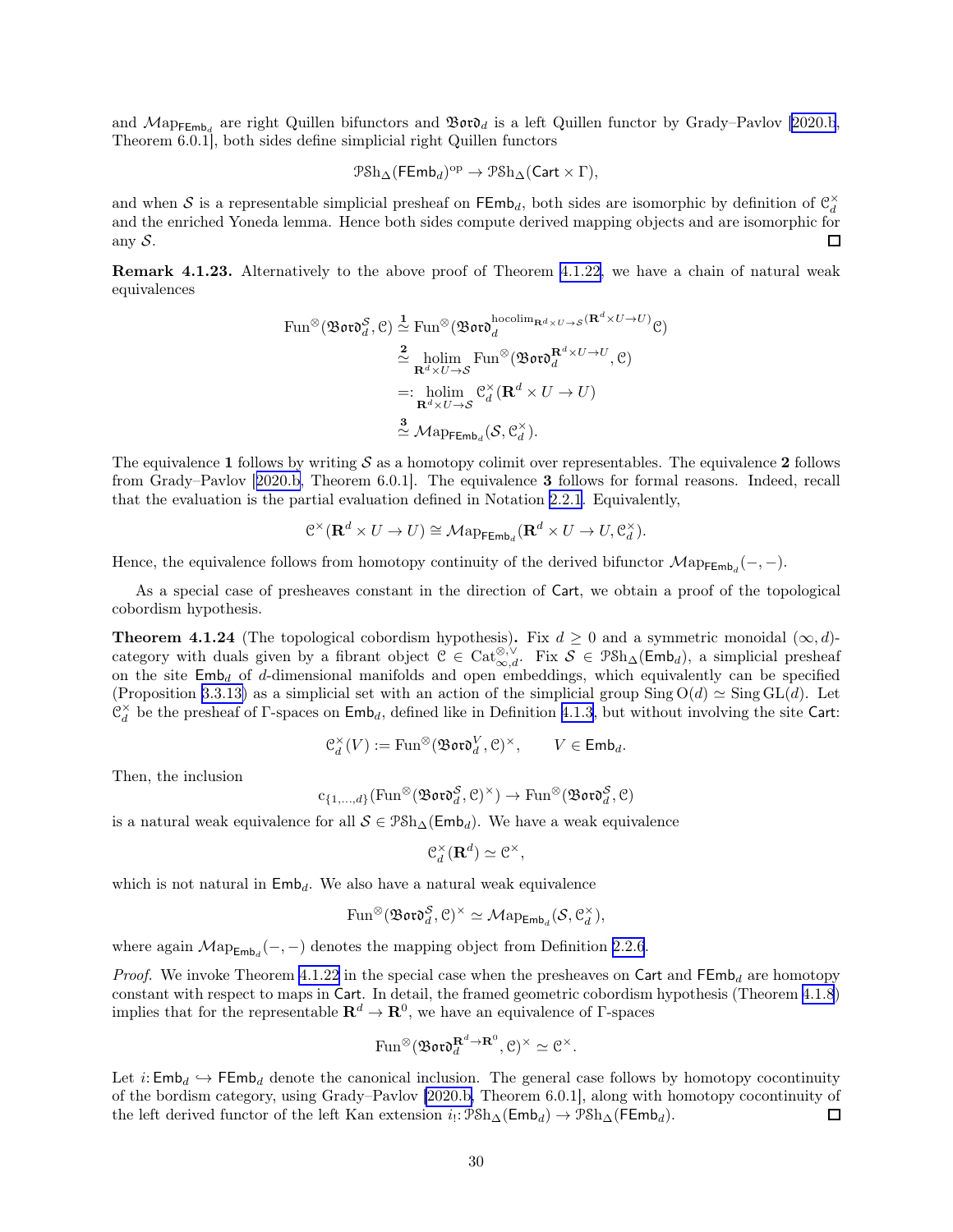<span id="page-30-0"></span>In Theorem [4.1.24](#page-29-0), it is not necessary to assume that the geometric structure is constant in the cartesian space direction in order to obtain topological field theories in the sense of Lurie [\[2009.a](#page-62-0)]. In fact, if we assume that only the target category  $\mathfrak C$  is locally constant in the cartesian space direction, we still obtain topological field theories. To see this, we recall the following from Schreiber [\[2013.b\]](#page-63-0).

Definition 4.1.25. Recall the cohesive adjunction between simplicial presheaves on Cart and sSet (see Grady–Pavlov[[2020.b,](#page-63-0) Section 7.1] for a review using our notation). In particular, we have a simplicial Quillen adjunction  $(B_f \dashv \Delta)$ 

$$
\mathcal{P} \mathcal{S} h_{\Delta}(\mathsf{Cart})_{\mathsf{Cech}} \xrightarrow{\mathsf{B}_f} s \mathcal{S} \mathsf{et}.\tag{4.1.26}
$$

We refer to (the left derived functor of) the left adjoint functor  $B<sub>f</sub>$  as the *shape* functor.

Remark 4.1.27. The above adjunction continues to hold if we take presheaves with values in a left Bousfield localization of simplicial presheaves. For example, the adjunction  $B<sub>f</sub> + \Delta$  induces a corresponding adjunction

$$
\mathcal{P}\mathrm{Sh}_{\Delta}(\mathsf{Cart}, s\mathsf{Set}^{\mathrm{singGL}(d)})_{\mathsf{Čech}} \xrightarrow{\mathsf{B}_f} s\mathsf{Set}^{\mathrm{singGL}(d)}.
$$

**Proposition 4.1.28.** Fix  $d \geq 0$  and a smooth symmetric monoidal  $(\infty, d)$ -category with duals given by a fibrant object  $C \in C^{\infty} \text{Cat}_{\infty,d}^{\otimes,\vee}$ . Suppose that C is homotopy constant with respect to Cart, i.e., for all  $U \in \mathsf{Cart}$  the canonical map  $U \to \mathbf{R}^0$  induces a weak equivalence  $\mathcal{C}(\mathbf{R}^0) \to \mathcal{C}(U)$ . Then we have a natural weak equivalence

$$
\operatorname{Fun}^{\otimes}(\mathfrak{B}\mathfrak{o}\mathfrak{r}\mathfrak{d}^{\mathcal{S}}_d, \mathcal{C})^{\times} \simeq \mathcal{M}\mathrm{ap}(\mathbb{L}\mathsf{B}_f(\mathcal{S}), \mathcal{C}_d^{\times})^{\mathrm{GL}(d)},
$$

where  $\mathbb{L}\mathsf{B}_{f}$  is the left derived functor of  $\mathsf{B}_{f}$  in Remark 4.1.27 and the superscript GL(d) denotes the homotopy fixed points object.

*Proof.* Observe that when C is homotopy constant,  $C_d^{\times}$  is homotopy constant, i.e. for all  $U \in \mathsf{Cart}$  the projection map  $\mathbf{R}^d \times U \to \mathbf{R}^d$  induces an weak equivalence  $\mathcal{C}_d^{\times}(\mathbf{R}^d \to \mathbf{R}^0) \to \mathcal{C}_d^{\times}(\mathbf{R}^d \times U \to U)$ . Using the equivalence with presheaves of  $GL(d)$ -equivariant simplicial sets,  $\mathcal{C}_d^{\times}$  can be identified with a presheaf of  $GL(d)$ -equivariant simplicial sets that is weakly equivalent to an object in the essential image of  $\Delta$ . With this observation, the claim follows at once from the geometric cobordism hypothesis (Theorem [4.1.22](#page-28-0)), along with the Quillen adjunction  $B_f \dashv \Delta$  in Remark 4.1.27.  $\Box$ 

Remark 4.1.29. Proposition 4.1.28 can be seen as recovering Lurie's formulation of the (topological) cobor-dismhypothesis [[2009.a,](#page-62-0) Theorem 2.4.18]. Indeed, the simplicial groups  $GL(d)$  and  $O(d)$  are weakly equivalent, the action of  $O(d)$  on  $\mathbb{C}^\times$  coincides (by definition) with the action defined by Lurie [\[2009.a,](#page-62-0) Corollary 2.4.10], and the  $O(d)$ -space  $\mathbb{L}\mathsf{B}_f(\mathcal{S})$  is weakly equivalent to X in Lurie's setting.

#### 4.2 Handles in the geometrically framed bordism category

We now turn to the proof of supporting lemmas for the framed case. The present section is devoted to showing that the index k handle and index  $k-1$  handle participate in an adjunction. The triangle identity is witnessed by a family of generalized Morse functions with a single birth death singularity. The proof of this fact is surprisingly subtle and requires us to move down to codimension 2 in order to see the adjunction. In particular, we must obtain the canonical bordisms [\(4.2.11\)](#page-36-0), ([4.2.12](#page-37-0)), and [\(4.2.13\)](#page-37-0) from the construction of Milnor[[1969,](#page-61-0) Assertion 3.4]. This is explained in Construction [4.2.1.](#page-31-0)

The following table summarizes the bordisms that appear in the present section. The left column is the subobject of the bordism category that contains the bordisms described in the center column, which are depicted in the right column.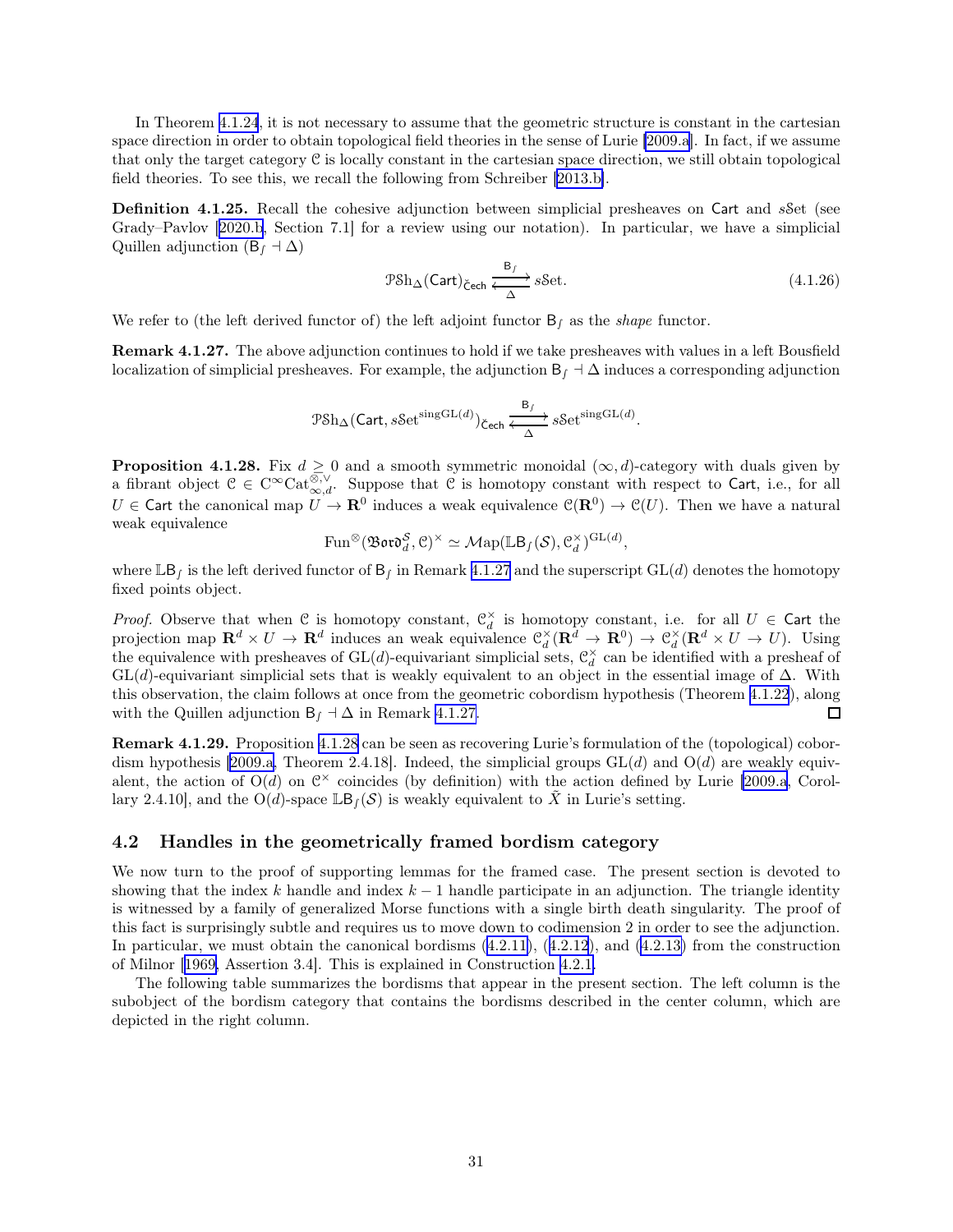<span id="page-31-0"></span>

| $\mbox{Notation}$    | $\operatorname{bordisms}$                                                                                     | illustration for $d=3,k=2$                                           |  |  |
|----------------------|---------------------------------------------------------------------------------------------------------------|----------------------------------------------------------------------|--|--|
| $\overline{H}_k$     | Index $k$ handle with "tails", in-<br>dex $k-1$ handle with "tails", and<br>handle cancellation with "tails". | 个<br>$\! + \!$<br>$\zeta$<br>$\xi$                                   |  |  |
| $\overline{O}_{k-1}$ | Index $k-1$ handle with "tails".                                                                              | $\delta$<br>$\xi$                                                    |  |  |
| $\mathcal{H}_k$      | ${\rm Index}\ k$ handle, index $k-1$ han-<br>dle, and handle cancellation.                                    | $\qquad \qquad +$<br>$\eta$<br>$\epsilon$<br>L<br>$\mathbb{L}$<br>Τ. |  |  |
| $\mathcal{O}_{k-1}$  | Index $k-1$ handle                                                                                            | $\beta$<br>$\eta$                                                    |  |  |

We now review the construction of Milnor[[1969,](#page-61-0) Assertion 3.4] and describe the multisimplices in the bordism category that arise from the construction.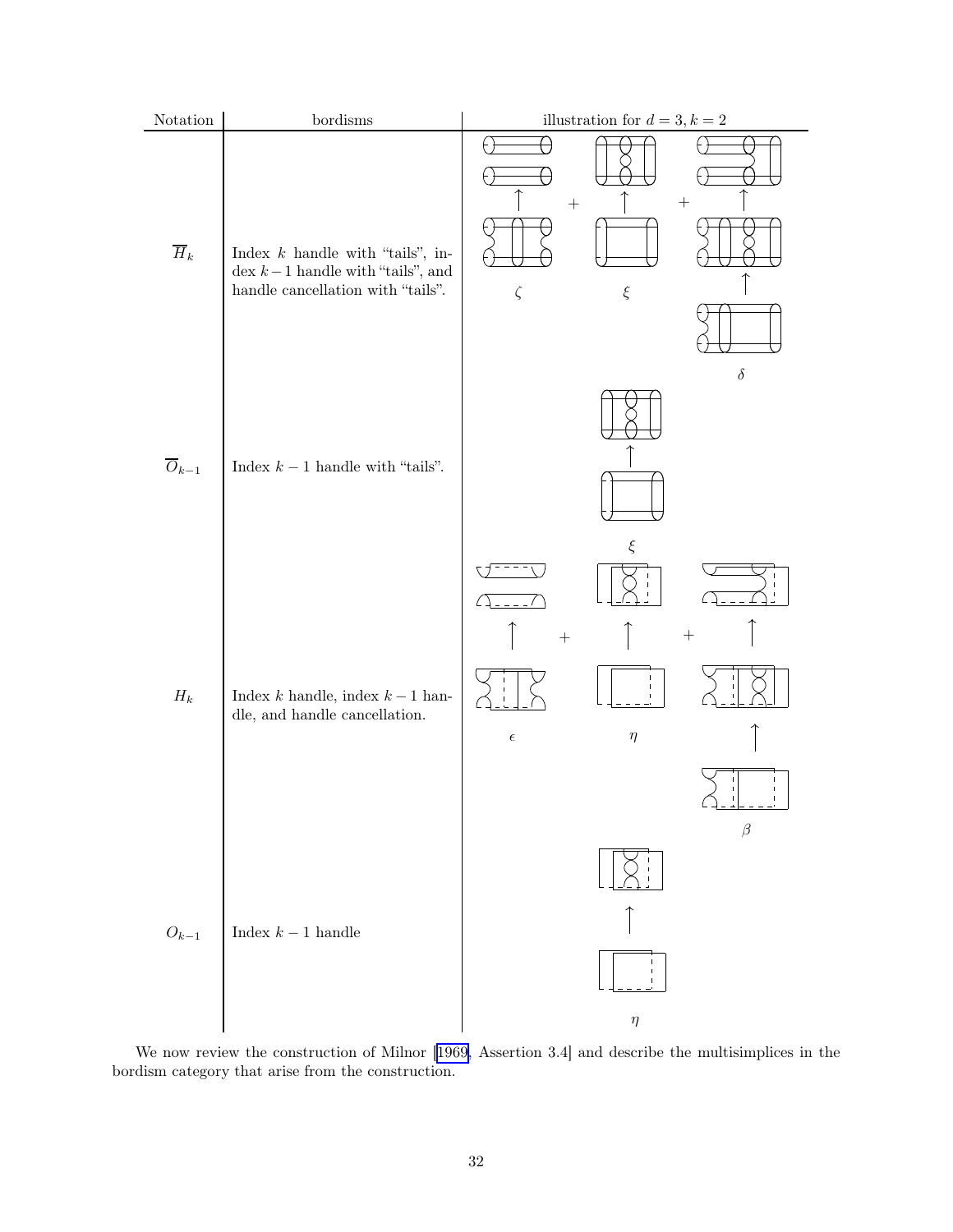<span id="page-32-0"></span>**Construction 4.2.1.** For each  $0 \le k \le d$ , consider the function  $f_k: \mathbb{R}^d \to \mathbb{R}$  defined by the formula

$$
f_k = -x_1^2 - x_2^2 + \dots - x_k^2 + x_{k+1}^2 + \dots + x_d^2.
$$

Fix a smooth cutoff function  $\mu: \mathbf{R} \to \mathbf{R}$  satisfying  $\mu(0) > 1$ ,  $\mu(x) = 0$  for  $x \ge 2$ , and  $-1 < \mu'(x) \le 0$ . Define the modified  $F$  function

$$
F_k = f_k - \mu(x_1^2 + x_2^2 + \dots + x_k^2 + 2x_{k+1}^2 + \dots + 2x_d^2),\tag{4.2.2}
$$

consideredin Milnor [[1969\]](#page-61-0). The function  $F$  is obtained by modifying f in the ellipsoid

$$
G(x) = x_1^2 + x_2^2 + \dots + x_k^2 + 2x_{k+1}^2 + \dots + 2x_d^2 - 2 = 0.
$$

The intersection of this ellipsoid with the level set of  $f_k$  at  $-1$  is a product of spheres  $S^{d-k-1} \times S^{k-1}$ . The function  $F$  can be used to construct a canonical bordism of the form  $(4.2.11)$  $(4.2.11)$  $(4.2.11)$ , including the embedding into  $\mathbf{R}^d$ . The preimage  $f^{-1}(-1)$  is the composition of two discs, embedded in  $\mathbf{R}^d$ . The preimage  $F^{-1}(-1)$  is an identity bordism, embedded in  $\mathbb{R}^d$ . The entire bordism is depicted below



Here  $f^{-1}(-1)$  is the union of the two curves bounding the light gray region. The preimage  $F^{-1}(-1)$  is the two curves bounding the white region: the Milnor bridge. The intersection of the ellipsoid  $G^{-1}(0)$  with  $f^{-1}(-1)$  is a product of spheres  $S^{d-k-1} \times S^{k-1}$ .

The Milnor bridge as a multisimplex: The above construction yields the bordism with cuts in the dth direction being  $f^{-1}(-1)$  and  $F^{-1}(-1)$  and cuts in the  $(d-1)$ st direction being  $\emptyset$  (with the entire bordism being inside  $C_{>0}$ ) and the ellipsoid  $G^{-1}(0)$ :

$$
\emptyset \longrightarrow \emptyset
$$
\n
$$
D^{d-k} \times S^{k-1} \downarrow D^{d-k} \times D^k \downarrow S^{d-k-1} \times D^k
$$
\n
$$
S^{d-k-1} \times S^{k-1} \longrightarrow S^{d-k-1} \times S^{k-1}.
$$
\n
$$
(4.2.3)
$$

Here the horizontal direction corresponds to the dth direction and the vertical direction corresponds to the  $(d-1)$ st direction. The bordism  $(4.2.4)$  can be written as a the following composition in the  $(d-1)$ st direction, where the top cell is degenerate in the dth direction, i.e., the horizontal direction:

$$
\emptyset \longrightarrow \emptyset
$$
\n
$$
D^{d-k} \times S^{k-1} \downarrow \qquad \qquad \downarrow \qquad \qquad \downarrow \qquad \downarrow \qquad \downarrow \qquad \downarrow \qquad \downarrow \qquad \downarrow \qquad \downarrow \qquad \downarrow \qquad \downarrow \qquad \downarrow \qquad \downarrow \qquad \downarrow \qquad \downarrow \qquad \downarrow \qquad \downarrow \qquad \downarrow \qquad \downarrow \qquad \downarrow \qquad \downarrow \qquad \downarrow \qquad \downarrow \qquad \downarrow \qquad \downarrow \qquad \downarrow \qquad \downarrow \qquad \downarrow \qquad \downarrow \qquad \downarrow \qquad \downarrow \qquad \downarrow \qquad \downarrow \qquad \downarrow \qquad \downarrow \qquad \downarrow \qquad \downarrow \qquad \downarrow \qquad \downarrow \qquad \downarrow \qquad \downarrow \qquad \downarrow \qquad \downarrow \qquad \downarrow \qquad \downarrow \qquad \downarrow \qquad \downarrow \qquad \downarrow \qquad \downarrow \qquad \downarrow \qquad \downarrow \qquad \downarrow \qquad \downarrow \qquad \downarrow \qquad \downarrow \qquad \downarrow \qquad \downarrow \qquad \downarrow \qquad \downarrow \qquad \downarrow \qquad \downarrow \qquad \downarrow \qquad \downarrow \qquad \downarrow \qquad \downarrow \qquad \downarrow \qquad \downarrow \qquad \downarrow \qquad \downarrow \qquad \downarrow \qquad \downarrow \qquad \downarrow \qquad \downarrow \qquad \downarrow \qquad \downarrow \qquad \downarrow \qquad \downarrow \qquad \downarrow \qquad \downarrow \qquad \downarrow \qquad \downarrow \qquad \downarrow \qquad \downarrow \qquad \downarrow \qquad \downarrow \qquad \downarrow \qquad \downarrow \qquad \downarrow \qquad \downarrow \qquad \downarrow \qquad \downarrow \qquad \downarrow \qquad \downarrow \qquad \downarrow \qquad \downarrow \qquad \downarrow \qquad \downarrow \qquad \downarrow \qquad \downarrow \qquad \downarrow \qquad \downarrow \qquad \downarrow \qquad \downarrow \qquad \downarrow \qquad \downarrow \qquad \downarrow \qquad \downarrow \qquad \downarrow \qquad \downarrow \qquad \downarrow \qquad \downarrow \qquad \downarrow \qquad \downarrow \qquad \downarrow \qquad \downarrow \qquad \downarrow \qquad \downarrow \qquad \downarrow \qquad \downarrow \qquad \downarrow \qquad \downarrow
$$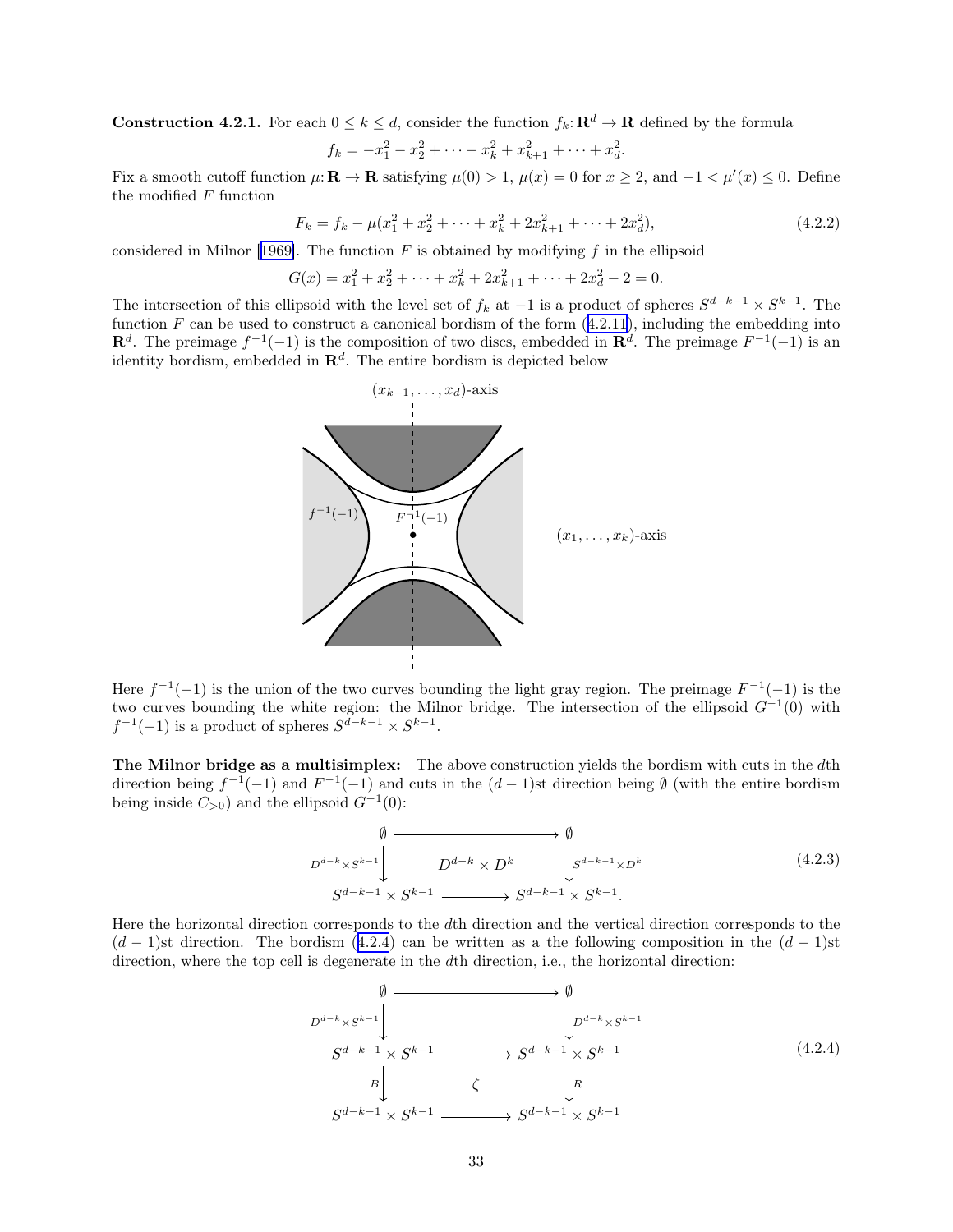<span id="page-33-0"></span>For  $k \geq 2$ , the bordism B is a composition of bordisms in the  $(d-1)$ st and  $(d-2)$ nd directions. Explicitly,



where the  $(d-1)$ st direction is the horizontal direction and the dth direction is the vertical direction. For  $k < 2$ , we have just the composition of the middle two cells. For  $k \geq 2$ , the bordism R is the composition

$$
\emptyset \longrightarrow \emptyset
$$
\n
$$
D^{d-k-1} \times D^{k-1} \downarrow \qquad \text{id} \qquad \qquad D^{d-k-1} \times D^{k-1}
$$
\n
$$
D^{d-k-1} \times S^{k-2} \longrightarrow \text{id} \longrightarrow D^{d-k-1} \times S^{k-2}
$$
\n
$$
R = S^{d-k-1} \times D^{k-1} \downarrow \qquad S^{d-k-1} \times D^{k-1} \times [0,1] \qquad S^{d-k-1} \times D^{k-1}
$$
\n
$$
D^{d-k-1} \times S^{k-2} \longrightarrow \text{id} \longrightarrow D^{d-k-1} \times S^{k-2}
$$
\n
$$
D^{d-k-1} \times D^{k-1} \downarrow \qquad \qquad \text{id} \qquad \qquad D^{d-k-1} \times D^{k-1}
$$
\n
$$
\emptyset \longrightarrow \emptyset.
$$

For  $k < 2$ , we have just the center cell. Finally, the bordism  $\zeta$  is the bordism obtained by pre and post composing the bordism  $\epsilon$  in [\(4.2.11](#page-36-0)) with identity on the identity on  $D^{d-k-1} \times D^{k-1}$ . For an illustration of the case  $d = 3, k = 2$ , see the left column in Figure [4.](#page-34-0)

**Handle cancellation:** Consider also the 1-parameter family of generalized Morse functions  $f_{k-1,k}$ :  $\mathbb{R}^d$  → R defined by the formula

$$
f_{k-1,k} = -x_1^2 - x_2^2 - \dots - x_{k-1}^2 - x_k^3 - tx_k + x_{k+1}^2 + \dots + x_d^2.
$$

At  $t = -1$ , there is a pair of critical points, one of index k and one of index  $k - 1$ . At  $t = 0$  the critical points are canceled through a birth-death singularity. At  $t = 1$ , there are no critical points. The construction of F construction can be modified to suit  $f_{k,k-1}$ , by choosing a cutoff functions and modifying  $f_{k,k-1}$  in elliptical regions around each critical point. For example, when  $k = 1$ , and  $t = -1$ , we have the embedded bordism depicted below.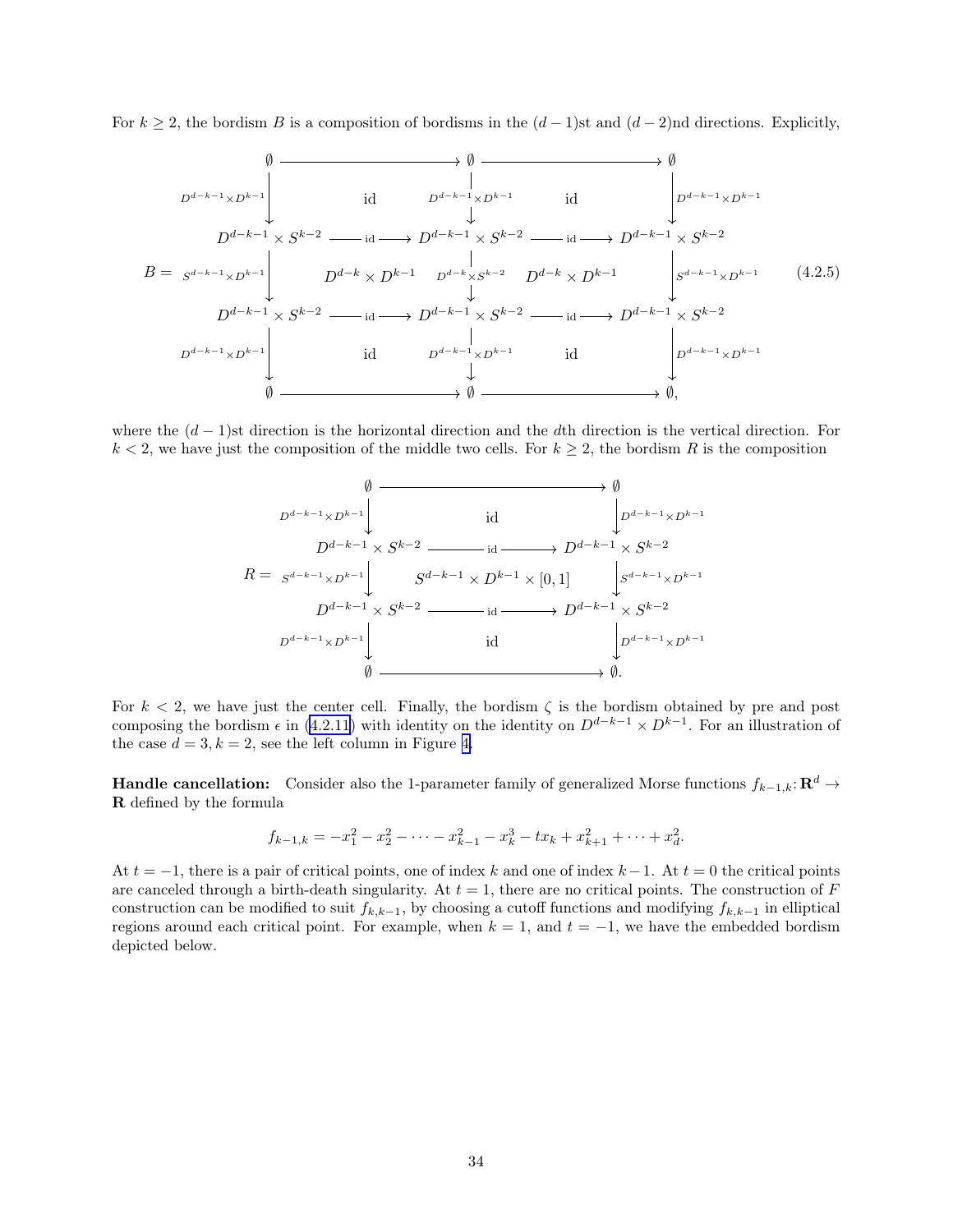<span id="page-34-0"></span>

2-cell of the form ([4.2.11\)](#page-36-0), along with a canonical embedding into  $\mathbb{R}^d$ .



Figure 4: The left column depicts the bordisms B and R in  $(4.2.4)$  $(4.2.4)$  $(4.2.4)$  for  $d = 3, k = 2$ . The top bordism in the left column is R and the bottom bordism is B. The caps on the left are the top square in  $(4.2.4)$  $(4.2.4)$ . The bordism  $\zeta$  fills in the center of the two cylinders. Further cutting the bordism  $\zeta$  (in the  $(d-2)$ nd direction) along the horizontal lines, i.e. the composition of the two center horizontal edges in [\(4.2.5\)](#page-33-0) gives the bordism  $\epsilon$  in Definition [4.2.10](#page-36-0). The right column depicts the handle cancellation, giving the bordism  $\beta$ in Definition [4.2.10](#page-36-0) after cutting along the horizontal lines.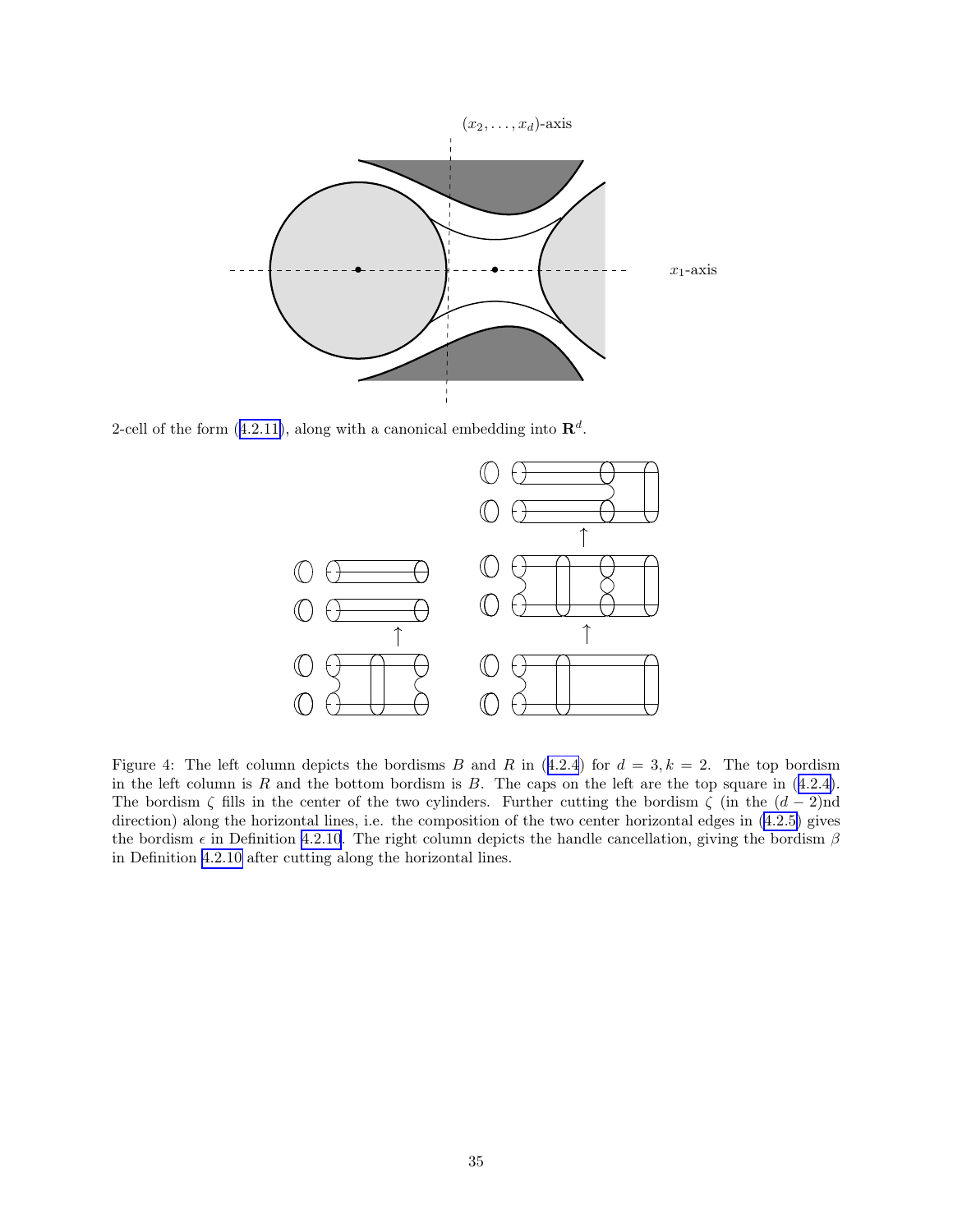<span id="page-35-0"></span>Handle cancellation as a multisimplex: The above construction yields a bordism that can be decomposed in the dth and  $(d-1)$ st direction as follows.

$$
\emptyset \longrightarrow \emptyset \longrightarrow \emptyset
$$
\n
$$
D^{d-k} \times S^{k-1} \downarrow \qquad \text{id} \qquad D^{d-k} \times S^{k-1} \qquad \text{id} \qquad D^{d-k} \times S^{k-1}
$$
\n
$$
S^{d-k-1} \times S^{k-1} \longrightarrow S^{d-k-1} \times S^{k-1} \longrightarrow S^{d-k-1} \times S^{k-1}
$$
\n
$$
\emptyset \downarrow \qquad \text{id}_Q \qquad \downarrow Q \qquad \qquad \downarrow Q \qquad \qquad \downarrow Q \qquad \qquad \downarrow Q \qquad \qquad \downarrow Q \qquad \qquad \downarrow Q \qquad \qquad \downarrow Q \qquad \qquad \downarrow Q \qquad \qquad \downarrow Q \qquad \qquad \downarrow Q \qquad \qquad \downarrow Q \qquad \qquad \downarrow Q \qquad \qquad \downarrow Q \qquad \qquad \downarrow Q \qquad \qquad \downarrow Q \qquad \qquad \downarrow Q \qquad \qquad \downarrow Q \qquad \qquad \downarrow Q \qquad \qquad \downarrow Q \qquad \qquad \downarrow Q \qquad \qquad \downarrow Q \qquad \qquad \downarrow Q \qquad \qquad \downarrow Q \qquad \qquad \downarrow Q \qquad \qquad \downarrow Q \qquad \qquad \downarrow Q \qquad \qquad \downarrow Q \qquad \qquad \downarrow Q \qquad \qquad \downarrow Q \qquad \qquad \downarrow Q \qquad \qquad \downarrow Q \qquad \qquad \downarrow Q \qquad \qquad \downarrow Q \qquad \qquad \downarrow Q \qquad \qquad \downarrow Q \qquad \qquad \downarrow Q \qquad \qquad \downarrow Q \qquad \qquad \downarrow Q \qquad \qquad \downarrow Q \qquad \qquad \downarrow Q \qquad \qquad \downarrow Q \qquad \qquad \downarrow Q \qquad \qquad \downarrow Q \qquad \qquad \downarrow Q \qquad \qquad \downarrow Q \qquad \qquad \downarrow Q \qquad \qquad \downarrow Q \qquad \qquad \downarrow Q \qquad \qquad \downarrow Q \qquad \qquad \downarrow Q \qquad \qquad \downarrow Q \qquad \qquad \downarrow Q \qquad \qquad \downarrow Q \qquad \qquad \downarrow Q \qquad \qquad \downarrow Q \qquad \qquad \downarrow Q \qquad \qquad \downarrow Q \qquad \qquad \downarrow Q \qquad \qquad \downarrow Q \qquad \qquad \down
$$

where  $\zeta$  and R are as in [\(4.2.4](#page-32-0)), Q is the composition of the bordisms occurring in the first column of B, P is the composition of bordisms occurring in the second column of  $B$ ,  $S$  is the composition of bordisms in the right column of  $(4.2.7)$ , and  $\xi$  is the bordism from the right column of  $(4.2.7)$  to the composition of the right two columns of (4.2.8). The bordism  $\delta$  is the composable chain of bordisms  $S \circ_{d-1} Q \to Q \circ_{d-1} P \circ_{d-1} Q \to Q \circ_{d-1} R$ . The compositions  $S \circ_{d-1} Q$ ,  $Q \circ_{d-1} P \circ_{d-1} Q$  and  $Q \circ_{d-1} R$  are depicted below.

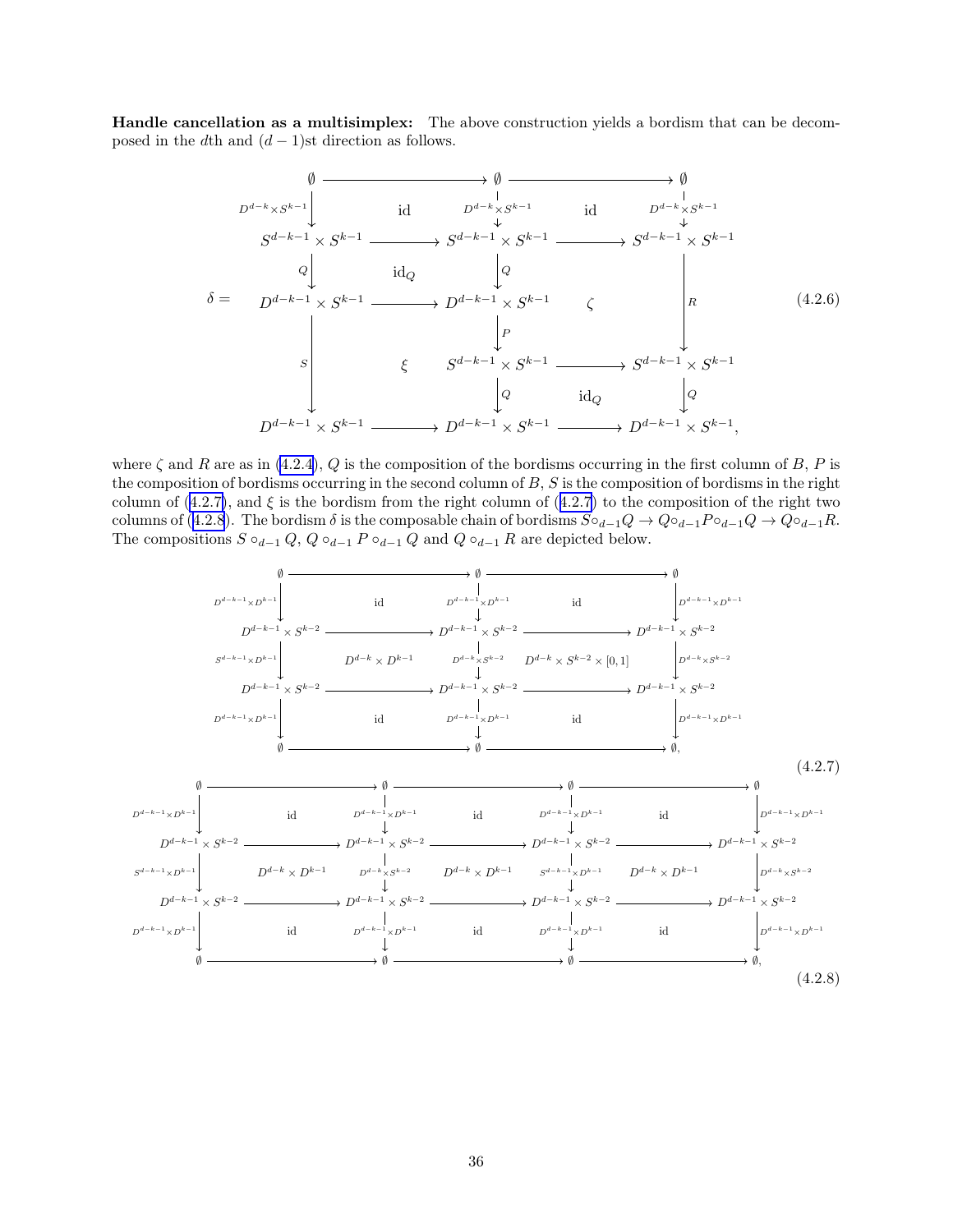<span id="page-36-0"></span>

Throughout the remainder of the section, we will frequently refer to the various bordisms constructed above. The following table provides a summary of the bordisms we will use, along with an informal description. For the formal description, see Definition 4.2.10 and Definition [4.2.17](#page-38-0).

Remark 4.2.9. In order to ensure that certain bordisms can be glued, we will use the geometric structure given by taking fiberwise etale maps to  $\mathbf{R}^d$ . This is the fibrant replacement of the geometric structure given by open embeddings. Since the bordism category satisfies codescent (see Grady–Pavlov[[2020.b,](#page-63-0) Theorem 6.0.1]), the bordism category with fiberwise open embeddings as the geometric structure is canonically equivalent (via sheafification of the geometric structure) to the bordism category with etale maps as the geometric structure. Therefore, the main theorem holds for both geometric structures.

**Definition 4.2.10.** Given  $d \ge 0$  and  $0 \le k \le d$ , we define a subobject  $H_k \subset \mathfrak{B}$  or  $\mathfrak{d}_d^{\mathbf{R}^d \times U \to U}$  as follows. Fix  $V \in \mathsf{Cart}, \langle \ell \rangle \in \Gamma$  and  $\mathbf{m} \in \Delta^{\times(d-2)}$ . For  $k > 0$ , we define  $H_k(V,\langle \ell \rangle,\mathbf{m})$  to be the subobject that is generated from the following bisimplices.

For  $k = 0$ , we only take the bordism given by the second diagram, setting  $k = 1$  in that diagram, so that we get the index 0 handle as a bordism  $D^d: \emptyset \to S^{d-1}$ . We require that the whole bordism maps to a single element of  $\langle \ell \rangle$ . We omit V from the notation below and understand the bordisms to be the corresponding trivial family of bordisms parametrized over V. We also omit the simplex  $l$  (responsible for smooth deformations of cut tuples as in Definition [3.2.1](#page-16-0)) from the notation below, taking for every indicated bordism the whole connected component in the corresponding simplicial set.

 $\lceil \epsilon \rceil$  The handle of index k (constructed above), interpreted as a counit and given explicitly as a bordism in bidegree  $([1], [1])$  given by Construction [4.2.1:](#page-31-0)

$$
S^{d-k-1} \times D^{k-1} \xrightarrow{\text{id}} S^{d-k-1} \times D^{k-1}
$$
\n
$$
D^{d-k} \times S^{k-1}
$$
\n
$$
D^{d-k} \times D^{k}
$$
\n
$$
S^{d-k-1} \times D^{k-1}
$$
\n
$$
S^{d-k-1} \times D^{k-1}
$$
\n
$$
(4.2.11)
$$
\n
$$
S^{d-k-1} \times D^{k-1}
$$
\n
$$
S^{d-k-1} \times D^{k-1}
$$
\n
$$
S^{d-k-1} \times D^{k-1}
$$

together with all bordisms occurring in the following diagram, provided that its composition in the 1st simplicial direction (i.e., the vertical direction) can be extended to a diagram of the above form:

$$
S^{d-k-1} \times D^{k-1} \xrightarrow{\text{id}} S^{d-k-1} \times D^{k-1}
$$
\n
$$
D^{d-k} \times D^{k-1} \downarrow \boxed{g}
$$
\n
$$
D^{d-k} \times S^{k-2} \qquad S^{d-k-1} \times D^{k-1}
$$
\n
$$
D^{d-k} \times D^{k-1} \downarrow \boxed{f}
$$
\n
$$
S^{d-k-1} \times D^{k-1} \xrightarrow{\text{id}} S^{d-k-1} \times D^{k-1}
$$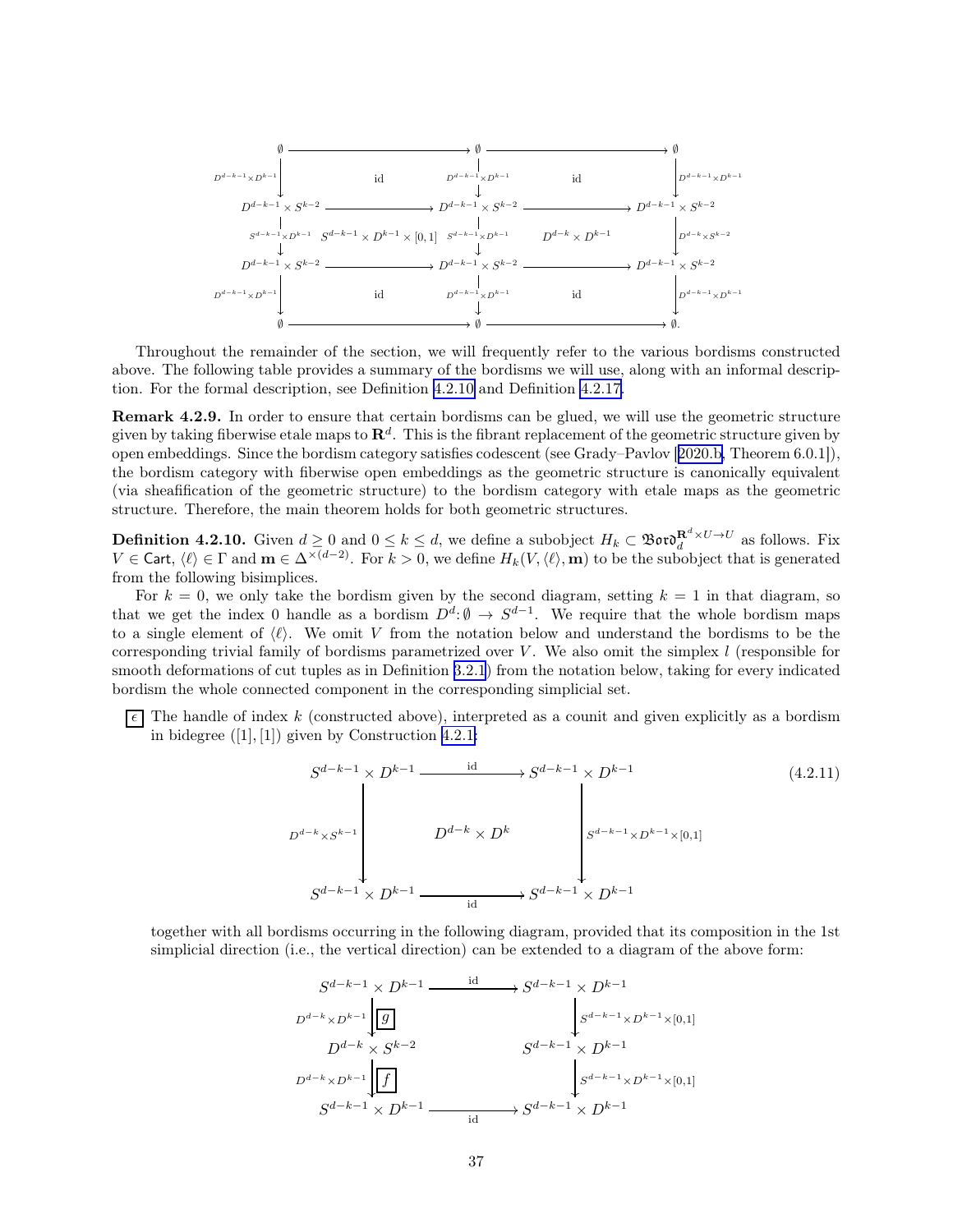<span id="page-37-0"></span> $\boxed{\eta}$  The handle of index k – 1 (constructed above), interpreted as a unit and given explicitly as a bordism in bidegree ([1], [1]) given by Construction [4.2.1:](#page-31-0)

$$
D^{d-k} \times S^{k-2} \xrightarrow{\text{id}} D^{d-k} \times S^{k-2}
$$
\n
$$
(4.2.12)
$$
\n
$$
D^{d-k} \times S^{k-2} \times [0,1]
$$
\n
$$
D^{d-k+1} \times D^{k-1}
$$
\n
$$
D^{d-k} \times S^{k-2} \xrightarrow{\text{id}} D^{d-k} \times S^{k-2}
$$
\n
$$
(4.2.12)
$$

together with all bordisms occurring in the following diagram, provided that its composition in the 1st simplicial direction (i.e., the vertical direction) can be extended to a diagram of the above form:

$$
D^{d-k} \times S^{k-2} \xrightarrow{\text{id}} D^{d-k} \times S^{k-2}
$$
\n
$$
D^{d-k} \times S^{k-2} \times [0,1]
$$
\n
$$
D^{d-k} \times S^{k-2} \xrightarrow{\text{if}} D^{d-k} \times D^{k-1}
$$
\n
$$
D^{d-k} \times S^{k-2} \times [0,1]
$$
\n
$$
D^{d-k} \times S^{k-2} \xrightarrow{\text{id}} D^{d-k} \times S^{k-2}
$$

Consider the bordisms in the following diagram given by Construction [4.2.1](#page-31-0):

$$
S^{d-k-1} \times D^{k-1} \xrightarrow{\text{id}} S^{d-k-1} \times D^{k-1} \xrightarrow{\text{id}} S^{d-k-1} \times D^{k-1}
$$
\n
$$
D^{d-k} \times D^{k-2} \xrightarrow{\text{id}} D^{d-k} \times S^{k-2} \xrightarrow{\text{id}} S^{d-k} \times S^{k-2} \xrightarrow{\text{id}} S^{d-k-1} \times D^{k-1}
$$
\n
$$
D^{d-k} \times S^{k-2} \xrightarrow{\text{id}} D^{d-k} \times S^{k-2} \xrightarrow{\text{id}} S^{d-k} \times D^{k-1}
$$
\n
$$
D^{d-k} \times S^{k-2} \times [0,1] \xrightarrow{\text{id}} S^{d-k-1} \times D^{k-1} \xrightarrow{\text{id}} S^{d-k-1} \times D^{k-1}
$$
\n
$$
D^{d-k} \times S^{k-2} \xrightarrow{\text{rig}} S^{d-k-1} \times D^{k-1} \xrightarrow{\text{id}} S^{d-k-1} \times D^{k-1}
$$
\n
$$
D^{d-k} \times S^{k-2} \xrightarrow{\text{id}} D^{d-k} \times S^{k-2} \xrightarrow{\text{id}} D^{d-k} \times S^{k-2} \xrightarrow{\text{id}} D^{d-k} \times S^{k-2} \xrightarrow{\text{id}} D^{d-k} \times S^{k-2} \xrightarrow{\text{id}} (4.2.1)
$$
\n
$$
(4.2.1)
$$

(4.2.13)

We include bordisms given by the  $([2], [1])$ -bisimplices appearing in the left and right rectangles above. We also include bordisms given by the  $([1], [1])$ -bisimplices given by their compositions (in the vertical direction, i.e., the  $(d-1)$ st direction). Finally we include bordisms given by the  $([1],[2])$ -bisimplex given by the left and right bordisms above and the  $([1], [1])$ -bisimplex given by their composition.

The fiberwise embedding into  $\mathbf{R}^d \times U$  of each vertex and each edge in the above diagrams are induced by restricting the fiberwise embedding of the corresponding 2-cell.

Summarizing,  $H_k$  contains bordisms diffeomorphic to f, g,  $\epsilon$ ,  $\eta$ ,  $\eta \circ_{d-1} id_g$ ,  $id_g \circ_{d-1} \epsilon$ , and (the domain of) the triangle identity  $\beta := (\mathrm{id}_g \circ_{d-1} \epsilon) \circ_d (\eta \circ_{d-1} \mathrm{id}_g)$ . Here  $\circ_i$  denotes the composition in the *i*th direction.

**Definition 4.2.14.** Given  $d \ge 0$  and  $0 < k \le d$ , let  $O_{k-1} \subset H_k$  denote the subobject of  $H_k$  (Definition [4.2.10](#page-36-0)) defined as follows. Fix  $V \in \text{Cart}, \langle \ell \rangle \in \Gamma$  and  $\mathbf{m} \in \Delta^{\times(d-2)}$ . For  $k > 0$ , we define

$$
O_{k-1}(V, \langle \ell \rangle, \mathbf{m}) \subset H_k(V, \langle \ell \rangle, \mathbf{m})
$$

to be the bisimplicial subspace generated by bisimplices present in the left column of  $\beta$  in Definition [4.2.10](#page-36-0). (We remark that this definition of  $O_{k-1}$  automatically includes bisimplices of degree ([1], [0]) in  $\epsilon$  of Defini-tion [4.2.10](#page-36-0).) For  $k = 0$ , we define

$$
O_{-1}(V, \langle \ell \rangle, \mathbf{m}) \subset H_0(V, \langle \ell \rangle, \mathbf{m})
$$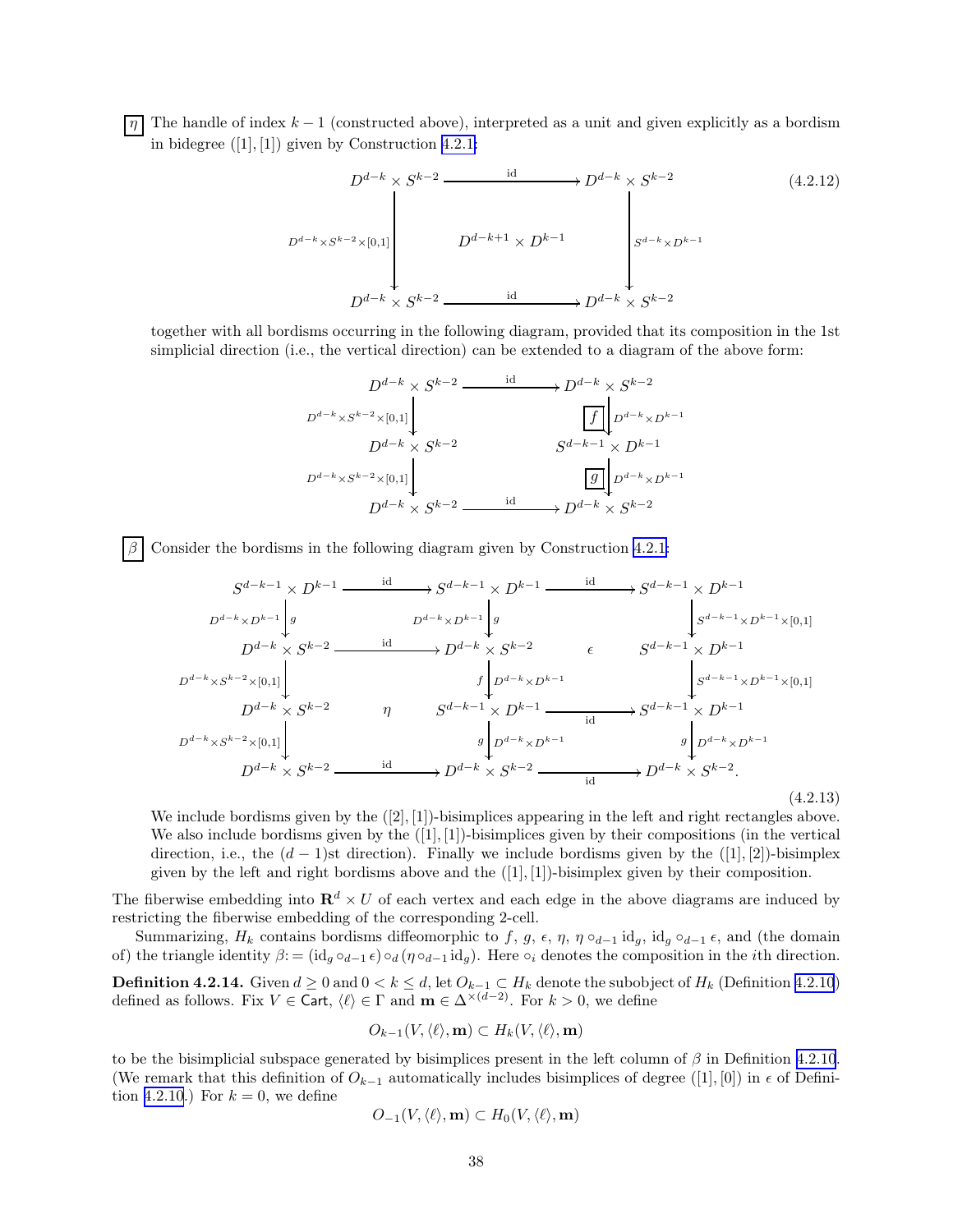<span id="page-38-0"></span>to be the bisimplicial subspace generated by bisimplices of degree  $([1], [0])$  (i.e., vertical bordisms) from  $\eta$  of Definition [4.2.10](#page-36-0).

The subobject  $H_k$  contains precisely the data necessary to witness an adjunction in  $B_k$ . To see this, let  $1_{d-2} \in \Delta^{\times d-2}$  be the multisimplex with components  $1_i = [1]$  for all  $1 \le i \le d-2$ . We recall that  $\text{Adj}_{1_{d-2}}$ satisfies a universal property: given an  $(\infty, d)$ -category C, and an adjunction in the homotopy 2-category of C, there exists a full homotopy coherent adjunction

$$
\mathrm{Adj}_{\mathbf{1}_{d-2}} \to \mathcal{C}
$$

that sends  $f, g, \epsilon, \eta$  to the corresponding left adjoint, right adjoint, counit and unit of the adjunction. Moreover, the triangle identities and higher coherences for the triangle identities are sent to the corresponding data in C. Applying the universal property to the bordism category, we obtain the following.

**Proposition 4.2.15.** Fix  $d \geq 0$ . Let  $\mathbf{1}_{d-2} \in \Delta^{\times d-2}$  be the multisimplex with components  $\mathbf{1}_i = [1]$  for all  $1 \leq i \leq d-2$ . Let R denote the fibrant replacement functor in C<sup>∞</sup>Cat<sup>⊗</sup>. The bordisms labeled by  $f, g, \epsilon$ and  $\eta$  in Part 3 of Definition [4.2.10](#page-36-0) are part of a homotopy coherent adjunction in the fibrant replacement of  $\mathfrak{B}$ or $\mathfrak{d}^{\mathbf{R}^d \times U \to U}_d$ . That is, there is a map

$$
\text{Adj}_{\mathbf{1}_{d-2}} \to R(\mathfrak{B}\mathfrak{ord}_d^{\mathbf{R}^d \times U \to U}) \tag{4.2.16}
$$

that sends  $f, g, \epsilon, \eta$  and the triangle identity  $\beta$ , given by the bisimplex of degree ([1], [2])



to the corresponding bordisms depicted in Definition [4.2.10.](#page-36-0) Observe that in the Reedy fibrant replacement, the homotopy that contracts the cylinder given by composing the diagram ([4.2.11](#page-36-0)) can be glued together with the  $([1], [2])$  multisimplex that composes this diagram in the horizontal direction, resulting in a  $([1], [2])$ multisimplex whose two outer faces are given by the two columns and the inner face is degenerate. Hence, it makes sense to map identities to such simplices.

*Proof.* First, observe that  $\mathfrak{B}ov\mathfrak{d}^{R^d\times U\to U}_d$  is closed under composition of the bordisms in Part 3 of Definition [4.2.10.](#page-36-0) It is also closed under composition of the second triangle identity diagram, obtained by shuffling the squares in Part 3.

By the universal property of  $\text{Adj}_{1_{d-1}}$ , it suffices to show that the bordisms in Definition [4.2.10](#page-36-0) define an adjunction in the homotopy 2-category of the bordism category, after evaluating at  $1_{d-2} \in \Delta^{\times d-2}$ . To see that the triangle identities are satisfied in the homotopy 2-category, observe that the bordism in Part 3 is obtained by the family of generalized Morse functions  $f_{k,k-1} : \mathbf{R}^d \to \mathbf{R}$  in Construction [4.2.1.](#page-31-0) The member of the family at  $t = 1$  is a Morse function having no critical points, which implies that the bordism is a cylinder. Since cylinders are homotopic to their source cut by a homotopy of rank  $d$ , i.e., by the Morse flow, the bordism is an identity in the homotopy 2-category. Finally, since all these bordisms and their honest compositions are also present in the fibrant replacement, we indeed have an adjunction.  $\Box$ 

We now define subobjects of the bordism category that will be used in the proof of the main theorem. These subobjects will serve as an intermediate step between bordisms in the kth level of the index filtration in Definition [4.3.1](#page-45-0) and bordisms in  $H_k$ . The next definition includes the bordisms obtained from Construction [4.2.1,](#page-31-0) before cutting in the  $(d-2)$ nd direction.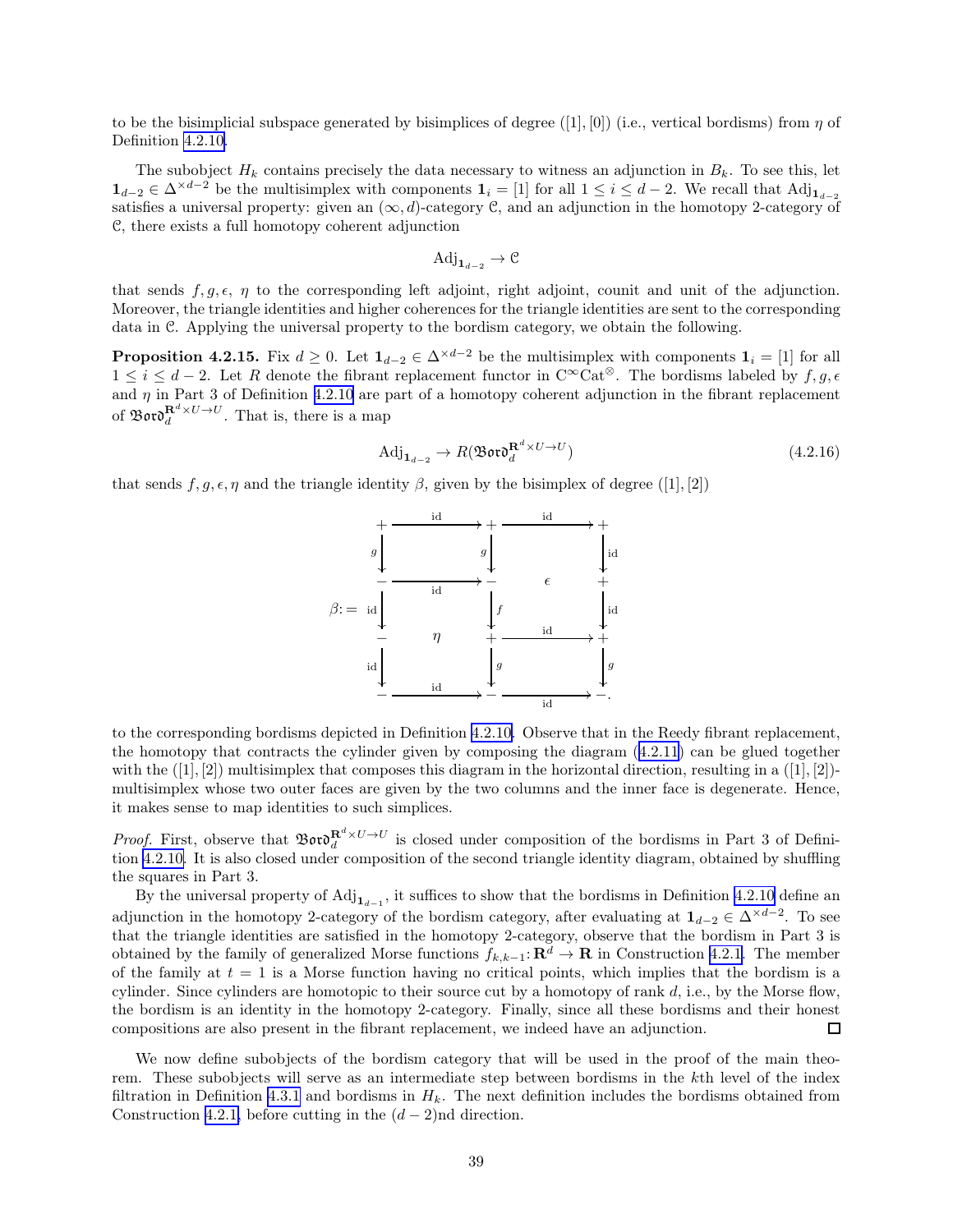**Definition 4.2.17.** Given  $d \geq 0$  and  $0 \leq k \leq d$ , we define a subobject  $\overline{H}_k \subset \mathfrak{B}ov \mathfrak{d}_d^{R^d \times U \to U}$  as follows. Fix  $V \in \mathsf{Cart}$ ,  $\langle \ell \rangle \in \Gamma$  and  $\mathbf{m} \in \Delta^{\times(d-2)}$ . For  $k > 0$ , we define  $\overline{H}_k(V,\langle \ell \rangle,\mathbf{m})$  to be the subobject that is generated from the following bisimplices.

For  $k = 0$ , we only take the bordism given by the second diagram, setting  $k = 1$  in that diagram, so that we get the index 0 handle as a bordism  $D^d: \emptyset \to S^{d-1}$ . We require that the whole bordism maps to a single element of  $\langle \ell \rangle$ . We omit V from the notation below and understand the bordisms to be the corresponding trivial family of bordisms parametrized over  $V$ . We also omit the simplex  $l$  (responsible for smooth deformations of cut tuples as in Definition [3.2.1](#page-16-0)) from the notation below, taking for every indicated bordism the whole connected component in the corresponding simplicial set.

The handle with tails of index k, given explicitly as a bordism in bidegree  $([1], [1])$  given by  $(4.2.4)$  in Construction [4.2.1](#page-31-0):

$$
S^{d-k-1} \times S^{k-1} \xrightarrow{\text{id}} S^{d-k-1} \times S^{k-1}
$$
\n
$$
B \downarrow \qquad \qquad S^{d-k-1} \times S^{k-1}
$$
\n
$$
S^{d-k-1} \times S^{k-1} \xrightarrow{\text{id}} S^{d-k-1} \times S^{k-1}
$$
\n
$$
(4.2.18)
$$

together with all bordisms occurring in the following diagram, provided that its composition in the 1st simplicial direction (i.e., the vertical direction) can be extended to a diagram of the above form:

$$
S^{d-k-1} \times S^{k-1} \xrightarrow{\text{id}} S^{d-k-1} \times S^{k-1}
$$
\n
$$
D^{d-k-1} \times S^{k-1} \xrightarrow{\text{S}^{d-k-1} \times S^{k-1}}
$$
\n
$$
S^{d-k-1} \times S^{k-1} \xrightarrow{\text{S}^{d-k-1} \times S^{k-1}}
$$
\n
$$
S^{d-k-1} \times S^{k-1} \xrightarrow{\text{id}} S^{d-k-1} \times S^{k-1}
$$

 $\overline{\xi}$  The handle with tails of index  $k-1$ , explicitly as a bordism in bidegree ([1], [1]) given by the bordism  $\xi$  in [\(4.2.6](#page-35-0)) of Construction [4.2.1](#page-31-0):

$$
D^{d-k-1} \times S^{k-1} \xrightarrow{\text{id}} D^{d-k-1} \times S^{k-1}
$$
\n
$$
S \downarrow S'
$$
\n
$$
\downarrow S'
$$
\n
$$
D^{d-k-1} \times S^{k-1} \xrightarrow{\text{id}} D^{d-k-1} \times S^{k-1}
$$
\n
$$
(4.2.19)
$$

together with all bordisms occurring in the following diagram, provided that its composition in the 1st simplicial direction (i.e., the vertical direction) can be extended to a diagram of the above form:

$$
D^{d-k-1} \times S^{k-1} \xrightarrow{\text{id}} D^{d-k-1} \times S^{k-1}
$$
\n
$$
D^{d-k-1} \times S^{k-1} \times [0,1]
$$
\n
$$
D^{d-k-1} \times S^{k-1}
$$
\n
$$
D^{d-k-1} \times S^{k-1}
$$
\n
$$
D^{d-k-1} \times S^{k-1} \xrightarrow{\text{id}} D^{d-k-1} \times S^{k-1}
$$
\n
$$
D^{d-k-1} \times S^{k-1} \xrightarrow{\text{id}} D^{d-k-1} \times S^{k-1}
$$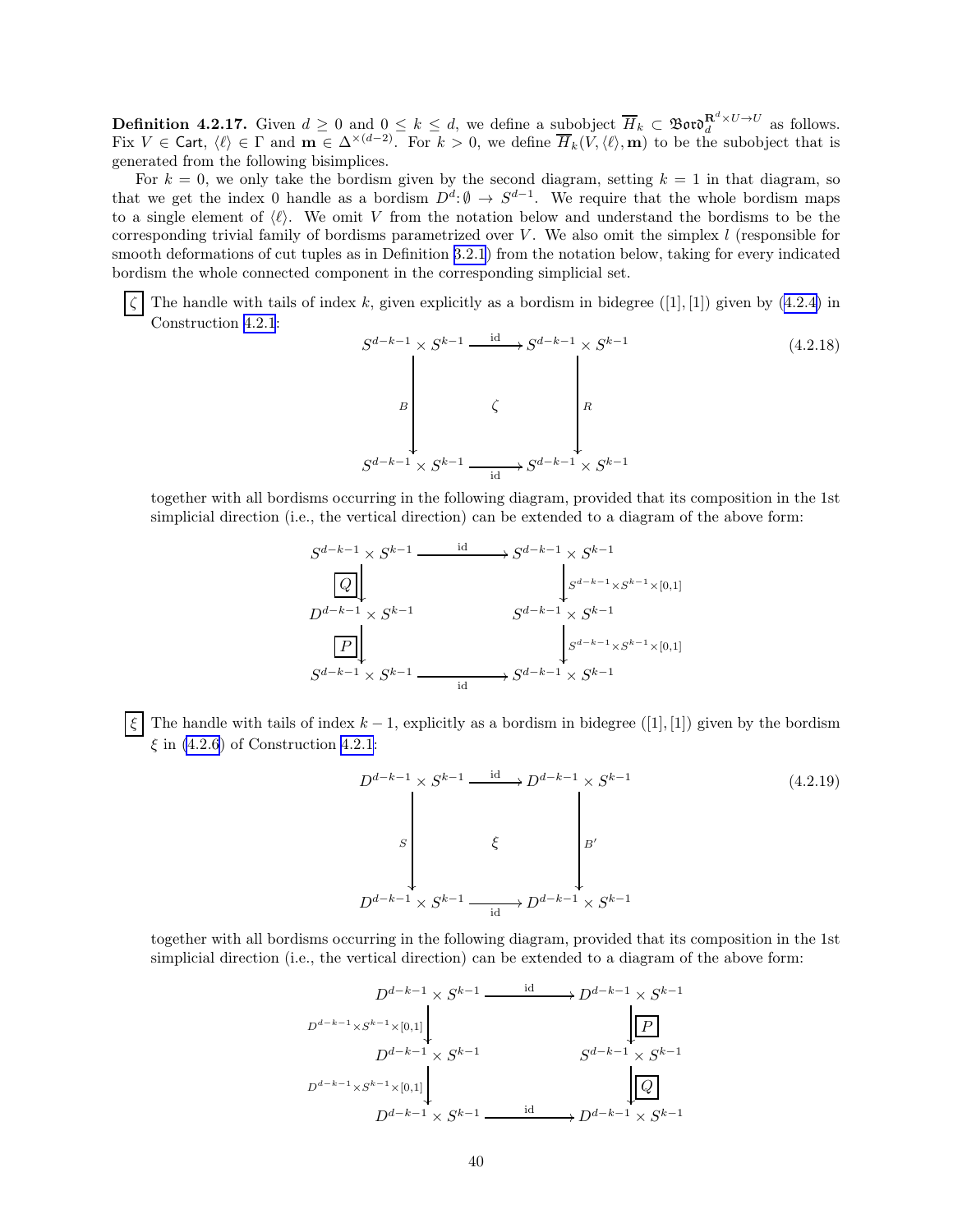<span id="page-40-0"></span>Consider the handle cancellation with tails given by  $(4.2.6)$  $(4.2.6)$  in Construction [4.2.1](#page-31-0):

$$
S^{d-k-1} \times S^{k-1} \longrightarrow S^{d-k-1} \times S^{k-1} \longrightarrow S^{d-k-1} \times S^{k-1}
$$
\n
$$
D^{d-k-1} \times S^{k-1} \longrightarrow D^{d-k-1} \times S^{k-1} \qquad \zeta
$$
\n
$$
S \downarrow P \downarrow R \qquad (4.2.20)
$$
\n
$$
S \downarrow Q \qquad \qquad \downarrow Q \qquad \qquad \downarrow Q \qquad \qquad \downarrow Q
$$
\n
$$
D^{d-k-1} \times S^{k-1} \longrightarrow D^{d-k-1} \times S^{k-1} \longrightarrow D^{d-k-1} \times S^{k-1}
$$
\n
$$
D^{d-k-1} \times S^{k-1} \longrightarrow D^{d-k-1} \times S^{k-1} \longrightarrow D^{d-k-1} \times S^{k-1}
$$
\n
$$
(4.2.20)
$$

We include bordisms given by the  $([2], [1])$ -bisimplices appearing in the left and right rectangles above. We also include bordisms given by the  $([1], [1])$ -bisimplices given by their compositions (in the vertical direction, i.e., the  $(d-1)$ st direction). Finally we include bordisms given by the  $([1], [2])$ -bisimplex given by the left and right bordisms above and the  $([1], [1])$ -bisimplex given by their composition.

The fiberwise embedding into  $\mathbb{R}^d \times U$  of each vertex and each edge in the above diagrams are induced by restricting the fiberwise embedding of the corresponding 2-cell.

Summarizing,  $\overline{H}_k$  contains bordisms diffeomorphic to P, Q,  $\zeta$ ,  $\xi$ ,  $\xi \circ_{d-1} \mathrm{id}_Q$ ,  $\mathrm{id}_Q \circ_{d-1} \zeta$ , and (the domain of) the triangle identity (with tails)  $\delta$ : = (id<sub>Q</sub> ∘<sub>d−1</sub>  $\zeta$ ) ∘<sub>d</sub> ( $\xi$  ∘<sub>d−1</sub> id<sub>Q</sub>). Here ∘<sub>i</sub> denotes the composition in the ith direction.

We also define a further subobject  $\overline{O}_{k-1}$  of  $\overline{H}_k$ , similar to the subobject  $O_{k-1}$  of  $H_k$ .

**Definition 4.2.21.** Given  $d \geq 0$  and  $0 < k \leq d$ , let  $\overline{O}_{k-1} \subset \overline{H}_k$  denote the subobject of  $\overline{H}_k$  (Defini-tion [4.2.17](#page-38-0)) defined as follows. Fix  $V \in \mathsf{Cart}$ ,  $\langle \ell \rangle \in \Gamma$  and  $\mathbf{m} \in \Delta^{\times(d-2)}$ . For  $k > 0$ , we define

$$
\overline{O}_{k-1}(V,\langle \ell \rangle,{\mathbf m}) \subset \overline{H}_k(V,\langle \ell \rangle,{\mathbf m})
$$

to be the bisimplicial subspace generated by bisimplices present in the left column of  $\delta$  in Definition [4.2.10](#page-36-0). (We remark that this definition of  $\overline{O}_{k-1}$  automatically includes bisimplices of degree ([1], [0]) in  $\zeta$  of Defini-tion [4.2.10](#page-36-0).) For  $k = 0$ , we define

$$
\overline{O}_{-1}(V, \langle \ell \rangle, \mathbf{m}) \subset \overline{H}_0(V, \langle \ell \rangle, \mathbf{m})
$$

to be the bisimplicial subspace generated by bisimplices of degree  $([1], [0])$  (i.e., vertical bordisms) from  $\xi$  of Definition [4.2.10](#page-36-0).

**Definition 4.2.22.** Given  $d \geq 0$  and  $0 \leq k \leq d$ , let  $\widetilde{H}_k \subset \mathfrak{B}$  or  $\mathfrak{d}^{R^d \times U \to U}_d$  denote the subobject defined as follows. Fix  $V \in \mathsf{Cart}$ ,  $\langle \ell \rangle \in \Gamma$  and  $\mathbf{m} \in \Delta^{\times(d-2)}$ . We define

$$
\widetilde{H}_k(V,\langle\ell\rangle,\mathbf{m})\subset\mathfrak{B}\mathfrak{o}\mathfrak{r}\mathfrak{d}_d^{\mathbf{R}^d\times U\to U}(V,\langle\ell\rangle,\mathbf{m})
$$

to be the simplicial subset generated by the following simplices. With respect to the cartesian space direction, the corresponding family of bordisms is trivial.

We take 1-simplices such that the closure of the interior of the core is diffeomorphic to the Milnor bridge [\(4.2.3\)](#page-32-0), constructed in Construction [4.2.1.](#page-31-0)

- We take 1-simplices such that the closure of the interior of the core is diffeomorphic to the Milnor bridge obtained by replacing k by  $k - 1$  in ([4.2.3](#page-32-0)).
- We take 2-simplices such that the closure of the interior of the core is diffeomorphic to the bordism obtained by composing the two vertical columns in [\(4.2.6](#page-35-0)).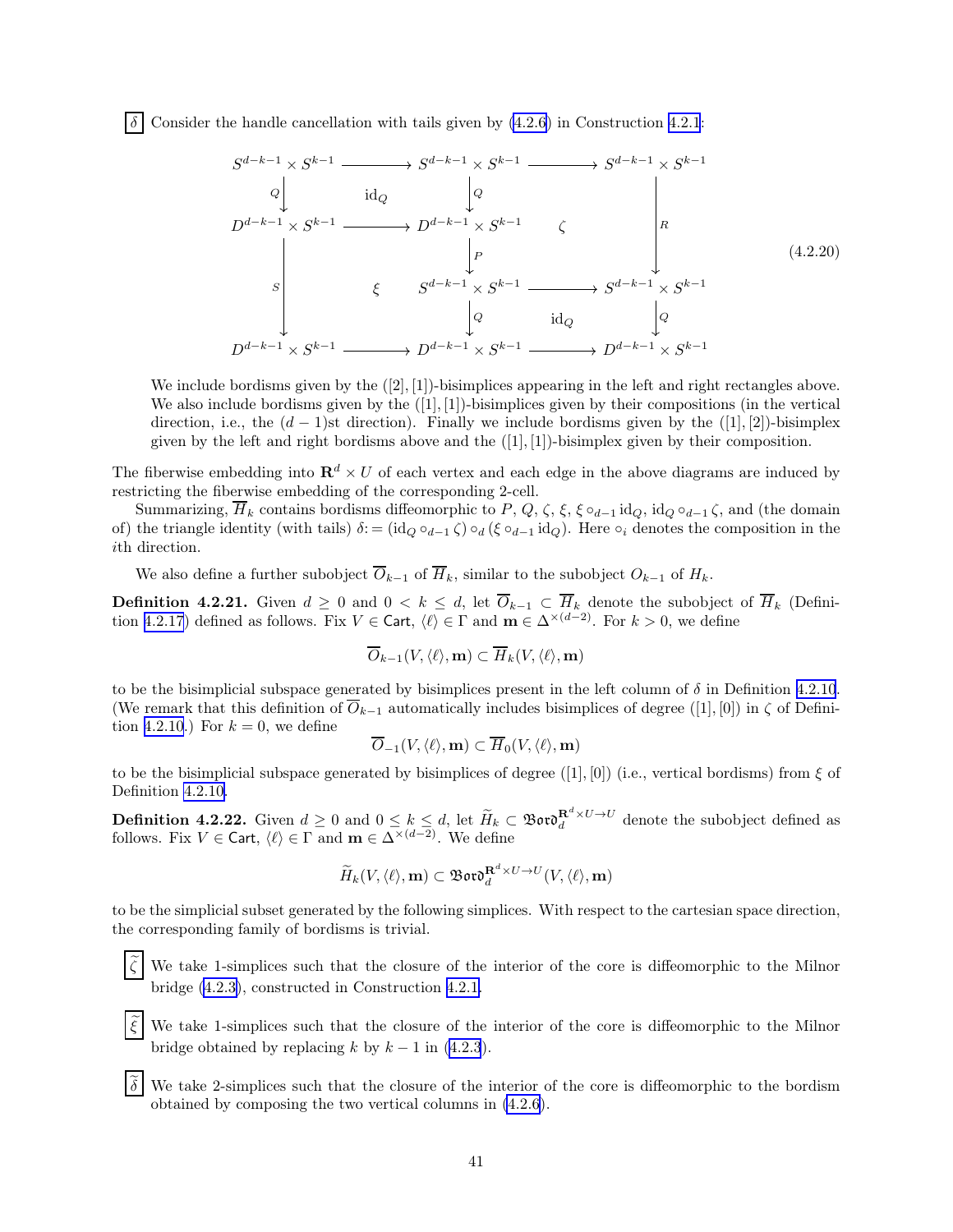<span id="page-41-0"></span>The structure maps for  $\widetilde{H}_k$  are given by restricting the corresponding structure maps for  $\mathfrak{B}$ or $\mathfrak{d}^{\mathbf{R}^d \times U \to U}_d$ . Similarly, we define  $\widetilde{O}_{k-1}$  to be the subobject

$$
\widetilde{O}_{k-1}(V,\langle \ell \rangle,{\mathbf m}) \subset {\mathfrak B}{\mathfrak o}{\mathfrak r}{\mathfrak d}_d^{{\mathbf R}^d \times U \to U}(V,\langle \ell \rangle,{\mathbf m})
$$

generated by the 1-simplices

 $\xi$  We take 1-simplices such that the closure of the interior of the core is diffeomorphic to the Milnor bridge obtained by replacing k by  $k - 1$  in ([4.2.3](#page-32-0)).

Our next goal is to obtain handles with tails, i.e. bordisms in  $H_k$  from handles via a homotopy pushout diagram. Essentially, the proof amounts to "cutting off tails" from the Milnor bridge in Construction [4.2.1](#page-31-0) and then cutting out the counit  $(4.2.11)$  from the bordism  $(4.2.4)$  $(4.2.4)$ , by cutting off codimension 2 tails (see Figure 5).



 $(d-2)$ nd direction

Figure 5: The proof of Proposition 4.2.23 proceeds by first cutting out bordisms of the form  $\zeta$  in [\(4.2.4\)](#page-32-0), by cutting off caps in the  $(d-1)$ st direction, and then cutting out bordisms of the form  $\epsilon$ , by cutting in the  $(d-2)$ nd direction as indicated. The figure described the process for the special case  $d = 3, k = 2$ .

**Proposition 4.2.23.** For any  $d \ge 0$  and  $0 \le k \le d$ , the following diagrams are homotopy pushout diagrams in  $\mathrm{C}^{\infty}\mathrm{Cat}_{\infty,d}^{\otimes,\vee}$ :



The objects in the diagrams are as in Definition [4.2.10](#page-36-0) ( $H_k$ ), Definition [4.2.14](#page-37-0) ( $O_{k-1}$ ), Definition [4.2.17](#page-38-0)  $(\overline{H}_k)$ , Definition [4.2.21](#page-40-0)  $\overline{O}_{k-1}$ ), Definition [4.2.22](#page-40-0) ( $\widetilde{H}_k$ ,  $\widetilde{O}_{k-1}$ ).

*Proof.* The right pushout square requires cutting in the  $(d-1)$ st direction, while the left pushout square requires cutting in the  $(d-2)$ nd direction. We begin with the right pushout square.

The right pushout square: We will show that after passing to stalks on Cart, evaluating on an arbitrary object  $\langle \ell \rangle \in \Gamma$  and multisimplex  $\mathbf{m} \in \Delta^S$ , with  $S = \{1, \ldots, d-2, d\}$ , the canonical map from the objectwise pushout  $f: \widetilde{O}_{k-1} \sqcup_{\overline{O}_{k-1}} \overline{H}_k \to \widetilde{H}_k$  is a weak equivalence in the Rezk model structure on simplicial spaces. This is sufficient to prove that f is a weak equivalence by Grady–Pavlov [\[2020.b,](#page-63-0) Proposition 5.2.1]. Furthermore,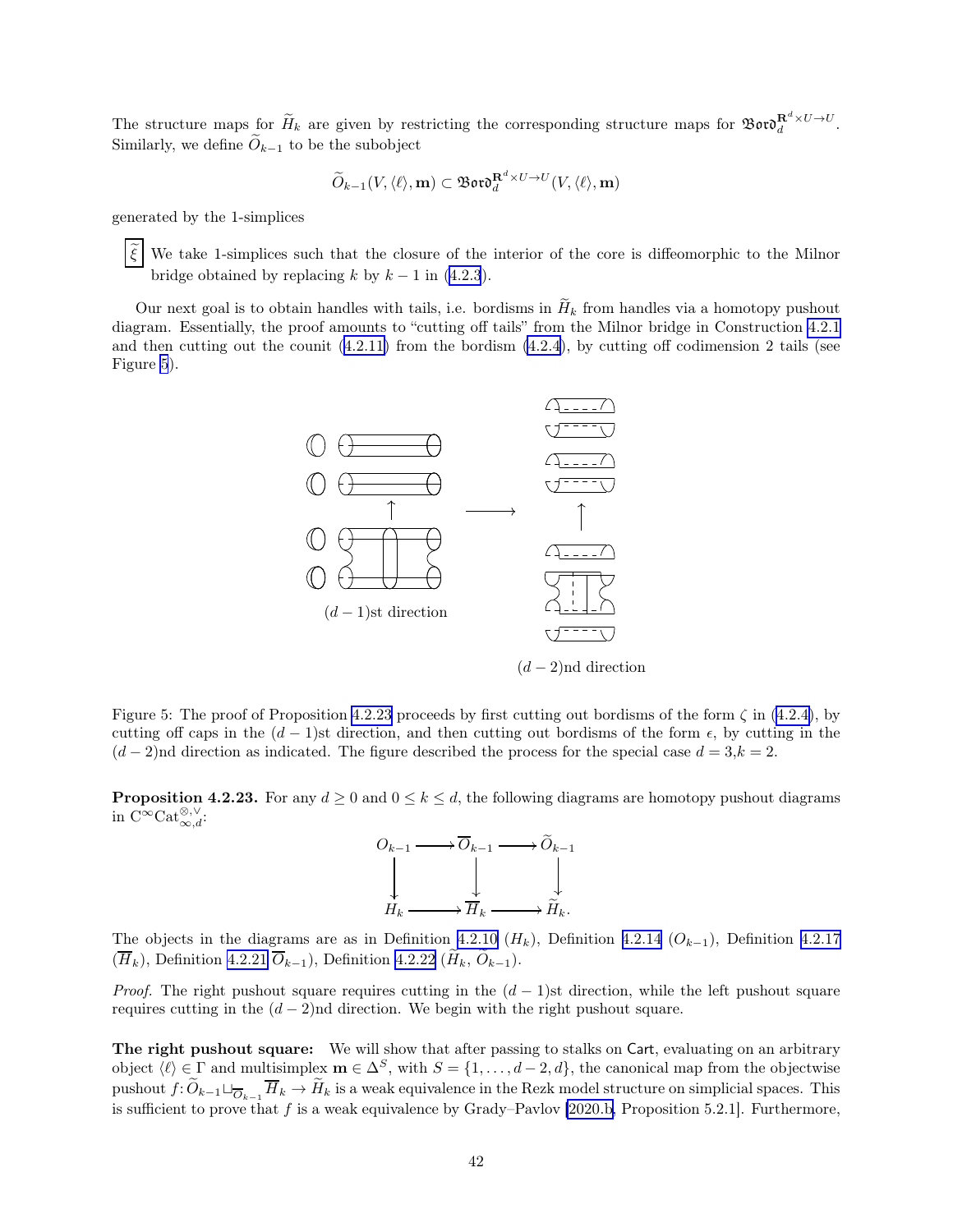by Grady–Pavlov [\[2020.b,](#page-63-0) Proposition 5.3.1], it suffices to show that f induces an equivalence in the Joyal model structure on simplicial sets at each simplicial level  $[l] \in \Delta$  indexing the target simplicial direction (i.e., the "space" direction).

Observe that f is bijective on vertices, since vertices are bordisms with a single cut in the  $(d-1)$ st simplicial direction, which are present in both the pushout and in  $H_k$  by definition. By Grady–Pavlov [[2020.b,](#page-63-0) Proposition 5.5.2], it suffices to show that for all vertices  $x, y \in H_k$ , the induced map on Dugger– Spivak necklace categories

$$
\mathfrak{C}^{\rm nec}(f) \colon \mathfrak{C}^{\rm nec}(\widetilde{O}_{k-1} \sqcup_{\overline{O}_{k-1}} \overline{H}_k)(x, y) \to \mathfrak{C}^{\rm nec}(\widetilde{H}_k)(x, y)
$$

is a weak equivalence in the classical model structure on simplicial sets.

Explicitly, the Dugger–Spivak necklace categories associated to the pushout can be described as follows.

- A necklace of length t in the category  $\mathfrak{C}^{\text{nec}}(\tilde{O}_{k-1} \sqcup_{\overline{O}_{k-1}} \overline{H}_k)(x, y)$  is a composable tuple of embedded bordisms  $(M_s, C_s)_{s=1}^t$  called *beads*. The tuple satisfies the following property.
	- (P) Each bead  $(M_s, C_s)$  is either in  $\widetilde{O}_{k-1}$  or  $\overline{H}_k$ .
- $\circ$  A morphism in  $\mathfrak{C}^{\text{rec}}(O_{k-1} \sqcup_{\overline{O}_{k-1}} \overline{H}_k)(x, y)$  is a composition of two basic types of morphisms.
	- –The first type inserts a cut  $\Upsilon$  (Grady–Pavlov [[2020.b,](#page-63-0) Definition 3.1.4]) in a bead, obtaining a new bead  $(M_s, C_s \cup \Upsilon)$ , provided that Property (P) continues to hold.
	- The second type glues consecutive beads together, reducing the number of beads by one, provided that Property (P) continues to hold.

The necklace categories of  $\widetilde{H}_k$  are identical, except Property P above is replaced with the condition that each bead belongs to  $\widetilde{H}_k$ . The map  $\mathfrak{C}^{\text{nec}}(f)$  simply regards a necklace in  $\widetilde{O}_{k-1}\sqcup_{\overline{O}_{k-1}} \overline{H}_k$  as a necklace in  $\widetilde{O}_k$ (by forgetting Property P).

The map  $\mathfrak{C}^{\text{nec}}(f)$  splits as a coproduct, indexed by the germs of cores of ambient bordisms with endcuts  $x$  and  $y$ . (In other words, morphisms in the necklace category can only exist between necklaces whose underlying bordisms from x to y coincide.) We claim that each disjoint summand of  $\mathcal{N}(\mathfrak{C}^{\text{rec}}(\tilde{H}_k)(x, y))$  and  $\mathcal{N}(\mathfrak{C}^{\text{nec}}(\widetilde{O}_{k-1}\sqcup_{\overline{O}_{k-1}}\overline{H}_k)(x,y))$  corresponding to the ambient bordism is contractible. To this end, we use the simplicial Whitehead theorem (see, for example, Grady–Pavlov[[2020.b,](#page-63-0) Lemma 5.4.2]). We prove the claim for the pushout, the proof for  $H_k$  is identical.

Choose an arbitrary map from the subdivided sphere

$$
f: \mathrm{Sd}^k \partial \Delta[n] \to \mathcal{N}(\mathfrak{C}^{\mathrm{nec}}(\widetilde{O}_{k-1} \sqcup_{\overline{O}_{k-1}} \overline{H}_k)(x, y)).
$$

Since the closure of the interior of the core of the each bordism of the form  $\tilde{\zeta}$  (Definition [4.2.22\)](#page-40-0) picked out by the map  $f$  is compact and there are only finitely many cut tuples picked out by the subdivided sphere, there is a minimum distance, say  $\epsilon$ , from the closure of the interior of the core of  $\zeta$  to the nearest cut. This continues to hold for  $l > 0$ , since the smooth *l*-simplex is compact, so we can choose a single  $\epsilon$  for all points  $t \in \Delta^l$ . The center horizontal cut  $z = S^{d-k-1} \times S^{k-1}$  and bottom horizontal cut  $w = S^{d-k-1} \times S^{k-1}$  in ([4.2.4](#page-32-0)) can be inserted at a distance of say  $\epsilon/2$  from the closure of the interior of the core of  $\tilde{\zeta}$ . Hence, the cuts z and w can be inserted simultaneously in each  $\tilde{\zeta}$  in each necklace picked out by the subdivided sphere.

Let *i* index the bordisms of the form  $\zeta$  occurring in a given bordism and let  $z_i, w_i$  denote the cuts constructed above, corresponding to the *i*th  $\zeta$ . We will produce a zig-zag of simplicial homotopies from f to a constant map, which inserts the cut  $z_i$  and  $w_i$  defined above. The zig-zag of simplicial homotopies consists of three simplicial homotopies. The first homotopy inserts the cut  $z_i$  and  $w_i$  for each vertex in the subdivided sphere simultaneously. The second converts all bead cuts to ordinary cuts, simultaneously for all vertices in the subdivided sphere. The last homotopy removes all cuts but  $z_i$ ,  $w_i$ ,  $x$ , and  $y$ .

To complete the proof, we need only show that the map  $\mathfrak{C}^{\text{nec}}(f)$  is bijective on the disjoint summands indexed by ambient bordisms. Since  $\mathfrak{C}^{\text{rec}}(f)$  is just an inclusion on such disjoint summands, by definition, we need only prove surjectivity. But applying the above construction to a single necklace in  $\mathfrak{C}^{\text{rec}}(H_k)$  produces a zig-zag connecting this necklace to a necklace in the image of  $\mathfrak{C}^{\text{nec}}(f)$ , which proves surjectivity.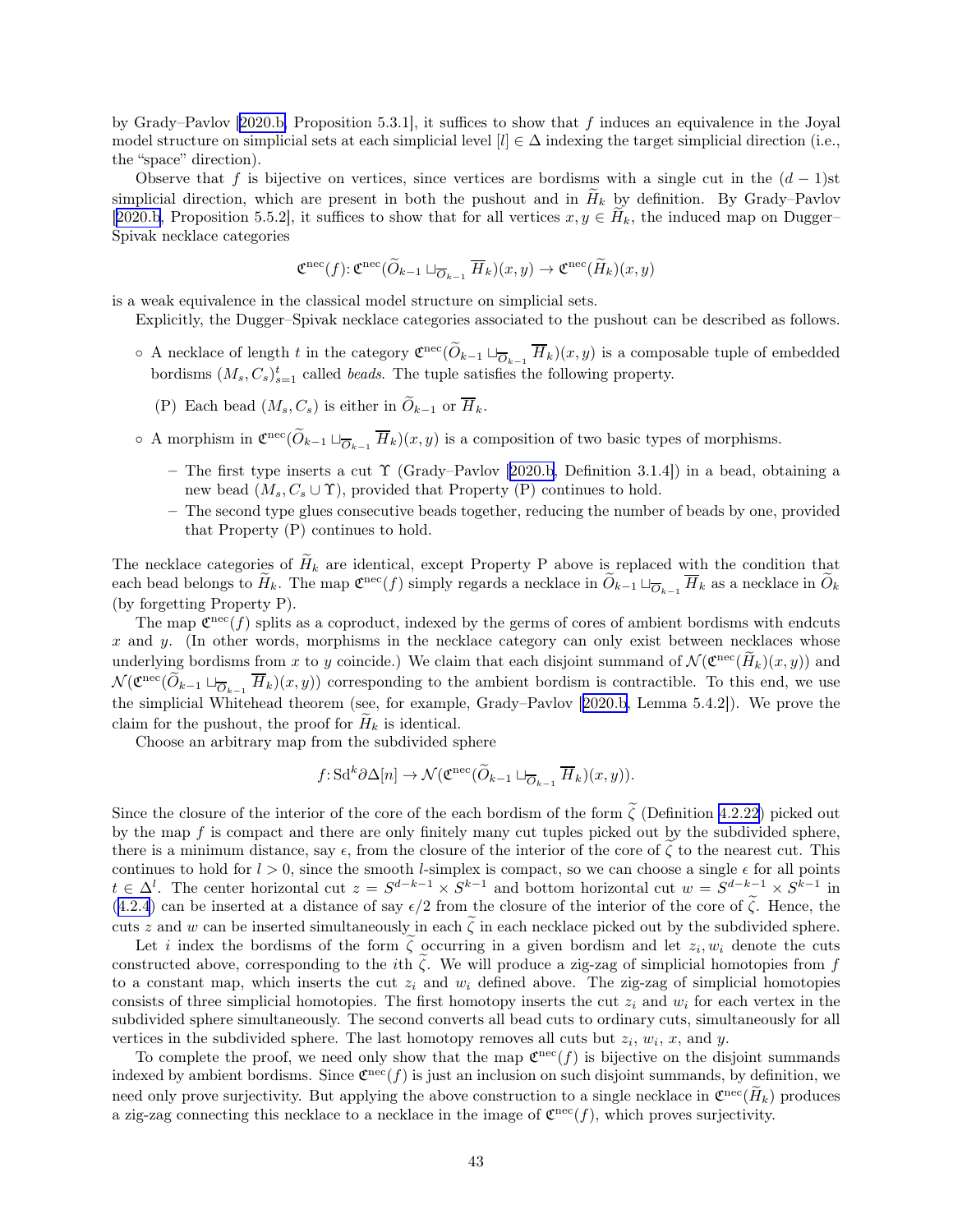<span id="page-43-0"></span>The left pushout square: The proof is similar to the proof for the right square, except that we cut in the  $(d-2)$ nd direction. Again we pass to stalks on Cart and evaluate on an arbitrary object  $\langle \ell \rangle \in \Gamma$ . We also evaluate on an arbitrary multisimplex  $\mathbf{m} \in \Delta^S$ , with  $S = \{1, \ldots, d-3, d-1, d\}$ , isolating the  $(d-2)$ nd direction. We again claim that f induces an equivalence in the Joyal model structure on simplicial sets at each simplicial level  $[l] \in \Delta$  indexing the target simplicial direction (i.e., the "space" direction).

Observe that f is again bijective on vertices, since vertices are bordisms with a single cut in the  $(d-2)$ st simplicial direction, which are present in both the pushout and in  $\overline{H}_k$  by definition. The Dugger–Spivak necklace categories associated to the pushout and  $\overline{H}_k$  are described precisely as in the proof of the right pushout square, but with  $\overline{O}_{k-1}$  replacing  $\widetilde{O}_{k-1}$ ,  $\overline{H}_k$  replacing  $\widetilde{H}_k$  and  $O_{k-1}$  replacing  $\overline{O}_{k-1}$ .

The map  $\mathfrak{C}^{\text{rec}}(f)$  again splits as a coproduct, indexed by the germs of cores of ambient bordisms with endcuts x and y. We claim that each disjoint summand of  $\mathcal{N}(\mathfrak{C}^{\text{rec}}(H_k)(x,y))$  and  $\mathcal{N}(\mathfrak{C}^{\text{rec}}(\overline{O}_{k-1}\sqcup_{O_{k-1}}$  $H_k(x, y)$  corresponding to the ambient bordism is contractible and again invoke the simplicial Whitehead theorem (see, for example, Grady–Pavlov [\[2020.b,](#page-63-0) Lemma 5.4.2]). We prove the claim for the pushout, the proof for  $\overline{H}_k$  is identical.

Choose an arbitrary map from the subdivided sphere

$$
f: Sd^k \partial \Delta[n] \to \mathcal{N}(\mathfrak{C}^{\text{rec}}(\widetilde{O}_{k-1} \sqcup_{\overline{O}_{k-1}} H_k)(x, y)).
$$

Since the closure of the interior of the core of the each bordism of the form  $\zeta$  (Definition [4.2.17](#page-38-0)), picked out by the map  $f$  is compact and there are only finitely many cut tuples picked out by the subdivided sphere, there is a minimum distance, say  $\epsilon$ , from the closure of the interior of the core of  $\zeta$  to the nearest cut. This continues to hold for  $l > 0$ , since the smooth *l*-simplex is compact, so we can choose a single  $\epsilon$  for all points  $t \in \Delta^l$ . The two center horizontal cuts  $z = D^{d-k-1} \times S^{k-2}$  and  $w = D^{d-k-1} \times S^{k-2}$  in [\(4.2.5\)](#page-33-0) can be inserted at a distance of say  $\epsilon/2$  from the closure of the interior of the core of each  $\zeta$ . Hence, the cuts z and w can be inserted simultaneously in each  $\zeta$  in each necklace picked out by the subdivided sphere.

Let i index the bordisms of the form  $\zeta$  occurring in a given bordism and let  $z_i, w_i$  denote the cuts constructed above, corresponding to the *i*th  $\zeta$ . We will produce a zig-zag of simplicial homotopies from f to a constant map, which inserts the cuts  $z_i$  and  $w_i$  defined above. The zig-zag of simplicial homotopies consists of three simplicial homotopies. The first homotopy inserts the cut  $z_i$  and  $w_i$  for each vertex in the subdivided sphere simultaneously. The second converts all bead cuts to ordinary cuts, simultaneously for all vertices in the subdivided sphere. The last homotopy removes all cuts but  $z_i, w_i, x$ , and y.

To complete the proof, we need only show that the map  $\mathfrak{C}^{\text{rec}}(f)$  is bijective on the disjoint summands indexed by ambient bordisms. Since  $\mathfrak{C}^{\text{rec}}(f)$  is just an inclusion on such disjoint summands, by definition, we need only prove surjectivity. But applying the above construction to a single necklace in  $\mathfrak{C}^{\text{rec}}(H_k)$  produces a zig-zag connecting this necklace to a necklace in the image of  $\mathfrak{C}^{\text{nec}}(f)$ , which proves surjectivity.

**Proposition 4.2.24.** Fix  $d \geq 1$  and  $k \geq 1$ . Denote by M the coproduct summand of the (derived) mapping simplicial presheaf

$$
\mathcal{M}\mathrm{ap}_{\Gamma \times \Delta^d}(\mathrm{Adj}_{{\bf 1}_{d-2}},R(\mathfrak{B}\mathfrak{ord}^{{\bf R}^d\times U\rightarrow U}_d))
$$

(Proposition [4.2.15](#page-38-0)), corresponding to maps that send the left adjoint 1-morphism to the connected compo-nent of bordism f (Definition [4.2.10\)](#page-36-0). The adjoint map  $\mathcal{M} \times \text{Adj}_{1_{d-2}} \to R(\mathfrak{B} \mathfrak{ov} \mathfrak{d}^{R^d \times U \to U}_d)$  restricts to maps  $\mathcal{M} \times \text{Adj}_{1_{d-2}} \to H_k$  and  $\mathcal{M} \times \bar{\eta}_{1_{d-2}} \to O_{k-1}$ . Below, we abbreviate  $\text{Adj}_{1_{d-2}}$  as Adj and likewise for  $\bar{\eta}$ . The commutative square

$$
\begin{array}{ccc}\nM \times \bar{\eta} \longrightarrow O_{k-1} \\
\downarrow \qquad & \downarrow \\
\downarrow M \times \overline{\text{Adj}} \longrightarrow H_k.\n\end{array}
$$

is homotopy cocartesian in  $C^{\infty} \text{Cat}_{\infty,d}^{\otimes,\vee}$ .

*Proof.* The object  $\overline{\text{Adj}}$  contains  $\bar{\eta}$  together with the following nondegenerate bisimplices:

- A  $([1],[1])$ -bisimplex  $\varepsilon$ .
- A  $([1], [1])$ -bisimplex  $g\varepsilon$ .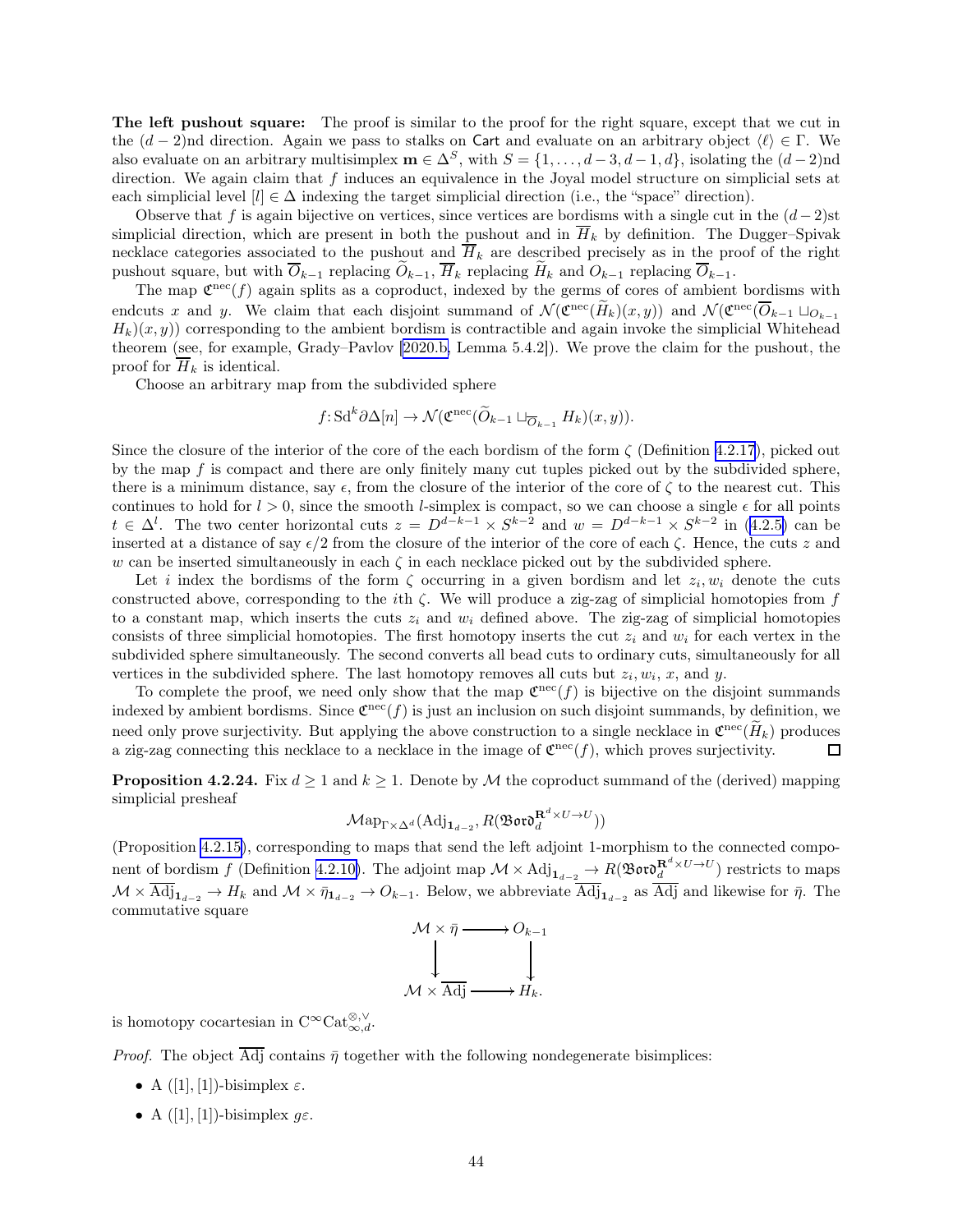- A ([2], [1])-bisimplex witnessing  $g\varepsilon$  as the composition id<sub>g</sub> ∘  $\varepsilon$  of id<sub>g</sub> and  $\varepsilon$  in the  $(d-1)$ st direction, where  $id_q$  denotes the identity on g in the dth direction.
- A ([1], [2])-bisimplex witnessing id<sub>a</sub> as the composition of  $\eta g$  and  $g\varepsilon$  in the dth direction.

The object  $H_k$  contains  $O_{k-1}$  together with the same types of nondegenerate bisimplices, but with different moduli stacks.

Denote by  $P$  the objectwise homotopy pushout

$$
P = \mathcal{M} \times \overline{\text{Adj}} \sqcup_{\mathcal{M} \times \bar{\eta}} O_{k-1}.
$$

Denote by  $R(P)$  the fibrant replacement of P in the model category  $C^{\infty}$ Cat $_{\infty,d}^{\otimes,\vee}$ . We have an induced chain of maps

$$
P \to R(P) \to R(H_k),
$$

which induces maps  $R(P)_{\varepsilon} \to R(H_k)_{\varepsilon}, R(P)_{g\varepsilon} \to R(H_k)_{g\varepsilon}, R(P)_{\beta} \to R(H_k)_{\beta}$ , where the subscripts denote the corresponding coproduct summands of moduli stacks of bisimplices in  $R(P)$  respectively  $R(H)_k$ . It suffices to show that these induced maps are weak equivalences.

We have a map  $P_{\varepsilon} \to H_{k,\varepsilon}$  to the moduli stack given by the coproduct summand of bordisms in the connected component of  $\varepsilon$  in  $H_k([1], [1])$  that extracts the  $\varepsilon$ -cell from a map  $\overline{\text{Adj}} \to H_k$ . Fix a vertex  $v \in H_{k,\varepsilon}$ and consider the (objectwise) homotopy fibers  $F_v$  and  $\mathcal{F}_v$  of  $P_\varepsilon \to H_{k,\varepsilon}$  and  $R(P)_{\varepsilon} \to R(H_k)_{\varepsilon}$  over v. We have an induced chain of maps

$$
F_v \to \mathcal{F}_v \to \{v\}.
$$

It suffices to show that the right map is a weak equivalence for any v, since this implies that  $R(P)_{\varepsilon} \to R(H_k)_{\varepsilon}$ is a weak equivalence.

A point in  $F_v$  is given by a choice of adjunction data such that the image of its counit in  $H_{k,\varepsilon}$  is given by the vertex  $v \in H_{k,\varepsilon}$ . Fix a point  $a_0 \in F_v$ . Then  $a_0$  determines a  $([2], [0])$ -bisimplex with outer faces  $f_0, g_0$ and inner face given by the composition, a ([1], [1]) bisimplex  $\eta_0$  with target  $g_0 f_0 = k$ , a ([1], [1]) bisimplex  $\epsilon_0$  with source  $f_0g_0 = h$ . Denote by  $G_0$  the connected component of the identity map in the moduli stack of bordisms from  $g_0$  to itself. Consider the map  $\mathcal{F}_v \to G_0$  that restricts to the counit and inserts the given  $([1], [1])$ -bisimplex  $\epsilon$  in  $\mathcal{F}_v$  into the following diagram:



The moduli stack  $G_0$  is contractible by Proposition [4.4.8,](#page-52-0) i.e., cylinders can be deformed by a Morse flow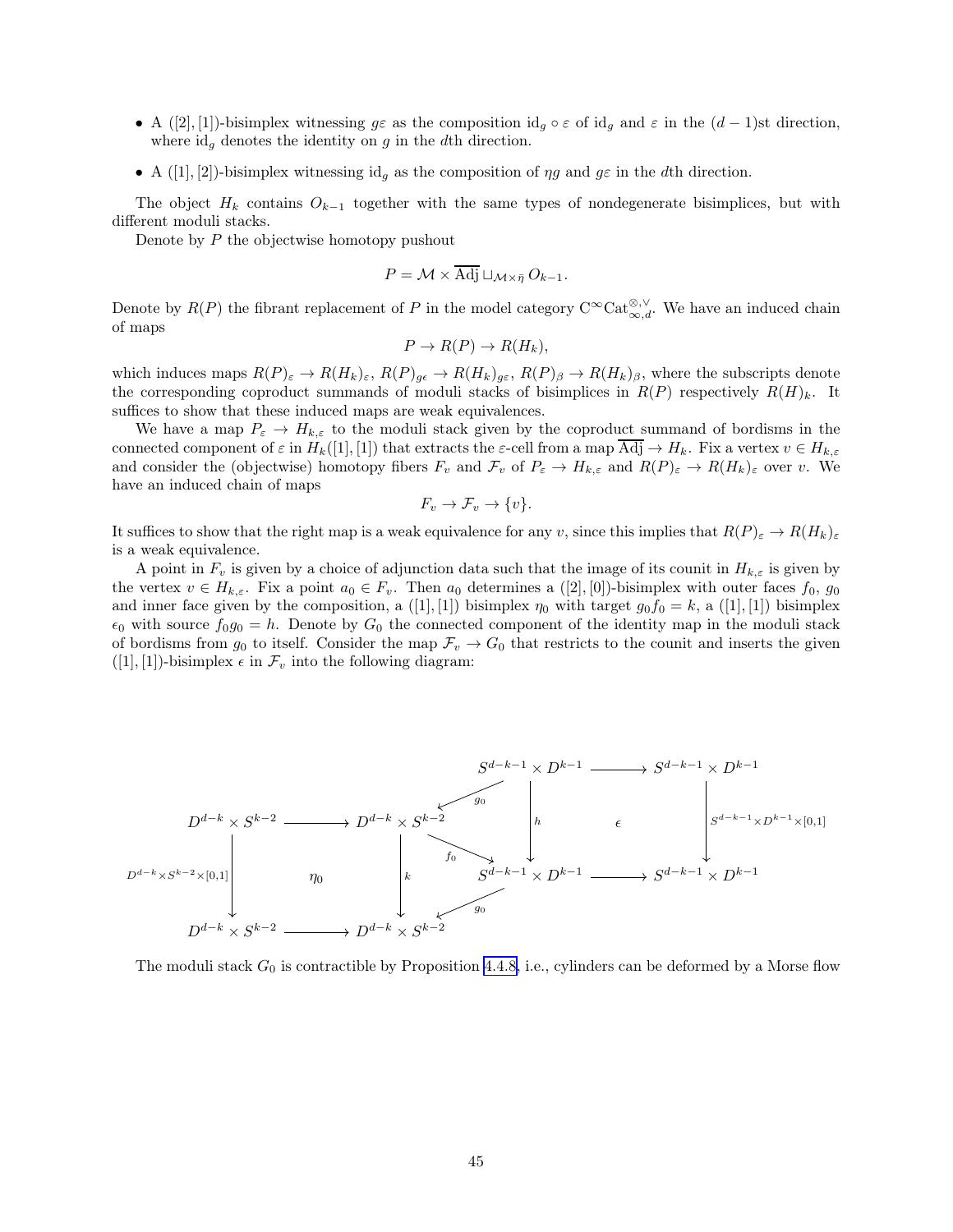<span id="page-45-0"></span>to their source cut. Consider the map  $G_0 \to \mathcal{F}_v$  that inserts a bordism in  $G_0$  into the following diagram:



The composition  $\mathcal{F}_v \to G_0 \to \mathcal{F}_v$  sends  $\epsilon$  to the composition of the following diagram:



The tuple  $(f_0, g_0, \eta_0, \varepsilon_0, \beta_0)$  provides the data for a map Adj  $\rightarrow P$ . Once composed with the fibrant replacement map  $P \to R(P)$ , the map  $\overline{Adj} \to P \to R(P)$  extends (uniquely up to a contractible choice) to a map Adj  $\rightarrow R(P)$ . In particular, we obtain the other triangle identity for  $(f_0, g_0, \eta_0, \varepsilon_0)$ , which contracts the whole diagram to  $\epsilon_0$ , so the composition  $\mathcal{F}_v \to G_0 \to \mathcal{F}_v$  is homotopic to the identity map.

Since the moduli stack  $G_0$  is contractible, this forces  $\mathcal{F}_v$  to also be contractible. Hence, the map  $R(P)_{\varepsilon} \to$  $H_{k,\varepsilon}$  is a weak equivalence.

The argument for  $g\varepsilon$  is analogous, using the same diagrams with  $g\varepsilon$  instead of  $\varepsilon$ . Hence, the map  $R(P)_{g\varepsilon} \to R(H_k)_{g\varepsilon}$  is a weak equivalence. Finally, the map  $R(P)_{\beta} \to R(H_k)_{\beta}$  is a weak equivalence because its fiber over any vertex in the codomain is the moduli stack of adjunctions with  $f$  as its left adjoint. This moduli stack is contractible.  $\Box$ 

#### 4.3 Cutting out handles

Throughout this section, we fix an arbitrary multisimplex  $\mathbf{m} \in \Delta^{\times d-1}$  and an object  $\langle \ell \rangle \in \Gamma$ . By convention, we set

$$
\mathfrak{B}\mathfrak{o}\mathfrak{r}\mathfrak{d}^{\mathbf{R}^d\times U\to U}_d:=\mathfrak{B}\mathfrak{o}\mathfrak{r}\mathfrak{d}^{\mathbf{R}^d\times U\to U}_d(\langle\ell\rangle,\mathbf{m}).
$$

We will refer to all objects in this section as smooth simplicial spaces, since the partial evaluation leaves only the cartesian space direction and the last simplicial direction.

We now define a filtration on  $\mathfrak{B}$  or  $\mathfrak{d}^{\mathbf{R}^d \times U \rightarrow U}_d$  as follows.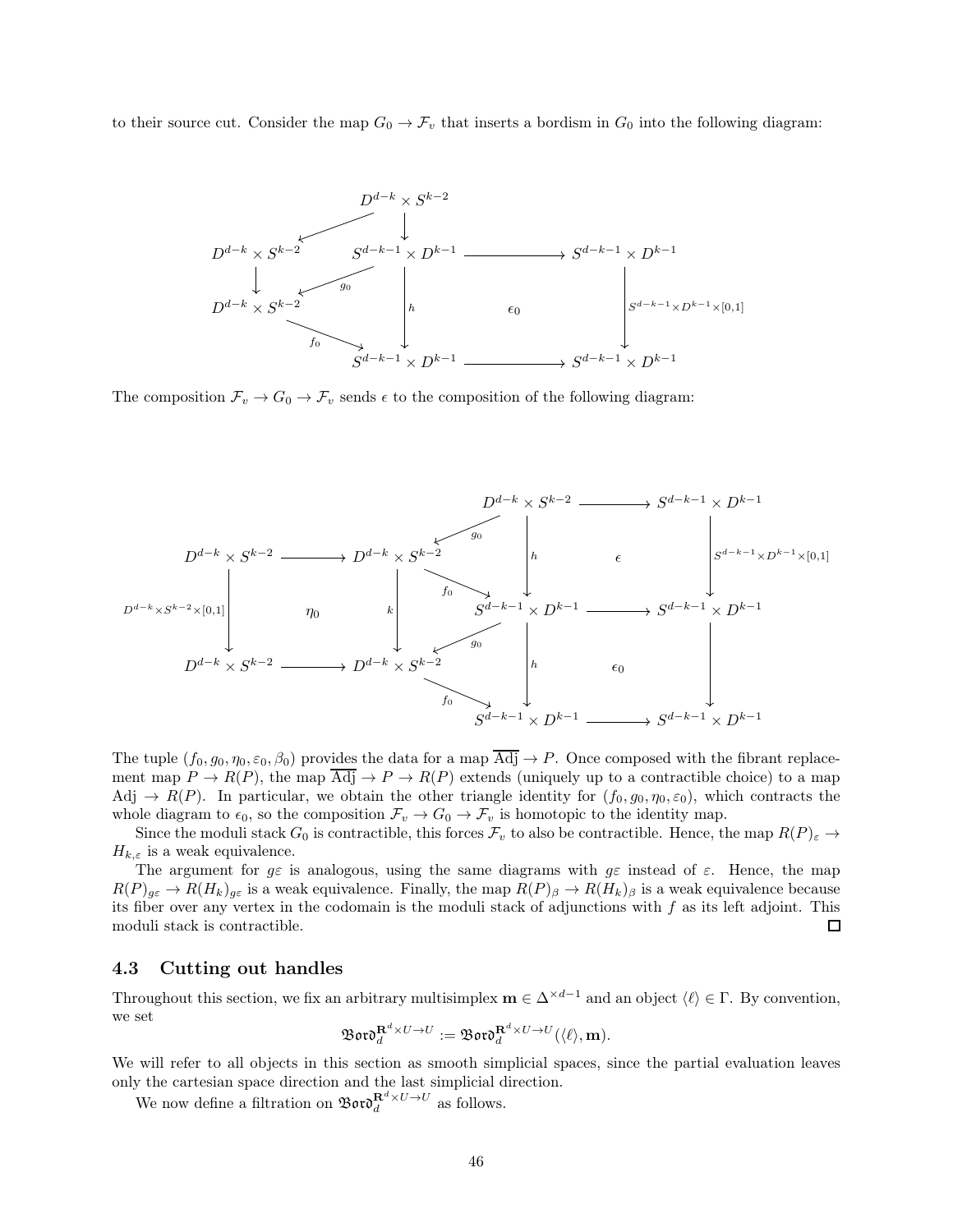<span id="page-46-0"></span>**Definition 4.3.1.** Let  $-1 \leq k \leq d$ . We define a subobject  $B_k \hookrightarrow \mathfrak{B}ov \mathfrak{d}_d^{R^d \times U \to U}$  whose bordisms, once composed with a cylinder, admit a fiberwise Morse function  $g$  that satisfies the following properties.

- g induces the source cut and the target cut, in particular,  $g^{-1}(0) = C_{\equiv}^0$  and  $g^{-1}(0, \infty) = C_{\geq}^0$ (Grady–Pavlov [\[2020.b,](#page-63-0) Definition 4.1.1]).
- The nondegenerate critical points of g are located in the interior of the core and have index at most  $k$ .

The case  $k = -1$  corresponds to the case where the bordism has no fiberwise critical points. We have a filtration

$$
B_{-1} \hookrightarrow B_0 \hookrightarrow \cdots \hookrightarrow B_k \hookrightarrow B_d = \mathfrak{B}\mathfrak{ord}_d^{\mathbf{R}^d \times U \to U},
$$

where the last equality holds since any bordism admits a Morse function that is compatible with the source cut.

In the following proofs, we will need to use the codescent property (Grady–Pavlov [\[2020.b,](#page-63-0) Theorem 6.0.1]) at each level of the index filtration Definition [4.3.1](#page-45-0).

**Proposition 4.3.2.** Fix  $d \ge 0$  and  $0 \le k \le d$ . We recall the subobjects  $\widetilde{O}_{k-1}$  and  $\widetilde{H}_k$  from Definition [4.2.22](#page-40-0). The diagram of inclusions



is a homotopy pushout in  $C^{\infty} \text{Cat}_{\infty,d}^{\otimes,\vee}$ .

Proof. As in Proposition [4.2.23,](#page-41-0) we will show that after passing to stalks on Cart, evaluating on an arbitrary object  $\langle \ell \rangle \in \Gamma$  and multisimplex  $\mathbf{m} \in \Delta^{d-1}$ , as well as a simplex  $[l] \in \Delta$  (corresponding to *l*-dimensional deformations of cut tuples), the canonical map  $f: H_k \sqcup_{\widetilde{O}_{k-1}} B_{k-1} \to B_k$  is a weak equivalence in the Joyal model structure on simplicial sets.

In the resulting simplicial set  $B_k$ , vertices are *l*-dimensional families of bordisms with a single cut in the dth simplicial direction. Furthermore, after evaluating at  $[0] \in \Delta$  (corresponding to the dth factor of  $\Delta$ ), the intersection of  $B_{k-1}$  and  $\tilde{H}_k$  equals  $\tilde{O}_{k-1}$  (as a set). Thus, f is bijective on vertices. By Grady– Pavlov [\[2020.b](#page-63-0), Proposition 5.5.2], it suffices to show that for all vertices  $x, y \in B_k$ , the induced map on Dugger–Spivak necklace categories

$$
\mathfrak{C}^{\rm nec}(f) \colon \mathfrak{C}^{\rm nec}(\widetilde{H}_k \sqcup_{\widetilde{O}_{k-1}} B_{k-1})(x, y) \to \mathfrak{C}^{\rm nec}(B_k)(x, y)
$$

is a weak equivalence in the classical model structure on simplicial sets.

Explicitly, the Dugger–Spivak necklace categories associated to the pushout can be described as follows.

- $\circ$  A necklace of length t in the category  $\mathfrak{C}^{\text{rec}}(\tilde{H}_k \sqcup_{\tilde{O}_{k-1}} B_{k-1})(x, y)$  is a composable tuple of embedded bordisms  $(M_s, C_s)_{s=1}^t$  called *beads*. The tuple satisfies the following property.
	- (P) Each bead  $(M_s, C_s)$  is either in  $\widetilde{H}_k$  or  $B_{k-1}$ .
- $\circ$  A morphism in  $\mathfrak{C}^{\text{rec}}(H_k \sqcup_{\widetilde{O}_{k-1}} B_{k-1})(x, y)$  is a composition of two basic types of morphisms.
	- The first type inserts a cut  $\Upsilon$  in a bead, obtaining a new bead  $(M_s, C_s \cup \Upsilon, e_s, f_s);$
	- The second type glues consecutive beads together, reducing the number of beads by one.

The necklace categories of  $B_k$  are identical, except Property P above is replaced by the requirement that each bead belongs to  $B_k$ . The map  $\mathfrak{C}^{\text{nec}}(f)$  simply regards a necklace in  $\widetilde{H}_k \sqcup_{\widetilde{O}_{k-1}} B_{k-1}$  as a necklace in  $B_k$ (by forgetting Property P).

The map  $\mathfrak{C}^{\text{nec}}(f)$  splits as a coproduct, indexed by the germs of cores of ambient bordisms with endcuts  $x$  and  $y$ . (In other words, morphisms in the necklace category can only exist between necklaces whose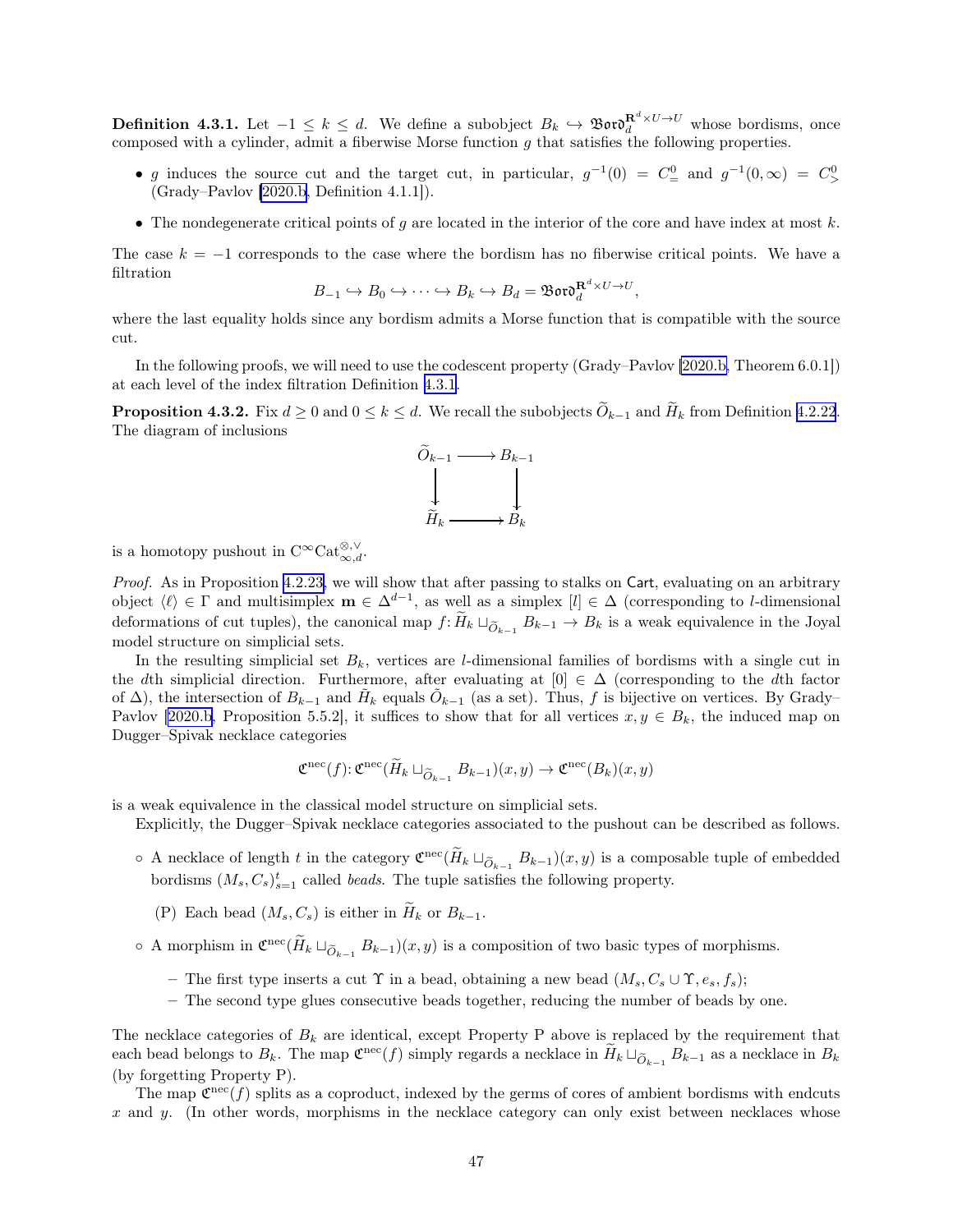<span id="page-47-0"></span>underlying bordisms from x to y coincide.) We claim that each disjoint summand of  $\mathcal{N}(\mathfrak{C}^{\text{rec}}(B_k)(x, y))$  and  $\mathcal{N}(\mathfrak{C}^{\text{nec}}(\tilde{H}_k \sqcup_{\tilde{O}_{k-1}} B_{k-1})(x, y))$  corresponding to the ambient bordism, is contractible.

For  $\mathcal{N}(\mathfrak{C}^{\text{nec}}(B_k)(x,y))$  we observe that  $B_k$  is a subobject of  $\mathfrak{B}$ oro $\mathfrak{d}^{\mathbf{R}^d\times U\to U}_d$  that is closed under composition of bordisms, and, moreover, when evaluated on some fixed object of Cart  $\times \Gamma \times \Delta^{\times d}$ , the inclusion  $B_k \to$  $\mathfrak{B}$ or $\mathfrak{d}^{\mathbf{R}^d \times U \to U}_d$  becomes an inclusion of connected components (namely, connected components indexed by pairs  $(M, P)$ , where M admits a Morse function with critical points of index at most k). Thus, the simplicial sets  $\mathcal{N}(\mathfrak{C}^{\text{nec}}(B_k)(x,y))$  coincide with the simplicial sets  $\mathcal{N}(\mathfrak{C}^{\text{nec}}(\mathfrak{B} \mathfrak{ord}_d^{\mathbf{R}^d \times U \to U})(x,y))$ , and the latter were proved to be contractible in Grady–Pavlov [\[2020.b](#page-63-0), Proposition 6.6.6].

For  $\mathcal{N}(\mathfrak{C}^{\text{nec}}(H_k \sqcup_{\widetilde{O}_{k-1}} B_{k-1})(x, y))$ , the proof of Grady–Pavlov [\[2020.b,](#page-63-0) Proposition 6.6.6] continues to work with  $H_k \sqcup_{\widetilde{O}_{k-1}} B_{k-1}$  replacing  $B_{i-1}$ . As explained there, we invoke the simplicial Whitehead theorem (Grady–Pavlov[[2020.b,](#page-63-0) Lemma 5.4.2]) and show that any map

$$
f: \mathrm{Sd}^k \partial \Delta[n] \to \mathcal{N}(\mathfrak{C}^{\mathrm{rec}}(\widetilde{H}_k \sqcup_{\widetilde{O}_{k-1}} B_{k-1})(x, y))
$$

admits a zigzag of simplicial homotopies to a map  $f'$  of the same type that factors through

$$
\mathcal{N}(\mathfrak{C}^{\mathrm{nec}}(\widetilde{H}_k\sqcup_{\widetilde{O}_{k-1}}B_{k-1})(x,x)),
$$

i.e., the target cut coincides with the source cut x. Since the latter simplicial set is contractible (by virtue of being the nerve of a category with a terminal object), it remains to construct the claimed zigzag.

The zigzag is constructed in the same way as in Grady–Pavlov[[2020.b](#page-63-0), Proposition 6.6.6], by constructing a cut tuple  $\Psi$  from x to y (i.e.,  $\Psi = (\Psi_0 = x, \Psi_1, \dots, \Psi_{|\Psi|-1}, \Psi_{|\Psi|} = y)$ ), and homotoping the map f inductively so that after the jth step of the induction, the homotoped map  $f$  factors through

$$
\mathcal{N}(\mathfrak{C}^{\mathrm{nec}}(\widetilde{H}_k \sqcup_{\widetilde{O}_{k-1}} B_{k-1})(x,\Psi_j)).
$$

Here j runs in the decreasing order from  $|\Psi|$  to 0, with  $j = |\Psi|$  being the base of the induction, which is satisfied by the assumption on f and  $j = 0$  being the final step of the induction, proving the desired claim.

The cut tuple  $\Psi$  is constructed in Grady–Pavlov [\[2020.b](#page-63-0), Lemma 6.6.4], with the input data for that result constructed as follows. Fix a Morse function  $\phi$  on the bordism from x to y such that  $\phi$  is compatible with the source cut and the nondegenerate critical points of  $\phi$  have index  $\leq k$ . Fix an open cover W of the bordism from x to y such that every critical point p of the Morse function  $\phi$  is contained in a unique element of the open cover  $W$ , with some open ball around p being disjoint from all other elements of  $W$ .

The argument of Grady–Pavlov [\[2020.b,](#page-63-0) Proposition 6.6.6] then constructs the desired zigzag of simplicial homotopies connecting f and f'. All beads created in this construction contain either no critical points of  $\phi$ or exactly one critical point of  $\phi$ . Therefore, all such beads belong to  $H_k$  or  $B_{k-1}$ .

To complete the proof, we need only show that the map  $\mathfrak{C}^{\text{nec}}(f)$  is bijective on the disjoint summands indexed by ambient bordisms. Since  $\mathfrak{C}^{\text{rec}}(f)$  is just an inclusion on such disjoint summands, by definition, we need only prove surjectivity. But the construction in Grady–Pavlov[[2020.b,](#page-63-0) Lemma 6.6.4] decomposes any ambient bordism in  $B_k$  into a composition of bordisms in  $\tilde{H}_k$  and  $B_{k-1}$  by cutting out strips containing the critical points of the Morse function, one critical point at a time, which implies surjectivity. the critical points of the Morse function, one critical point at a time, which implies surjectivity.

#### 4.4 The index filtration

**Notation 4.4.1.** Fix  $d \ge 1$ . Let  $\mathbf{1}_j$  be the multisimplex with components  $\mathbf{1}_i = [1]$  for  $i \le j$  and  $\mathbf{1}_i = [0]$ for  $d \geq i > j$ . Let X be a d-fold complete Segal space. We will refer to vertices in  $X(1<sub>i</sub>)$  as j-morphisms. We will often denote a j-morphism as an arrow  $f: a \to b$ , where  $a, b \in X(1_{j-1})$ , and  $f \in X(1_j)$  satisfies  $d_1^j(f) = a$  and  $d_0^j(f) = b$ , where  $d_i^j$ ,  $l \in \{0, 1\}$ , denotes the simplicial map in the *j*th direction.

In the following proof, we will make use of the exchange principle of Lurie[[2009.a,](#page-62-0) Lemma 3.4.21], adapting its statement to our setting. In particular, we will define the relevant objects, morphisms, 2 morphisms and 3-morphisms as multisimplices in a d-fold Segal space. With these modifications, the proof is verbatim as in Lurie[[2009.a,](#page-62-0) Lemma 3.4.21]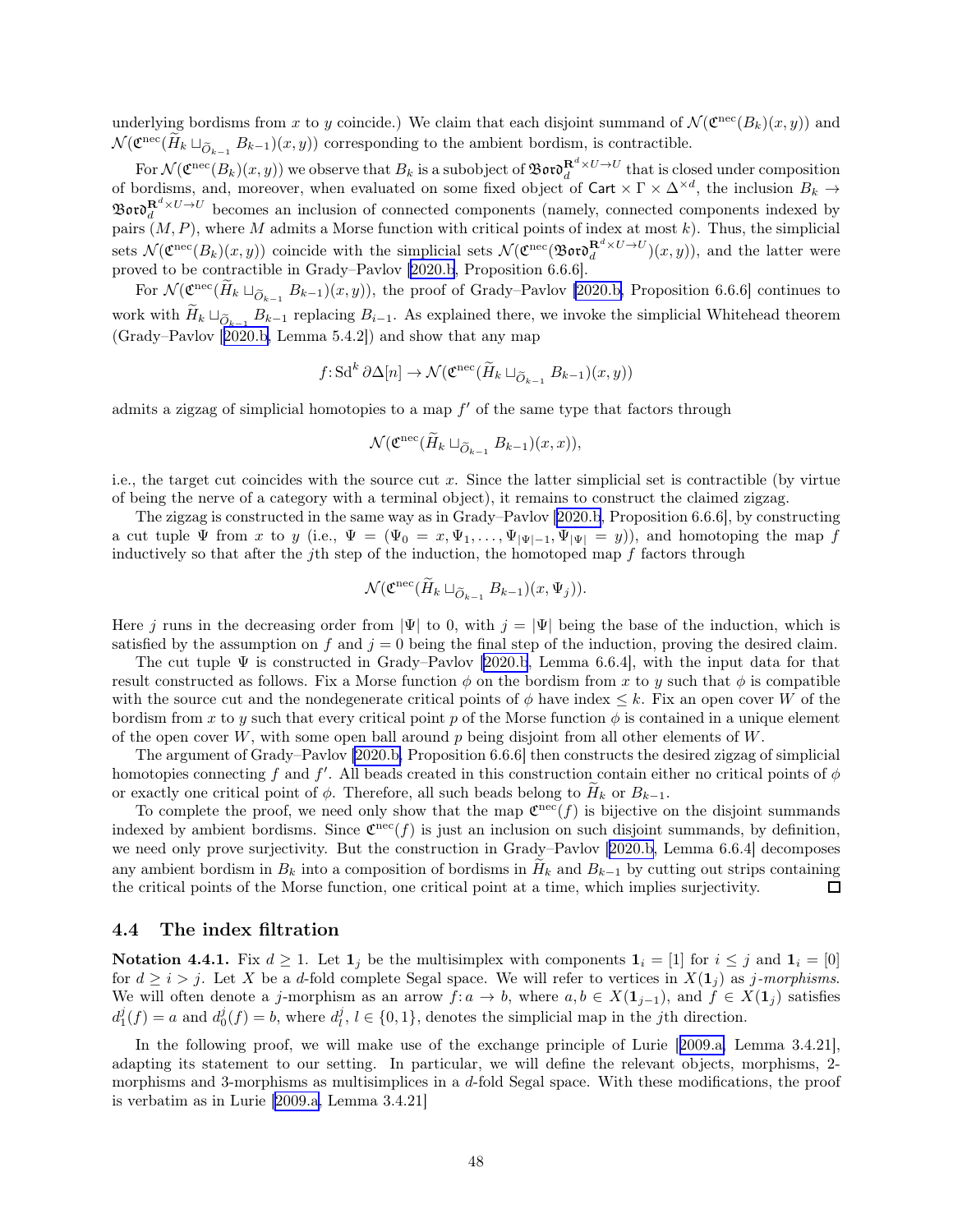**Proposition 4.4.2.** Fix  $d \geq 2$  and let X be a d-fold complete Segal space. Let  $f: x \to y$  and  $f^{\dagger}: y \to x$  be multisimplices in degree  $1_1$  (see Notation [4.4.1\)](#page-47-0). Consider multisimplices of degree  $1_2$  of the form



The right edges are given by a choice of a composition, which exists in any Segal space. Using Notation [4.4.1](#page-47-0), we will denote these 2-morphisms by  $u: id_x \to f^{\dagger} \circ f$  and  $u': id_y \to f \circ f^{\dagger}$ . Suppose the following are satisfied.

1. The 2-morphism  $u: id_x \to f \circ f^{\dagger}$  is the unit of an adjunction in X, with a compatible counit v. That is, there is a map  $(u, v, t)$ :  $\text{Adj}_1 \to X$  that sends the generators  $\epsilon \mapsto v, \eta \mapsto u$  and  $t \mapsto t'$ , where  $t'$ implements the triangle identity.

The triangle identities imply that every 3-morphism  $\alpha: f^{\dagger}u' \to uf^{\dagger}$ , which is a multisimplex of degree 1<sup>3</sup> of the form



has an adjoint  $\beta: u' \circ v \to id_{f \circ f^{\dagger}}$ , which is a multisimplex of degree  $\mathbf{1}_3$  of the form

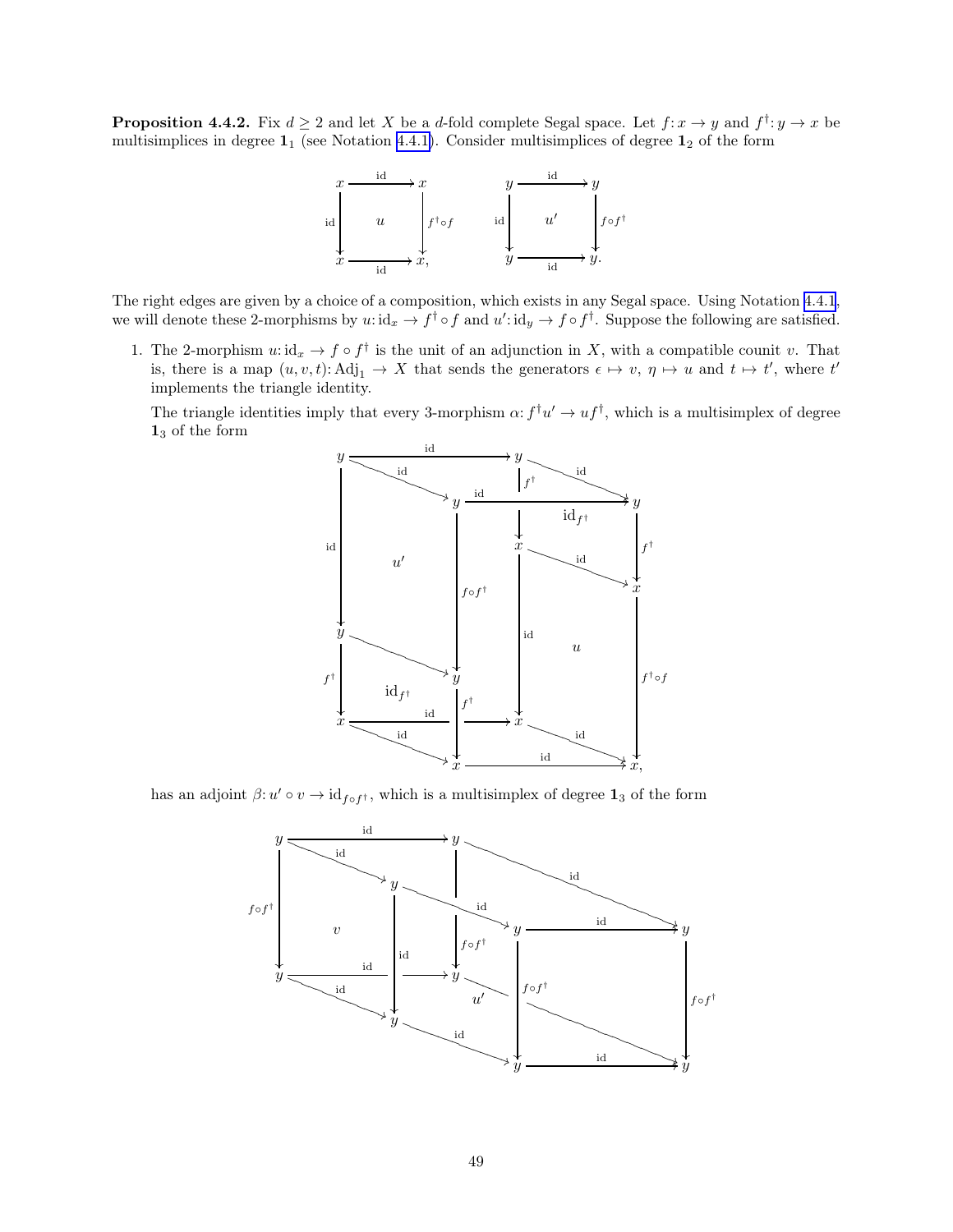<span id="page-49-0"></span>Explicitly, this correspondence is the following composite map

$$
\begin{aligned} \text{Map}(u' \circ v, \text{id}_{f \circ f^{\dagger}}) &\xrightarrow{\text{id}_{f^{\dagger}}} \text{Map}(f^{\dagger}(u' \circ v), \text{id}_{f^{\dagger} \circ f \circ f^{\dagger}}) \\ &\xrightarrow{uf^{\dagger}} \text{Map}(f^{\dagger}u' \circ f^{\dagger}v \circ uf^{\dagger}, \text{id}_{f^{\dagger} \circ f \circ f^{\dagger}} \circ (uf^{\dagger})) \\ &\xrightarrow{t'} \text{Map}(f^{\dagger}u', uf^{\dagger}), \end{aligned}
$$

where the first two maps are obtained by whiskering with the corresponding 2-morphism. The last map precomposes with the triangle identity  $t': f^{\dagger}u \circ vf^{\dagger} \to id_{f^{\dagger} \circ f \circ f^{\dagger}}$ . The composition is depicted diagrammatically in Figure 6.

- 2. The 2-morphism  $u'$  is the unit of an adjunction in  $\mathcal{C}$ , with compatible counits  $v'$ . The triangle identity implies that every 3-morphism  $\alpha$ : id  $\times u' \to u \times$  id is adjoint to a morphism  $\gamma$ : id $_{f^{\dagger} \circ f} \to u \circ v'$ , as in 1.
- 3. Both  $u$  and  $v$  admit left adjoints.

Then  $\beta$  is the counit of an adjunction in the homotopy 2-category if and only if  $\gamma$  is the unit of an adjunction.

*Proof.*The proof is verbatim Lurie [[2009.a,](#page-62-0) Lemma 3.4.21], interpreting the morphisms  $u, u', v, v', \alpha, \beta$  and  $\gamma$  as corresponding multisimplices in X, as described above. □



Figure 6: A diagram describing the adjunction  $\beta \mapsto \alpha$  in Proposition [4.4.2.](#page-47-0) Starting with  $\beta: u' \circ v \to id_{f \circ f^{\dagger}}$ , depicted by the right front 3-morphism in the above diagram, we obtain a 3-morphism  $\alpha: f^{\dagger}u' \to uf^{\dagger}$ . The left face is the composition of  $id_{f<sup>\dagger</sup> \circ f \circ f}$  with  $f<sup>\dagger</sup> u'$ . The right face is the composition of  $f<sup>\dagger</sup> u$  with  $id_{f<sup>\dagger</sup> \circ f \circ f}$ . The 3-morphism appearing in the back left corner implements the triangle identity. The center bordism is the composition  $uf^{\dagger} \circ f^{\dagger} v \circ f^{\dagger} u'$ .

We will use the following notation in the proof of Proposition [4.4.4.](#page-50-0)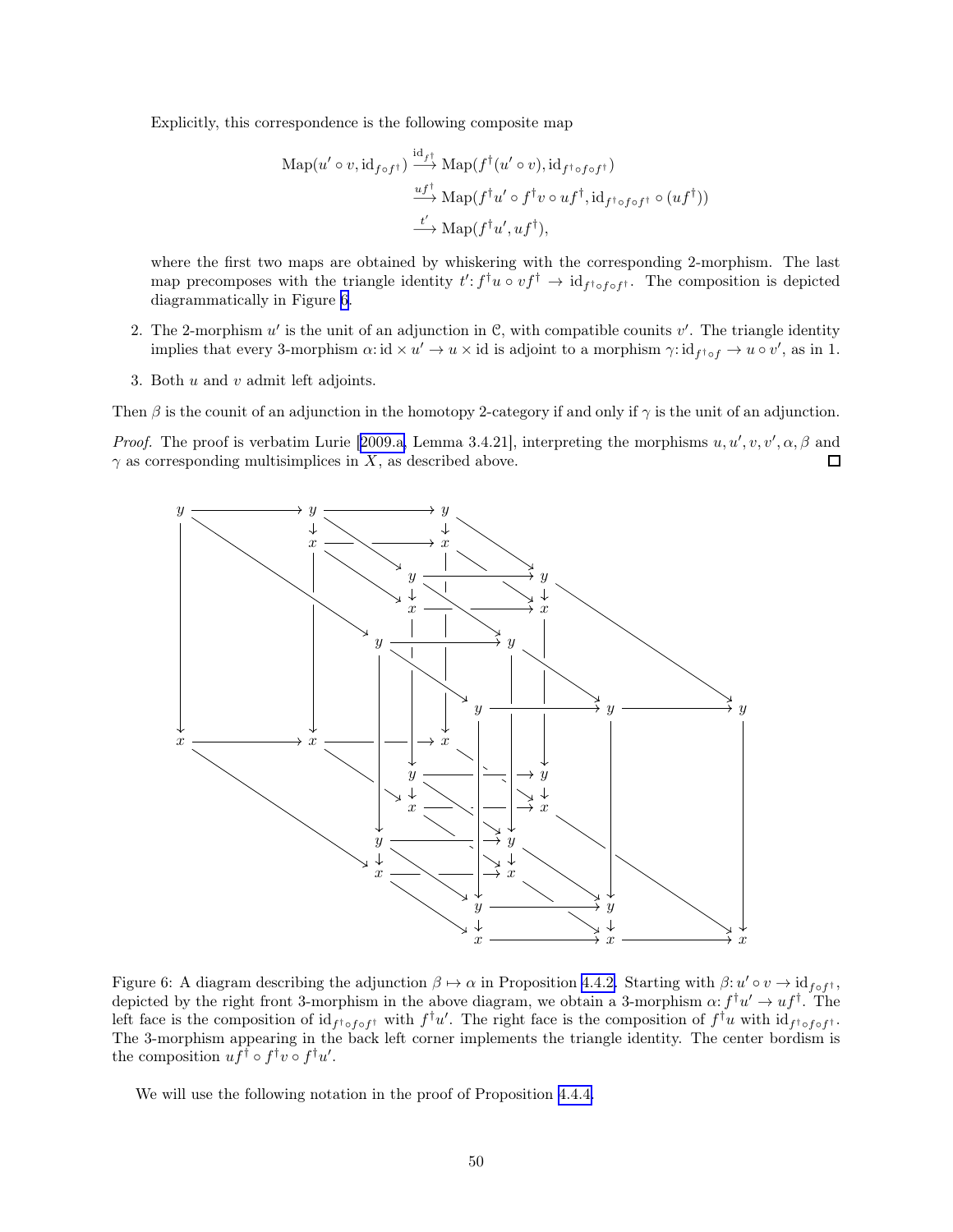<span id="page-50-0"></span>**Definition 4.4.3.** Given a fibrant smooth symmetric monoidal  $(\infty, d)$ -category with duals C, we denote by

$$
\operatorname{Fun}^{\otimes}(H_k, \mathcal{C})_{\operatorname{Adj}} \subset \operatorname{Fun}^{\otimes}(H_k, \mathcal{C})
$$

the coproduct summand consisting of connected components containing maps  $H_k \to \mathcal{C}$  (Definition [4.2.10](#page-36-0)) that send the quintuple of bordisms  $(f, g, \eta, \varepsilon, \beta)$  (Definition [4.2.10\)](#page-36-0) to a quintuple in C that extends to an adjunction.

Denote by

$$
\mathrm{Fun}^{\otimes} (O_{k-1}, \mathcal{C})_{\mathrm{unit}} \subset \mathrm{Fun}^{\otimes} (O_{k-1}, \mathcal{C})
$$

the coproduct summand consisting of connected components containing maps  $O_{k-1} \to \mathcal{C}$  (Definition [4.2.14](#page-37-0)) that send the triple of bordisms  $(f, g, \eta)$  (Definition [4.2.10\)](#page-36-0) to a triple in C that extends to an adjunction.

**Proposition 4.4.4.** Fix  $d \ge 1$  and a fibrant object  $C \in C^{\infty} \text{Cat}_{\infty,d}^{\otimes,\vee}$ . For  $k \ge 2$ , the inclusion  $B_{k-1} \hookrightarrow B_k$  is a weak equivalence in  $C^{\infty}$ Cat<sup>⊗,  $\vee$ </sup>, hence it induces a weak equivalence of derived internal homs

$$
\text{Fun}^{\otimes}(B_k, \mathcal{C}) \to \text{Fun}^{\otimes}(B_{k-1}, \mathcal{C}).
$$

Moreover, we have a weak equivalence of derived mapping spaces

$$
\mathrm{Fun}^{\otimes}(B_1,\mathcal{C}) \to \mathrm{Fun}^{\otimes}(B_0,\mathcal{C})_{\mathrm{unit}}
$$

where the subscript unit is defined in the proof.

*Proof.* From Proposition [4.3.2,](#page-46-0) for any  $k \geq 0$  we have a homotopy pushout diagram in  $C^{\infty}$ Cat $_{\infty,d}^{\otimes,\vee}$ 



Let  $C \in C^{\infty} \text{Cat}_{\infty,d}^{\otimes,\vee}$  be a local object. Taking derived internal homs from the above homotopy pushout into C gives a corresponding homotopy pullback

$$
\text{Fun}^{\otimes}(\widetilde{O}_{k-1}, \mathcal{C}) \longleftarrow \text{Fun}^{\otimes}(B_{k-1}, \mathcal{C})
$$
  

$$
\uparrow \qquad \qquad \uparrow
$$
  

$$
\text{Fun}^{\otimes}(\widetilde{H}_k, \mathcal{C}) \longleftarrow \text{Fun}^{\otimes}(B_k, \mathcal{C}).
$$

By Proposition [4.2.23,](#page-41-0) we have a weak equivalence  $\widetilde{H}_k \simeq \widetilde{O}_{k-1} \sqcup_{O_{k-1}} H_k$ . Hence, for any  $k \geq 0$  we can further expand the above homotopy fiber product to a diagram of homotopy pullbacks

$$
\text{Fun}^{\otimes}(O_{k-1}, \mathcal{C}) \longleftarrow \text{Fun}^{\otimes}(\widetilde{O}_{k-1}, \mathcal{C}) \longleftarrow \text{Fun}^{\otimes}(B_{k-1}, \mathcal{C})
$$
\n
$$
\uparrow \qquad \qquad \uparrow \qquad \qquad \uparrow
$$
\n
$$
\text{Fun}^{\otimes}(H_k, \mathcal{C}) \longleftarrow \text{Fun}^{\otimes}(\widetilde{H}_k, \mathcal{C}) \longleftarrow \text{Fun}^{\otimes}(B_k, \mathcal{C}).
$$
\n(4.4.5)

By the pasting lemma for homotopy pullbacks, the bottom left square is a homotopy pullback square. Hence the outer bottom square is also a homotopy pullback square by pasting. For  $k \geq 1$ , by Proposi-tion [4.2.24](#page-43-0), the map  $O_{k-1} \to H_k$  fits into a homotopy cocartesian square

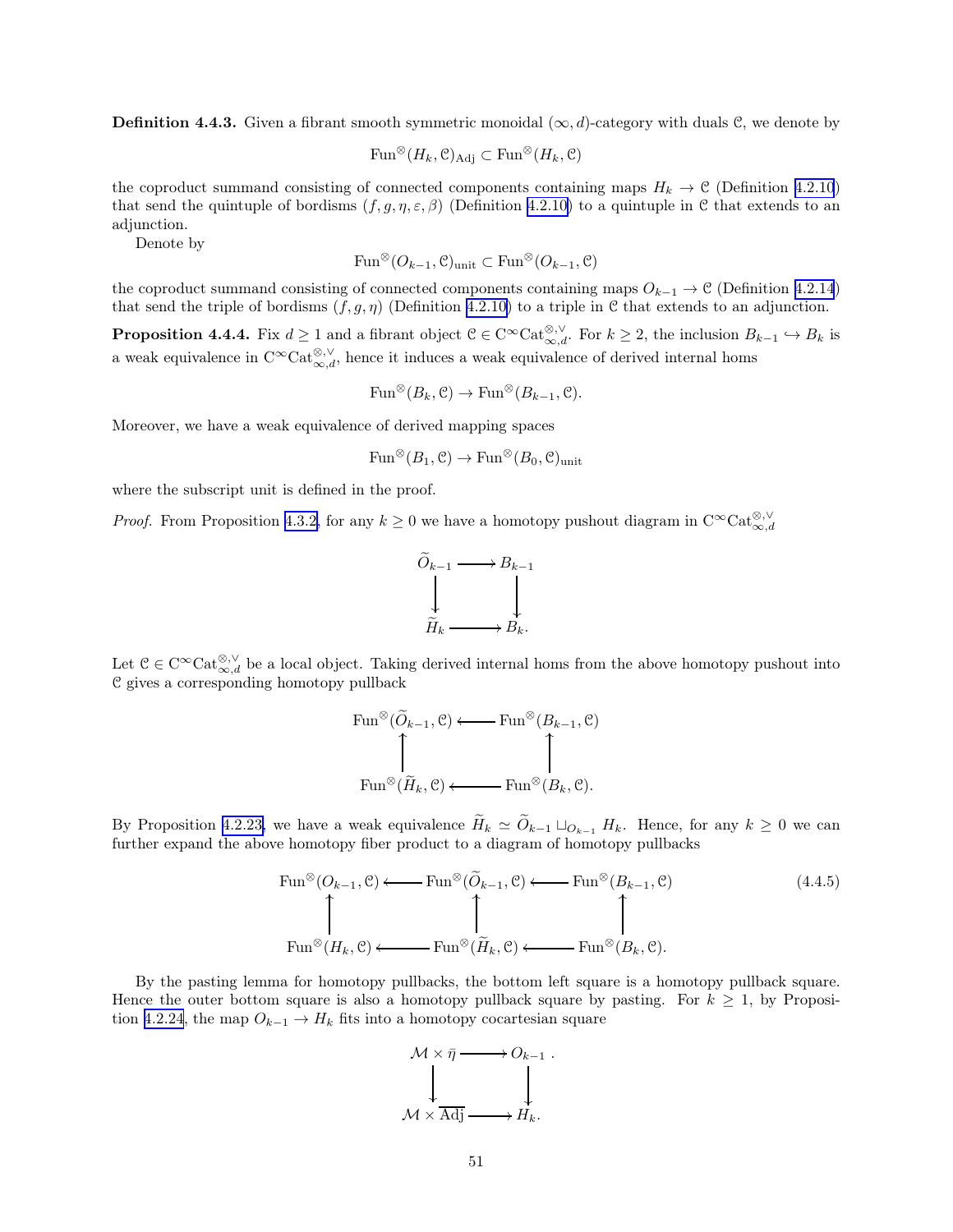<span id="page-51-0"></span>Mapping out into a fibrant object C, it follows from Riehl–Verity [\[2013.c,](#page-63-0) Proposition 4.4.7] that we have an equivalence on disjoint summands

$$
\mathrm{Fun}^{\otimes}(\mathcal{M}\times \overline{\mathrm{Adj}}, \mathcal{C})_{\mathrm{Adj}} \rightarrow \mathrm{Fun}^{\otimes}(\mathcal{M}\times \overline{\eta}, \mathcal{C})_{\mathrm{unit}}.
$$

The above homotopy cocartesian square implies that we also have an equivalence corresponding disjoint summands

$$
\mathrm{Fun}^{\otimes}(H_k, \mathcal{C})_{\mathrm{Adj}} \to \mathrm{Fun}^{\otimes}(O_{k-1}, \mathcal{C})_{\mathrm{unit}},
$$

where subscripts are defined in Definition [4.4.3.](#page-49-0)

We claim that the above diagram factors as

Fun<sup>®</sup>(O<sub>k-1</sub>, C)  
\n
$$
\downarrow
$$
\nFun<sup>®</sup>(O<sub>k-1</sub>, C)<sub>unit</sub> ← Fun<sup>®</sup>(B<sub>k-1</sub>, C)  
\n
$$
f \qquad \qquad \downarrow
$$
\nFun<sup>®</sup>(H<sub>k</sub>, C)<sub>Adj</sub> ← Fun<sup>®</sup>(B<sub>k</sub>, C).

for  $k \geq 2$ . The bottom map factors by definition, since the bordisms in  $H_k$  participate in an adjunction in  $B_k$ . For the top map, we apply the exchange principle from Proposition [4.4.2.](#page-47-0) Fix a vertex  $Z: B_{k-1} \to \mathcal{C}$ . Fix a bordism in the moduli stack  $M$ , i.e., a bordism of the form  $(4.2.12)$ , which determines bordisms

$$
D^{k-2} \times D^{d-k} \colon D^{k-2} \times S^{d-k-1} \to S^{k-3} \times D^{d-k}, \qquad D^{k-2} \times D^{d-k} \colon S^{k-3} \times D^{d-k} \to D^{k-2} \times S^{d-k-1},
$$

that are degenerate in the last two multisimplicial directions. Recalling Notation [4.4.1,](#page-47-0) we set

$$
x = Z(D^{k-2} \times S^{d-k-1}),
$$
  $y = Z(S^{k-3} \times D^{d-k}),$   
 $f^{\dagger} = Z(D^{k-2} \times D^{d-k}): y \to x,$   $f = Z(D^{k-2} \times D^{d-k}): x \to y.$ 

A choice of homotopy that contracts the composite bordism  $D^{k-1} \times S^{d-k-1} = D^{k-2} \times D^{d-k} \circ D^{k-2} \times D^{d-k}$  to  $D^{k-2} \times S^{d-k-1}$  gives rise to a simplicial homotopy id $x \simeq Z(D^{k-1} \times S^{d-k-1})$ . We also have an identification  $f^{\dagger} \circ f = Z(S^{k-2} \times D^{d-k}).$ 

Now define  $u = Z(D^{d-k} \times D^{k-1})$ : id<sub>x</sub>  $\rightarrow f^{\dagger} \circ f$ . This is the value of Z on the upper left edge of the second diagram in [\(4.2.12\)](#page-37-0). Define also  $u' := Z(D^{k-2} \times D^{d-k+1}) : id_y \to f \circ f^{\dagger}$ . Finally, let  $\gamma$  be the value of Z on the bordism given by replacing k with  $k + 1$  in [\(4.2.12\)](#page-37-0). Then  $\beta$  is the value of Z on the bordism ([4.2.11\)](#page-36-0), which can be seen using the triangle identity ([4.2.13](#page-37-0)).

We are now in a position to apply Proposition [4.4.2](#page-47-0). By definition, the composition

$$
\eta_{\mathbf{1}_{d-2}} \to B_{k-1} \overset{Z}{\to} \mathfrak{C}
$$

picks out  $\gamma:\mathrm{id}_{f^{\dagger}\circ f}\to u\circ v'$ . Since  $\beta$  is obtained as the image of the composite map

$$
\epsilon_{\mathbf{1}_{d-2}} \to \mathrm{Adj}_{\mathbf{1}_{d-2}} \to B_{k-1} \to \mathcal{C},
$$

it is the counit of an adjunction. Then Proposition [4.4.2](#page-47-0) implies that  $\gamma$  is also the unit of an adjunction. Hence the restriction map  $\text{Fun}^{\otimes}(B_{k-1}, \mathcal{C}) \to \mathcal{M}\text{ap}(\eta_{\mathbf{1}_{d-2}}, \mathcal{C})$  indeed factors through  $\text{unit}_{\mathbf{1}_{d-2}}(\mathcal{C})$ .

Thus,for  $k \ge 2$ , by Riehl–Verity [[2013.c,](#page-63-0) Proposition 4.4.12], the map f in (4.4.6) is a weak equivalence. Since the bottom square in (4.4.6) is homotopy cartesian, this shows that  $B_{k-1} \hookrightarrow B_k$  is a local equivalence, completing the proof for  $k \geq 2$ .

For  $k = 1$ , denote by Fun<sup>⊗</sup>( $B_0$ ,  $C$ )<sub>unit</sub> the subobject given by union of the connected components of Fun<sup>⊗</sup>( $B_0$ ,  $\mathcal{C}$ ) such that the restriction of the map g factors through the map l in (4.4.6). Replacing Fun<sup>⊗</sup>( $B_0$ , C) with Fun<sup>⊗</sup>( $B_0$ , C)<sub>unit</sub> in the upper right corner of (4.4.6) produces a commutative diagram whose bottom square is homotopy cartesian. Thus, the induced map  $\text{Fun}^{\otimes}(B_1,\mathcal{C}) \to \text{Fun}^{\otimes}(B_0,\mathcal{C})$ <sub>unit</sub> is a weak equivalence.  $\Box$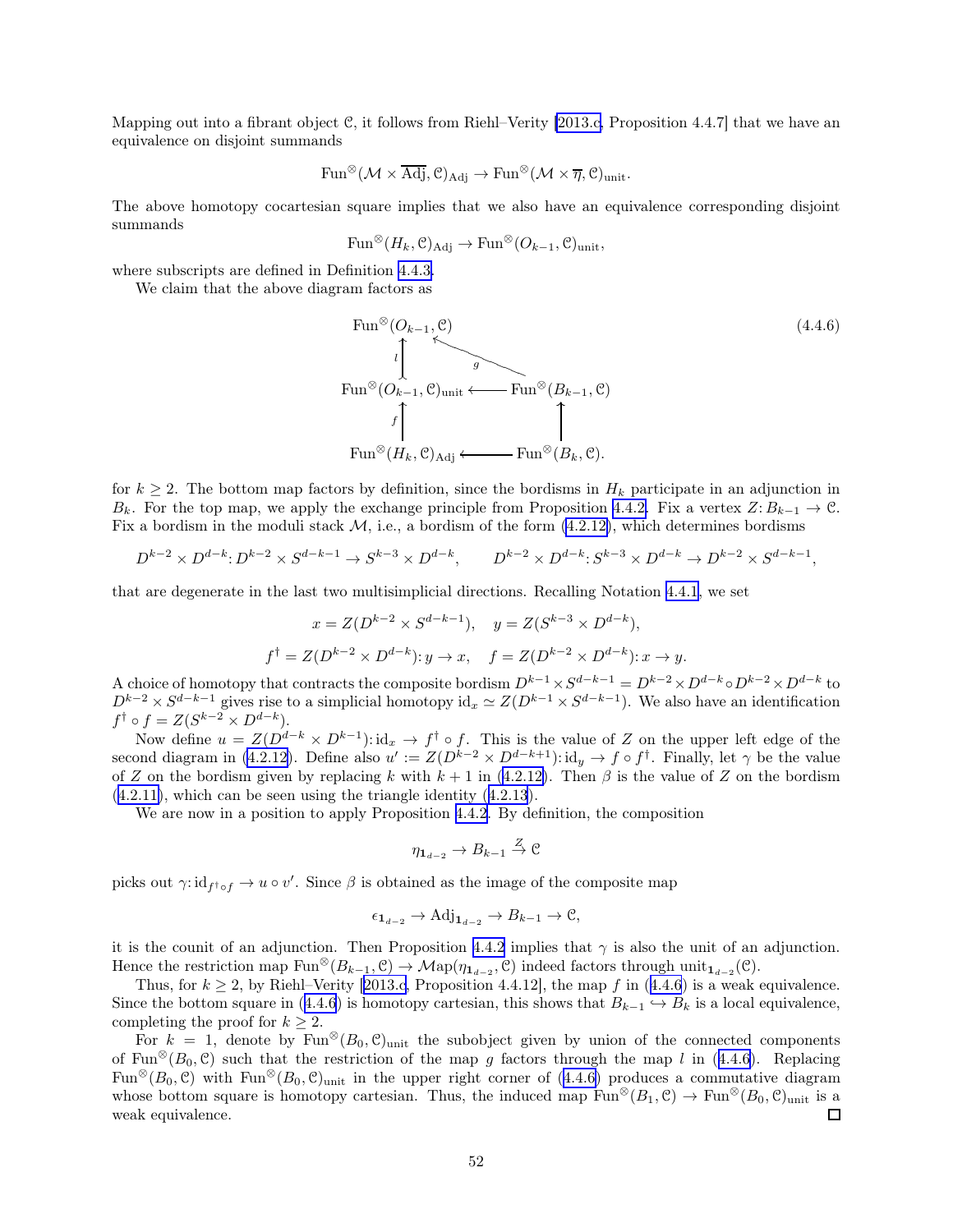<span id="page-52-0"></span>**Proposition 4.4.7.** Fix  $d \geq 1$  and  $\mathcal{C} \in C^{\infty} \text{Cat}_{\infty,d}^{\otimes,\vee}$ . We have a weak equivalence

 $\text{Fun}^{\otimes}(B_0,\mathcal{C})_{\text{unit}} \to \text{Fun}^{\otimes}(B_{-1},\mathcal{C}) \times_{\text{Fun}^{\otimes}(O_{-1},\mathcal{C})} \text{Fun}^{\otimes}(H_0,\mathcal{C})_{\text{unit}},$ 

where the subscript unit on both sides is defined in the proof of Proposition [4.4.4:](#page-50-0) we require that the morphism given by the image of  $\emptyset \to S^{d-1}$  is the unit of an adjunction involving morphisms given by evaluating on bordisms  $D^{d-1}$ :  $\emptyset \to S^{d-2}$  and  $D^{d-1}$ :  $S^{d-2} \to \emptyset$  (which compose to  $S^{d-1}$ ).

*Proof.* We apply Proposition [4.3.2](#page-46-0) for  $k = 0$ , which produces a weak equivalence

$$
\text{Fun}^{\otimes}(B_0, \mathcal{C}) \to \text{Fun}^{\otimes}(B_{-1}, \mathcal{C}) \times_{\text{Fun}^{\otimes}(\tilde{O}_{-1}, \mathcal{C})} \text{Fun}^{\otimes}(\tilde{H}_0, \mathcal{C}) = \text{Fun}^{\otimes}(B_{-1}, \mathcal{C}) \times_{\text{Fun}^{\otimes}(O_{-1}, \mathcal{C})} \text{Fun}^{\otimes}(H_0, \mathcal{C}).
$$

Taking the connected components on both sides corresponding to the unit condition completes the proof.  $\Box$ 

**Proposition 4.4.8.** The object  $B_{-1} \in C^{\infty} \text{Cat}_{\infty,d}^{\otimes,\vee}$  is homotopy constant with respect to the dth factor of  $\Delta$ .

*Proof.* The idea of the proof is that bordisms in  $B_{-1}$  are cylinders in the dth direction, so a Morse flow can be used to contract these cylinders and make them degenerate.

We evaluate  $B_{-1}$  on an arbitrary object of Cart  $\times \Gamma \times \Delta^{\times(d-1)}$  and work exclusively with the resulting simplicial space, which we also denote by  $B_{-1}$ .

Recall (Grady–Pavlov [\[2020.b,](#page-63-0) Remark 6.2.2]) that in the case of representable structures given by some object  $(\mathbf{R}^d \times U \to U) \in \mathsf{FEmb}_d$ , the simplicial sets  $B_{-1}([n])$  admit a simple description: their *l*-simplices are smooth *l*-dimensional families of *n*-chains of embedded bordisms in  $\mathbb{R}^d$ . (Rather, we have germs of such families around  $\Delta^l$ , which we refer to as  $\Delta^l$ -families from now on.)

Consider the simplicial subset  $B'_{-1}([n]) \subset B_{-1}([n])$  consisting of those simplices for which the corresponding smooth  $\Delta^l$ -families of embedded bordisms admit a Morse function without critical points that vanishes on the 0th cut (corresponding to the vertex  $0 \in [n]$ ). The inclusion  $B'_{-1}([n]) \subset B_{-1}([n])$  is a simplicial weak equivalence by the simplicial Whitehead theorem (see, for example, Grady–Pavlov[[2020.b,](#page-63-0) Lemma 5.4.2]). Indeed, pick a l-simplex in  $B_{-1}([n])$ , which is given by a smooth  $\Delta^l$ -family of embedded bordisms. For any  $t \in \Delta^l$ , the bordism corresponding to the point t admits a Morse function that vanishes on the source cut (Grady–Pavlov[[2020.b](#page-63-0), Lemma 6.6.4]). Therefore, we can find a family of such functions in some open neighborhood of t. By repeatedly subdividing  $\Delta^l$ , we can ensure that each of the resulting simplices admits such a family of Morse functions, and the simplicial Whitehead theorem concludes the argument. Thus, from now we work with  $B'$  instead of  $B$ .

We apply the simplicial Whitehead theorem (Grady–Pavlov[[2020.b,](#page-63-0) Lemma 5.4.2]) to the simplicial degeneration map  $B'_{-1}([0]) \to B'_{-1}([1])$ . (The general case of simplicial degeneration maps  $B'_{-1}([0]) \to$  $B'_{-1}([l])$  is treated identically.)

Suppose we have a map  $\partial \Delta^a \to B'_{-1}([0])$  together with a filling  $\Delta^a \to B'_{-1}([1])$ . That is to say, we have a  $\Delta^a$ -smooth family of embedded cylinders and the cylinders over the points of  $\partial \Delta^a$  are degenerate. Pick a smooth family of Morse functions without critical points that vanishes on the source cuts of cylinders (see Grady–Pavlov[[2020.b](#page-63-0), Lemma 6.6.4]). The family of Morse functions has germs around the cores of cylinders, so can be extended to an actual Morse function in an open neighborhood of the core. Pick some  $\varepsilon > 0$  such that the preimage of  $[-\varepsilon, 0]$  has no critical points.

We can now glue the preimage of  $[-\varepsilon, 0]$ , which is a family of cylinders, to the source cut, ensuring the source and target cuts are disjoint for all cylinders. As explained in Example [3.2.3](#page-16-0), gluing a cylinder produces a simplicial homotopy from the original map  $\Delta^a \to B'_{-1}([0])$  to a map of the same form that encodes the glued cylinders. The homotopy itself is implemented by the Morse flow.

The source and target cuts are now disjoint for all cylinders. Pick a new family of Morse functions that vanishes on the source and is constant on the target bordisms (see Grady–Pavlov[[2020.b,](#page-63-0) Lemma 6.6.4]).

The Morse flow up to the value  $-\varepsilon$  for the newly constructed Morse functions without critical points contracts the cylinders and can be implemented via a simplicial homotopy in the simplicial set Cut of Definition [3.2.1,](#page-16-0) as explained in Example [3.2.3](#page-16-0).

The resulting families are degenerate and land inside  $B'_{-1}([0])$ .

Finally, use the Morse flow again to move the resulting degenerate cylinders from  $-\varepsilon$  to 0.

We have constructed a chain of three simplicial homotopies from the given map  $\Delta^a \to B'_{-1}([1])$  to a map  $\Delta^a \to B'_{-1}([1])$  that lands in the image of  $B'_{-1}([0])$ .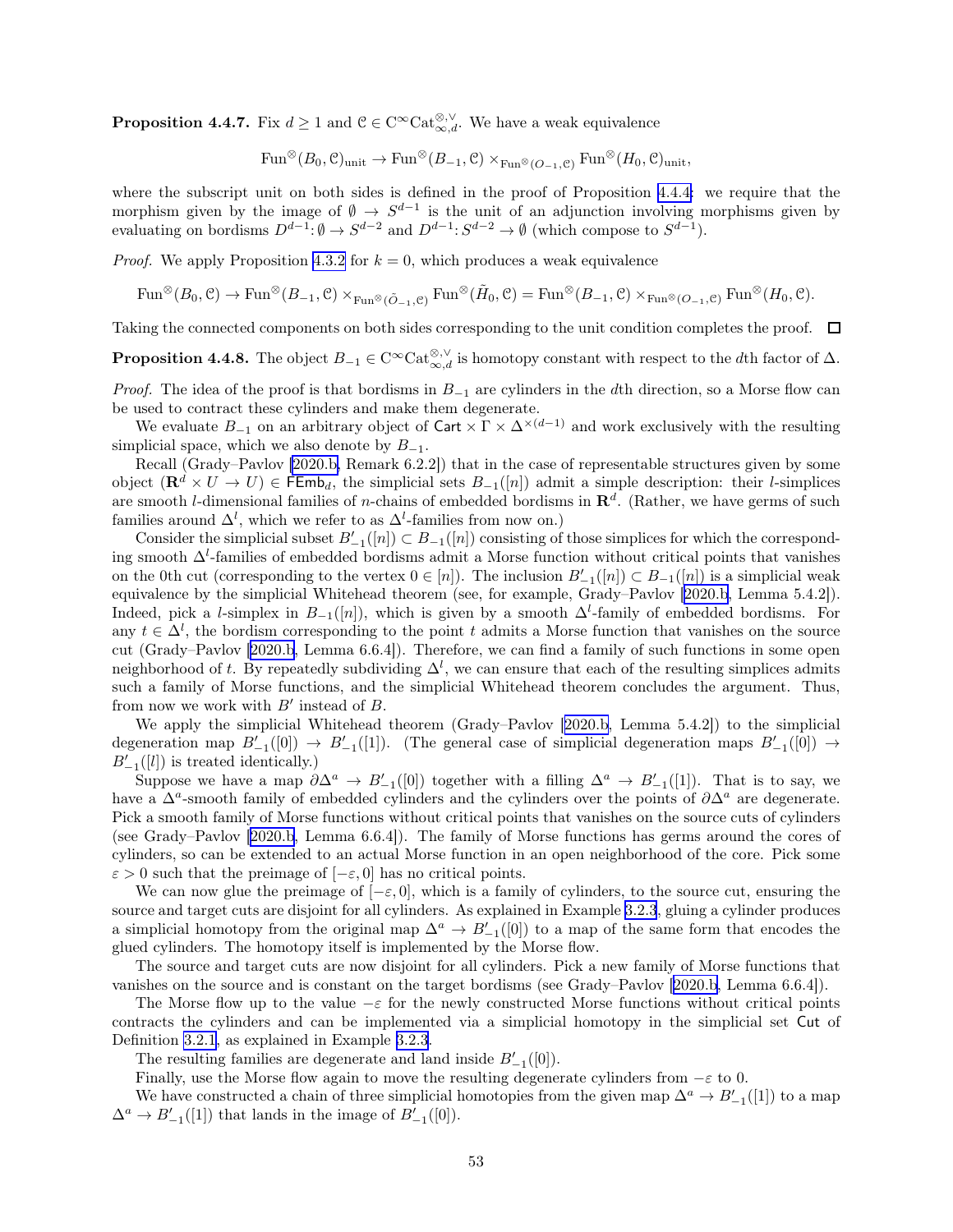<span id="page-53-0"></span>This is not yet a homotopy relative boundary  $\partial \Delta^a$ , as required by the simplicial Whitehead theorem, since the boundary is itself moved by these homotopies around a loop. However, these loops are themselves contractible: geometrically, the loop moves the boundary cuts from 0 to  $-\varepsilon$  and then from  $-\varepsilon$  back to 0. A smooth 2-homotopy contracts these loops to constant loops by smoothly deforming  $\varepsilon$  to 0.  $\Box$ 

Proposition 4.4.9. We have a weak equivalence

$$
i\!:\!\mathfrak{B}\mathfrak{ord}_{d-1}^{\iota_{d-1}^*(\mathbf{R}^d\times U\to U)}\stackrel{\simeq}{\to}B_{-1}([0]).
$$

*Proof.* We evaluate on some arbitrary  $U \in \mathsf{Cart}$ ,  $\langle \ell \rangle \in \Gamma$ ,  $\mathbf{m} \in \Delta^{\times(d-1)}$ . The resulting spaces are the diagonals of simplicial groupoids from Definition [3.2.1,](#page-16-0) and we define a morphism f of these simplicial groupoids.

Recall that the simplicial set of objects is given by

$$
\mathrm{Ob} := \coprod_{(M,P)} \mathcal{S}_{\square}(M \times U \to U) \times \mathrm{Cut}_{\square}(M \times U \to U, P),
$$

where the coproduct ranges over pairs  $(M, P)$  as in Definition [3.1.7,](#page-14-0) where M has dimension  $d-1$  on the left side and dimension d on the right side. When we map to the right side, we have to add an additional cut, corresponding to an object (0-simplex) in the dth direction. The map f sends  $(M, P)$  to  $(M \times \mathbf{R}, P')$ , where  $P' : M \times \mathbf{R} \to M \to \langle \ell \rangle$  simply projects onto M and applies P. The cut in the dth direction is  $(M \times \mathbf{R}_{\leq 0} \times U \to U, M \times \{0\} \times U \to U, M \times \mathbf{R}_{\geq 0} \times U \to U)$ , which provides a map of simplicial sets  $\text{Cut}(M \times U \to U, P) \to \text{Cut}((M \times \mathbf{R}) \times U \to U, P')$ . A geometric structure on the left is by definition of  $\iota_{d-1}^*$ a germ of an embedding  $M \times \mathbf{R} \times U \to \mathbf{R}^d \times U$  around the core of  $M \times U$ , which we map to its germ around the core of  $M \times \mathbf{R} \times U$  on the right side.

Recall that the simplicial set of morphisms is given by

$$
\text{Mor} := \coprod_{(\tilde{M}, \tilde{P})} \mathcal{S}_{\Box}(\tilde{M} \times U \to U) \times \text{DiffCut}_{\Box}(M \times U \to U, P),
$$

where the coproduct is taken over the same pairs as for Ob. The simplicial set  $\text{DiffCut}(M \times U \to U, P)$  has as its l-simplices an l-simplex of  $\text{Cut}(M \times U \to U, P)$  together with a germ of a diffeomorphism  $M \to \tilde{M}$ taken around the union over all  $t \in \Delta^l$  of cores of  $C_t$  inside M and that commutes with the maps P and P. We send such a germ of a diffeomorphism  $M \to M$  to the induced germ of a diffeomorphism  $M \times \mathbf{R} \to$ 

 $\tilde{M} \times \mathbf{R}$ . The resulting map preserves composition, again by definition of  $\iota_{d-1}^*$  on morphisms.

We have defined a morphism f of simplicial groupoids. To show that the diagonal  $q$  of the nerve of f is a weak equivalence, observe that the codomain of q is weakly equivalent to the simplicial set of  $U$ -families of embedded codimension 1 bordisms in  $\mathbb{R}^d$  with a choice of a normal orientation. The domain of g is weakly equivalent to the simplicial set of U-families of embedded codimension 1 bordisms M in  $\mathbb{R}^d$  with a choice of an embedding  $M \times \mathbf{R} \times U \to \mathbf{R}^d \times U$  that extends the given embedding  $M \times U \to \mathbf{R}^d \times U$ . The homotopy fiber of g over some vertex in the codomain of g is a simplicial torsor over the simplicial group  $G$  of  $U$ -families of diffeomorphisms  $M \times \mathbf{R} \times U \to M \times \mathbf{R} \times U$  (over U) that preserve  $M \times \{0\} \times U$ ,  $M \times \mathbf{R}_{>0} \times U$ , and  $M \times \mathbf{R}_{\leq 0} \times U$ .

We now show that the simplicial group  $G$  is contractible. The argument is standard and closely resembles the "make linear in a small neighborhood and zoom in" argument used in the proof of the smooth analogue of the Kister–Mazur theorem. We apply the simplicial Whitehead theorem to G. Since any simplicial group is a Kan complex, there is no need to use subdivisions.

Suppose  $g: \partial \Delta^a \to G$  is a simplicial map. We construct a filling  $\Delta^a \to G$  as follows. Given g, construct the smooth map g' that for each  $t \in \partial \Delta^a$  is given by the map  $M \times \mathbf{R} \times U \to M \times \mathbf{R} \times U$  that merely rescales the **R**-component by the factor given by the derivative of the composition  $M \times \mathbf{R} \times U \to M \times \mathbf{R} \times U \to \mathbf{R}$ at the given point  $(m, u) \in M \times U$  in the direction of **R**, where the first map is given by g and the second map is projection.

Using the compactness of  $\partial \Delta^a$ , choose  $\varepsilon > 0$  such that the smooth homotopy that interpolates between g and g' via the formula  $(1 - tb(|x|/\varepsilon))g(x) + tb(|x|/\varepsilon)g'$  is an embedding for all  $t \in [0, 1]$ , where  $b: [0, \infty) \to \mathbf{R}$ is a bump function that is 1 near 0 and 0 near  $[1, \infty)$ .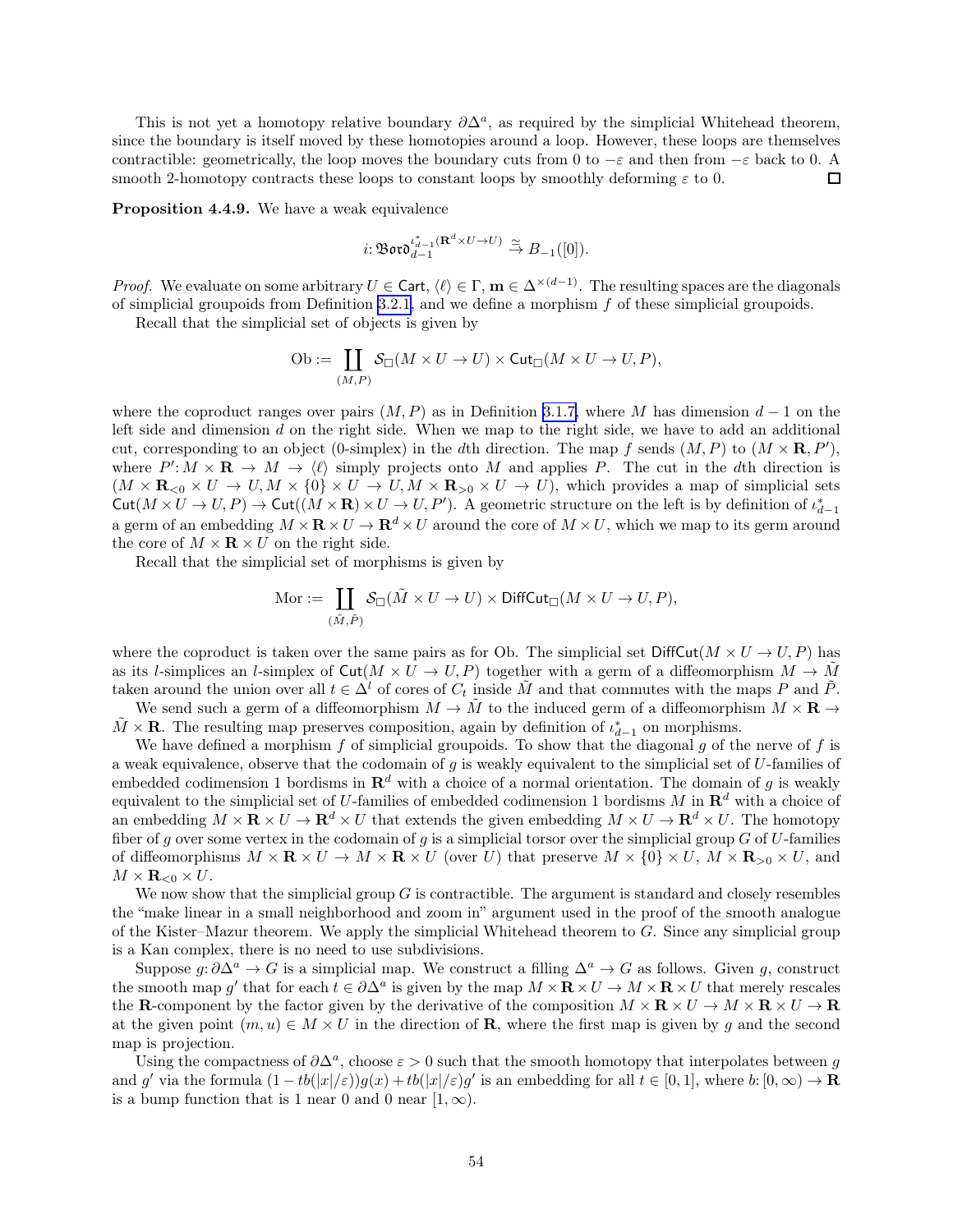<span id="page-54-0"></span>Next, by rescaling **R** using the formula  $g'(x(1-t))/(1-t)$  for  $t \in [0,1)$  (and extending to  $t = 1$  using  $g'(x)$ , we can further deform g' to a family g'' that is given by diffeomorphisms  $M \times \mathbf{R} \times U \to M \times \mathbf{R} \times U$  that do not change the M-component and are linear on the R-component. The space of such diffeomorphisms is the space of smooth maps  $M \times U \to \mathbf{R}_{>0}$ , which is contractible. Thus, G is contractible.  $\Box$ 

# 5 The homotopy type of the extended geometric bordism category

In this section, we show how to extend the Galatius–Madsen–Tillmann–Weiss theorem[[2006.a](#page-62-0)] to the case of fully extended bordism categories with geometric structures. This extends the existing work in the case oftopological structure of Bökstedt–Madsen [[2011.a\]](#page-62-0) for multiple  $(\infty, d)$ -categories and Schommer-Pries [[2017.b\]](#page-63-0) for globular  $(\infty, d)$ -categories (generalizing the fully extended case only).

Definition 5.0.1. The model category of simplicial spectra is denoted by Sp. We also consider the left Bousfield localization of Sp with respect to morphisms that induce isomorphisms on nonnegatively graded homotopy groups. The resulting *connective* model structure on  $Sp$  is denoted by  $Sp_{\geq 0}$ .

Recall the following Quillen equivalence, where the left side models smooth symmetric monoidal  $(\infty, d)$ categories in which all objects are (monoidally) invertible and all k-morphisms for  $0 < k < d$  are invertible.

Proposition 5.0.2 (Bousfield–Friedlander [\[1978\]](#page-61-0)). We have a chain of left Quillen equivalences

$$
\mathrm{C}^\infty\mathrm{Cat}_{\infty,d}^{\otimes,\times}=\mathcal{P}\mathrm{Sh}_\Delta(\mathsf{Cart}\times\Gamma\times\Delta^{\times d})\rightarrow\mathcal{P}\mathrm{Sh}_\Delta(\mathsf{Cart}\times\Gamma)\rightarrow\mathcal{P}\mathrm{Sh}(\mathsf{Cart},\mathsf{Sp}_{\geq 0}),
$$

where the left category  $C^{\infty}$ Cat<sup>⊗<sub>, $\chi$ </sub><sup> $\chi$ </sup> is the category  $C^{\infty}$ Cat<sup>⊗<sub>,*u*ple</sub> equipped with the projective globular (or</sup></sup> uple) model structure that is left Bousfield localized with respect to arbitrary maps of multisimplices (making all k-morphisms invertible for any  $0 < k \leq d$ ) as well as the shear map for Γ (making all objects monoidally invertible), the middle category  $\mathcal{P}Sh_{\Delta}(\mathsf{Cart} \times \Gamma)$  is equipped with the stable model structure of Bousfield–Friedlander [\[1978](#page-61-0)] in the direction of Γ and Čech structure in the direction of Cart, and the right category  $\mathcal{P}Sh(Cart, Sp_{\geq 0})$  is equipped with the Čech-local model structure valued in the stable *connective* model structure on simplicial spectra. The left functor takes colimits with respect to  $\Delta^{\times d}$  and the right functor is given by applying the Bousfield–Friedlander functor [\[1978](#page-61-0)] objectwise on Cart.

Proof. The statement for the left functor follows immediately from the definition of the model structures. The statement for the right functor follows from Bousfield–Friedlander [\[1978\]](#page-61-0).  $\square$ 

Definition 5.0.3. We denote by

$$
\mathcal{K}\!:\!\mathrm{C}^\infty\mathrm{Cat}_{\infty,d}^{\otimes,\times}\rightarrow\mathrm{P\mathcal{S}\mathrm{h}}(\mathsf{Cart},\mathsf{Sp}_{\geq 0})
$$

the composition of the chain of equivalences from Proposition 5.0.2, and by  $\mathbb{L}\mathcal{K}$  its left derived functor with respect to the model structures indicated there.

Recall the notion of a geometric structure from Definition [3.1.3](#page-13-0).

**Definition 5.0.4.** Fix  $d \geq 0$ . We define the *Madsen–Tillmann spectrum functor* as the composite functor

$$
\mathsf{MT}:=\mathbb{L}\mathcal{K}\circ\mathfrak{B}\mathfrak{o}\mathfrak{r}\mathfrak{d}^{(-)}_d\!:\!\mathfrak{P}\mathrm{Sh}_\Delta(\mathsf{FEmb}_d)\rightarrow\mathrm{C}^\infty\mathrm{Cat}_{\infty,d}^{\otimes,\times}\rightarrow\mathfrak{P}\mathrm{Sh}(\mathsf{Cart},\mathsf{Sp}_{\geq 0}).
$$

The following result generalizes the classification of invertible topological field theories established by Schommer-Pries [\[2017.b,](#page-63-0) Theorem 6.14] to the case of arbitrary geometric structures.

**Theorem 5.0.5.** Fix  $d \geq 0$ ,  $S \in \mathcal{P} \text{Sh}_{\Delta}(\mathsf{FEmb}_d)$ , and a fibrant object  $\mathcal{C} \in \text{C}^{\infty} \text{Cat}_{\infty,d}^{\otimes,\times}$  (Proposition 5.0.2). Then the natural inclusion map

$$
\mathrm{c}_{\{1,\ldots,d\}}(\mathrm{Fun}^{\otimes}(\mathfrak{B}\mathfrak{o}\mathfrak{r}\mathfrak{d}_d^{\mathcal{S}},\mathcal{C})^{\times}) \rightarrow \mathrm{Fun}^{\otimes}(\mathfrak{B}\mathfrak{o}\mathfrak{r}\mathfrak{d}_d^{\mathcal{S}},\mathcal{C})
$$

is a weak equivalence and we have a natural weak equivalence

$$
\mathbb{L}\mathcal{K}\operatorname{Fun}^{\otimes}(\mathfrak{B}\mathfrak{o}\mathfrak{r}\mathfrak{d}^{\mathcal{S}}_d, \mathcal{C}) \simeq \mathbb{R}\operatorname{Hom}(\mathsf{MT}(\mathcal{S}), \mathbb{L}\mathcal{K}(\mathcal{C})).
$$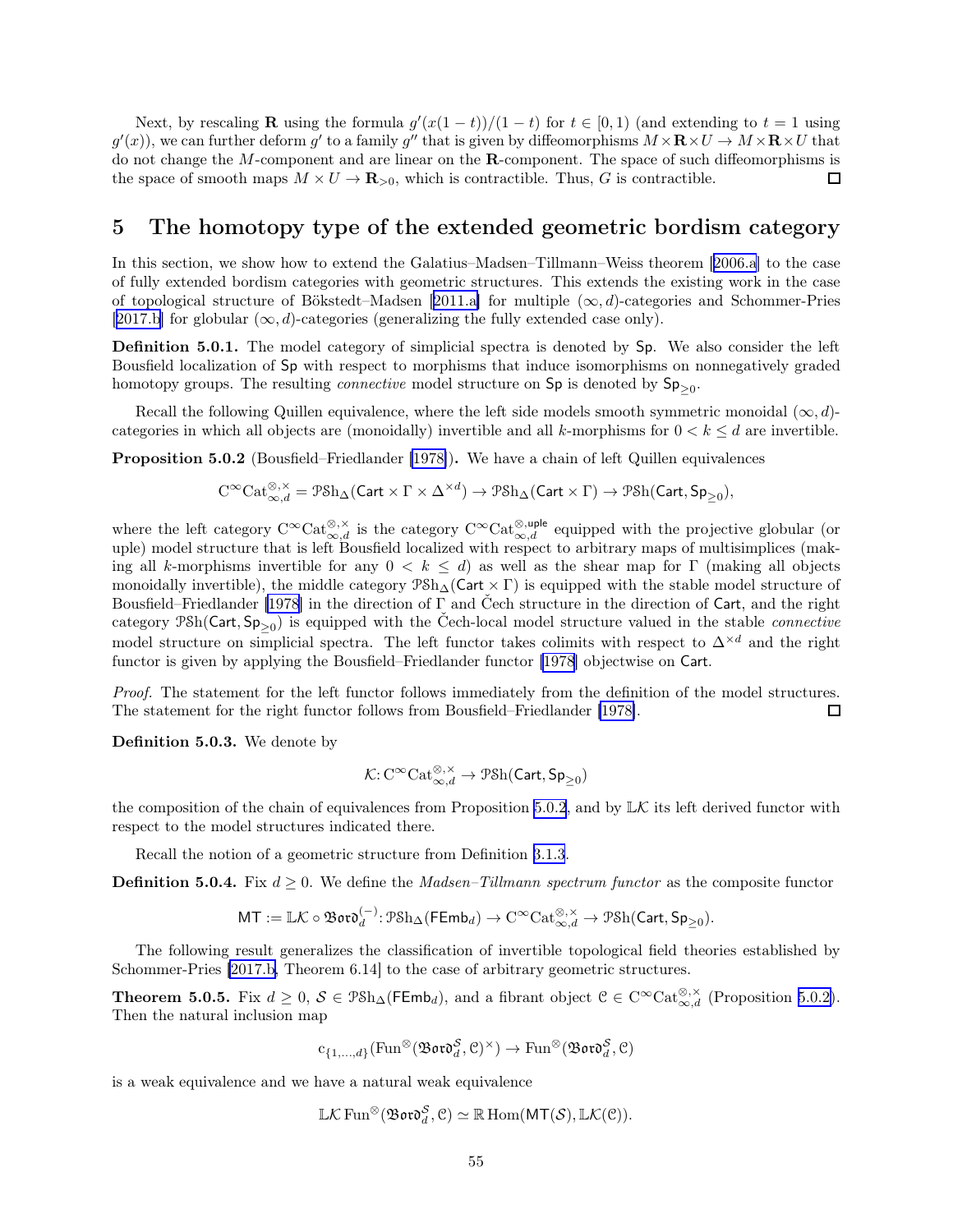<span id="page-55-0"></span>Proof. The first claim holds by the geometric cobordism hypothesis (Theorem [4.1.22\)](#page-28-0). The second claim simply moves the left derived left Quillen equivalence  $\mathbb{L}\mathcal{K}$  (Definition [5.0.3](#page-54-0)) inside the (derived) internal hom.  $\Box$ 

**Theorem 5.0.6.** Fix  $d \ge 0$  and  $U \in \text{Cart.}$  Then we have a weak equivalence

$$
MT(\mathbf{R}^d \times U \to U) \simeq \mathbf{S} \otimes j(U),
$$

where  $i: \mathsf{Cart} \to \mathcal{P}Sh_\Delta(\mathsf{Cart})$  is the Yoneda embedding and  $\otimes$  denotes the tensoring of presheaves of connective spectra over simplicial presheaves. Furthermore, this weak equivalence is  $O(d)$ -equivariant, where the group  $O(d)$  acts via its canonical representation on  $\mathbb{R}^d$  on the left and via the J-homomorphism on the right.

*Proof.* Let  $j:$  Cart  $\times \Gamma \times \Delta^{\times d} \to \mathcal{P} \mathcal{S} h_{\Delta}$  (Cart  $\times \Gamma \times \Delta^{\times d}$ ) denote the Yoneda embedding. The canonical map

$$
(\mathbf{R}^d \times U, \{C^k : 1 \le k \le d\}, 1: \mathbf{R}^d \times U \to \langle 1 \rangle): j(U, \langle 1 \rangle, \mathbf{0}) \to \mathfrak{B}\mathfrak{ord}_d^{\mathbf{R}^d \times U \to U},
$$

described in Example [4.1.1,](#page-23-0) induces a map

$$
p: \mathbf{S} \otimes j(U) \simeq \mathbb{L}\mathcal{K}(j(U,\langle 1 \rangle,\mathbf{0})) \to \mathbb{L}\mathcal{K}\mathfrak{B}\mathfrak{ov} \mathfrak{d}_d^{\mathbf{R}^d \times U \to U} = \mathsf{MT}(\mathbf{R}^d \times U \to U).
$$

To see that this map is a weak equivalence, observe that for an arbitrary fibrant object  $X \in \mathcal{P}Sh(Cart, Sp_{\geq 0})$ (Proposition [5.0.2](#page-54-0)), taking derived maps out of  $p$  yields a map

$$
\mathbb{R} \operatorname{Map}(\mathfrak{B}\mathfrak{o}\mathfrak{r}\mathfrak{d}^{R^d \times U \to U}_d, \Omega^{\infty} X) \simeq \mathbb{R} \operatorname{Map}(\mathbb{L} \mathcal{K}\mathfrak{B}\mathfrak{o}\mathfrak{r}\mathfrak{d}^{R^d \times U \to U}, X) \to \operatorname{Map}(\mathbf{S} \otimes j(U), X) \simeq (\Omega^{\infty} X)(U).
$$

Here,  $\Omega^{\infty}$  is the right Quillen adjoint  $\Omega^{\infty} \vdash \mathcal{K}$  in Definition [5.0.3](#page-54-0) and Proposition [5.0.2,](#page-54-0) which is derived because X is fibrant. The above map is a weak equivalence by the framed geometric cobordism hypothesis (Theorem [4.1.8\)](#page-24-0).  $\Box$ 

To connect with the Madsen–Tillmann construction[[1999.b\]](#page-62-0) in the general case, we will use the following observations. Let b: FEmb<sub>d</sub>  $\rightarrow$  Cart denote the base space functor, sending  $M \rightarrow U$  to U. The category  $PSh_{\Delta}(\mathsf{FEmb}_d)$  is tensored over  $PSh_{\Delta}(\mathsf{Cart})$  via

$$
Y \boxtimes X := b^*(Y) \times X, \qquad X \in \mathcal{P} \mathcal{S} \mathcal{h}_\Delta(\mathsf{FEmb}_d), \quad Y \in \mathcal{P} \mathcal{S} \mathcal{h}_\Delta(\mathsf{Cart}), \tag{5.0.7}
$$

where  $\mathcal{P}Sh_{\Delta}(\mathsf{FEmb}_d)$  is enriched in  $\mathcal{P}Sh_{\Delta}(\mathsf{Cart})$  by applying the right adjoint  $b_*$  to the internal hom:

$$
\mathrm{Map}(b^*Y \times X, Z) \cong \mathrm{Map}(b^*Y, \mathrm{Hom}(X, Z)) \cong \mathrm{Map}(Y, b_* \mathrm{Hom}(X, Z)).
$$

Furthermore, the functor  $b^*$  is a left Quillen functor

$$
b^*\colon \mathcal{P}\mathrm{Sh}_\Delta(\mathsf{Cart})_{\check{\mathsf{C}}\mathsf{ech}} \to \mathcal{P}\mathrm{Sh}_\Delta(\mathsf{FEmb}_d)_{\check{\mathsf{C}}\mathsf{ech}},
$$

where both sides are equipped with the Čech-local injective model structure.

Similarly, let  $p:$  Cart  $\times$   $\Gamma\times\Delta^{\times d}\to$  Cart be the projection. Then  $\mathcal{P}Sh_\Delta(\mathsf{Cart}\times\Gamma\times\Delta^{\times d})$  is tensored over PSh∆(Cart) via

$$
Y \tilde{\boxtimes} X := p^*(Y) \times X, \qquad X \in \mathcal{P} \mathcal{S} \mathcal{h}_\Delta(\mathsf{Cart} \times \Gamma \times \Delta^{\times d}), \quad Y \in \mathcal{P} \mathcal{S} \mathcal{h}_\Delta(\mathsf{Cart}). \tag{5.0.8}
$$

Lemma 5.0.9. The functor

$$
\mathfrak{B}\mathfrak{o}\mathfrak{r}\mathfrak{d}_d\!:\!\mathfrak{P}\mathrm{Sh}_\Delta(\mathsf{FEmb}_d)_{\mathsf{inj},\mathsf{\check{C}ech}}\to \mathrm{C}^\infty\mathrm{Cat}_{\infty,d}^{\otimes,\vee}
$$

is a left PSh∆(Cart)-Quillen functor.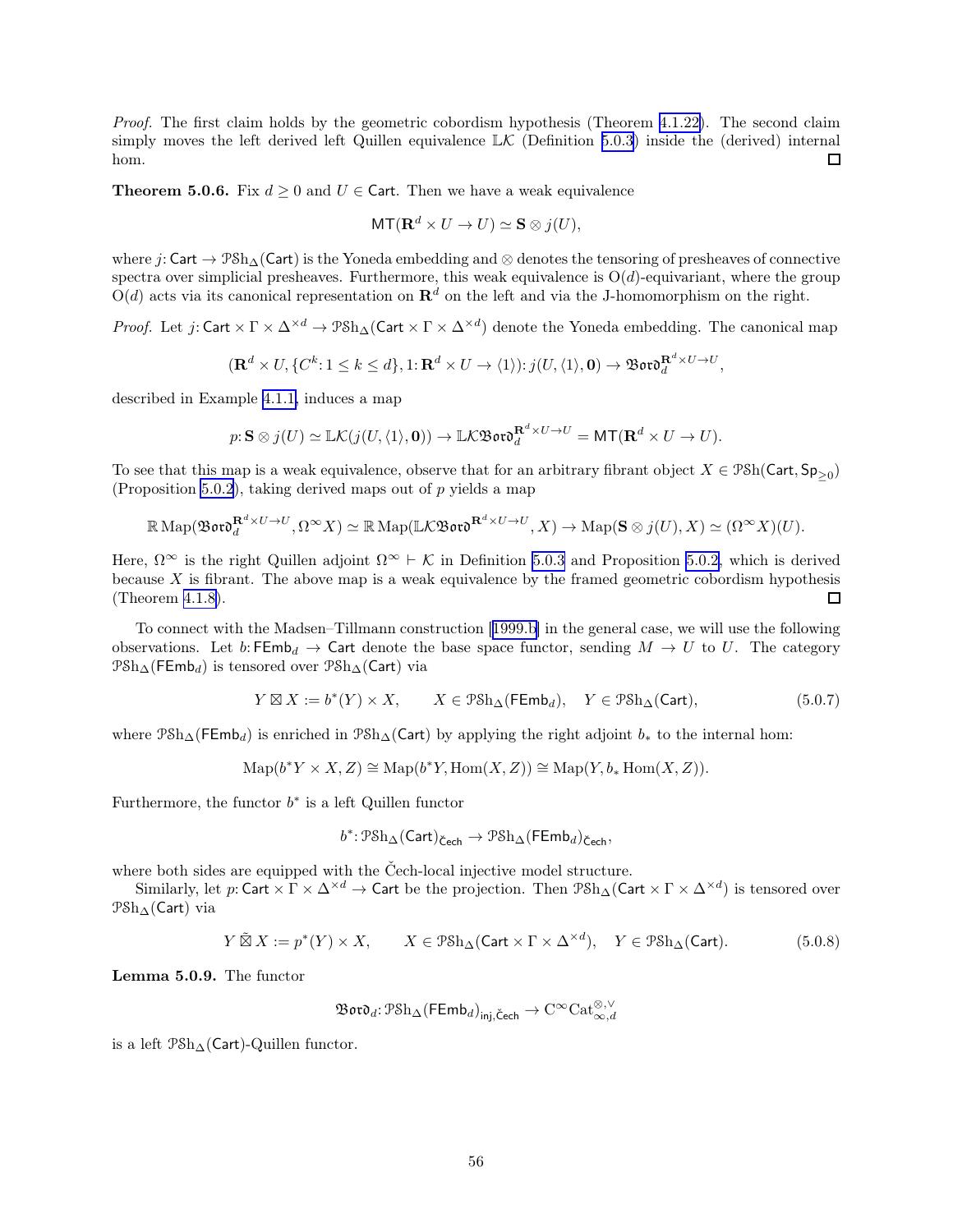<span id="page-56-0"></span>Proof. We have already established that it is left Quillen in Grady–Pavlov [\[2020.b](#page-63-0), Theorem 6.0.1]. Since  $\mathfrak{B}$ or $\mathfrak{d}_d$  is cocontinuous, it suffices to prove that

$$
\mathfrak{B}\mathfrak{o}\mathfrak{r}\mathfrak{d}^{Y\boxtimes S}_d=\mathfrak{B}\mathfrak{o}\mathfrak{r}\mathfrak{d}^{b^*Y\times S}_d\cong p^*Y\times \mathfrak{B}\mathfrak{o}\mathfrak{r}\mathfrak{d}^S_d=Y\tilde{\boxtimes}\,\mathfrak{B}\mathfrak{o}\mathfrak{r}\mathfrak{d}^S_d
$$

for representable  $Y \in \mathcal{P} \delta h_{\Delta}(\mathsf{Cart})$ . We simply unravel the definition of  $\mathfrak{B} \mathfrak{or} \mathfrak{d}^{b^*Y \times S}_{d}$ . The presheaf  $b^*Y$  sends an object  $T \to V$  to the set of smooth maps  $C^{\infty}(V, Y)$ . For a summand of  $\mathfrak{B}ov \delta_d^{b^*Y \times S}$  indexed by a pair  $(M, P)$ , we have

$$
(b^*Y \times S)(M \times U \to U) \cong \mathcal{S}(M \times U \to U) \times C^{\infty}(U, Y).
$$

The multisimplicial maps, which remove and duplicate cuts in C, are identity on the factor  $C^{\infty}(U, Y)$ . Similarly, maps in Γ induce the identity on  $C^{\infty}(U, Y)$ . With these observations, the claim follows by a levelwise inspectionof the bordism category with geometric structure (Grady–Pavlov [[2020.b](#page-63-0), Definition 4.2.4]).  $\Box$ 

**Lemma 5.0.10.** For any  $Y \in \mathcal{P}Sh_{\Lambda}(\mathsf{Cart})$ , we have a zig-zag of equivalences

$$
\mathsf{MT}(Y\boxtimes^{\mathbb{L}}\mathcal{S})\simeq Y\otimes^{\mathbb{L}}\mathsf{MT}(\mathcal{S}),
$$

where on the right we have the tensoring of presheaves of connective spectra over simplicial presheaves on Cart, which is defined objectwise.

Proof. Indeed, this follows directly from the definition of MT in Definition [5.0.4](#page-54-0) and Lemma [5.0.9](#page-55-0):

$$
\mathsf{MT}(Y\boxtimes^{\mathbb{L}}\mathcal{S})=\mathbb{L}\mathcal{K}\mathfrak{B}\mathfrak{o}\mathfrak{r}\mathfrak{d}_{d}^{Y\boxtimes^{\mathbb{L}}\mathcal{S}}\simeq \mathbb{L}\mathcal{K}(Y\boxtimes^{\mathbb{L}}\mathfrak{B}\mathfrak{o}\mathfrak{r}\mathfrak{d}_{d}^{\mathcal{S}})\simeq Y\otimes^{\mathbb{L}}\mathbb{L}\mathcal{K}(\mathfrak{B}\mathfrak{o}\mathfrak{r}\mathfrak{d}_{d}^{\mathcal{S}})\simeq Y\otimes^{\mathbb{L}}\mathsf{MT}(\mathcal{S}).
$$

Let us recall the shape functor

$$
\mathsf{B}_{f} \colon \mathcal{P}\mathcal{S}\mathrm{h}(\mathsf{Cart}, \mathsf{Sp}_{\geq 0}) \to \mathsf{Sp}_{\geq 0},\tag{5.0.11}
$$

in [\(4.1.26](#page-30-0)) (see also Remark [4.1.27\)](#page-30-0), which relates sheaves of connective spectra and ordinary connective spectra. Using the above lemmas, we can recover the usual Madsen–Tillmann spectrum as follows.

**Proposition 5.0.12.** Let G be a Lie group and let  $\rho: G \to GL(d)$  be a representation. Then G acts on the representables of the form  $\mathbf{R}^d \times U \to U$  fiberwise, via the representation  $\rho$ . Explicitly, the action

$$
m: \mathrm{C}^{\infty}(-, G) \boxtimes j(\mathbf{R}^d \times U \to U) \to j(\mathbf{R}^d \times U \to U),
$$

is defined on an object  $T \to V$  by

$$
m_{T\to V}(g:V\to G,f: T\to \mathbf{R}^d\times U, h:V\to U) = ((\rho g\times id_U) \circ f, h).
$$

We have an equivalence

$$
\mathbb{L}\mathsf{B}_{f}\mathsf{MT}((\mathbf{R}^{d}\times U\to U)/\!/ \mathrm{C}^{\infty}(-,G))\simeq \Sigma^{d}\mathrm{MT}G,
$$

whereon the right, we have the d-fold suspension of the usual Madsen–Tillmann spectrum [[1999.b\]](#page-62-0).

Proof. In the following, we implicitly derive all functors. By Theorem [5.0.6,](#page-55-0) we have an equivalence

$$
MT(\mathbf{R}^d \times U \to U) \simeq \mathbf{S} \otimes j(U),
$$

which is natural in  $U$ . Since  $MT$  is homotopy cocontinuous, and  $MT$  commutes with the tensoring over  $P\text{Sh}_{\Delta}(\text{Cart})$  (Lemma 5.0.10), we have a weak equivalence

$$
\mathsf{MT}((\mathbf{R}^d \times U \to U) \mathord{/\!/} \mathrm{C}^\infty(-,G)) \simeq (\mathbf{S} \otimes j(U)) \mathord{/\!/} \mathrm{C}^\infty(-,G),
$$

which is natural in U. Applying the shape functor  $B_f$  in (5.0.11), we obtain equivalences

$$
\mathbb{L}\mathsf{B}_{f}\left(\mathsf{MT}((\mathbf{R}^{d}\times U\rightarrow U)/\!/\mathbf{C}^{\infty}(-,G))\right)\simeq \mathbb{L}\mathsf{B}_{f}\left((\mathbf{S}\otimes j(U))/\!/\mathbf{C}^{\infty}(-,G)\right)\simeq \mathbf{S}/\!/\mathrm{sing}(G).
$$

By Theorem [5.0.6,](#page-55-0) the action of  $\text{sing}(G)$  on **S** is given by the J-homomorphism. The homotopy quotient  $\mathbf{S}/\!/\text{sing}(G)$  is weakly equivalent to  $\Sigma^d\text{MT}G$ . □

**Remark 5.0.13.** In the context of Proposition 5.0.12, a (derived) map  $M \to \mathbf{R}^d/\!/G_\delta$  is precisely a rigid G-geometry on M in the sense of Stolz–Teichner (see Grady–Pavlov [\[2020.b,](#page-63-0) Example 3.3.4]). That is to say, the Madsen–Tillmann spectrum is the invertible bordism category for the geometric structure given by the rigid geometry  $\rho: G \to GL(d)$ .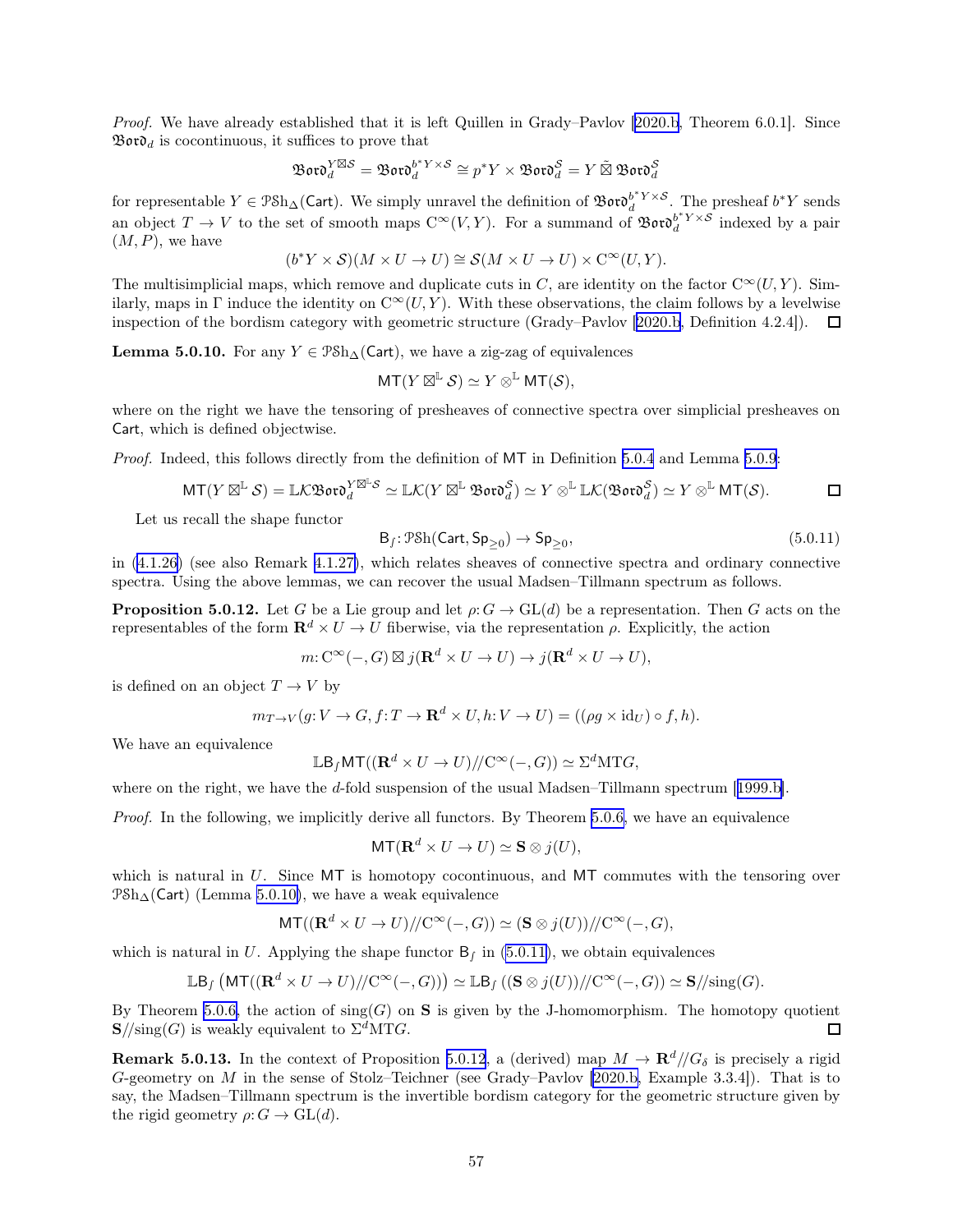### <span id="page-57-0"></span>6 Examples

In this section, we work out the dimension 1 case of the cobordism hypothesis for geometric structures like Riemannian metrics and smooth maps to a target manifold.

#### 6.1  $d = 1$  with Riemannian metrics

Let  $\mathcal{R}:\mathsf{FEmb}_1^{\text{op}}\to \mathsf{Set}$  be the sheaf that sends a submersion  $M\to U$  with 1-dimensional fibers to the set of fiberwise Riemannian metrics with fiberwise orientations on M. We now apply the cobordism hypothesis in this setting. As expected, we recover the classification of 1-dimensional Riemannian field theories (oriented and unoriented) in terms of 1-parameter groups of morphisms. To the best of our knowledge, the resulting Theorem [6.1.5](#page-59-0) is new in this generality, when C is a smooth symmetric monoidal  $(\infty, 1)$ -category with duals. We start by treating the oriented case. The unoriented case then follows.

Remark 6.1.1. The presence of thin homotopies in the bordism category implies the existence of homotopies in the target that may seem undesirable for geometric field theories. However, after suitably interpreting the target as a complete Segal space, one sees that the homotopies themselves carry geometric information. For example, let us consider field theories of the form

$$
Z\colon \mathfrak{B}\mathfrak{o}\mathfrak{r}\mathfrak{d}_1^{\mathcal{R}} \to \text{Vect}.
$$

For simplicity, we evaluate at  $U = * \in \mathsf{Cart}$ . An interval of length l in the bordism category can be deformed by a thin homotopy to an interval of arbitrary length. This would seem to imply that in the target, all intervals are mapped to the same linear map. However, this is not the case, as we now demonstrate.

The complete Segal space model for Vect is obtained by taking the Rezk nerve. The simplicial set of objects is the nerve of the groupoid  $Vect^{\times}$ , i.e. taking only invertible linear maps as morphisms. The simplicial set of morphisms is the nerve of the groupoid underlying the arrow category of Vect. Explicitly, a bisimplex of degree  $(1, 1)$  is a commutative square

$$
V \xrightarrow{L} W
$$
  
\n
$$
A \downarrow \cong \cong \downarrow B
$$
  
\n
$$
Y \xrightarrow{K} Z,
$$

where the vertical maps are isomorphisms.

In the oriented Riemannian case, Z sends an object  $+ \in \mathfrak{B}$  or  $\mathfrak{d}^{\mathcal{R}}_1$  (i.e., a point) to a finite dimensional vector space V. The dual point – is sent to  $V^{\vee}$ . Consider the interval [0, l] of length l, with orientation compatible with the orientation + on germs of the endpoints. The bordism  $[0, l]$  is sent to an invertible linear map  $L_l: V \to V$ . Observe that there is a  $(1,1)$ -bisimplex in  $\mathfrak{B}$ oro $\mathfrak{D}_1^{\mathcal{R}}$  that contracts the interval of length l to a point. However, the definition of the bordism category restricts the types of homotopies that are allowed. In particular, the homotopy h that contracts the interval  $[0, l]$  to a point moves the target cut of the interval to the source cut, but the ambient interval and its Riemannian length are fixed. Applying the functor Z to the this  $(1, 1)$ -bisimplex yields a commutative diagram

Z: <sup>+</sup> <sup>∼</sup><sup>=</sup> [0,l] / ([0,l],h) ∼= + id + id /+. 7→ <sup>V</sup> <sup>∼</sup><sup>=</sup> L<sup>l</sup> L<sup>l</sup> ∼= V id V id /V.

The left column corresponds to a nontrivial 1-simplex in the simplicial set of objects of  $\mathfrak{B}$ or $\mathfrak{d}_1^{\mathcal{R}}$ , which moves a point inside of an interval of length  $l$ . The field theory  $Z$  maps this 1-simplex to a 1-simplex in the simplicial set of objects of Vect, given by the linear automorphism  $L_l$ . In the *topological* case, the length of the interval [0, l] can also be rescaled by a homotopy. For any fixed  $\epsilon > 0$ , such a rescaling can be used to define a 2-simplex w in the space of objects with  $d_1(w) = ([0, \epsilon], h)$ ,  $d_0(w) = id$  and  $d_2(w) = ([0, l], h)$ . This forces  $L_l = L_{\epsilon}$  in the diagram on the right above, so that intervals of different length are necessarily sent to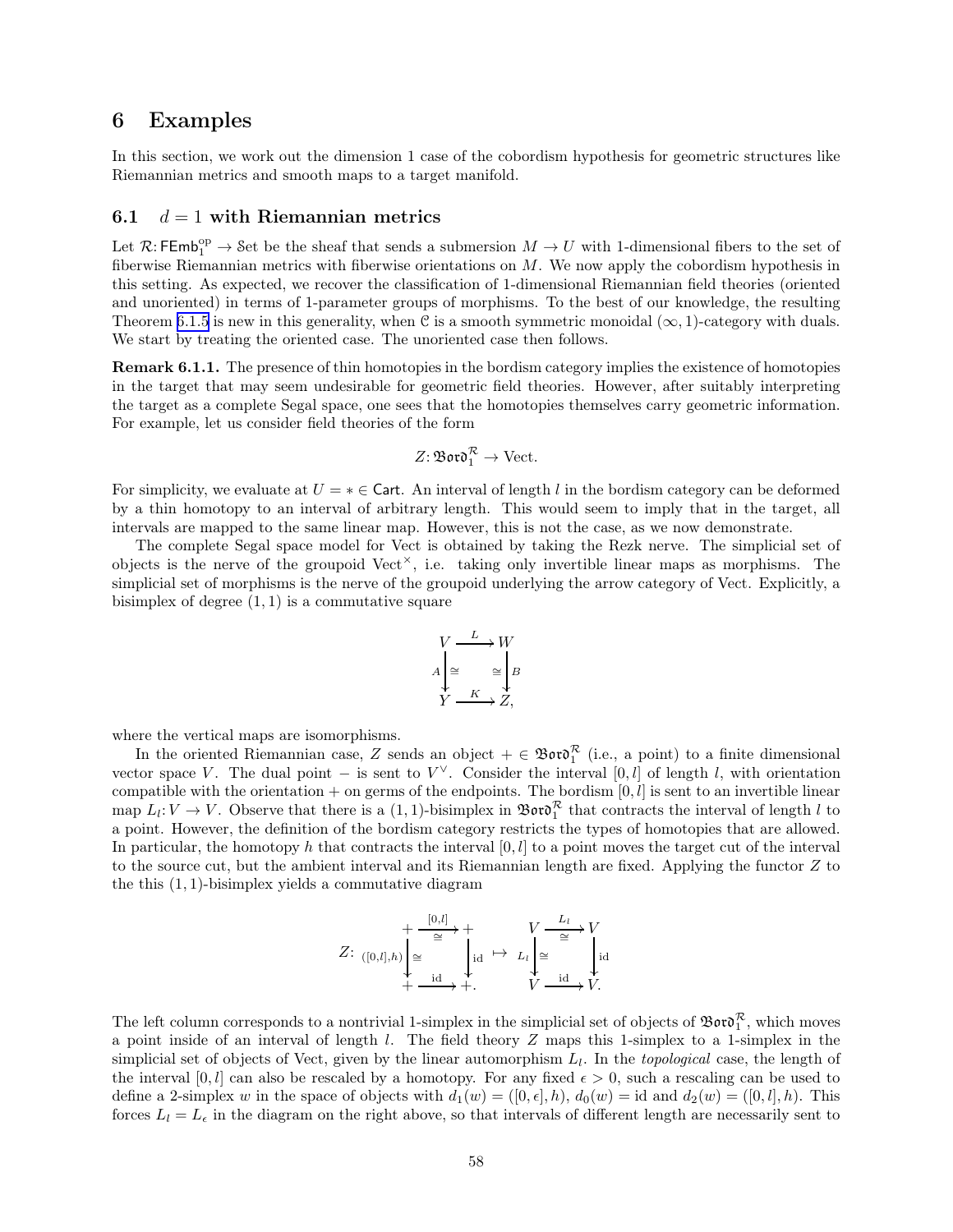<span id="page-58-0"></span>the same morphism. However, in  $\mathfrak{Boro}_1^{\mathcal{R}}$ , the Riemannian length of intervals cannot be rescaled and such a 2-simplex does not exist, so intervals of different length are distinguished.

#### Definition 6.1.2. Let

$$
\mathcal{C}_{d}: \mathcal{P}\mathrm{Sh}_{\Delta}(\mathsf{FEmb}_{d})_{\mathsf{\check{C}ech,flc}}\rightarrow \mathcal{P}\mathrm{Sh}(\mathsf{Cart},s\mathrm{Set}^{\mathrm{GL}(d)})_{\mathsf{\check{C}ech}}
$$

denote the functor obtained by composing the left derived left adjoint of  $\rho$  with the right derived functor of r in Proposition [3.3.13](#page-20-0). We also have an analogous functor

$$
\mathcal{C}_d \colon \text{PSh}_{\Delta}(\mathsf{FEmbCart}_d)_{\text{Cech,flc}} \to \text{PSh}(\mathsf{Cart}, s\mathsf{Set}^{\mathrm{GL}(d)})_{\text{Cech}},
$$

where  $\mathsf{FEmbCart}_d$  is as in Definition [3.3.2](#page-18-0).

From now on we work with the site  $FEmbCart_1$ .

**Lemma 6.1.3.** We have an equivalence of  $GL(1)$ -equivariant simplicial presheaves

$$
\mathcal{C}_1(\mathcal{R}) \simeq \mathbf{Z}/2 \times \mathbf{BR},
$$

where  $GL(1)$  acts on the first factor by the left action on the connected components

$$
GL(1) \to \pi_0(GL_1(1)) \cong \mathbf{Z}/2.
$$

*Proof.* It is convenient to replace R with a weakly equivalent subpresheaf  $\mathcal{R}' \subset \mathcal{R}$  (which is not a sheaf) given by fiberwise Riemannian metrics that have finite length on each fiber. We write  $\mathcal{R}'$  as a homotopy colimit

$$
\mathcal{R} \simeq \underset{(\mathbf{R} \times U \to U) \to \mathcal{R}'}{\text{hocolim}} (\mathbf{R} \times U \to U),
$$

where the homotopy colimit is taken over the comma category  $j/R$ , where j is the Yoneda embedding.

Consider the category C with objects given by smooth functions  $\alpha: U \to \mathbf{R}_{>0}$  and morphisms given by pairs  $(h: U \to U', \beta: U \to \mathbf{R}_{\geq 0})$ :  $\alpha \to \alpha'$  such that  $\alpha' h \geq \alpha + \beta$ . The composition is defined by

$$
(h':U'\to U'',\beta':U'\to \mathbf{R}_{\geq 0})\circ (h:U\to U',\beta:U\to \mathbf{R}_{\geq 0})=(h'h:U\to U'',\beta'h+\beta:U\to \mathbf{R}_{\geq 0}).
$$

Consider the functor

$$
\iota\colon C\hookrightarrow j/\mathcal{R}
$$

defined by sending  $\alpha: U \to \mathbf{R}_{>0}$  to the projection

$$
p{:} (0, \alpha) = \{(t, u) \in \mathbf{R} \times U \mid 0 < t < \alpha(u)\} \to U,
$$

equipped with the standard metric. A morphism  $(h: U \to U', \beta: U \to \mathbf{R}_{\geq 0})$ :  $\alpha \to \alpha'$  in C is sent to the map

$$
(0, \alpha) \to (0, \alpha'), \qquad (t, u) \mapsto (t + \beta(u), h(u)).
$$

The functor  $\iota$  is an equivalence of categories. Hence,

$$
C_1(\mathcal{R}) \simeq C_1(\mathcal{R}') \simeq C_1\left(\underset{(\mathbf{R}\times U \to U)}{\text{hocolim}}_{(\mathbf{R}\times U \to U)\to \mathcal{R}'}(\mathbf{R}\times U \to U)\right)
$$

$$
\simeq C_1\left(\underset{\alpha:U\to\mathbf{R}_{>0}}{\text{hocolim}}((0,\alpha)\to U)\right)
$$

$$
\simeq \underset{\alpha:U\to\mathbf{R}_{>0}}{\text{hocolim}} C_1((0,\alpha)\to U)
$$

$$
\simeq \underset{\alpha:U\to\mathbf{R}_{>0}}{\text{hocolim}} \mathbf{Z}/2 \times U.
$$

We compute the homotopy colimit objectwise (for each fixed  $W \in \text{Cart}$ ) via the Grothendieck construction. The construction produces a category  $D_W$  equipped with a  $GL(1)$ -action, whose objects are triples

$$
(\alpha: U \to \mathbf{R}_{>0}, f: W \to U, \sigma \in \mathbf{Z}/2) \in \mathsf{D}_W
$$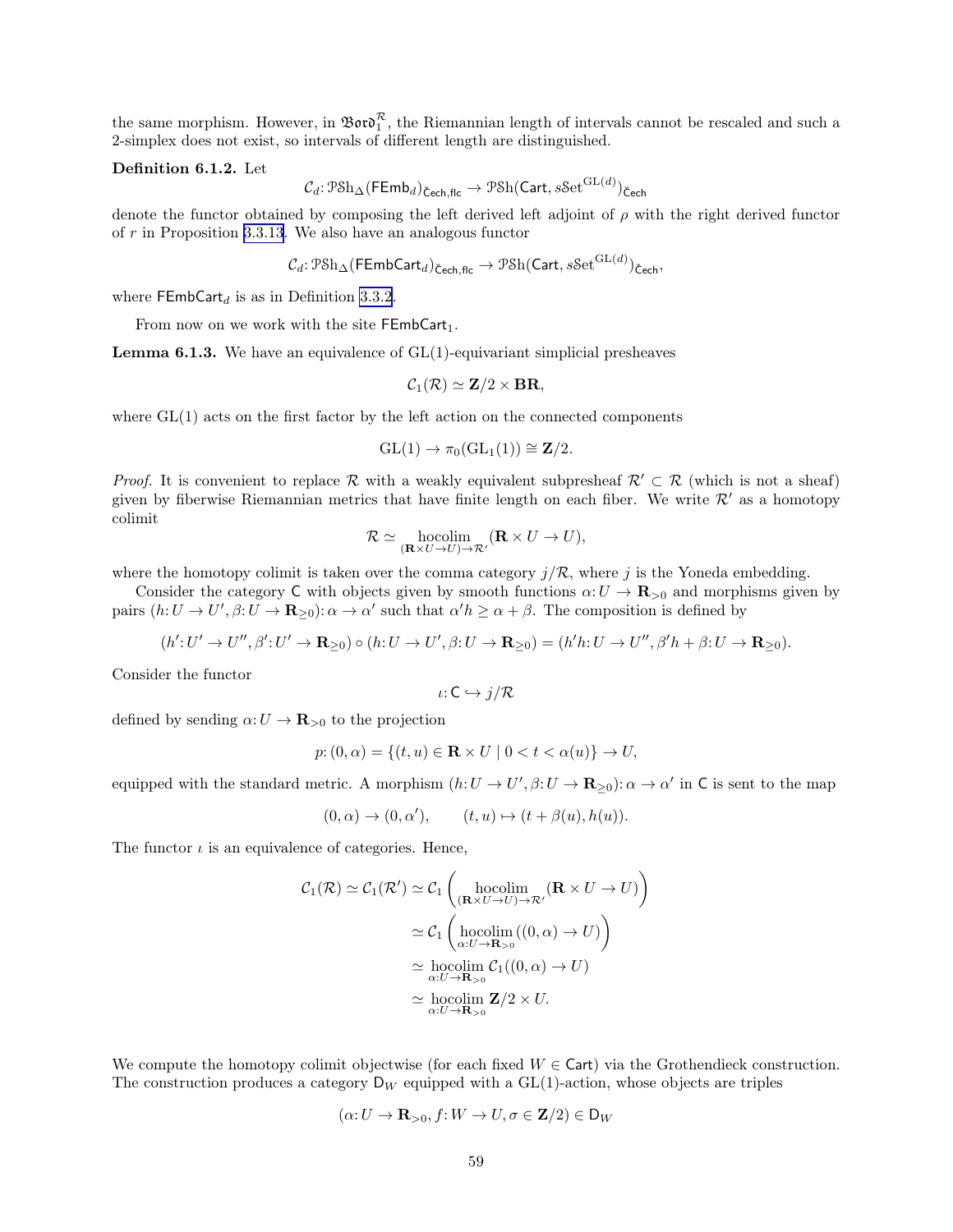<span id="page-59-0"></span>and morphisms are pairs

$$
(h: U \to U', \beta: U \to \mathbf{R}_{\geq 0}) : (\alpha: U \to \mathbf{R}_{\geq 0}, f: W \to U, \sigma \in \mathbf{Z}/2) \to (\alpha': U' \to \mathbf{R}_{>0}, f': W \to U', \sigma' \in \mathbf{Z}/2)
$$

such that

$$
hf = f', \quad \sigma' = \sigma, \quad \alpha'h \ge \alpha + \beta.
$$

An element  $\rho \in GL(1)$  acts by

$$
\rho: (\alpha, f, \sigma) \mapsto (\alpha, f, \text{sgn}(\rho)\sigma).
$$

The category  $D_W$  is the direct product of  $\mathbb{Z}/2$  and its full subcategory  $D'_W$  on  $\sigma = 0$ . Below, we compute the nerve of  $\mathsf{D}'_W$ .

Consider the category  $E_W$  whose objects are smooth maps  $A: W \to \mathbf{R}_{>0}$  and morphisms  $A \to A'$  are smooth maps  $B: W \to \mathbf{R}_{\geq 0}$  such that  $A + B \leq A'$ . We have a functor  $D'_W \to E_W$  that sends an object  $(\alpha, f)$  to  $\alpha f: W \to \mathbf{R}_{>0}$  and a morphism  $(h, \beta): (\alpha, f) \to (\alpha', f')$  to the morphism  $\beta f: W \to \mathbf{R}_{\geq 0}$ . We have a functor  $\mathsf{E}_W \to \mathsf{D}'_W$  that sends an object  $A: W \to \mathbf{R}_{\geq 0}$  to  $(A, \text{id}_W)$  and a morphism  $B: W \to \mathbf{R}_{\geq 0}$  to  $(\text{id}_W, B)$ . The composition  $E_W \to D'_W \to E_W$  is the identity functor. The composition  $D'_W \to E_W \to D'_W$  admits a natural transformation to the identity functor whose component indexed by an object  $(\alpha, f)$  is given by the morphism  $(f, 0)$ :  $(\alpha f, id_W) \to (\alpha, f)$ . Thus, the nerves of  $\mathsf{D}'_W$  and  $\mathsf{E}_W$  are weakly equivalent.

Let  $\mathcal{B}(\mathbb{C}^{\infty}(W,\mathbf{R}),+)$  denote the groupoid with a single object with morphisms given by smooth maps  $a: W \to \mathbf{R}$ , with pointwise addition as composition. We define a functor

$$
F: \mathsf{E}_{\mathsf{W}} \to \mathcal{B}(\mathcal{C}^{\infty}(W, \mathbf{R}), +)
$$
\n
$$
(6.1.4)
$$

by  $F(B) = B$ .

We claim that F induces a weak equivalence on nerves. By Quillen's theorem A, it is sufficient to prove that the nerve of the comma category  $*\downarrow F$  is contractible in each case. For this, we observe that the comma category can be identified with the following category. The objects are pairs

$$
(A:W\to\mathbf{R}_{>0}, g:W\to\mathbf{R})
$$

and the morphisms

$$
(A:W \to \mathbf{R}_{>0}, g:W \to \mathbf{R}) \to (A':W \to \mathbf{R}_{>0}, g':W \to \mathbf{R})
$$

are maps

$$
B: W \to \mathbf{R}_{\geq 0}, \qquad A' \geq A + B, \quad g = g' + B.
$$

Since  $B = g - g'$ , any two parallel morphisms are equal, so the comma category is a preorder. It suffices to show that this preorder is filtered. It is nonempty because  $(1, 0)$  is an object. Given two objects  $(A, g)$ and  $(A', g')$ , we can construct a new object  $(A + A', G)$  together with morphisms  $B: (A, g) \to (\Psi, G)$  and  $B'(A', g') \to (\Psi, G)$ . The conditions that must be satisfied are  $\Psi \geq A + B$ ,  $g = G + B$ ,  $\Psi \geq A' + B'$ ,  $g' = G + B'$ . That is,  $g - g' = B - B'$ . We can always choose smooth  $B, B' : W \to \mathbb{R}_{\geq 0}$  such that  $g - g' = B - B'$ . Once this is done, set  $G = g - B = g' - B'$  and pick any smooth  $\Psi: W \to \mathbf{R}_{\geq 0}$  such that  $\Psi \geq A + B$  and  $\Psi \geq A' + B'$ . Thus, the comma category is contractible.

We have shown that we have an equivalence

$$
\underset{\alpha: U \rightarrow \mathbf{R}_{>0}}{\mathrm{hocolim}} \mathbf{Z}/2 \times U \simeq \mathbf{Z}/2 \times \mathbf{BR},
$$

where the  $\mathbb{Z}/2$ -action on the right is the left action on the first factor. This completes the proof.  $\Box$ 

Having completed the preparatory steps, we are now ready to prove the main theorem of this section, which appears to be new in the stated generality of an arbitrary smooth symmetric monoidal  $(\infty, 1)$ -category with duals C.

**Theorem 6.1.5.** Let C be a smooth symmetric monoidal  $(\infty, 1)$ -category with duals. We have an equivalence

$$
\mathsf{FFT}_{1,\mathcal{R},\mathcal{C}} = \mathrm{Fun}^{\otimes}(\mathfrak{B}\mathfrak{o}\mathfrak{r}\mathfrak{o}_1^\mathcal{R}, \mathcal{C}) \simeq \mathrm{Map}(\mathbf{BR}, \mathcal{C}^{\times})
$$

in the oriented case and

$$
\mathsf{FFT}_{1,\mathcal{R}_{\mathrm{un}},\mathcal{C}} = \mathrm{Fun}^{\otimes}(\mathfrak{B}\mathfrak{o}\mathfrak{r}\mathfrak{d}_1^{\mathcal{R}_{\mathrm{un}}}, \mathcal{C}) \simeq \mathrm{Map}^{\mathbf{Z}/2}(\mathbf{BR}, \mathcal{C}^{\times})
$$

in the unoriented case, where the action of  $\mathbb{Z}/2$  on  $\mathbf{BR}$  is trivial and on  $\mathcal{C}^{\times}$  it is given by dualization.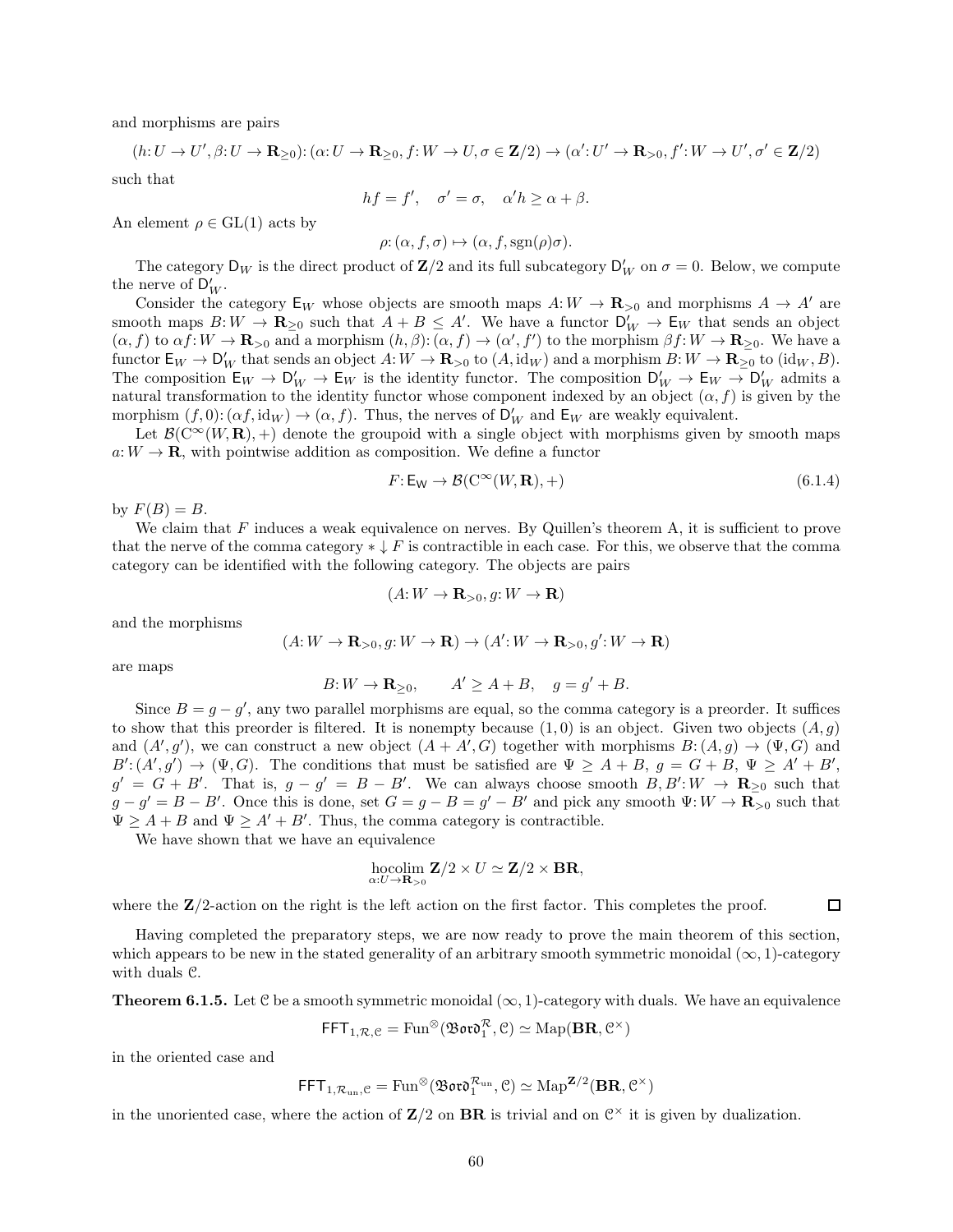<span id="page-60-0"></span>*Proof.* By the framed geometric cobordism hypothesis (Theorem [4.1.8\)](#page-24-0),  $\mathcal{C}^{\times}$  is promoted to a fiberwise locally constant presheaf  $\mathcal{C}_1^{\times}$  on FEmb<sub>1</sub>. Equivalently, by Proposition [3.3.13,](#page-20-0)  $\mathcal{C}_1^{\times}$  can be identified with a presheaf  $C_1(\mathcal{C}_1^{\times})$  on Cart with values in GL(1)-equivariant spaces. By Lemma [6.1.3,](#page-58-0) we have a weak equivalence  $C_1(\mathcal{R}) \simeq \mathbf{Z}/2 \times \mathbf{BR}$ . Thus, we have weak equivalences of derived mapping spaces

 $\mathrm{Map}(\mathcal{R}, \mathcal{C}_1^{\times}) \simeq \mathrm{Map}_{\mathrm{GL}(1)}(\mathcal{C}_1(\mathcal{R}), \mathcal{C}_1(\mathcal{C}_1^{\times})) \simeq \mathrm{Map}_{\mathrm{GL}(1)}(\mathbf{Z}/2 \times \mathbf{BR}, \mathcal{C}_1(\mathcal{C}_1^{\times})) \simeq \mathrm{Map}(\mathbf{BR}, \mathcal{C}^{\times}).$ 

The last step uses Theorem [4.1.22](#page-28-0) to identify  $\mathbf{Z}/2$ -equivariant maps  $\mathbf{Z}/2 \times \mathbf{BR} \to \mathcal{C}_1(\mathbb{C}_1^{\times})$  with maps  $\mathbf{BR} \to$  $\mathbb{C}^{\times}$ , since the underlying sheaf of  $\mathcal{C}_1(\mathbb{C}_1^{\times})$  is weakly equivalent to  $\mathbb{C}^{\times}$  after we discard the action of  $\mathbb{Z}/2$ .  $\Box$ 

In the previous corollary, we can take  $C$  to smooth stack of finite dimensional vector bundles Vect. Then  $\mathcal{C}^{\times} =$  Vect<sup> $\times$ </sup> is the smooth stack of vector bundles with invertible maps between them. Then Map( $\mathbf{BR}, \mathcal{C}^{\times}$ ) in Theorem [6.1.5](#page-59-0) can be identified as the nerve of the category of R-representations, with invertible morphisms between them. That is, we get a vector bundle with an endomorphism that defined the infinitesimal generator of the corresponding one-parameter group.

This description continues to apply in the infinite-dimensional setting, provided that we make an appropriate choice of the category of values. For example, if we take  $C$  to be the free symmetric monoidal category with duals on the category of Hilbert spaces (possibly infinite-dimensional), we can encode quantum mechanics on an infinite-dimensional Hilbert space as a 1-dimensional Riemannian field theory.

#### 6.2 Principal bundles and vector bundles with connections

In this section we consider the case of  $d = 1$  with  $C = BG$  being the delooping of a Lie group G. It turns out that  $\mathfrak{C}_1^{\times}$  is the stack  $\mathbf{B}_{\nabla}G$  of fiberwise principal G-bundles with connection, and 1-dimensional functorial field theories with geometric structure  $\mathcal S$  and target  $\mathbf{B}G$  are precisely principal G-bundles with connection on  $S$ . This result appears to be new when  $S$  is an arbitrary geometric structure.

**Definition 6.2.1.** Given a Lie group G, the simplicial presheaf BG on the site Cart sends  $U \in$  Cart to the delooping BC<sup>∞</sup> $(U, G)$ .

**Definition 6.2.2.** Given a Lie group G, the simplicial presheaf  $B_{\nabla}G$  on the site FEmb<sub>1</sub> sends  $(T \to U) \in$ FEmb<sub>1</sub> to the nerve of the following groupoid. Objects are fiberwise differential 1-forms on  $T \to U$  valued in the Lie algebra g of the Lie group G, denoted by  $\Omega_U^1(T, \mathfrak{g})$ . Morphisms are pairs  $(\alpha, h)$ , where  $\alpha \in \Omega_U^1(T, \mathfrak{g})$ and  $h \in C^{\infty}(T, G)$ . The source of  $(\alpha, h)$  is  $\alpha$ . The target of  $(\alpha, h)$  is  $\alpha \cdot h = h^* \theta + \mathrm{Ad}_{h^{-1}} \alpha$ , where  $\theta$  is the Maurer–Cartan form of  $G, h^*$  denotes the fiberwise pullback of a differential form, and Ad denotes the adjoint action. The composition is defined as  $(\alpha', h')(\alpha, h) = (\alpha, h'h)$ .

**Definition 6.2.3.** We define a morphism  $B_{\nabla}G \to (\mathbf{B}G)^{\times}_{1}$  of simplicial presheaves on  $\mathsf{FEmb}_d$  as follows. Fix an object  $(T \to U) \in \mathsf{FEmb}_d$ . Given a fiberwise differential 1-form on  $T \to U$  valued in the Lie algebra g of the Lie group G, we send it to the induced parallel transport functor  $\mathfrak{B}ov^T \to BG$ . Given a smooth function  $T \to G$ , we send it to the induced natural transformation of parallel transport functors.

Proposition 6.2.4. The map of Definition 6.2.3 is a weak equivalence.

Proof. We use the geometric framed cobordism hypothesis (Theorem [4.1.22](#page-28-0)): the map

$$
\mathsf{FFT}_{1,T \to U, \mathbf{B}G} = \text{Fun}^{\otimes}(\mathfrak{B} \text{ord}_1^{T \to U}, \mathbf{B}G) \to \mathbf{B}G(U)
$$

given by the evaluation on  $0 \in \mathbf{R}$  in each fiber, is a weak equivalence for any  $(T \to U) \in \mathsf{FEmbCart}_1$ (Definition [3.3.2\)](#page-18-0). The simplicial presheaf  $B_{\nabla}G$  on the site  $\mathsf{FEmb}_1$  has a trivial  $\pi_0$  because any relative principal G-bundle with connection on a fibered family of 1-dimensional cartesian manifolds is trivial. Since both sides are 1-truncated, it suffices to show that the induced map on  $\pi_1$  is an isomorphism. Indeed,  $\pi_1(B_\nabla G)$  is the sheaf of fiberwise constant G-valued functions. On  $(T \to U) \in \mathsf{FEmbCart}_1$ , fiberwise constant G-valued functions can be identified with G-valued smooth functions on  $U$ . (This can be summarized by saying that any principal G-bundle with connection becomes a flat G-bundle once restricted to a (family of) 1-dimensional manifolds.)  $\Box$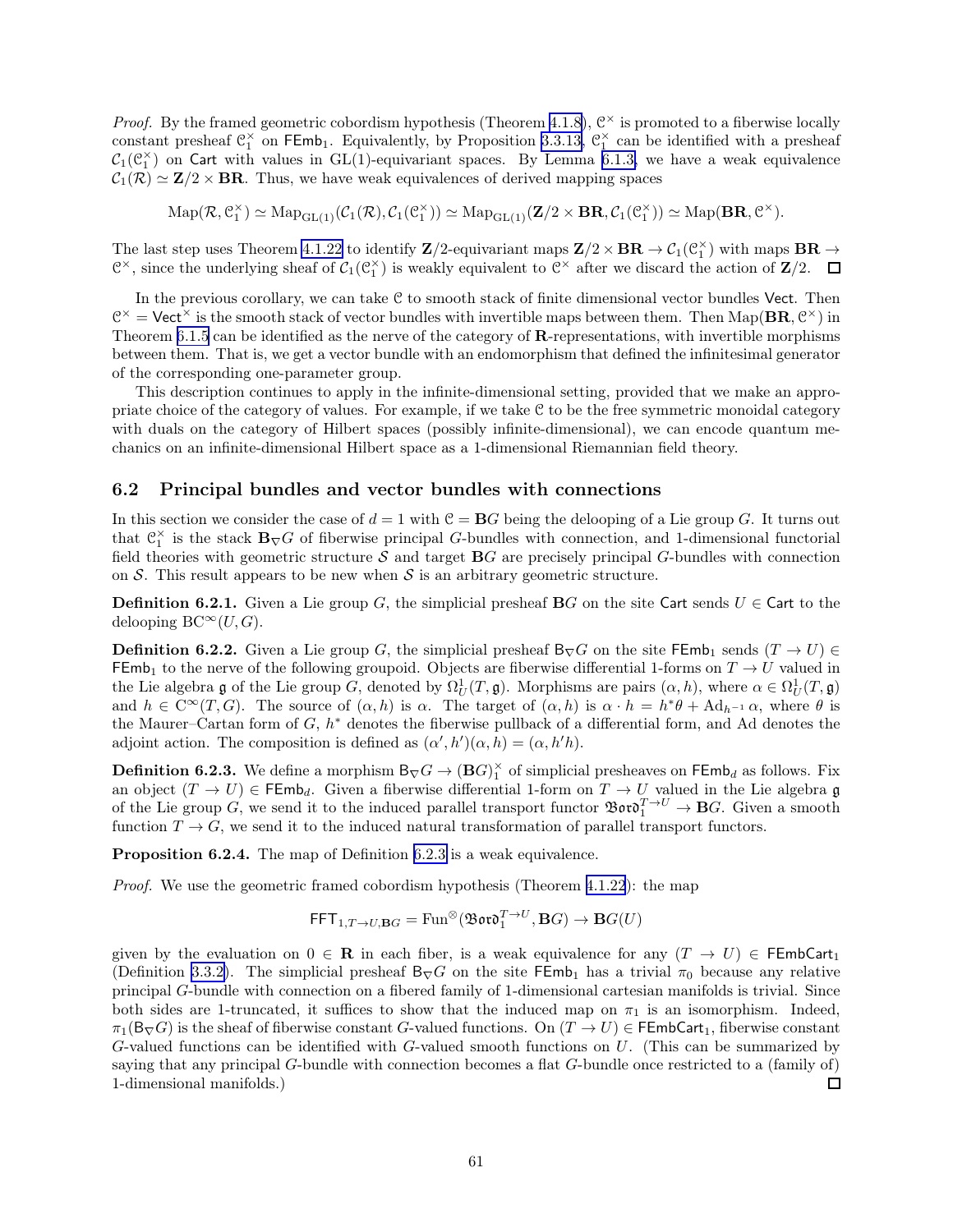<span id="page-61-0"></span>Proposition [6.2.4](#page-60-0) and Theorem [4.1.22](#page-28-0) immediately imply the following result, which appears to be new in the stated generality.

**Theorem 6.2.5.** For any Lie group G and geometric structure  $S \in \mathcal{P}Sh_{\Delta}(\mathsf{FEmb}_1)$ , the space  $\mathsf{FFT}_{1,\mathcal{S},\mathbf{B}G}$  is weakly equivalent to the space of principal G-bundles with connection on  $S$ , defined as the derived mapping space  $\mathbb{R}$  Map( $\mathcal{S}, \mathsf{B}_{\nabla} G$ ).

## References

- [1969] John Milnor. Morse Theory. Annals of Mathematics Studies 51 (1969). [JSTOR:j.ctv3f8rb6.](https://www.jstor.org/stable/j.ctv3f8rb6) [4.2,](#page-30-0) [4.2.1](#page-32-0)
- [1978] Aldridge K. Bousfield, Eric M. Friedlander. Homotopy theory of Γ-spaces, spectra, and bisimplicial sets. Lecture Notes in Mathematics 658 (1978), 80–130. [doi:10.1007/bfb0068711](https://doi.org/10.1007/bfb0068711). [5.0.2](#page-54-0), [5](#page-54-0)
- [1986] Stephen Schanuel, Ross Street. The free adjunction. Cahiers de Topologie et Géométrie Différentielle Catégoriques 27:1 (1986), 81–83. [numdam:CTGDC\\_1986\\_\\_27\\_1\\_81\\_0](http://www.numdam.org/item/CTGDC_1986__27_1_81_0). [2.3](#page-10-0)
- [1987] Graeme B. Segal. The definition of conformal field theory. In: Differential Geometrical Methods in Theoretical Physics. NATO ASI Series C: Mathematical and Physical Sciences 250 (1988), 165–171. [doi:10.1007/978-94-015-7809-7\\_9.](https://doi.org/10.1007/978-94-015-7809-7_9) [1.1](#page-4-0)
- [1988.a] Edward Witten. Topological quantum field theory. Communications in Mathematical Physics 117:3 (1988), 353–386. [doi:10.1007/bf01223371](https://doi.org/10.1007/bf01223371). [1.1](#page-4-0)
- [1988.b] Krzysztof Gawędzki. Conformal field theory. Séminaire Bourbaki 704 (1988). numdam:SB 1988-1989 31 95 0.1.1
- [1988.c] Maxim Kontsevich. Rational conformal field theory and invariants of 3-dimensional manifolds. Centre de Physique Théorique Marseille, preprint 2189 (1988). [https://www.ihes.fr/~maxim/TEXTS/3TQFT\\_and\\_RCFT.pdf.](https://www.ihes.fr/~maxim/TEXTS/3TQFT_and_RCFT.pdf) [1.1](#page-4-0)
- [1988.d] Graeme Segal. Elliptic cohomology (after Landweber–Stong, Ochanine, Witten, and others). Séminaire Bourbaki 695 (1987–88), 40e année. [numdam:SB\\_1987-1988\\_\\_30\\_\\_187\\_0](http://www.numdam.org/item/SB_1987-1988__30__187_0). [1.1](#page-4-0)
- [1989.a] Edward Witten. Quantum field theory and the Jones polynomial. Communications in Mathematical Physics 121:3 (1989), 351–399. [doi:10.1007/bf01217730](https://doi.org/10.1007/bf01217730). [1.1](#page-4-0)
- [1989.b] Michael Atiyah. Topological quantum field theories. Publications mathématiques de l'IHÉS 68:1 (1988), 175–186. [doi:10.1007/bf02698547](https://doi.org/10.1007/bf02698547). [1.1](#page-4-0)
- [1991] Daniel S. Freed, Frank Quinn. Chern-Simons theory with finite gauge group. Communications in Mathematical Physics 156:3 (1993), 435–472. [arXiv:hep-th/9111004v3,](https://arxiv.org/abs/hep-th/9111004v3) [doi:10.1007/bf02096860.](https://doi.org/10.1007/bf02096860) [1.1](#page-4-0)
- [1993.a] Daniel S. Freed. Extended structures in topological quantum field theory. Quantum Topology, 162–173. World Scientific, Series on Knots and Everything 3 (1993). [arXiv:hep-th/9306045v1](https://arxiv.org/abs/hep-th/9306045v1), [doi:10.1142/9789812796387\\_0008.](https://doi.org/10.1142/9789812796387_0008) [1.1](#page-4-0)
- [1993.b] Ruth J. Lawrence. Triangulations, categories and extended topological field theories. Quantum topology, 191–208. World Scientific, Series on Knots and Everything 3 (1993). [doi:10.1142/9789812796387\\_0011.](https://doi.org/10.1142/9789812796387_0011) [1.1](#page-4-0)
- [1995] John C. Baez, James Dolan. Higher-dimensional algebra and topological quantum field theory. Journal of Mathematical Physics 36:11 (1995), 6073–6105. [arXiv:q-alg/9503002v2](https://arxiv.org/abs/q-alg/9503002v2), [doi:10.1063/1.531236.](https://doi.org/10.1063/1.531236) [1](#page-1-0), [1.2](#page-5-0)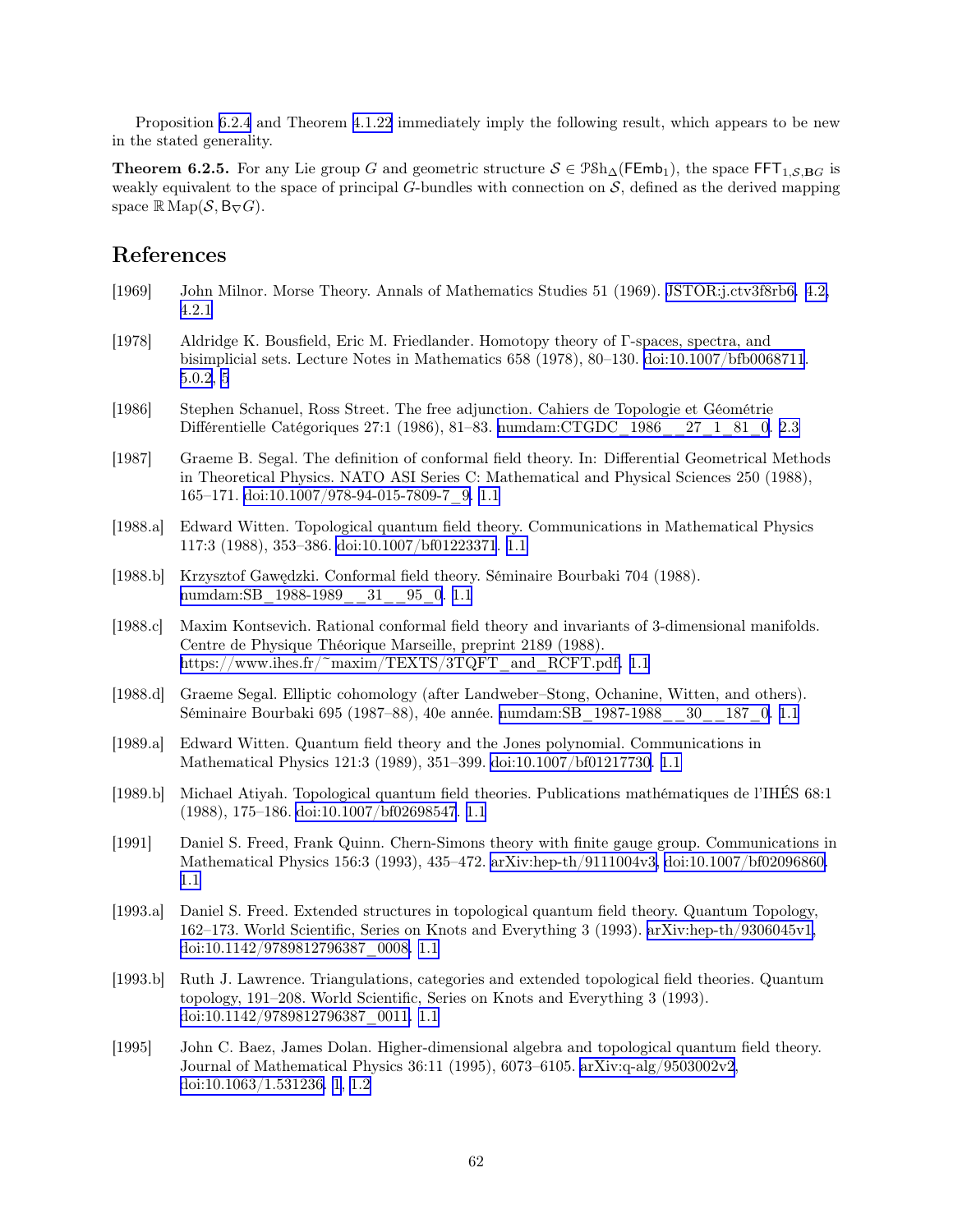- <span id="page-62-0"></span>[1999.a] Mark Hovey. Model categories. Mathematical Surveys and Monographs 63 (1999). [doi::1](https://doi.org/:)0.1090/surv/063.
- [1999.b] Ib Madsen, Ulrike Tillmann. The stable mapping class group and  $Q(\mathbb{C}P^{\infty}_+)$ . Inventiones mathematicae 145:3 (2001), 509–544. [doi:10.1007/pl00005807](https://doi.org/10.1007/pl00005807). [5,](#page-55-0) [5.0.12](#page-56-0)
- [1999.c] Vladimir Turaev. Homotopy field theory in dimension 2 and group-algebras. [arXiv:math/9910010v1](https://arxiv.org/abs/math/9910010v1). [1.1](#page-4-0)
- [2004.a] Graeme Segal. The definition of conformal field theory. London Mathematical Society Lecture Notes Series 308 (2004), 421–577. [doi:10.1017/cbo9780511526398.019](https://doi.org/10.1017/cbo9780511526398.019). [1.1](#page-4-0)
- [2004.b] Stephan Stolz, Peter Teichner. What is an elliptic object? London Mathematical Society Lecture Note Series 308 (2004), 247–343. [doi:10.1017/cbo9780511526398.013](https://doi.org/10.1017/cbo9780511526398.013). [1.1](#page-4-0)
- [2004.c] Kevin J. Costello. Topological conformal field theories and Calabi–Yau categories. Advances in Mathematics 210:1 (2007), 165–214. [arXiv:math/0412149v7,](https://arxiv.org/abs/math/0412149v7) [doi:10.1016/j.aim.2006.06.004](https://doi.org/10.1016/j.aim.2006.06.004). [1.2](#page-5-0)
- [2006.a] Søren Galatius, Ib Madsen, Ulrike Tillmann, Michael Weiss. The homotopy type of the cobordism category. Acta Mathematica 202:2 (2009), 195–239. [arXiv:math/0605249v3](https://arxiv.org/abs/math/0605249v3), [doi:10.1007/s11511-009-0036-9.](https://doi.org/10.1007/s11511-009-0036-9) [1](#page-3-0), [1.2](#page-5-0), [5](#page-54-0)
- [2006.b] André Joyal, Myles Tierney. Quasi-categories vs Segal spaces. In: Categories in Algebra, Geometry and Mathematical Physics. Contemporary Mathematics 431 (2007), 277–326. [arXiv:math/0607820v2](https://arxiv.org/abs/math/0607820v2), [doi:10.1090/conm/431/08278](https://doi.org/10.1090/conm/431/08278). [2.3](#page-11-0)
- [2007] Doug Pickrell.  $P(\phi)$ <sub>2</sub> quantum field theories and Segal's axioms. Communications in Mathematical Physics 280:2 (2008), 403–425. [arXiv:math-ph/0702077v2](https://arxiv.org/abs/math-ph/0702077v2), [doi:10.1007/s00220-008-0467-8.](https://doi.org/10.1007/s00220-008-0467-8) [1.1](#page-4-0)
- [2008] Hisham Sati, Urs Schreiber, Jim Stasheff. Fivebrane structures. Reviews in Mathematical Physics 21:10 (2009), 1197–1240. [arXiv:0805.0564v3](https://arxiv.org/abs/0805.0564v3), [doi:10.1142/s0129055x09003840.](https://doi.org/10.1142/s0129055x09003840) [3.1](#page-13-0)
- [2009.a] Jacob Lurie. On the classification of topological field theories. Current Developments in Mathematics 2008, 129–280. [arXiv:0905.0465v1,](https://arxiv.org/abs/0905.0465v1) [doi:10.4310/cdm.2008.v2008.n1.a3.](https://doi.org/10.4310/cdm.2008.v2008.n1.a3) [1](#page-1-0), [1](#page-2-0), [1](#page-3-0), [1.2](#page-5-0), [2.3,](#page-9-0) [3.3](#page-20-0), [4.1](#page-23-0), [4.1](#page-29-0), [4.1.29,](#page-30-0) [4.4](#page-47-0), [4.4](#page-49-0)
- [2009.b] John C. Baez, Aaron Lauda. A prehistory of n-categorical physics. Chapter 1 in Deep Beauty. Understanding the Quantum World through Mathematical Innovation. Cambridge University Press, 2011, 13–128. [arXiv:0908.2469v1](https://arxiv.org/abs/0908.2469v1), [doi:10.1017/CBO9780511976971.003.](https://doi.org/10.1017/CBO9780511976971.003) [1.1](#page-4-0), [1.2](#page-5-0)
- [2009.c] Hisham Sati, Urs Schreiber, Jim Stasheff. Twisted differential String and Fivebrane structures. Communications in Mathematical Physics 315:1 (2012), 169–213. [arXiv:0910.4001v2,](https://arxiv.org/abs/0910.4001v2) [doi:10.1007/s00220-012-1510-3.](https://doi.org/10.1007/s00220-012-1510-3) [3.1](#page-13-0)
- [2010] Julia E. Bergner. Models for  $(\infty, n)$ -categories and the cobordism hypothesis. In: Mathematical Foundations of Quantum Field Theory and Perturbative String Theory. Proceedings of Symposia in Pure Mathematics 83 (2011), 17–30. [arXiv:1011.0110v2](https://arxiv.org/abs/1011.0110v2), [doi:10.1090/pspum/083/2742424.](https://doi.org/10.1090/pspum/083/2742424) [1.2](#page-5-0)
- [2011.a] Marcel Bökstedt, Ib Madsen. The cobordism category and Waldhausen's K-theory. In: An Alpine Expedition through Algebraic Topology. Contemporary Mathematics 617 (2014), 39–80. [arXiv:1102.4155v1](https://arxiv.org/abs/1102.4155v1), [doi:10.1090/conm/617/12282](https://doi.org/10.1090/conm/617/12282). [1,](#page-3-0) [1.2,](#page-5-0) [5](#page-54-0)
- [2011.b] Stephan Stolz, Peter Teichner. Supersymmetric field theories and generalized cohomology. Proceedings of Symposia in Pure Mathematics 83 (2011), 279–340. [arXiv:1108.0189v1,](https://arxiv.org/abs/1108.0189v1) [doi:10.1090/pspum/083/2742432.](https://doi.org/10.1090/pspum/083/2742432) [1.1](#page-4-0)
- [2011.c] Yakov M. Eliashberg, Nikolai M. Mishachev. The space of framed functions is contractible. Essays in Mathematics and its Applications (2012), 81–109. [arXiv:1108.1000v1](https://arxiv.org/abs/1108.1000v1), [doi:10.1007/978-3-642-28821-0\\_5.](https://doi.org/10.1007/978-3-642-28821-0_5) [1.2](#page-5-0)